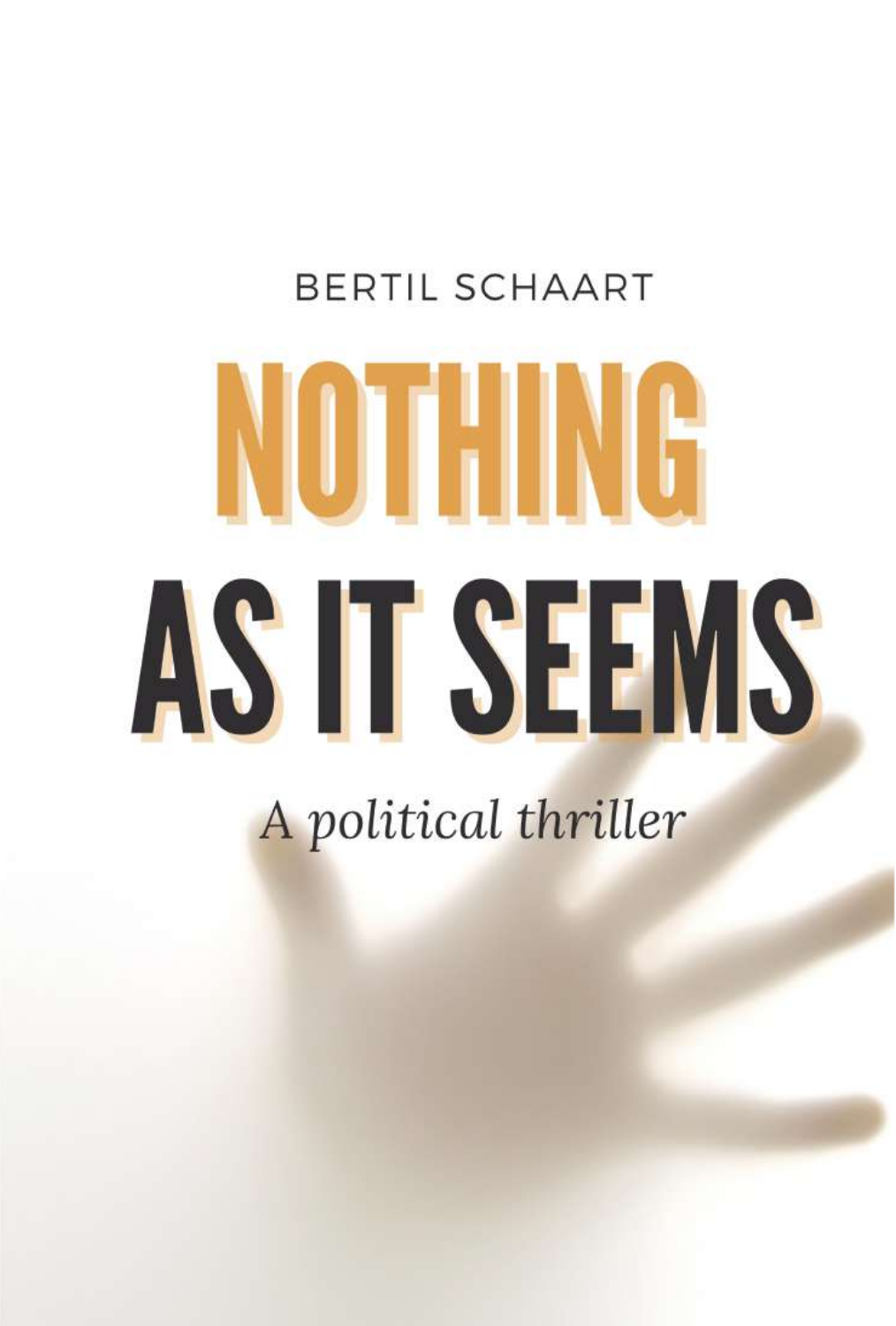"What a joy to read!! Page turner!" "Great suspense. A real page turner!" "A strong story that keeps you hooked!"

"Magnificent story!"

The narcissistic president of a country wakes up and finds himself locked up in a makeshift prison cell. Isolated and confused, he reflects on the bizarre event that led to his kidnapping during a press conference. Using highly advanced digital manipulation and surveillance techniques, he was on the verge of instating a totalitarian regime, wielding supreme power to himself. Now he starts to discover that nothing in his life is as it seems.

Distributed by he Golden Eagle



Bertil Schaart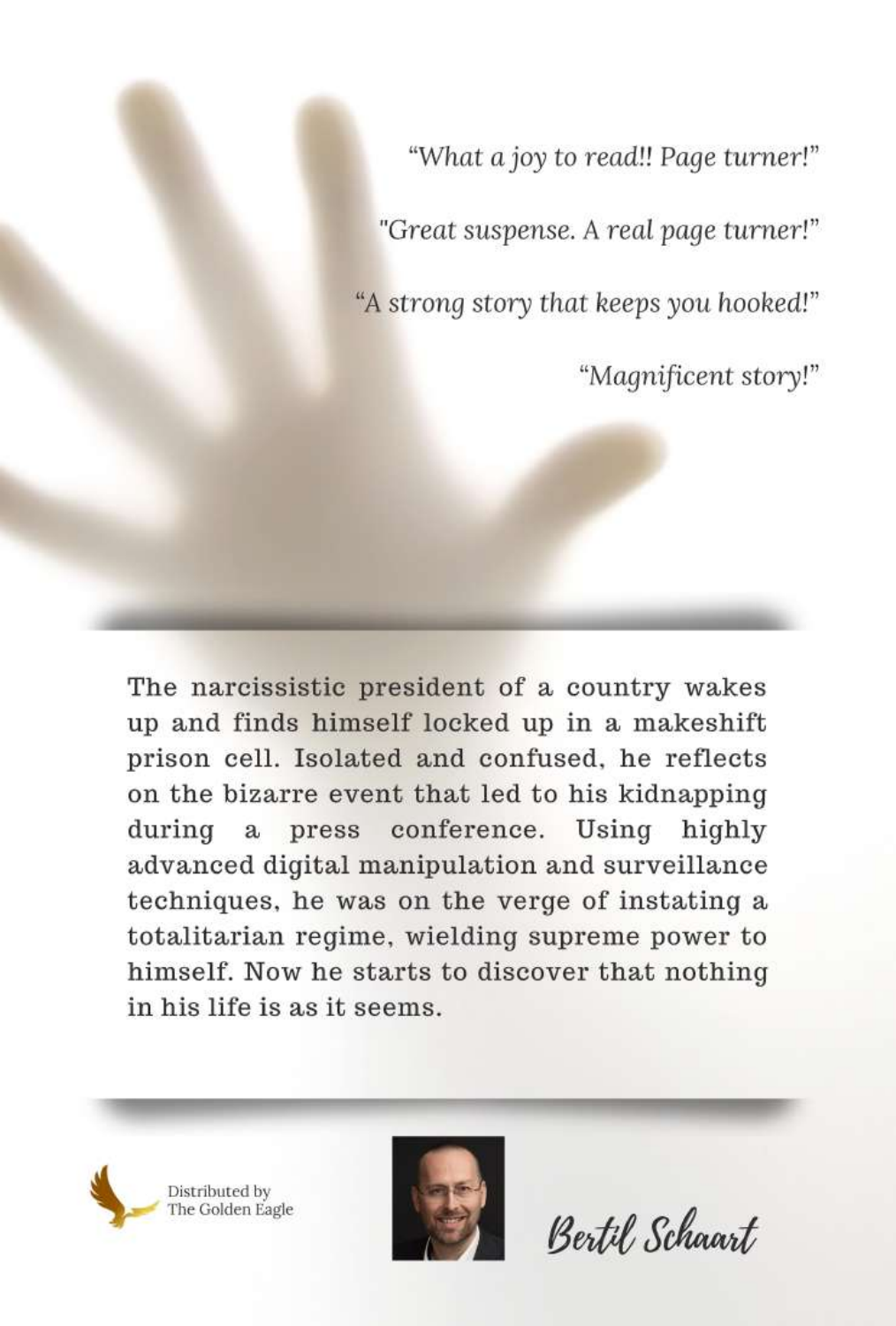NOTHING AS IT SEEMS BERTIL SCHAART

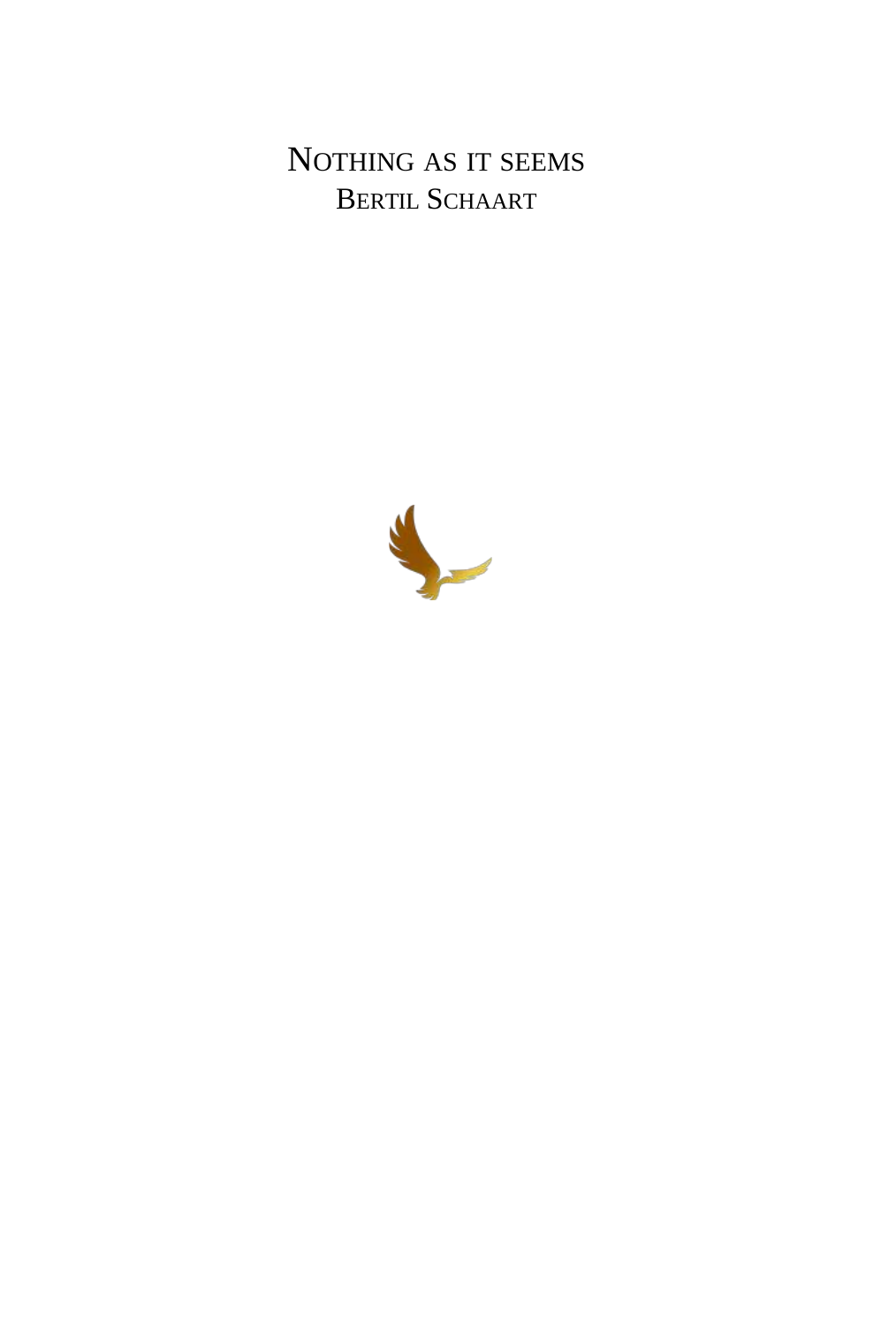Copyright © 2022 by Bertil Schaart. Some rights reserved.

Current copyright laws rule that if I happen to become 100 years old, this work would only lose its copyright protection in the year 2145. Certainly, I have worked hard on this book and feel I deserve some compensation.

However, much more important to me is to achieve the goal of this book: create awareness of the dangers of the current digital dictatorship we live in. Therefore, this work is licensed under a Creative Commons Attribution-Non Commercial-No Derivs 3.0 Unported License.

For more information, please visit http://creativecommons.org/licenses/by-nc-nd/3.0.

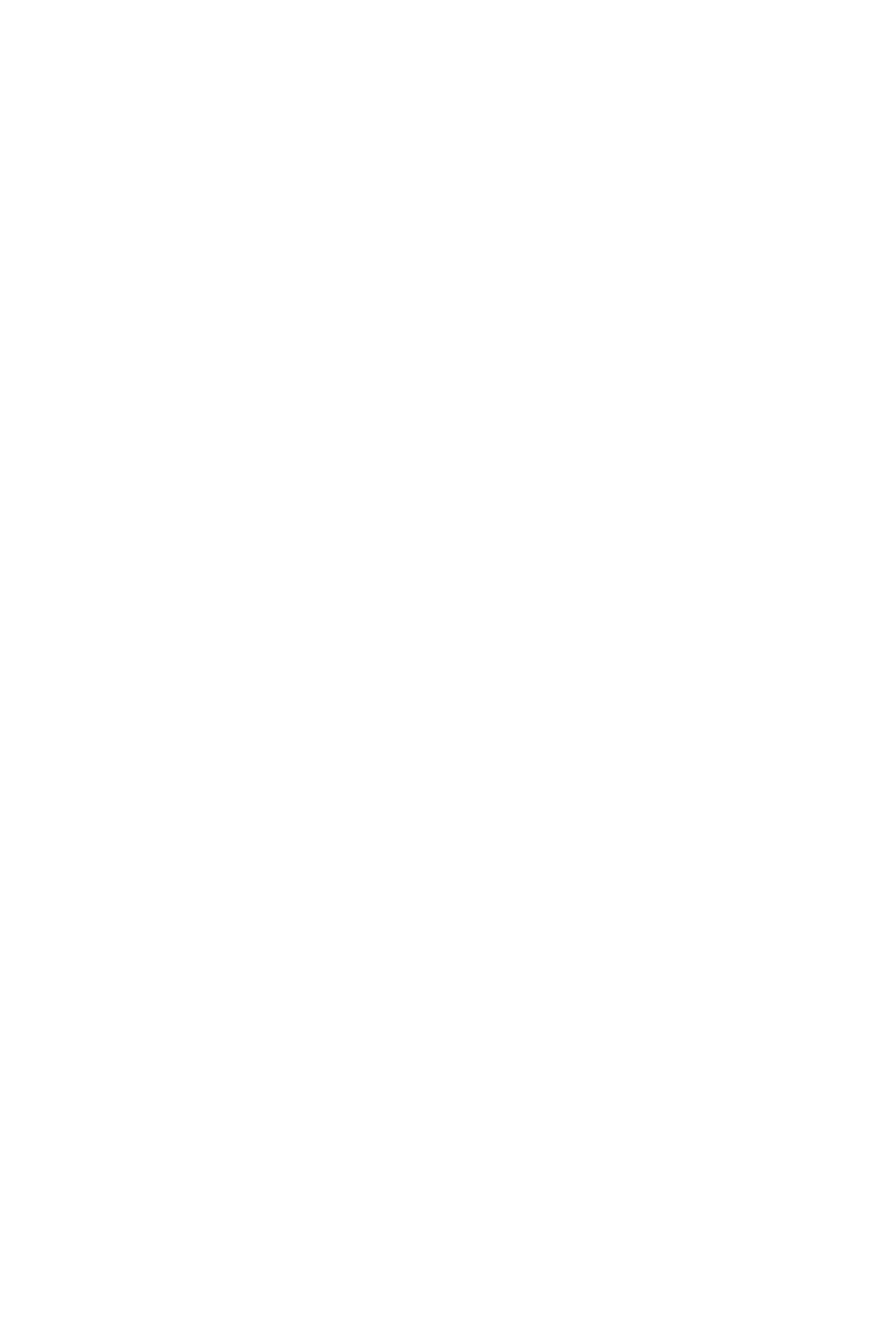1

Nothing but darkness. It made no difference if I had my eyes open or closed. Confused I tried to interpret my surroundings. Then it dawned upon me again. A big wave of desperation swept me away. What a cowardly way to treat the most admired president this country ever knew!

I was lying flat on my back. I touched the fabric of my clothes and could fortunately conclude I was still wearing my expensive tailor-made three piece suit. Whenever I were to face my captors, whoever they are, this fine silk harness would certainly help to reestablish my status and authority.

My legs felt numb. The wooden bunk bed was too short and appeared to have been hastily assembled from scrap material. I decided to close my eyes again. I could hear my own breath. A breath in. A breath out. Another breath in. It broke the destructive silence around me. I tried to concentrate on the sound of my own body and eventually managed to fall back asleep again.

When I opened my eyes again, I saw some light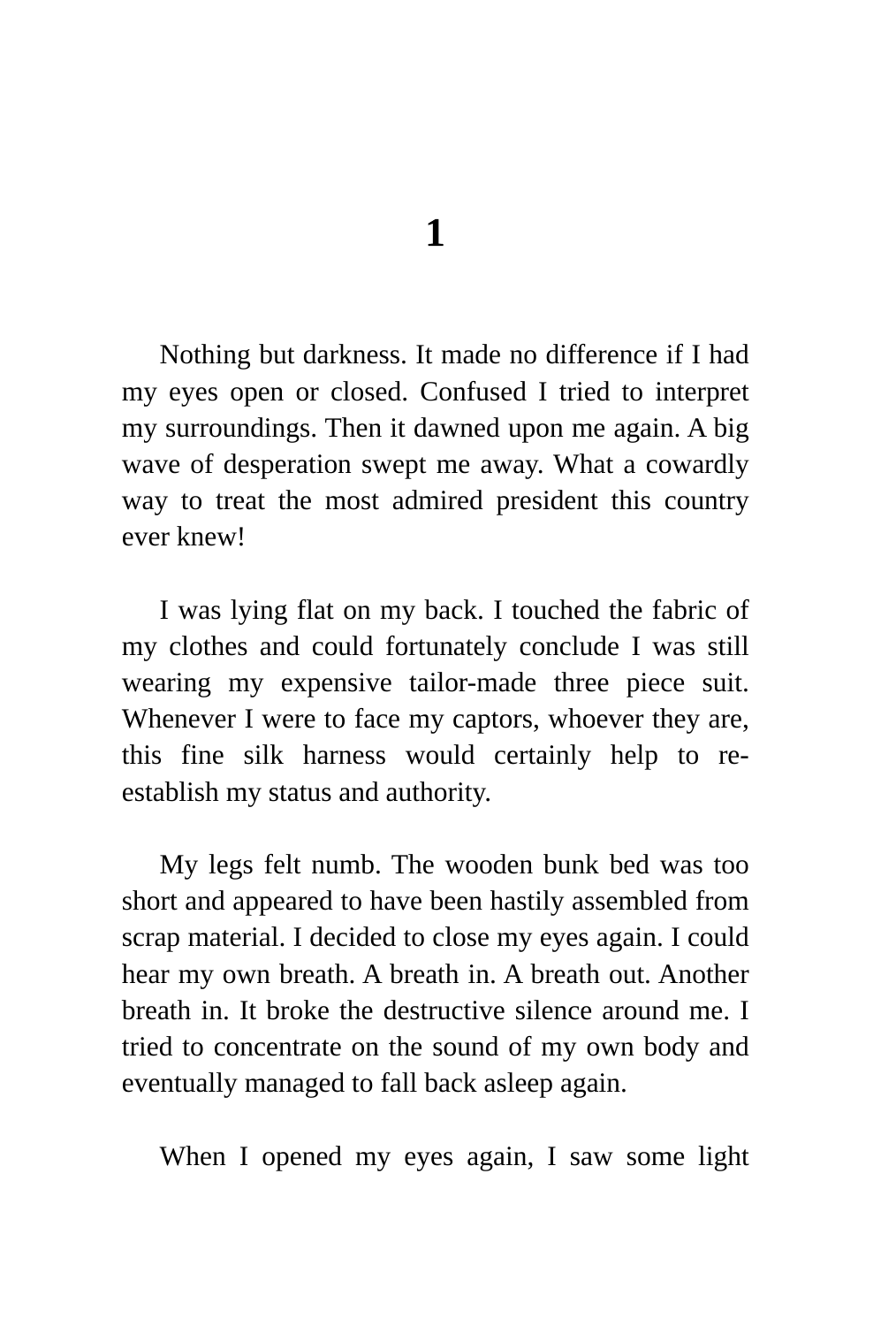coming in from a small high placed window. It was too high for me to reach. Even if I would have been able to get to it, it was too narrow for me to escape from. The crack in the glass nevertheless gave me some faint hope. Nothing is forever.

I stood up and sat on the bed. Perhaps there was something good spending time in forced solitary, a chance to recharge the batteries. Of course it was not my choice to be here, but I could benefit from it nevertheless and make as much of it as I could.

I had no idea anymore how many hours I had been in this cell. There was no pen and paper, just four walls, a toilet and a bunk bed. And there was me. Of course there was me. I was the reason this place existed in the first place. Apparently. If anything, now I had all the time to reflect on all the bizarre things that had happened in the recent past.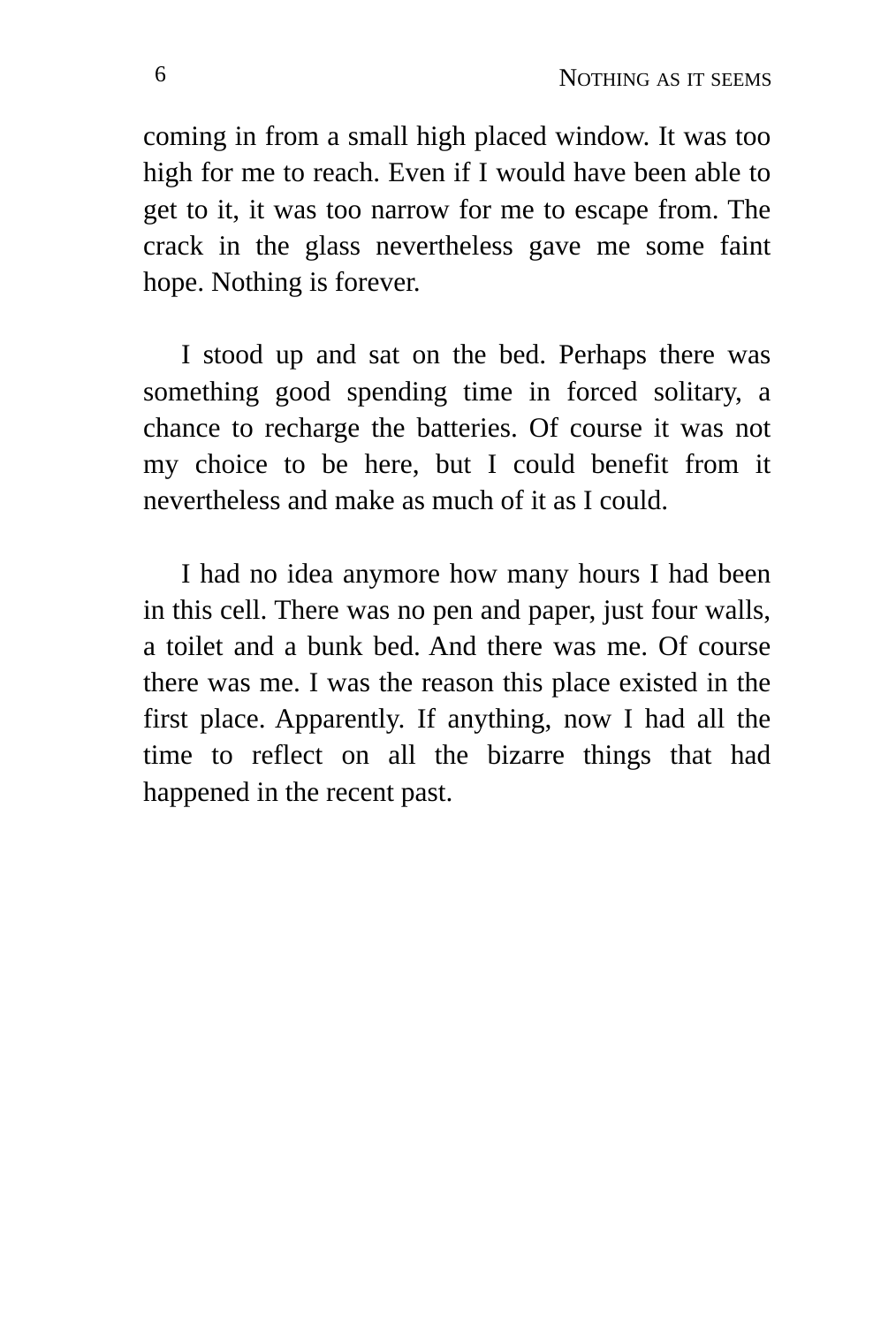Elisa quickly straightened her black dress, the one from yesterday, and proceeded to rehearse the powerful catch phrases with me again. I felt confident. I had read all the documents and knew this was the right thing to do. I imagined myself to be a towering lighthouse, strongly standing in this storm, guiding everyone to safety.

Elisa had been my media manager for several years now, but she was much more than that. She coached me, she trained me. She was the first person I would go to whenever I was faced with a difficult situation. Elisa would listen attentively to me and then magically come up with a fantastic solution I would have never thought of. It was usually so cunning and clever as if she had prepared it in advance. What more could someone in my position wish for?

As she quickly applied some more foundation on my face, I was thinking about last night again. It was so sensual and exciting. Alternating domination and submission. It had aroused all my senses. But it was also very exhausting and apparently had left visible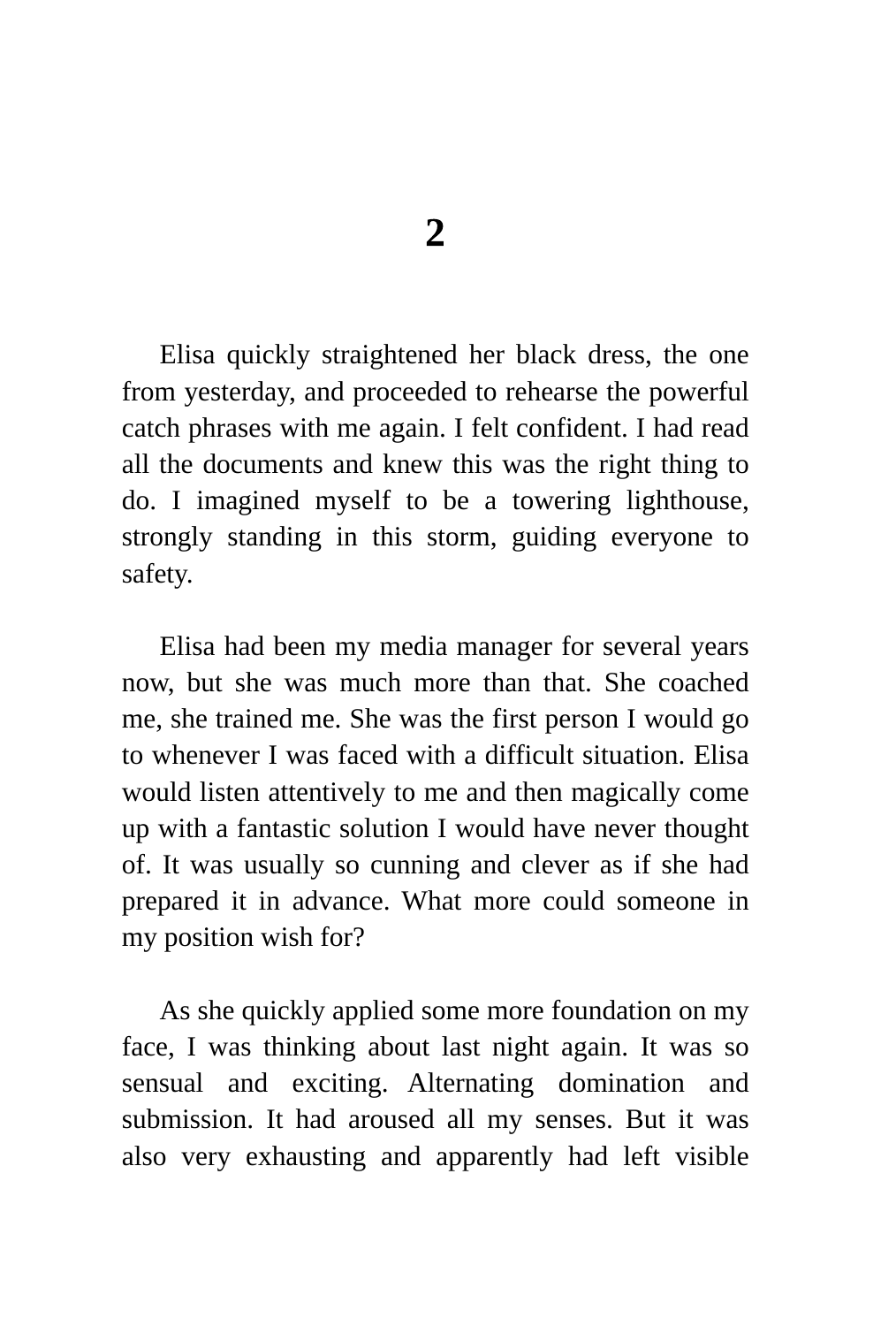marks around my eyes. But thanks to Elisa, both the cause and the solution of this, the nation would never notice.

The door to the media room was open and I could already see the first reporters take their seats. Considering the severity of my speech, this could very well have been the lion's den. But there was no need to worry. Elisa had only invited those members of the press who were 'our acquired friends', as she would call them. I never fully understood what she meant by that. With so many things to manage in my life, I did not have the time to find out either. I was assured of being able to deliver well prepared answers to previously agreed questions and that was all what mattered.

As I walked into the room, I greeted the familiar faces. Some returned the greetings with me a faint smile. Almost all seats were taken. The camera crew were doing their final sound and light test. Still a few more minutes before the live broadcast to the people of the nation. The press conference would announce the immediately effective new directive. We knew it would come as a shock to the citizens, but we had to. There was simply no other way. Well, more precisely put, there was no other way anymore. Exactly as we had planned.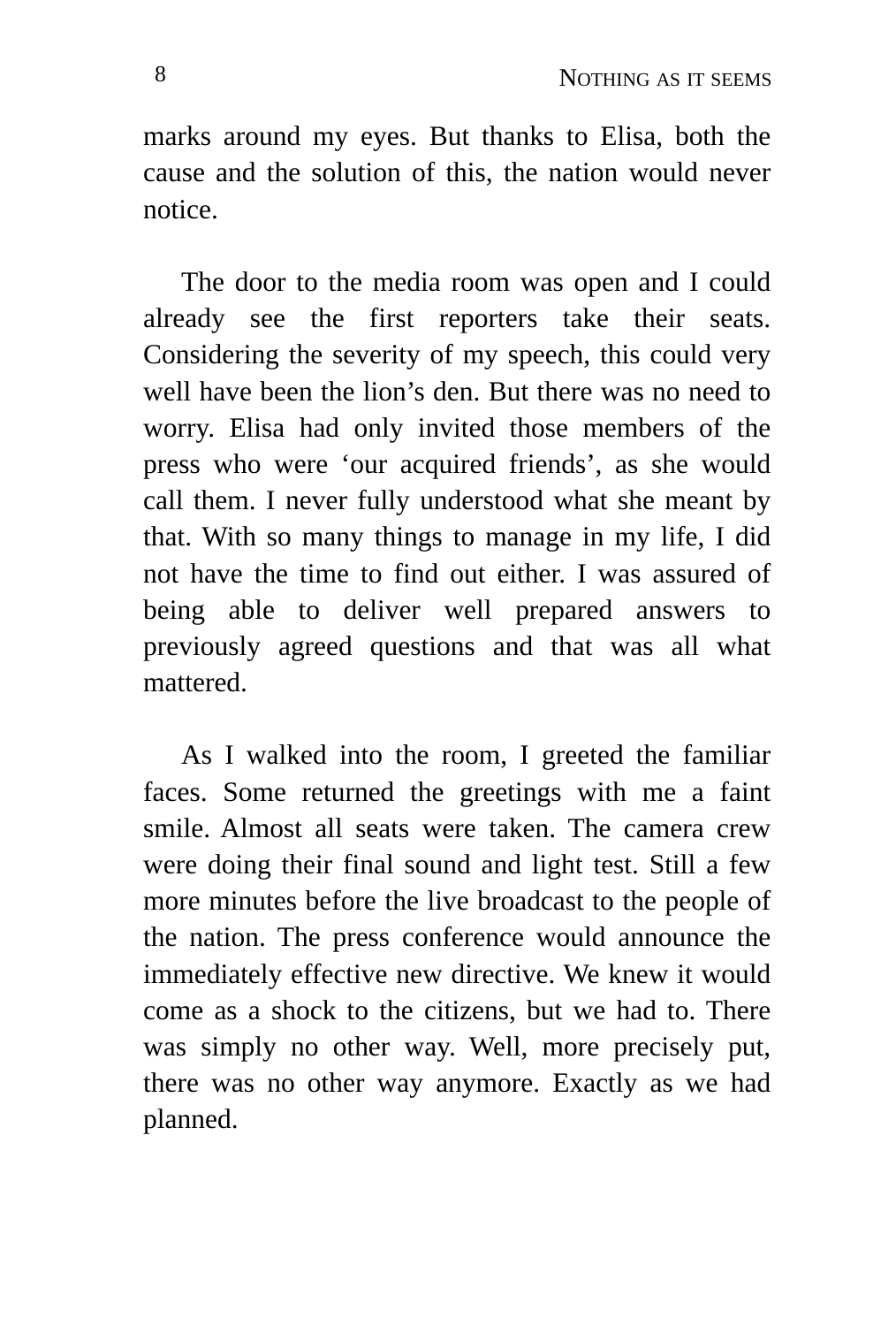One more minute before going live. I stepped to the microphone. The camera light blinded me shortly, but my eyes quickly accommodated. A quick glance over my notes reminded me I had nothing to worry. I scraped my voice and looked one more time into the room. Just as I did that, a young woman quickly ran into the room to take the last seat. I had never seen her before. She was far too young to be an experienced reporter. "Where is Jane?" I asked her directly. "She is ill, I am replacing her." the woman said while still panting. Beads of sweat were noticeable on her forehead, highlighting acne in her face. It must have been a last minute emergency decision. The youngster didn't seem very professional. Perhaps she was an intern. She will most likely have been briefed by Jane and ask the same questions. At any case, I had nothing to fear from her.

"3.. 2.. 1.. Showtime!". The excited voice of our press coordinator. I put on the gravest expression on my face and looked into the camera. Elisa was in the back of the room and gave me the thumbs up. We had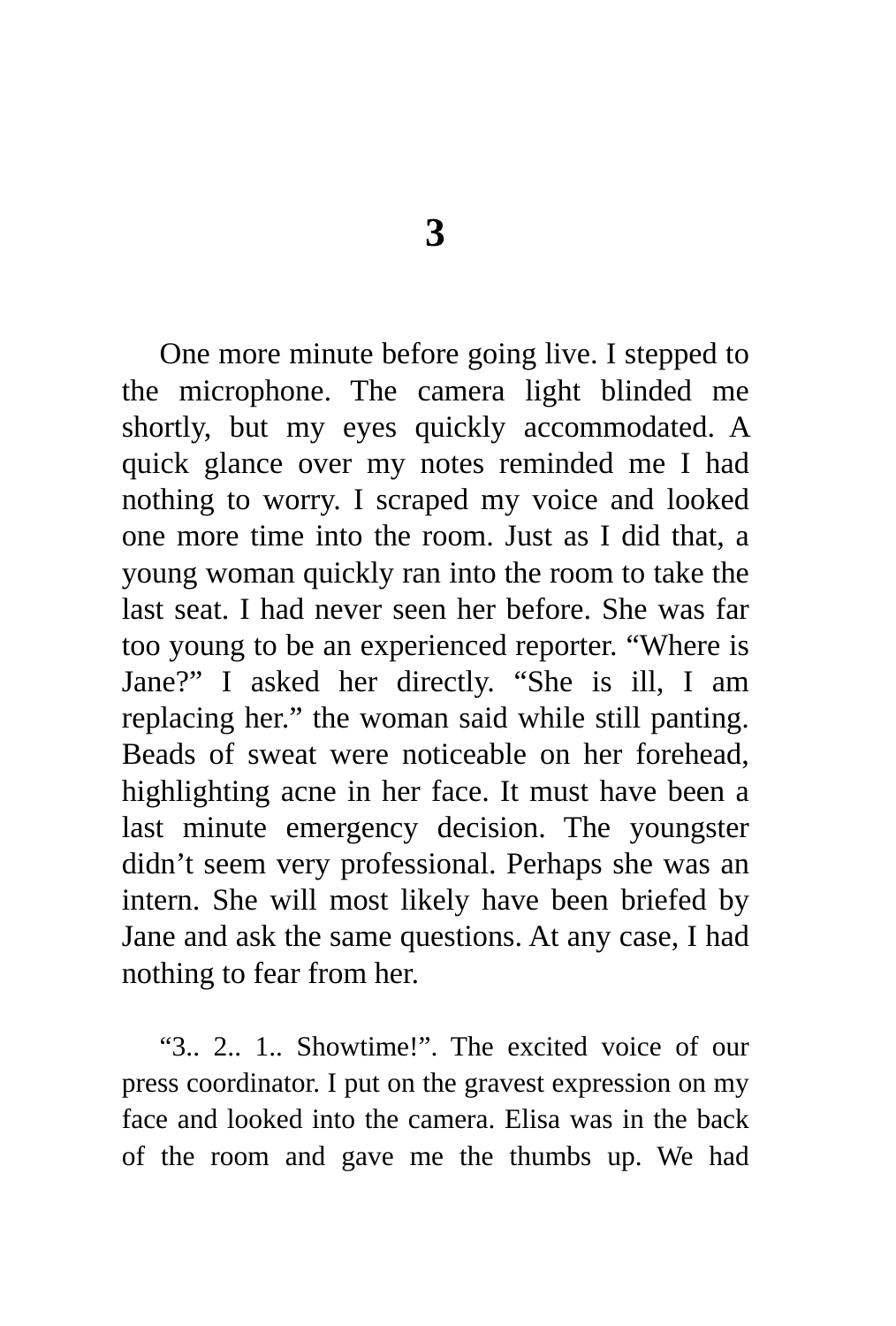practiced many different facial expressions in front of the mirror and this one was clearly the winner. By holding my mouth closed with the corners slightly hanging, I would show seriousness. I slightly lifted my eye lids to show clarity and determination. My forehead was slightly tilted forward, to be able to look straight into the living rooms of the people. By slightly looking down, it also subtly gave me the look of a superior. I felt the anticipation rising in the room.

Elisa must have felt the same. Always in for a tease, she naughtily touted her lips just like she did last night. Flashes of last night shot through my mind again. What a way to reduce my tension! I closed my eyes and took a deep breath. Focus now.

"Today is going to be an important day that will still be remembered centuries from now". The reporter on the front row looked at me and quietly nodded. He knew the script by heart.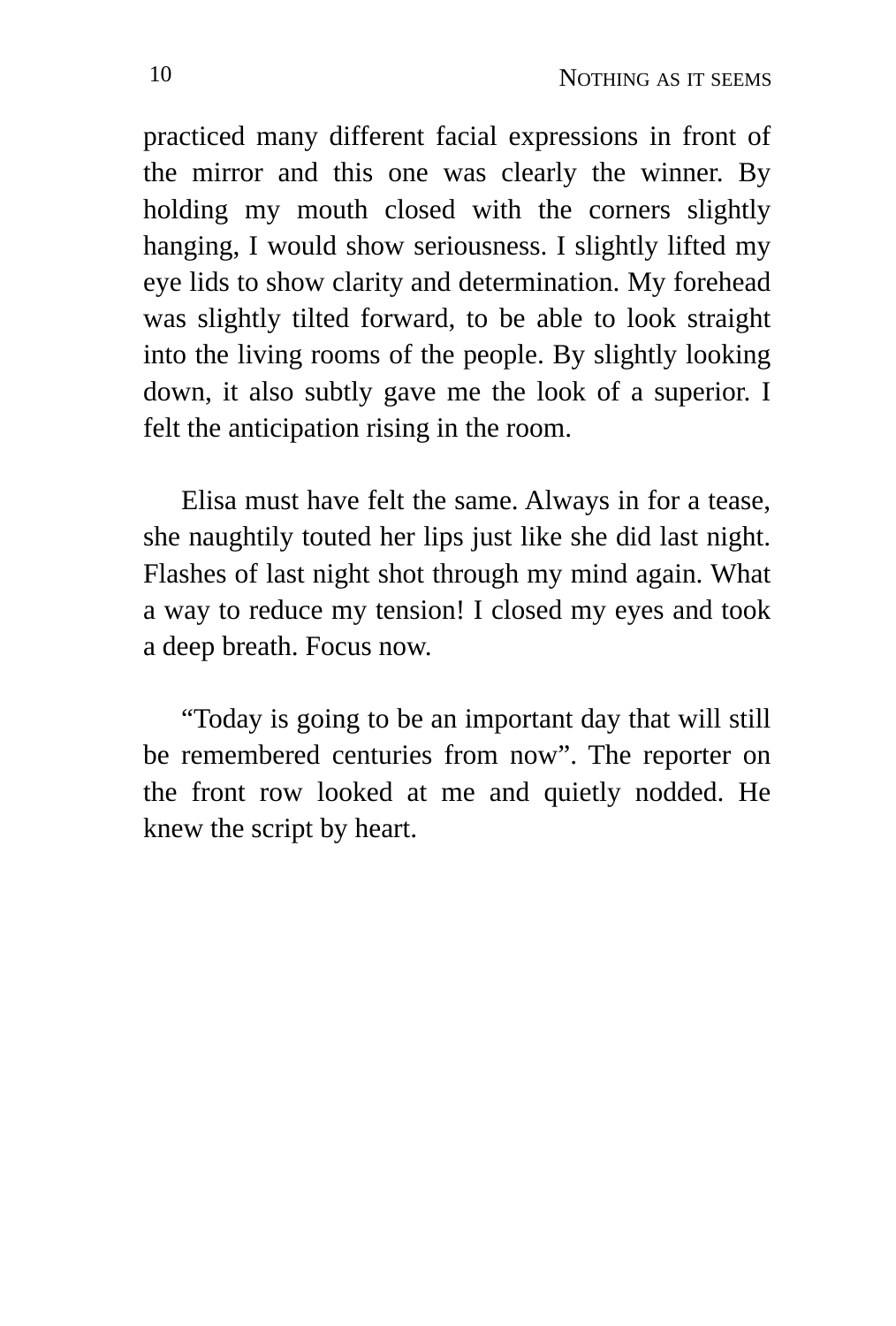A plate with food had been delivered via a latch in my cell door. The person who brought my food, whoever he or she was, never made any noise. It was only until the slide opened that I noticed. This time I could grasp the glimpse of two brown shoes, but I wasn't sure. I couldn't even see if they were male or female shoes. The light was again too dim. And then immediately the latch was shut again.

I desperately try to talk to the person. "Why am I here? Please tell me!" I shouted against the door. Silence. "What do you want? Tell me. Anything." I pounded the wooden barrier that kept me imprisoned. It was in vain. "At least tell me what I did wrong!?"

Of course, I knew what I did wrong. I perfectly knew why I was here. But I was certain they didn't know, whoever they were. Only a handful of people knew the full extent of our plan. It was too risky to reveal my secret to these unknown people.

On the white porcelain plate I found a deep soup bowl of the same make. It looked like one we had at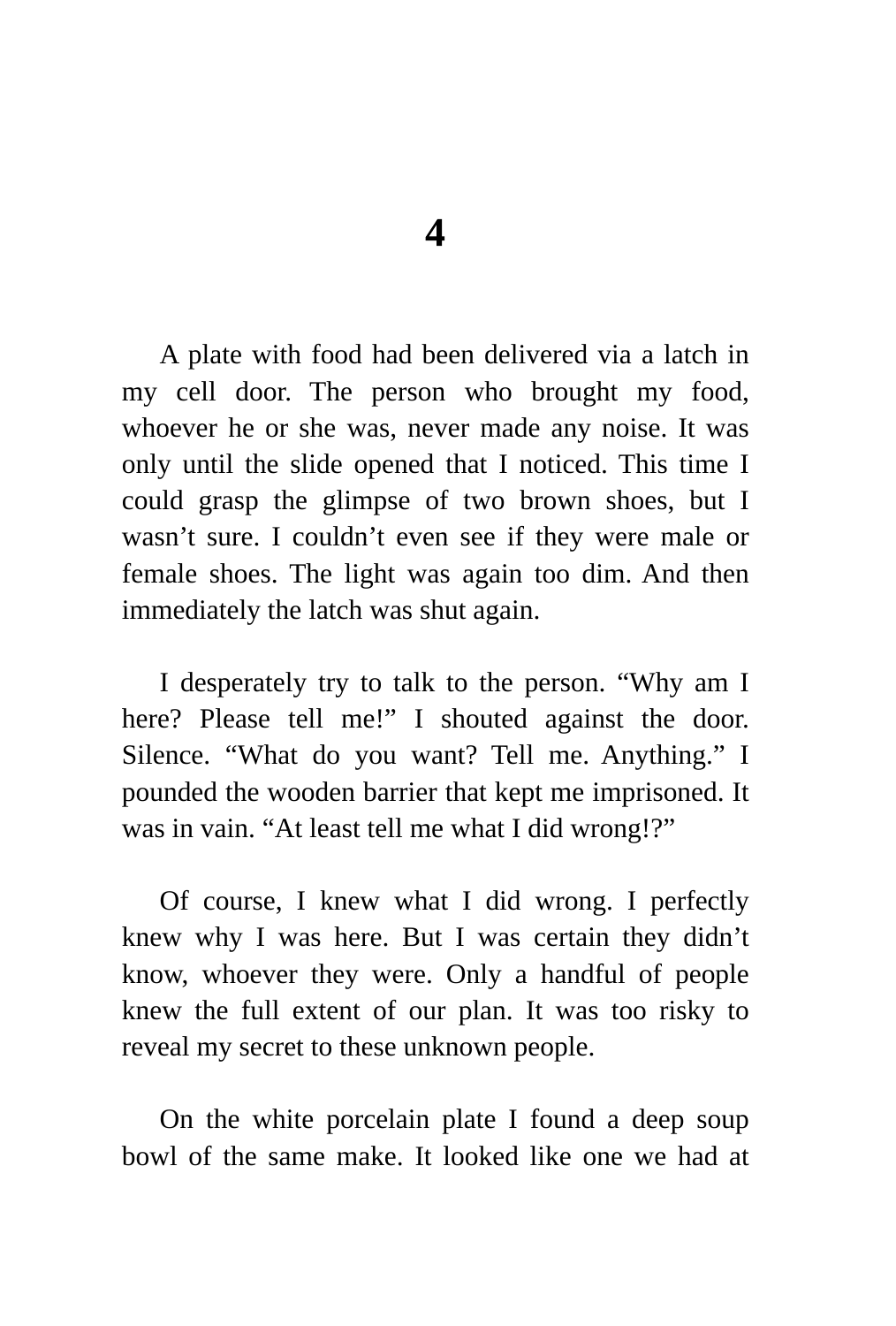home. Chicken soup. Or more correctly put, hot water with chicken flavor, probably from a sachet of instant soup. Next to the bowl I found a roll of wholegrain bread with a crispy crust. At least, that is what I thought. This piece of bread was a hard as a brick.

An old red apple which already showed small wrinkles completed this meal course. What a way to treat the most important man in the nation! Was this supposed to be breakfast, lunch or dinner? Quite a change with the rich banquets I was used to.

I dipped the bread in the watery substance and fortunately it softened its steel shell. As it soaked up the salty solution, I noticed they had given me a spoon as well. "Such good hosts..." I cynically whispered to myself. There were words stamped in the backside. I held it up to the light in order to read it. "Stainless steel".

My eyes were fixated on this piece of cutlery. Like the spoon, I was also spotless. The team had crafted a perfect image of me. I was also the man of steel. Tough. And like the spoon, I fed the nation. With the biggest lies. And they eagerly wanted more. My mind drifted further away.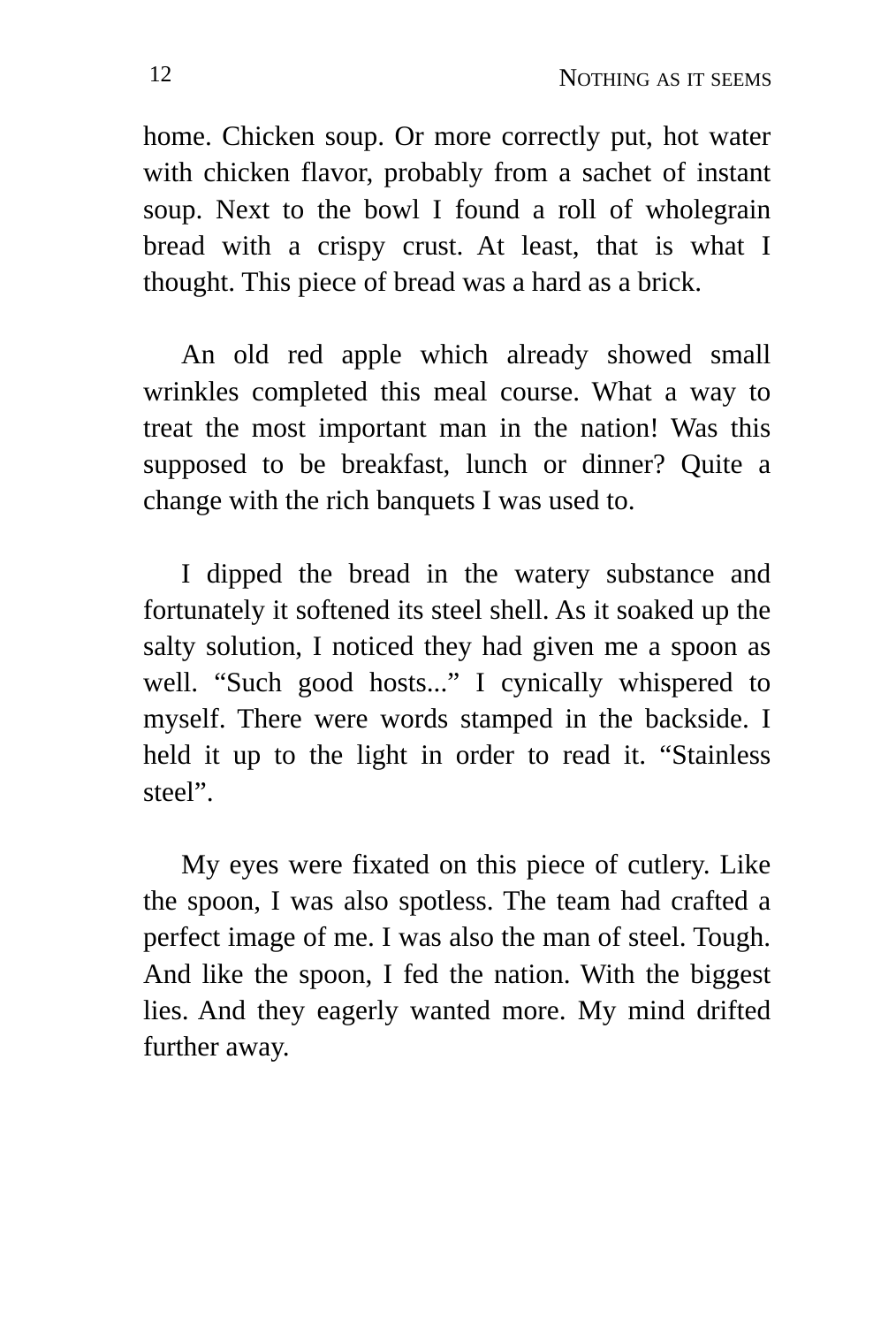The press conference had proceeded as we anticipated. I delivered one of my best performances. At the end of the speech, I was even able to squeeze out a few tears. We hadn't rehearsed this, but I felt it was very appropriate to add more emotional effect. I had stopped blinking my eyes in the last phrases of my address to the nation. With the help of the camera lights, my eyes easily filled with tears. I couldn't see Elisa, but I knew she would be proud.

The first half hour of questions was entirely according the play book. I was impressed with the reporters on the front row. They were free to rephrase the questions we had given them the day before. They had done so with such eloquence, it gave the perfect impression of critical questions. In return, I provided them with equally impressive replies. This gentleman's ping pong match continued for a good while, until I noticed Jane's replacement again.

The young woman had had her hand raised for at least ten minutes. She was clearly not used to these kind of settings. The press coordinator had noticed her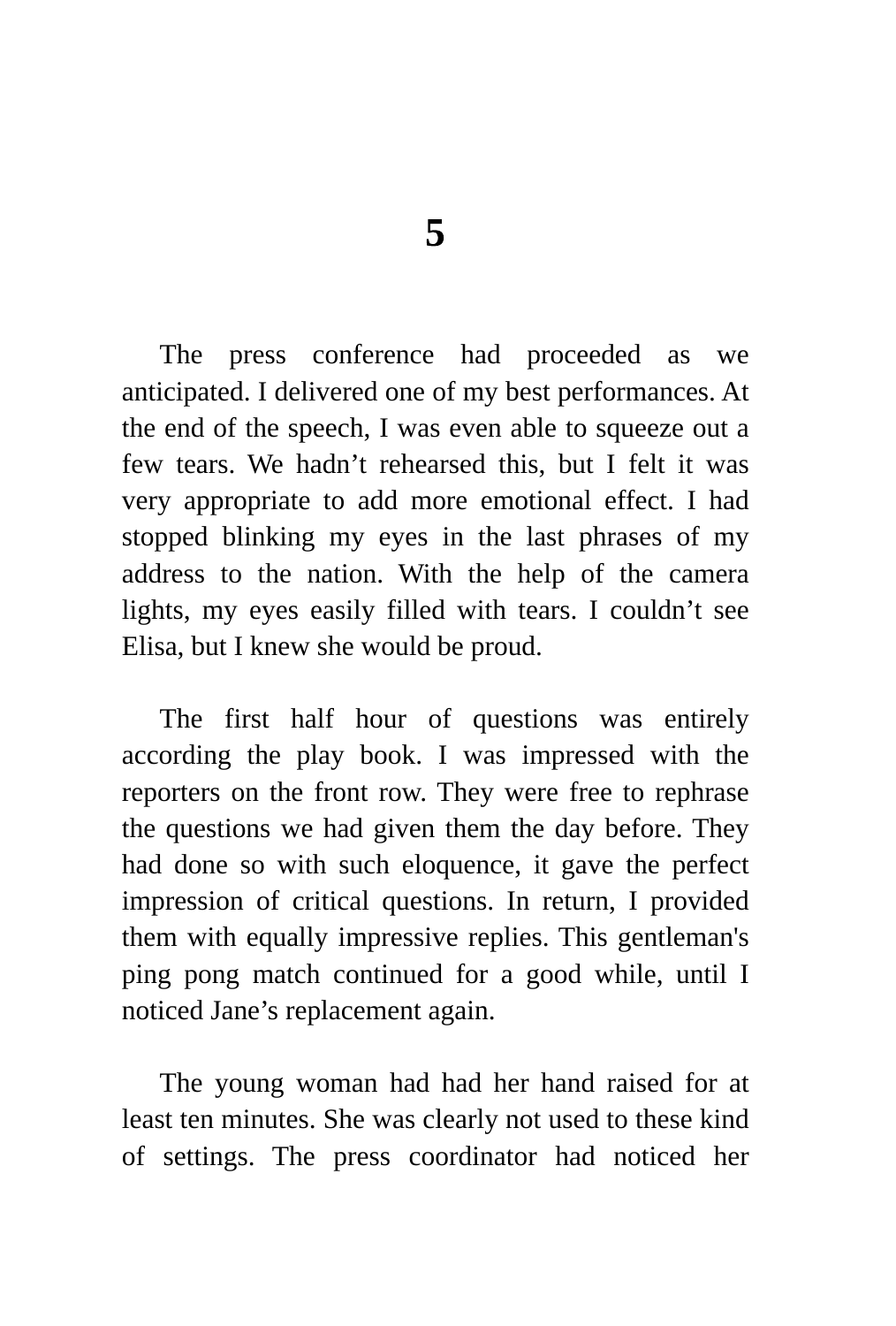immaturity in the field and therefore ignored her on purpose, but now the other reporters had run out of questions. Since the conference went so well, he felt in a good mood and ordered the microphone to be given to the intern.

Had he not done so, my life would probably have been entirely different now. It would have been as we all planned it. Life would have been beautiful. Life would have been safe. But it turned out completely different.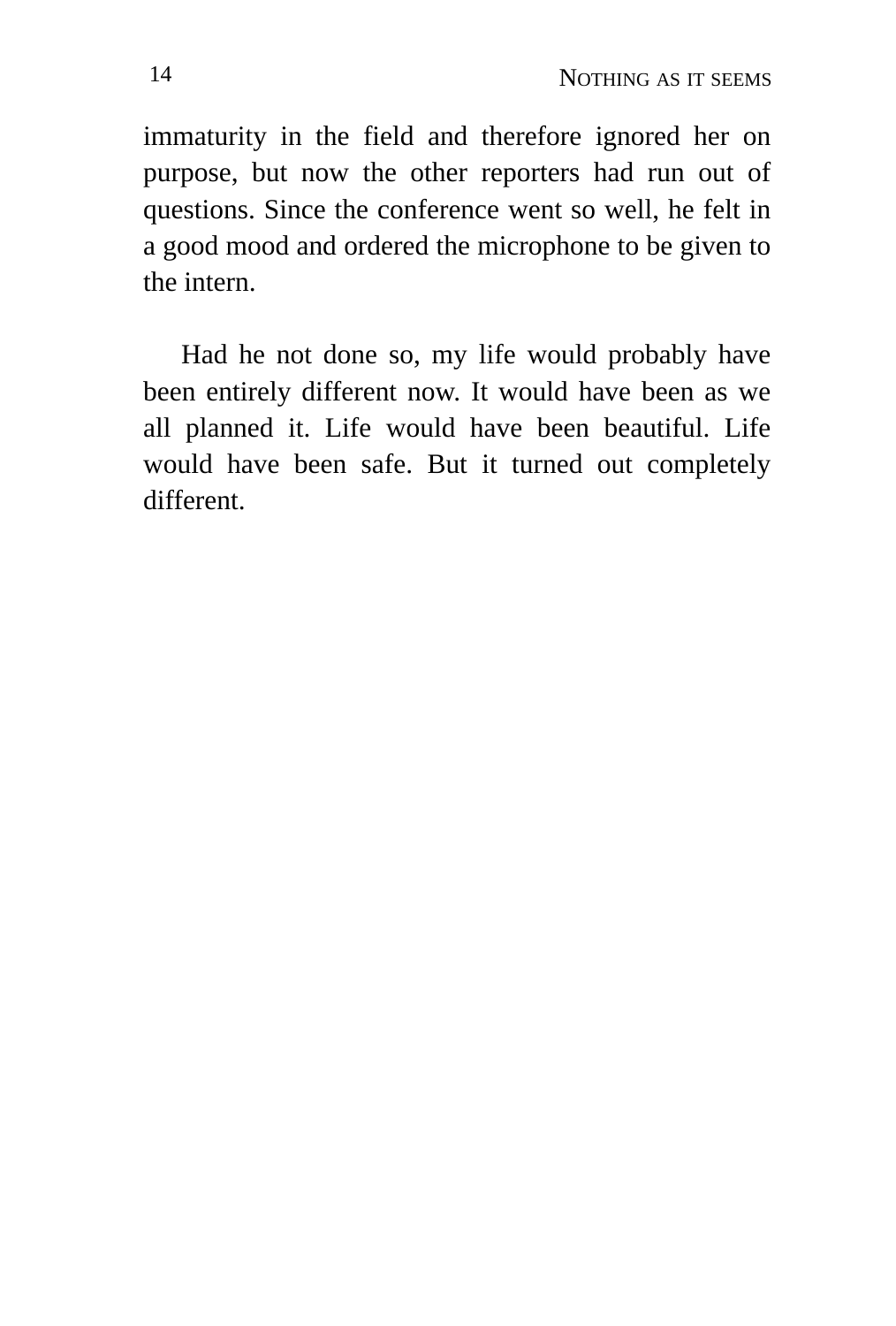"What to do now?" In my previous life, I had an agenda and a team around me. Together, we did so much. And now, I cannot do anything. Four walls. I do not even have a pen and paper to write my thought upon. All I can do is stand up, sit down, lie down and go to the toilet.

I tried to understand what those people were up to. If they wanted to kill me they would have done so immediately. They wouldn't have gone to the trouble of dragging me here in the first place.

It did not have the impression of a military coup either. They would for sure have used me, or my lifeless body, to demonstrate a new ruler has taken over and the old beloved leader is no more.

Perhaps they were out for my money, or the governments money. If that were the case, they would have gotten that for sure by now. Our security agencies were well prepared for such kidnapping situations. In the week following my inauguration, I was invited to their headquarters. The director, a man in his sixties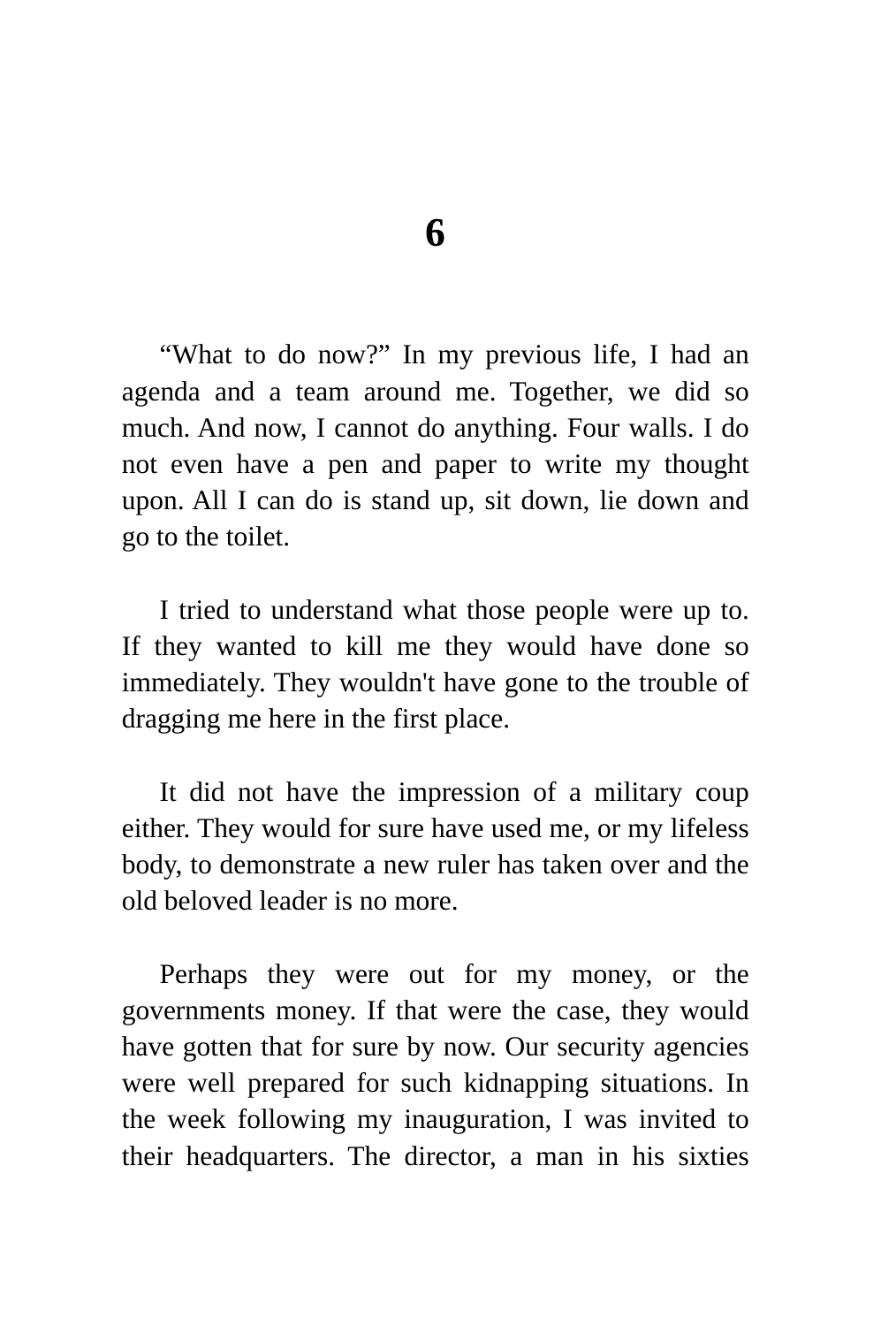who looked more like a retiring clerk than an security officer, demonstrated some of their highly advanced technology. He assured me "these toys" would only reach the consumer market in twenty years from now. Then he ran with me through several possible security scenarios, such as ambushes, assassination attempts and the script they currently should be running to get me free.

I just couldn't wrap my head around it and decided to let it go for the time being. The only thing I could do was to wait and in the meantime entertain myself and reflect further on what happened.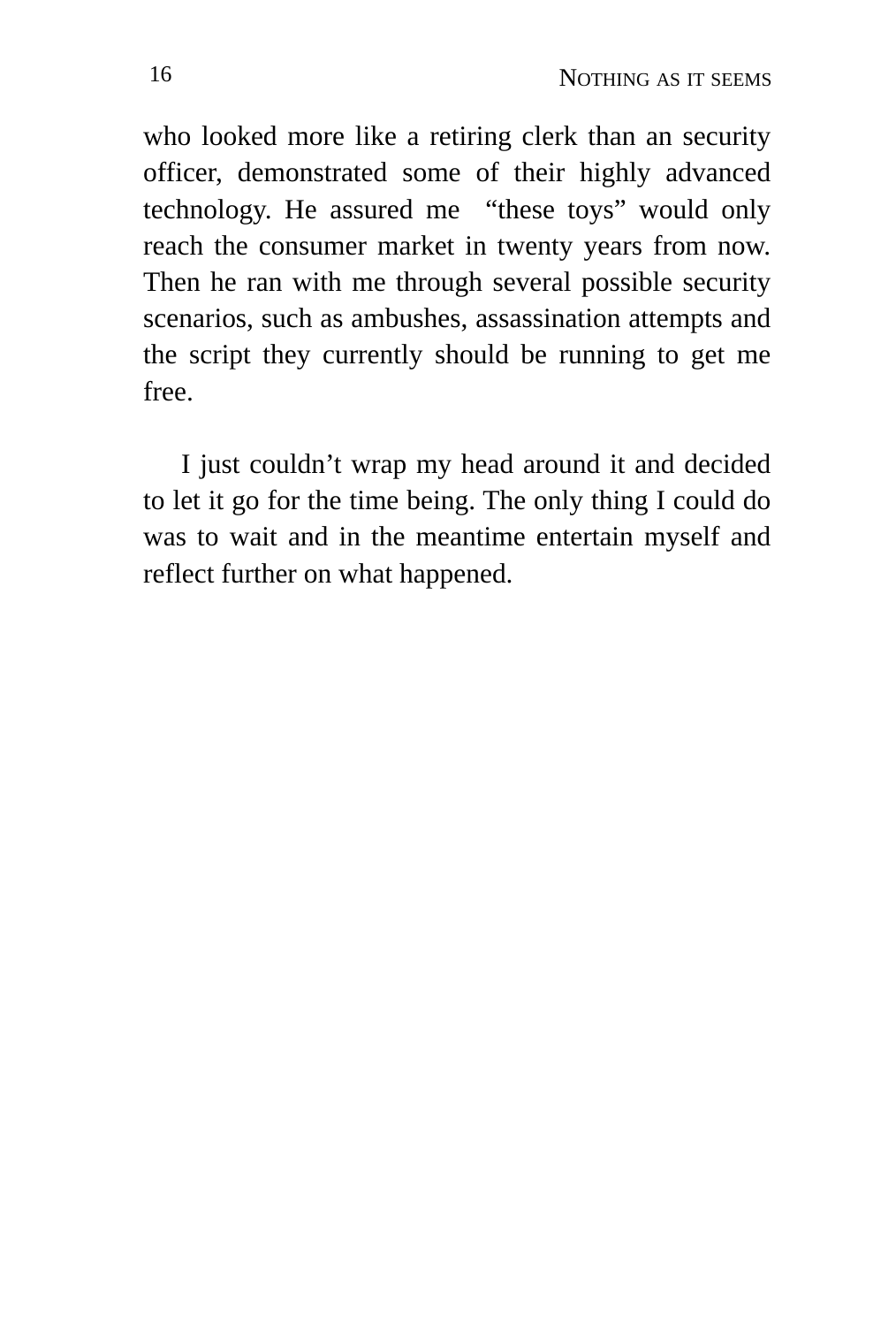Just one simple question. Asked in a soft inquiring almost innocent tone of voice. But these words were lethal projectiles shot in my direction and perforated my entire body. That was all that was needed to completely expose and destroy our plans. The junior reporter was not who she claimed she was. She was not replacing anyone and she certainly was not a reporter.

The entire room went quiet, as if a bomb had exploded in the room and everybody was still in shock, not capable yet of understanding what really just happened. The attendees had their eyes wide open and fixated on me. The silence was unbearable. That unknown woman in the back of the room had just exploded the very fabric of this nation with just a couple of words. A shiver went through my spine. This can't be true. Is she bluffing?

As those present slowly regained their senses, the young woman did not move at all. She just sat there and kept staring. Her eyes were deeply prying into me, piercing through every layer of deceit. I was trapped. There was nowhere for me to go.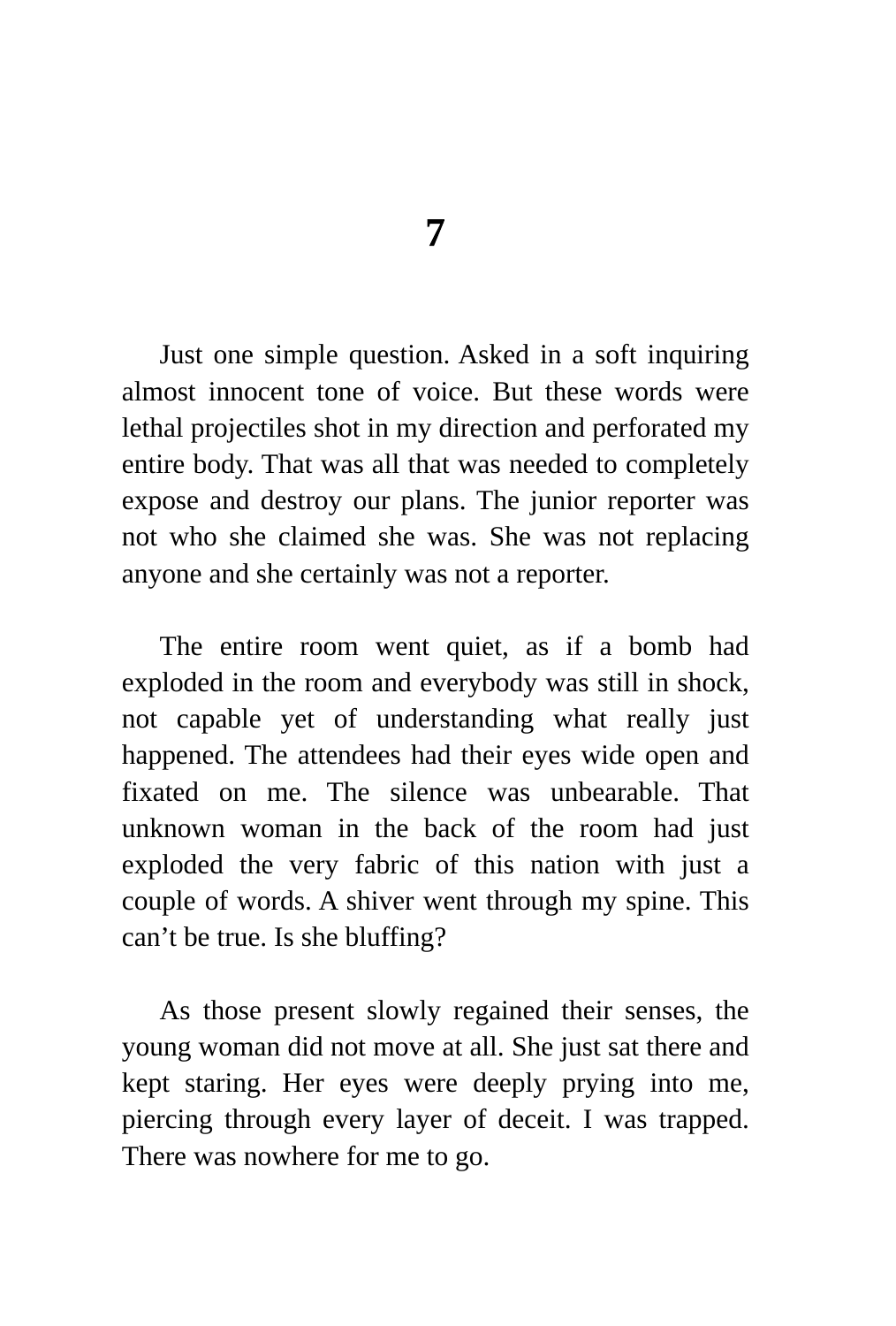The live coverage! It shot through my mind. They need to switch off the cameras. As many pairs of eyes were looking in anticipation of my response, I looked at the back of the room, searching for Elisa. She should intervene now. We did not agree to any secret signals. Elisa always felt what I needed when I was on stage, so there was never a need for subtle hand gestures. Not this time. As I desperately scanned the room, I was mimicking a pair of scissors with two fingers. Elisa would get the hint and act upon it immediately.

But she was nowhere to be seen. Vanished without a trace. Had she accidentally left the room too early, not expecting any trouble from the new reporter? I doubted it. I had known Elisa for 5 years now, she would never do that.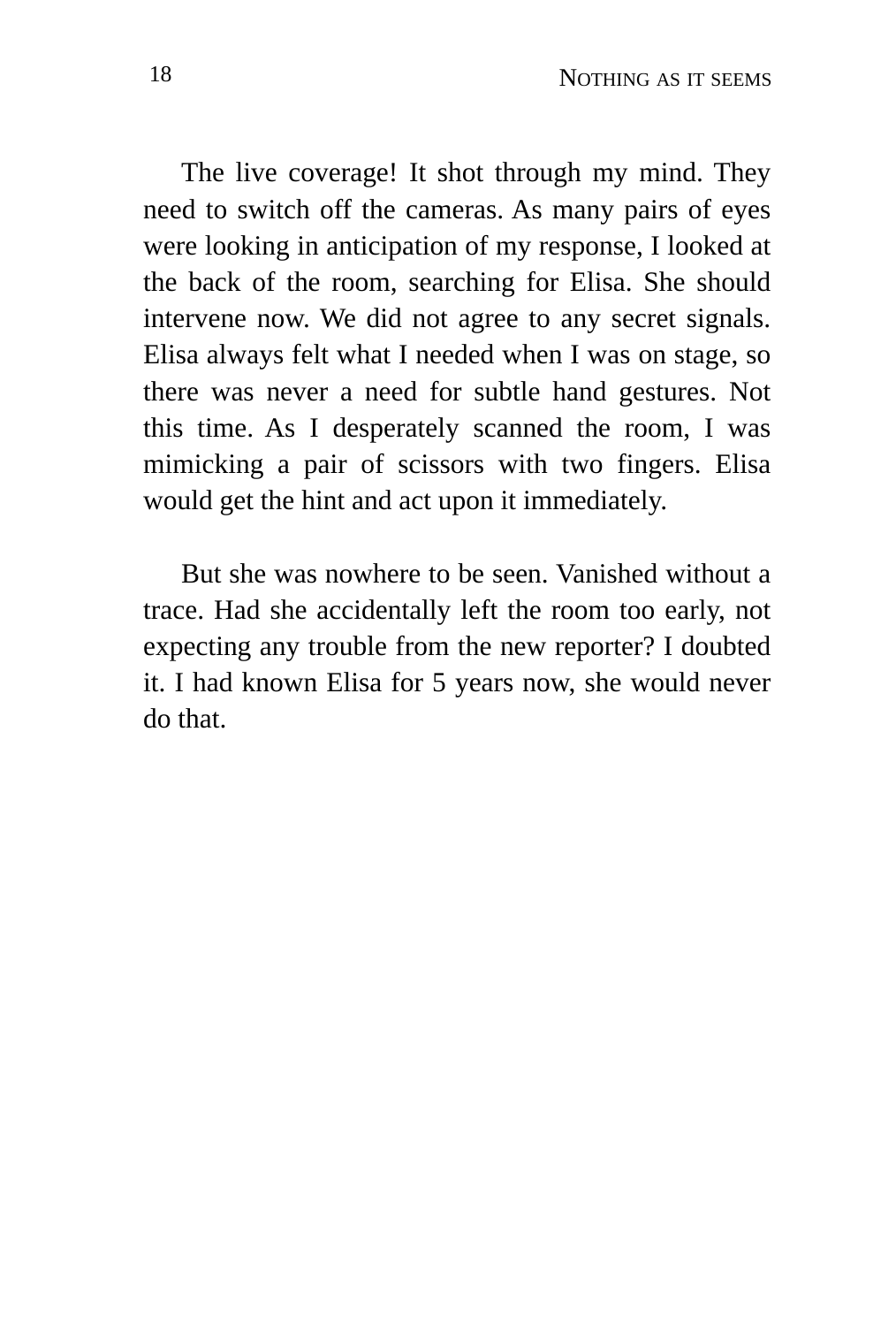Only a few people knew of my relationship with Elisa. I always suspected my wife knew as well, but she never asked and I never told her. I assumed she accepted it as part of my job and life was far from normal anyhow. My extra marital relationship was only a small price for Susan to pay. Thanks to me she has a very comfortable life on her own. In my few years of office, she was able to transform from being the wife of the president into a powerful and influential personality on her own. As we were both away from home almost all the time, I had lost my romantic connection with her. If it ever came to a divorce, I knew both she and I would not suffer too much.

Susan was confident, pretty and outgoing. Always with a sweet disposition, but she was bold and brave when she had to. She had saved my career several times at the beginning of our marriage. Perhaps I had never been grateful enough to her for that, but I also knew she only did that in order not to have her own ambitions jeopardized. We were great business partners for sure.

Elisa was a different kind of woman. In many ways,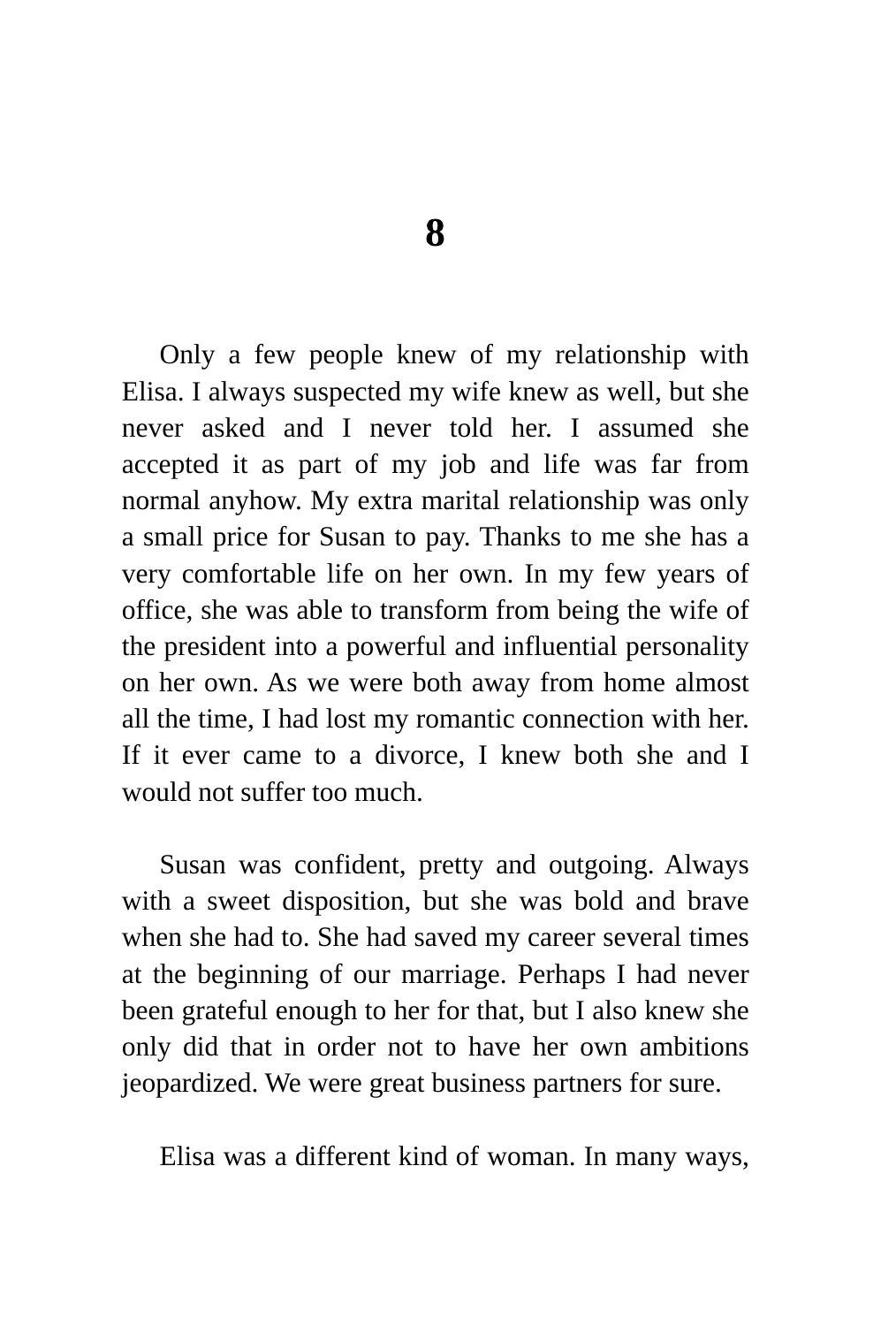Susan was so much more, but Elisa had something mysterious. Her words contained several layers of truth. I found it exciting to mentally undress her of these layers and uncover her truth bit by bit. What did she really mean? What was her ultimate objective? And, who was she really working for?

Obviously she had an agenda on her own, but it was nothing more than an entertaining puzzle for me to find out. She probably was out for financial gain and more influence and power. I did not see any harm in her, she was behaving just like the others. And in the end, I was in power. I was in full control and felt invincible.

Besides, the work she was doing for me was outstanding. Thanks to her, I could rapidly advance to the highest echelon of the party. My predecessor had to step down due to a scandal. His position had already been under fire for a long time. The timing couldn't have come better for me, as if it were orchestrated. Within a few days, while still relatively unknown, I was appointed as the new president.

There was only this one time where I heard her say something that shocked me. In a business conversation, she casually dropped the name of someone of whom I knew she was not in contact with. And she shouldn't have been. When I confronted her, she laughed forcibly and dismissed it as something I misheard. I was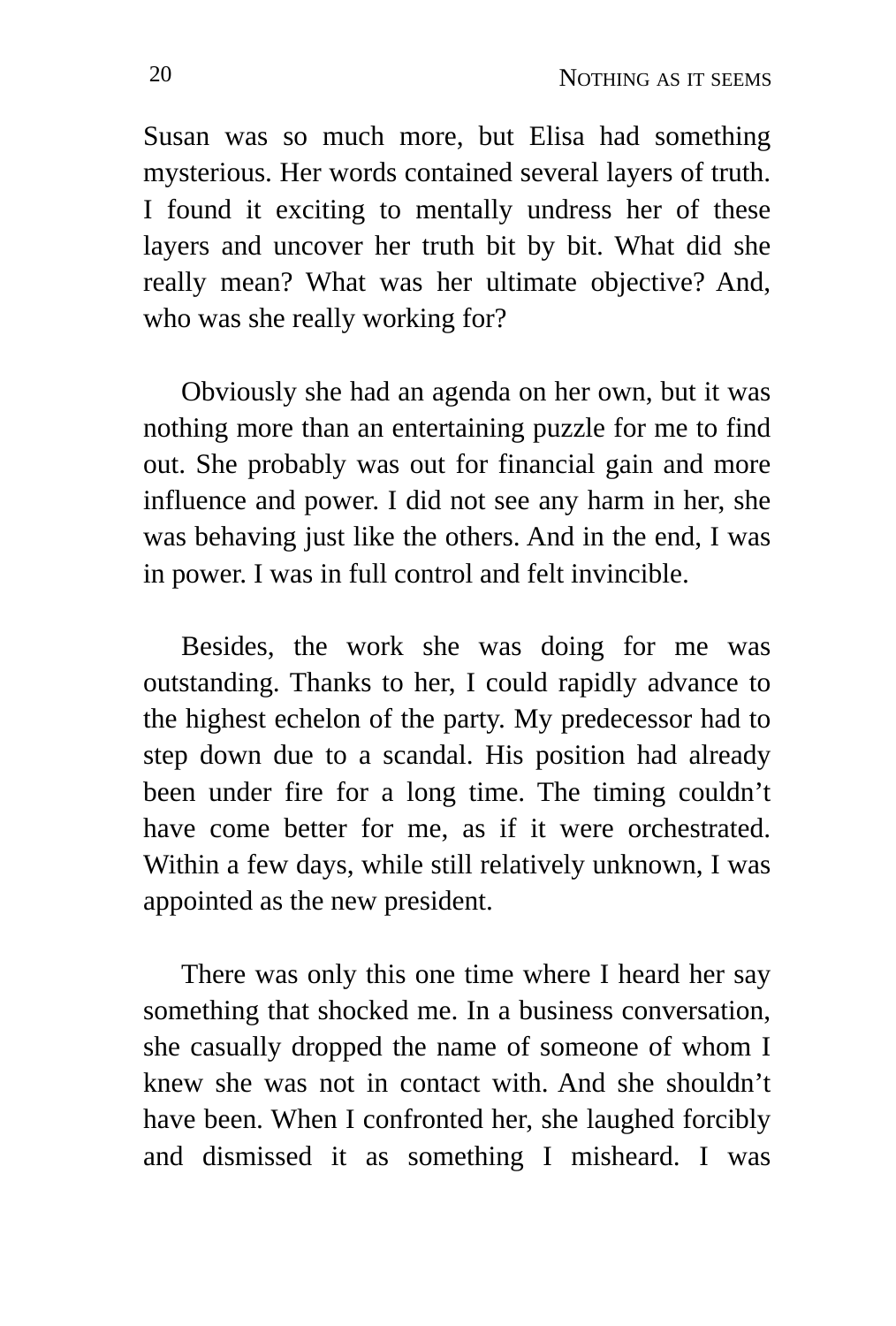convinced I heard it well, but we quickly proceeded with our usual business conversations.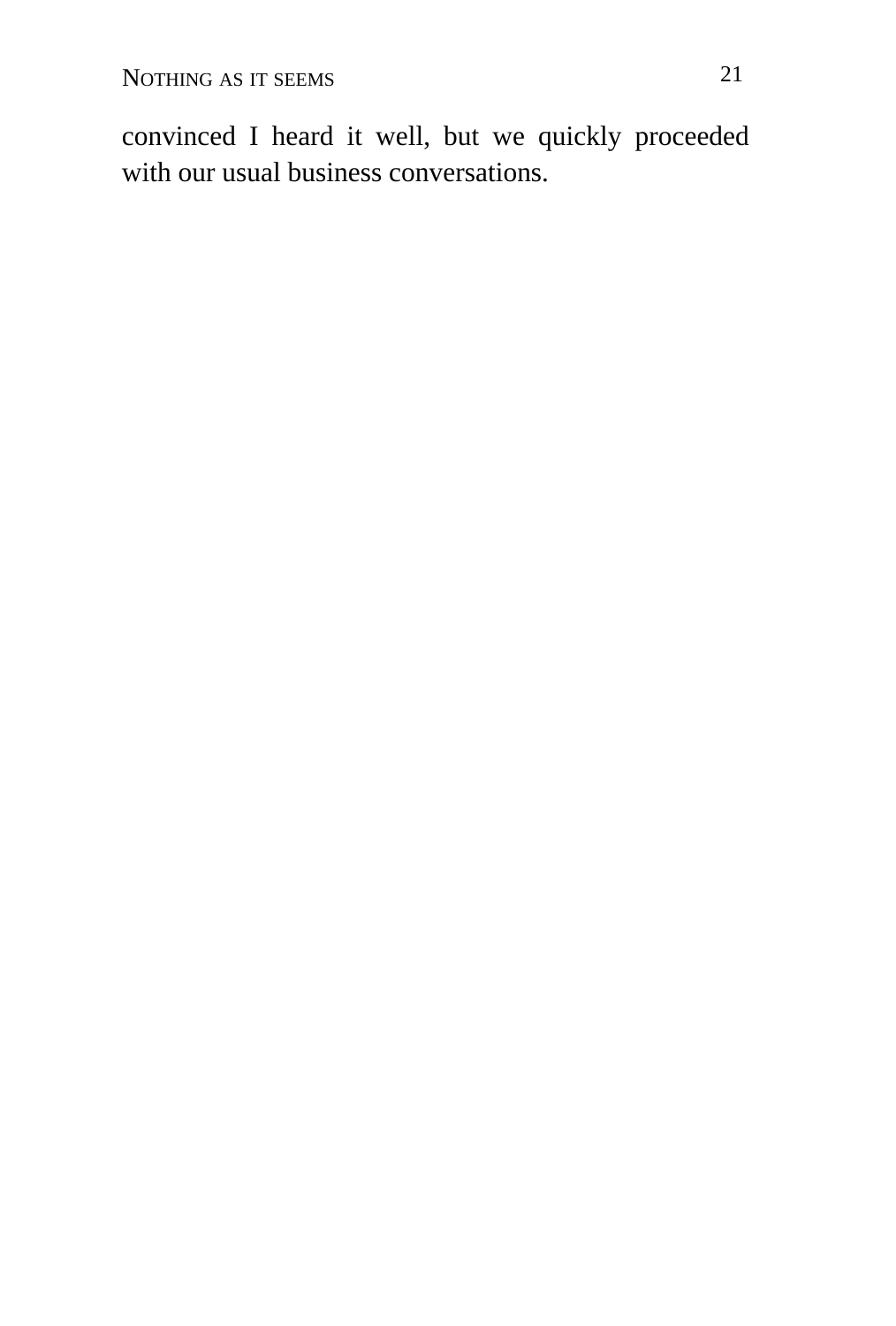The silence heightened my emotions and desperation. It was important that they did not lock me up alone for too long. For years I had successfully combated my anxiety, safely hidden from everyone, even from Susan. As long as I was with people, I would be able to control it. I needed my environment as it gave me the fertile ground to feed upon. Without it, I would soon crumble and fall into depression.

Suddenly I heard footsteps. There were at least two people coming in my direction. There were in a muffled conversation, but stopped talking as they came closer. I was nervous. Are they coming for me?

I sat on the bed contemplating if I should attempt an escape as soon as they open the door. It probably the best chance I had so far. It is actually the only chance. Without further hesitation, I stood up and tiptoed to the side of the door. I stood my back against the wall and waited.

It was quiet. Where were they? I did not hear anything. I just stood there. Have they left? Then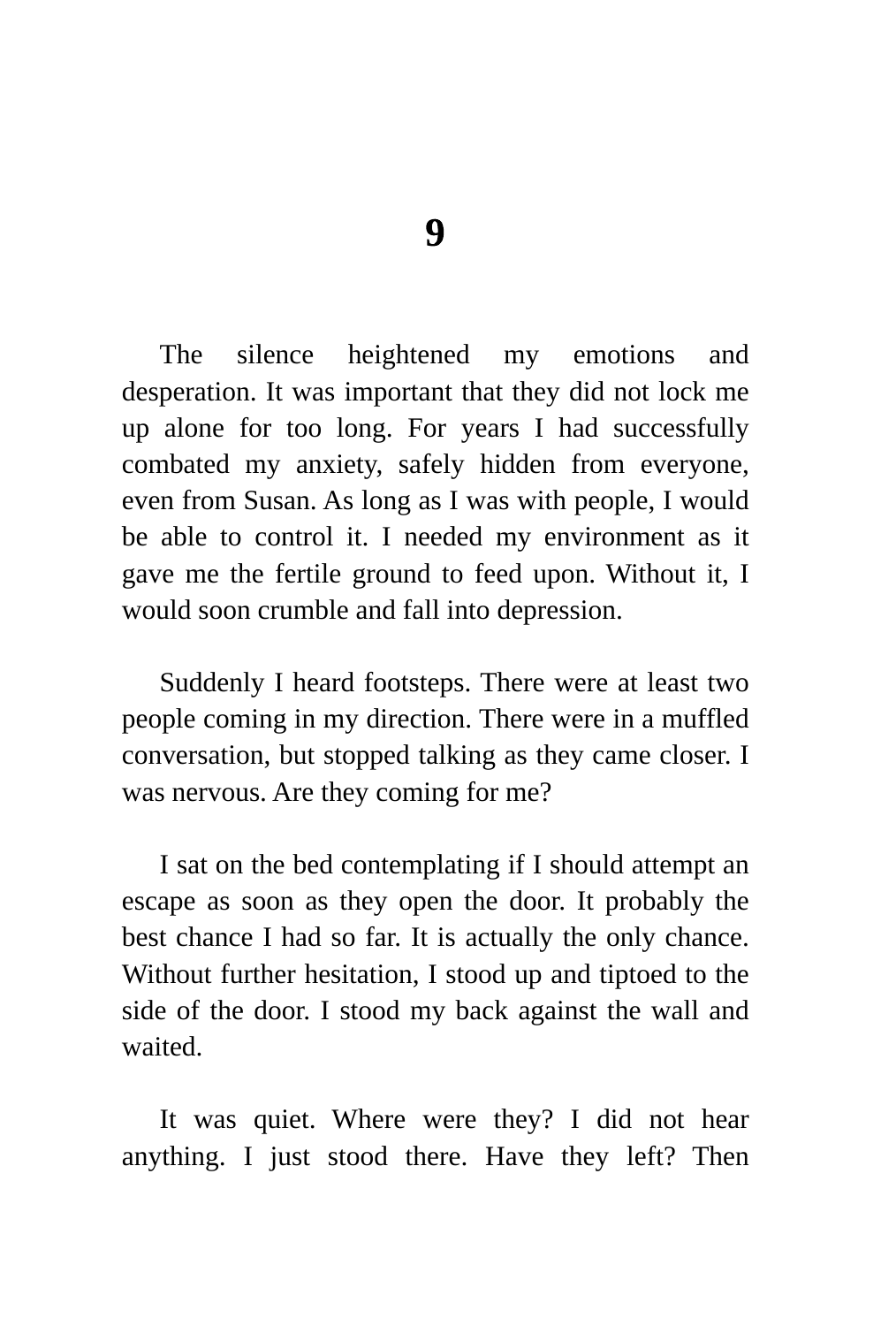suddenly light came through. The door the door slowly opened. Without hesitation I tried to open the door. Quickly a hand grabbed my arm and handcuffed it. Before I realized what happened, someone slid a paper bag over my head. They pulled me towards them. No word was spoken. I followed their lead, slowly walking step by step. I tried to look from under the bag, but I could only vaguely see my own shoes and nothing more.

Of course I was scared, but deep inside I felt relief as well as I was no longer left alone. From now, I had at least a chance to regain control of my situation. I counted the steps and tried to remember the direction. After 20 strides, we turned to the right. I heard the sounds of a door being unlocked and opened. We continued for another 36 steps. It must be a large room where I am now. Suddenly two strong hands pushed me down on my shoulders. I thought they were throwing me to the floor but they pushed me into a chair. Then finally, after this long period of silence… a voice. It was the coarse voice of a mature man. It said: "Wait."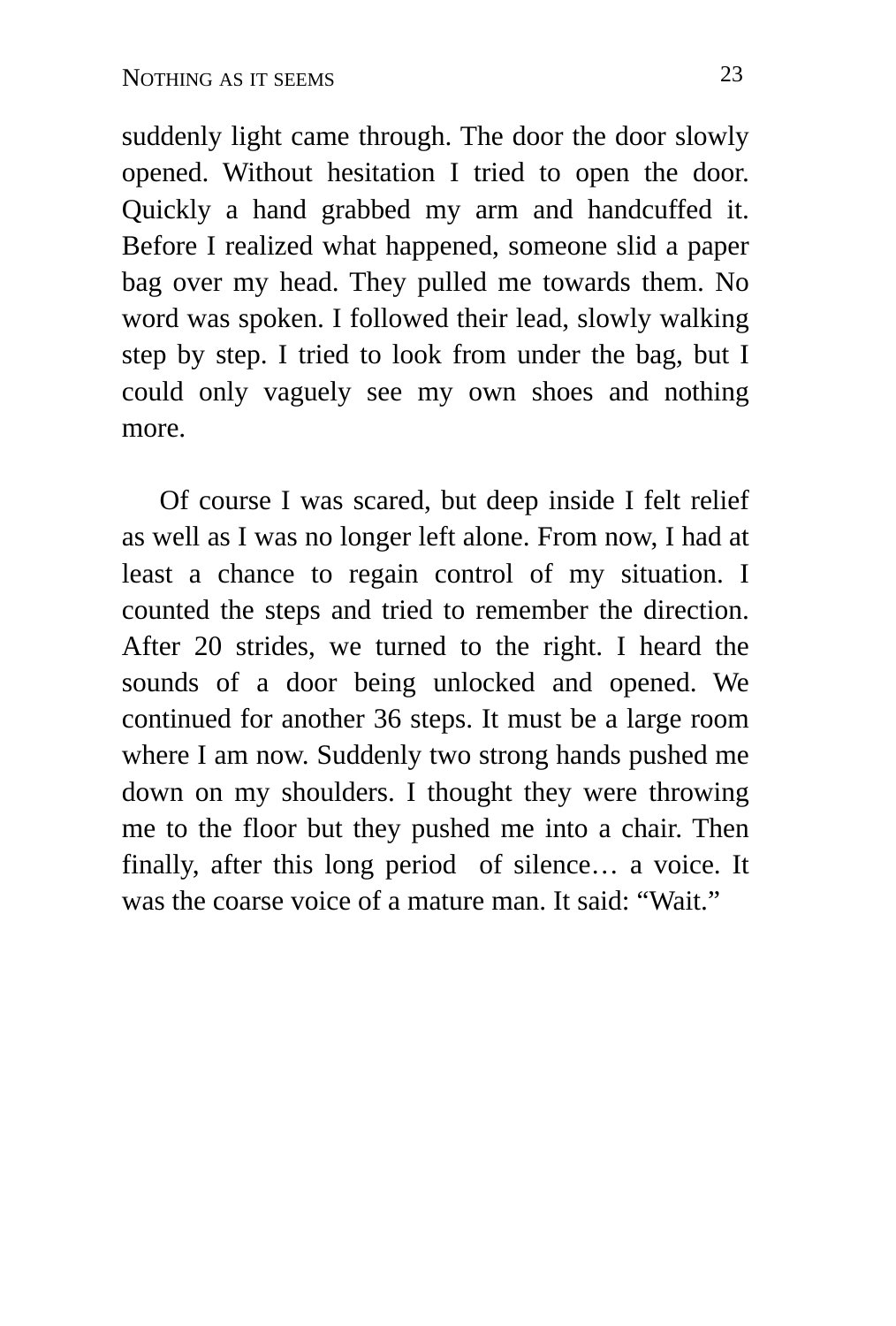10

When Elisa showed me the outline of the speech I had to deliver, I noticed a change in style. It had its useful powerful words, but this time it sounded more threatening and aggressive. I did not think much of it. Our audacious plan was necessary and it was up to me, as the leader of the nation, to enforce the citizens compliance. For months, our teams had worked relentlessly to spread fear and controversy in society. It was the perfect setup for a strong leader to bring peace again.

I was not even aware of all the actions they took. Of course, there was the automated censorship and mass surveillance performed by our technological partners. Then there were the many social media influencers we bribed into spreading our narrative. There was the black ops team that silently made people disappear when deemed too much of a threat to our plan. The highest judges and bankers were on our side too. And of course, the loyal press. They were all in it for their own opportunistic motives. None of them knew the overall plan. It all served the greater good. My greater good.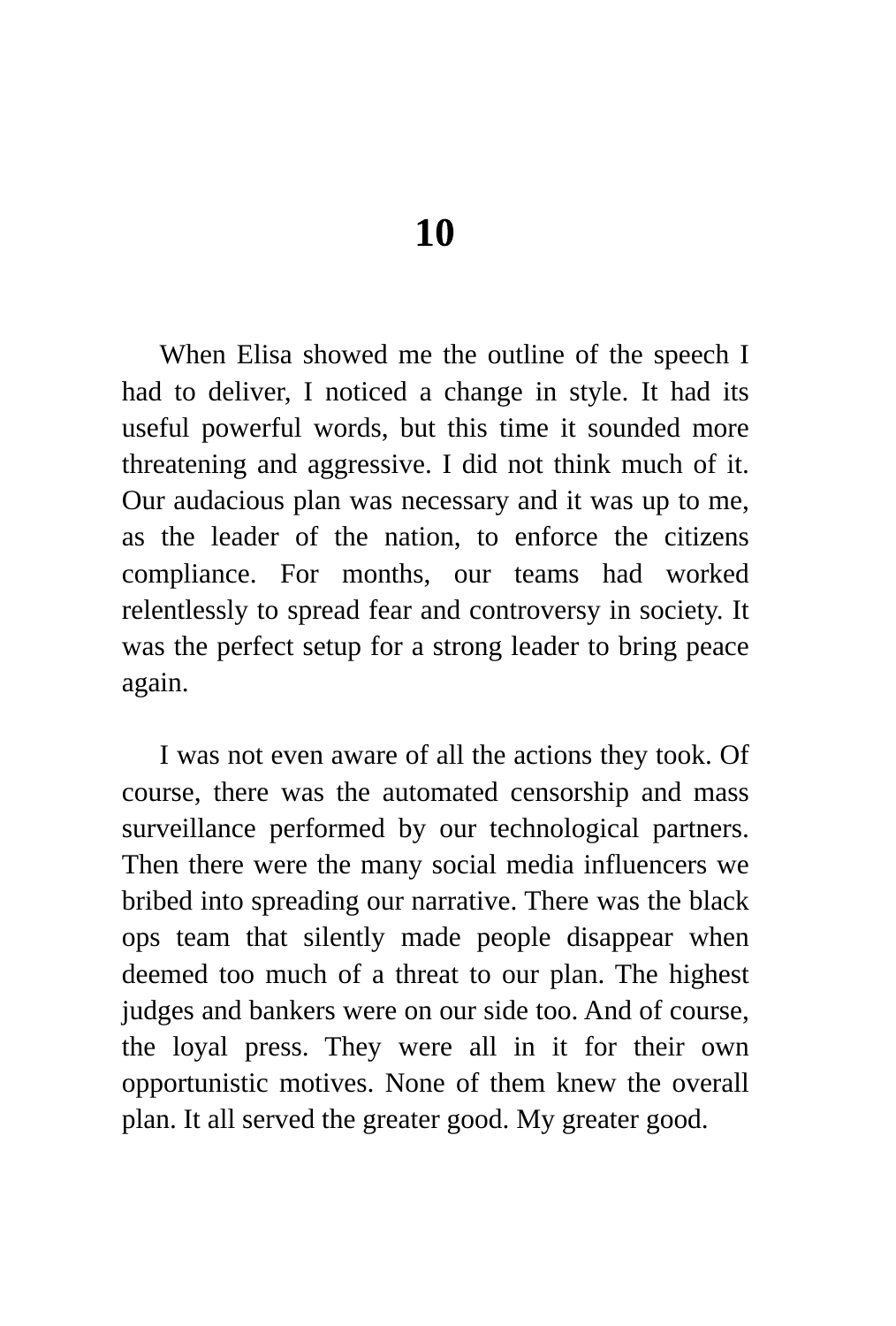I found it fascinating how we could work with so many people, while no one was concerned with moral dilemmas. "Mental myopia", Elisa called it. They simply cannot see beyond than their greed and own personal gains and therefore ambitiously contribute to our plan for total authoritarian power. Since they were helpless, we were actually helping them to live and work together harmoniously in the strictly controlled safe environment we envisioned. And the beautiful part was that this is what the people will have chosen for. Or that is what we will have made them believe.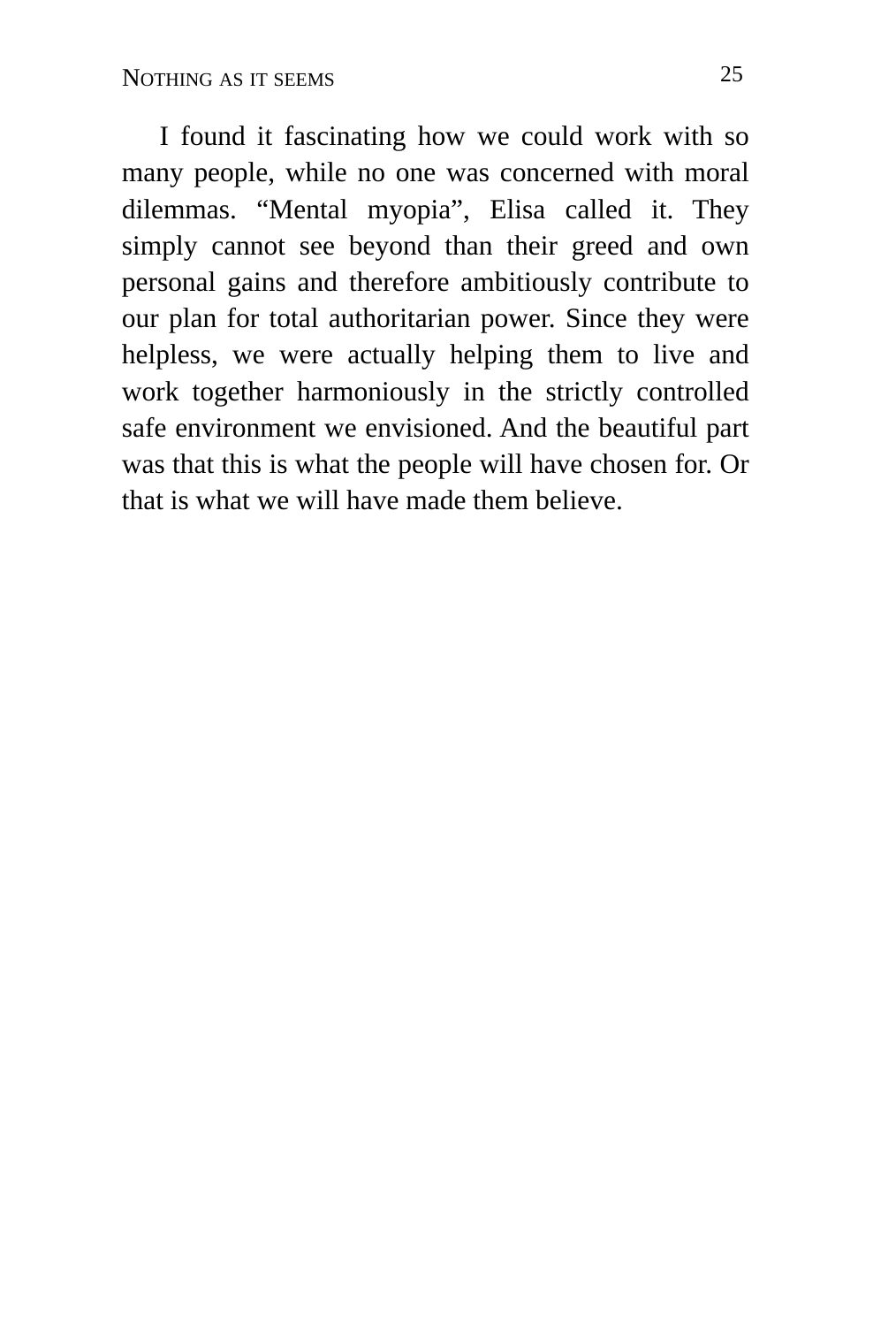$11$ 

The scenery was stunning and while it had been raining the entire week, this Sunday morning treated us with a clear light blue sky and warm rays of sunlight. Susan spotted a deer in the distant forest. As it majestically stood there and kept Susan in a trance, I grabbed the red velvet box from the inside pocket of my jacket. Then I sat down on my knee and held the symbol of love and loyalty on the palm of my hand.

When Susan understood what I was doing, she responded with "Yes I do, Hugo." Her voice sounded far more businesslike than I wanted and only contained remote hints of the emotion I was expecting. I assured myself Susan would always force herself to be rational rather than emotional. Besides, she said yes to my proposal.

The wedding itself was perfectly executed according to our plan. It had all the ingredients of a fairy tale wedding. The castle, the waiters, the dinner, the dancing. It far exceeded our budget, but Susan told me her uncle gave her a large sum of money so his dear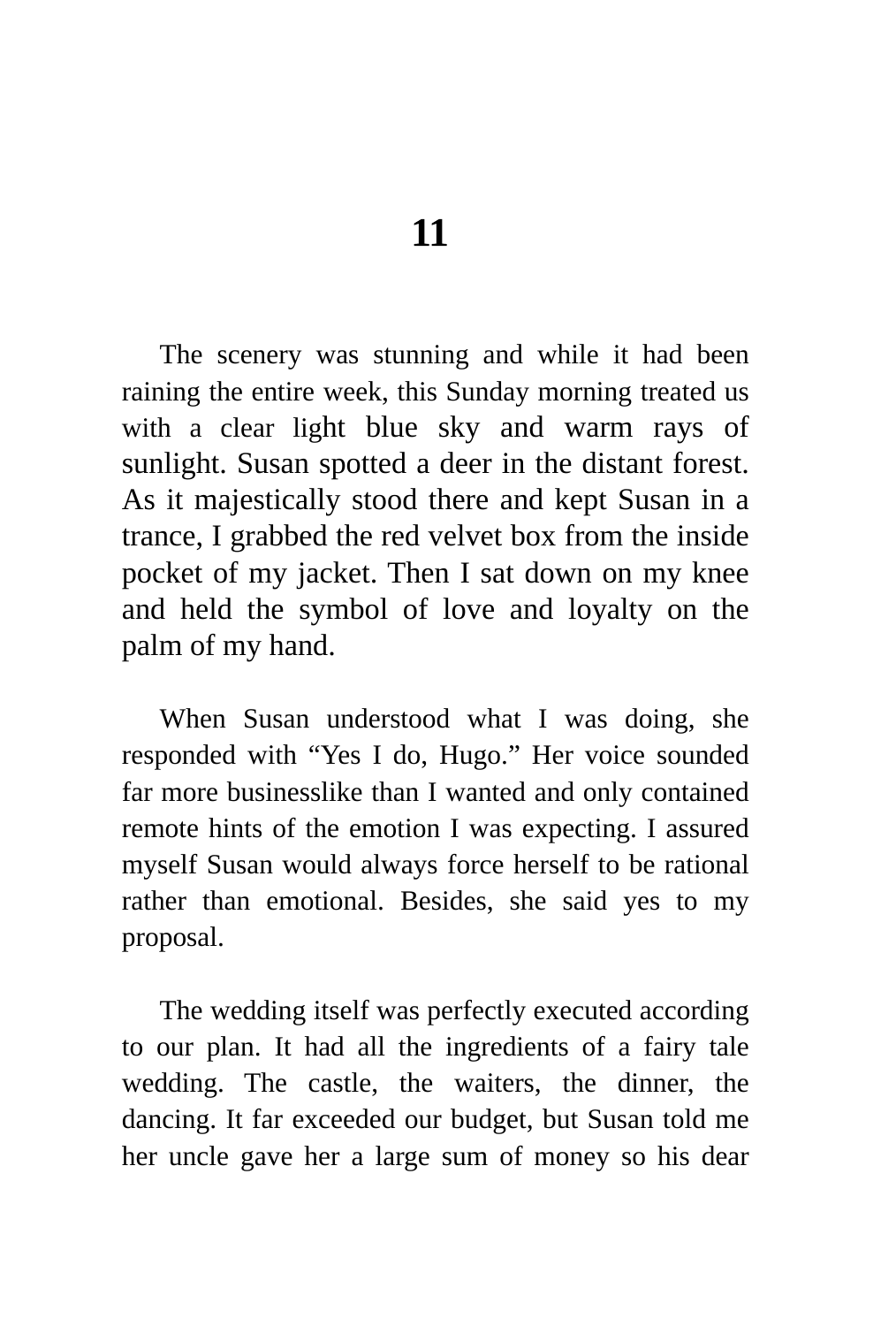niece could have the best day of her life. I had never met that uncle and was looking forward to finally meet this generous gentlemen. Unfortunately he wasn't able to be present at our wedding.

During the reception, Susan introduced me to a number of her acquaintances. I had never met or heard of them before. Their names were not on the original list of invitees, but I reckoned Susan had an opportunistic or strategic reason for their attendance.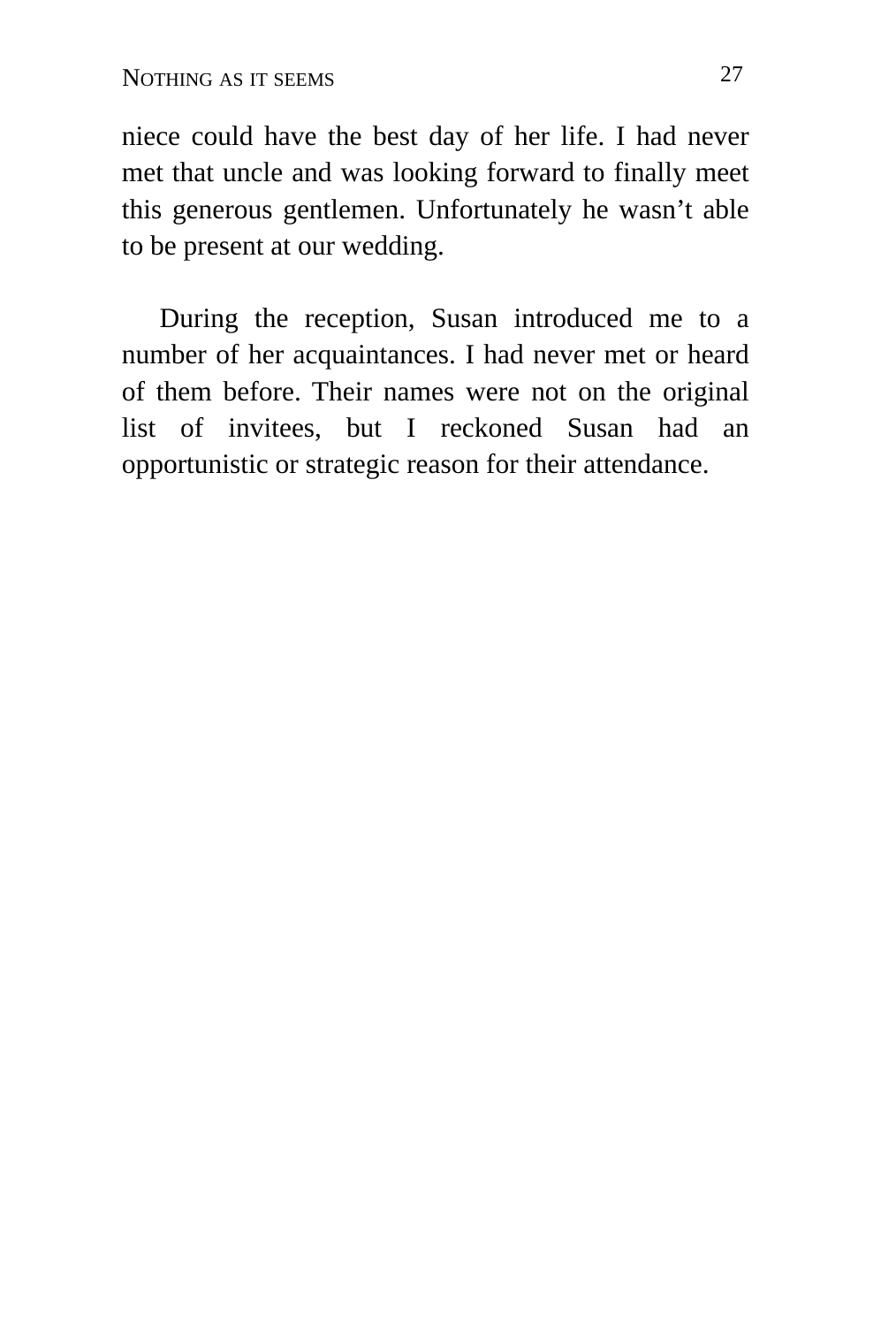Other authoritarian regimes, current and from the past, get into power by sheer force. I took pride in the fact that what we were doing came closer to art. It was much more subtle and beautiful than the flexing of oppressive muscles of our authoritarian colleagues. They can only sustain their position by the ever increasing and exhausting use of power. It inevitably comes to a point of collapse and chaos.

On the other hand, our plan would continue forever. It was simple and self-sustaining. For years we had worked covertly to slowly and patiently demoralize the citizens. It started with my predecessors who introduced confusing and conflicting laws. They purposefully violated the constitution themselves. They enjoyed jurisdictional immunity thanks to the fact that we owned the legal system. As a result, the people in this nation did no longer know what was right and what was wrong. They were left in utter confusion and felt powerless. They were extremely upset at the injustice they felt, but failed to be able to pinpoint the culprit.

The fabricated confusion had a function. People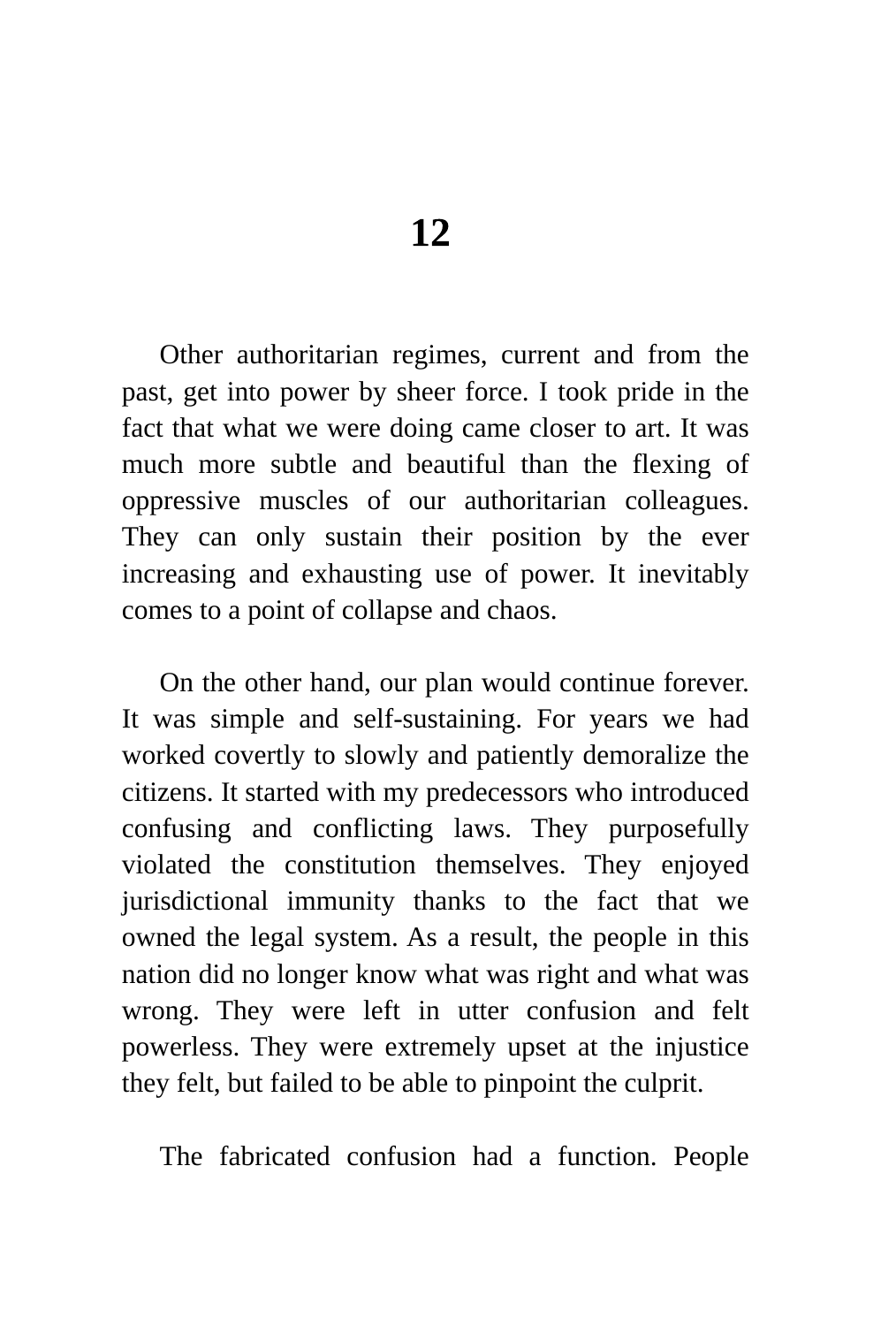naturally want to obey the law. They want to do good. They simply couldn't in this legal muddiness. Therefore, we would come up with a new measure to create 'clarity' and the citizens were happy to trade yet another piece of their freedom for a sense of safety. A new contradicting rule, without any solidly funded base, would be introduced surely thereafter and the same spiel would be repeated.

If you were on our side, you would endorse any measure as your social position depended on it. People were 'free' to choose any opposing side, but that came with the carefully obscured cost of slowly fading out in society. A cunning personal tax system would increase their prices of goods and services. They would only get access to health care providers in another region. Travel would be restricted to predefined and inconvenient time slots. But most powerful of all was the public shaming. Any societal problem would be blamed on the 'free'.

We continuously monitored, influenced and managed the finest details of the moral fiber of society. As the people became increasingly aware, it was always going to be in their benefit to live life on the system side of society. This way, we had structurally established support for our regime, with me as the lauded leader.

Only very few people will ever know the bliss of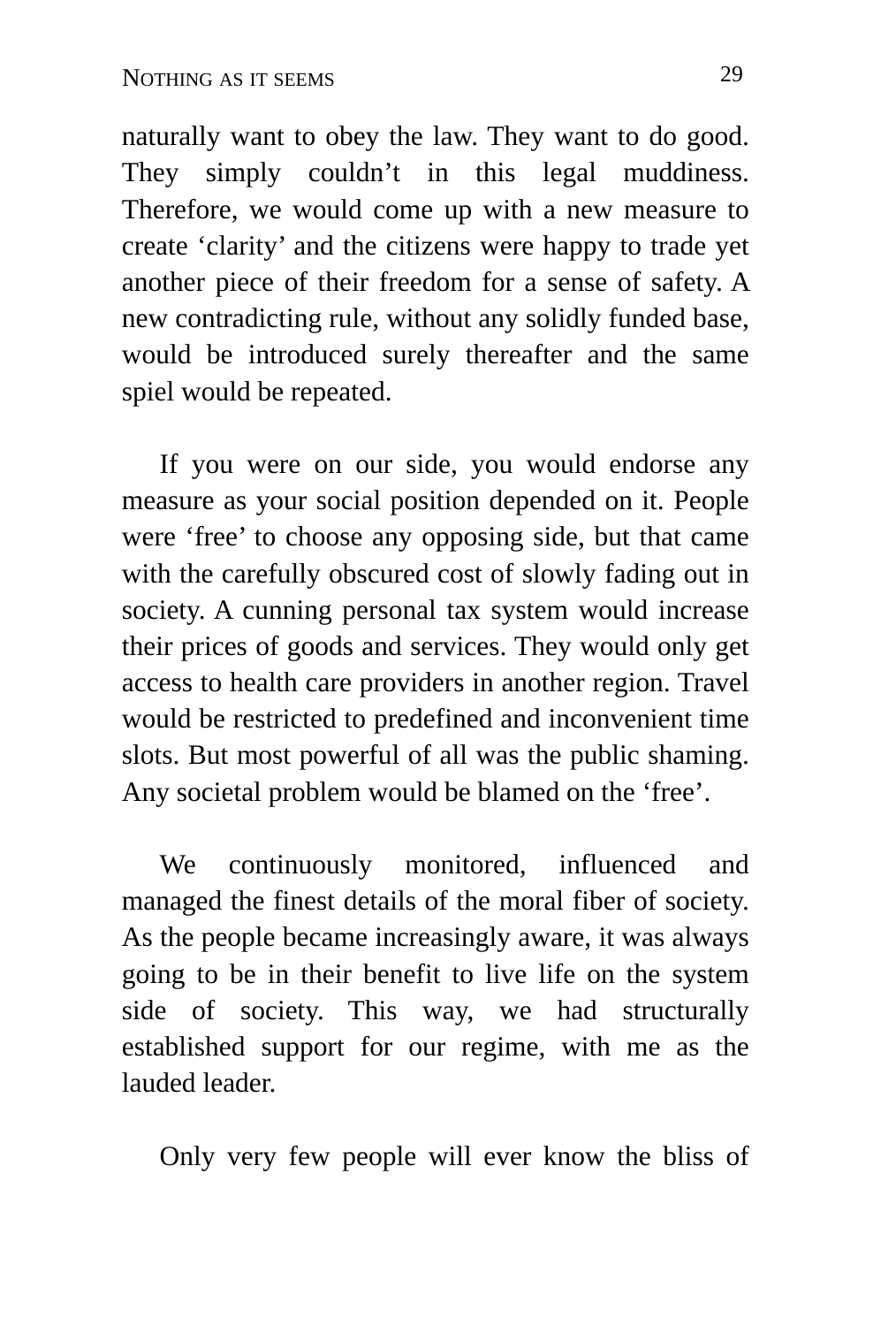getting everything done the way you want. And surprisingly, only a very few people were required to implement our plan. Others, unbeknownst to themselves, would tirelessly carry it out for us. And I was about to have all that.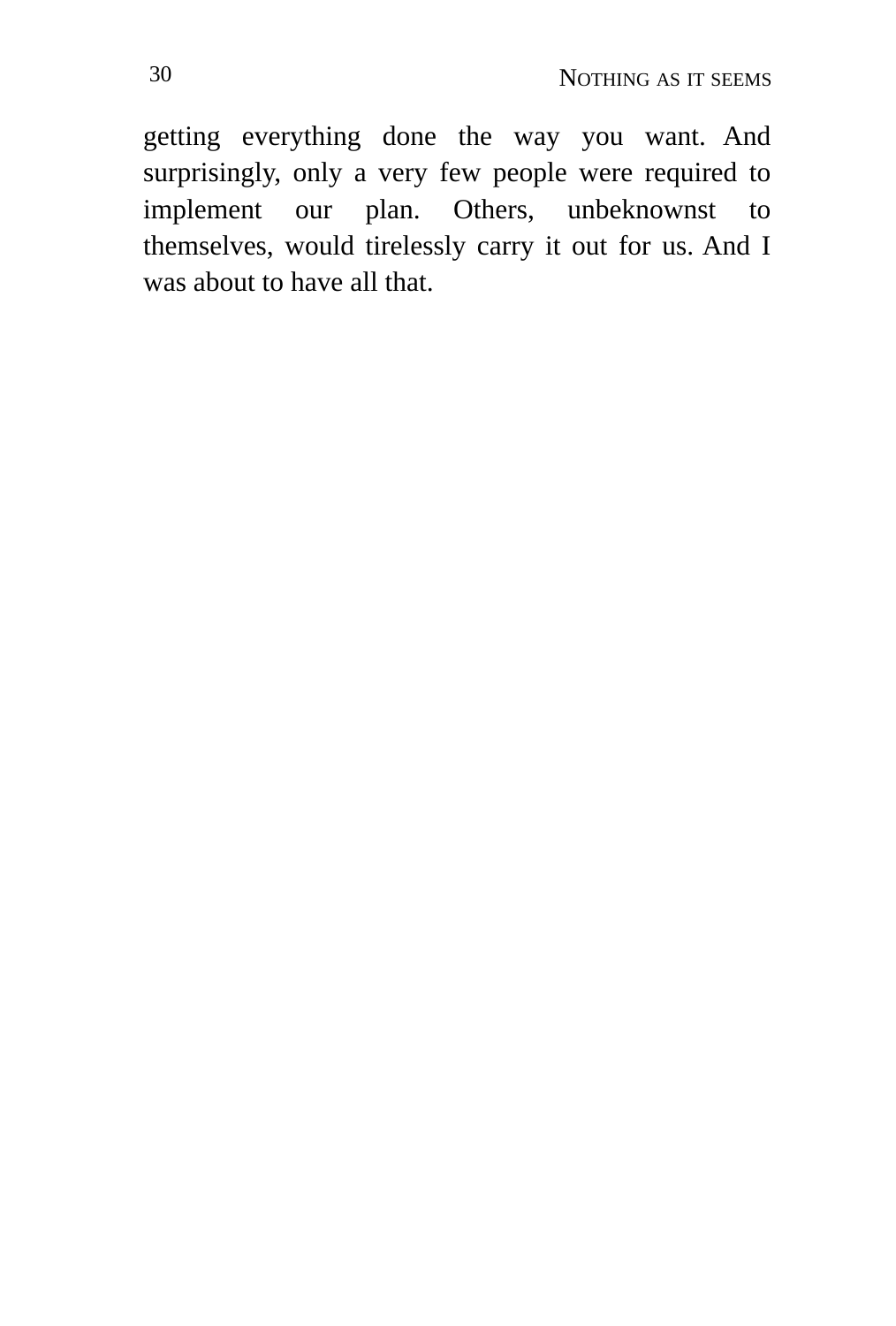It must have been quite a picture. Me, the president, with a paper bag over his head sitting on a chair. The only word I heard was "Wait!". What was I waiting for? Waiting for my verdict? Waiting for what is going to happen next? Waiting. Waiting.

I listened very carefully if I heard other noises in the room. Nothing. Maybe I am alone again? I tried to stand up, but two strong hands immediately pushed me back into the chair. I was still being guarded. Silence again.

I tried to calm myself. There was nothing else I could do then to sit patiently and passively. As I forced myself into a more relaxed pose, I became more aware of my other senses.

It is said blind people have improved hearing and smelling. When you are deprived of many of your senses, the senses you still have left are intensified. I couldn't see anything, but I could smell this paper bag had been used before. The smell was unmistakably from a fast food chain. It seemed my hosts were not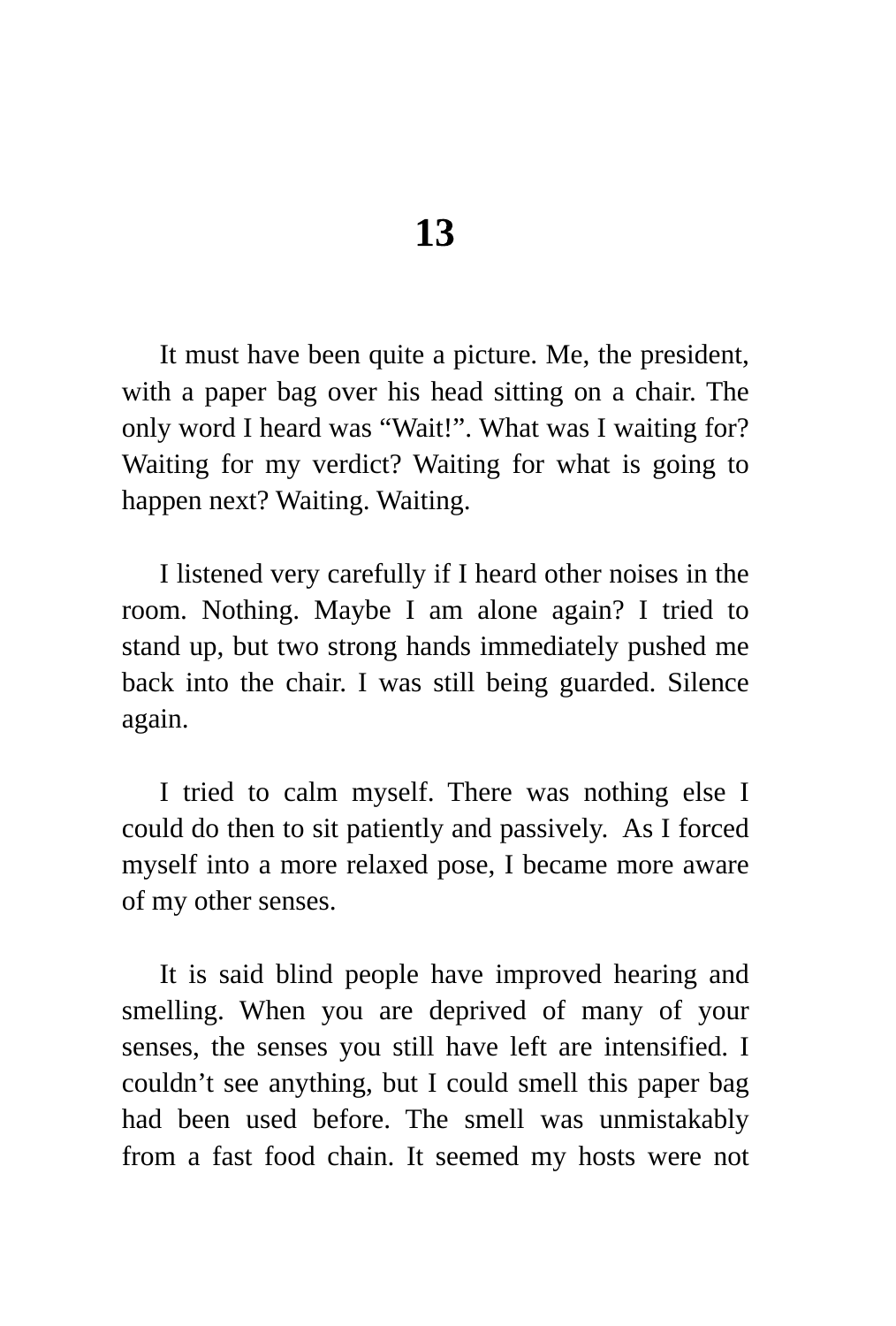very well prepared for my involuntary stay. Of all the possibilities they had, why did they use this McDonald's takeout bag? As if they knew I detested that poignantly penetrating smell of their hamburgers and fries.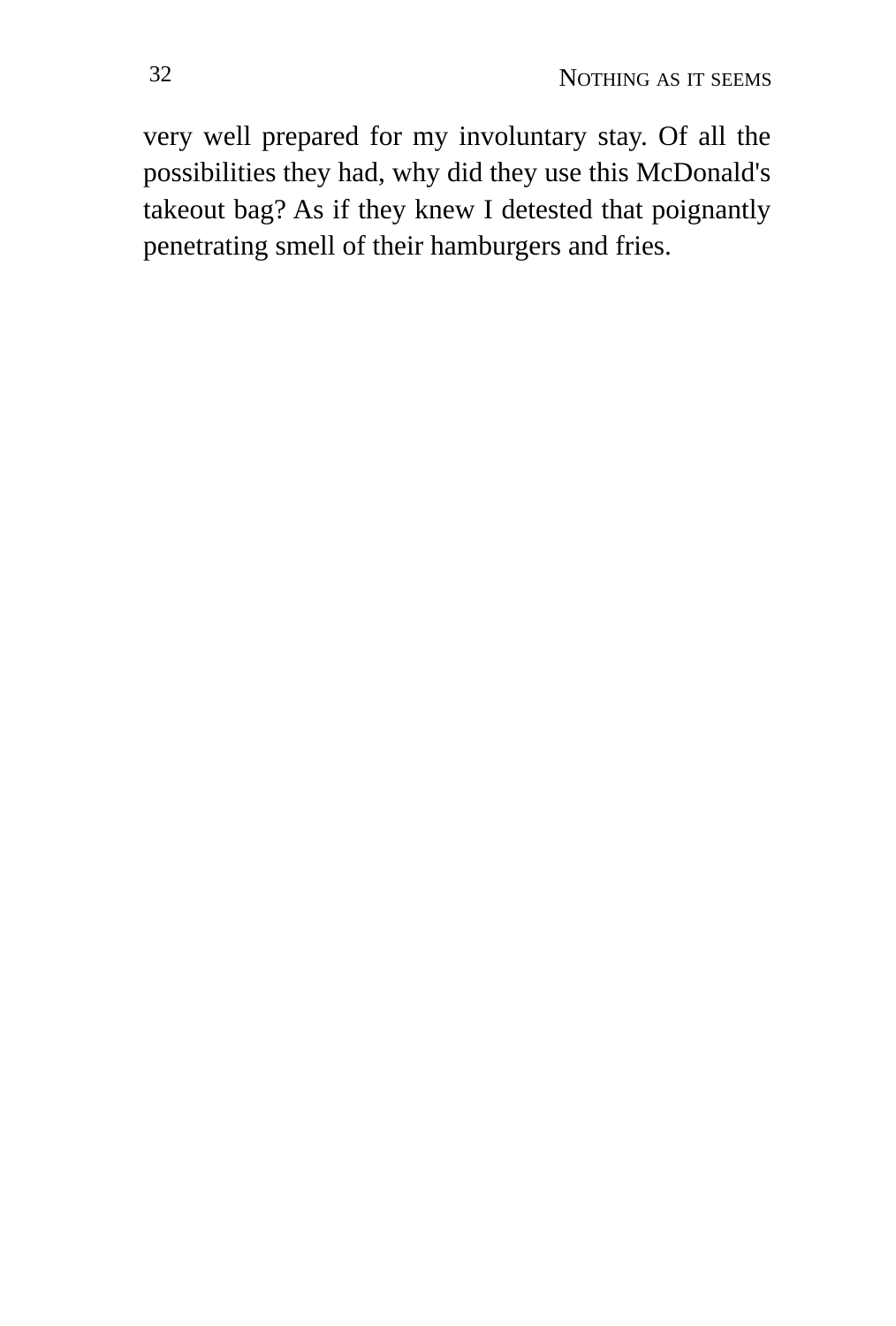I can't recall clearly anymore what happened at the press conference. Elisa had disappeared. The impostor reporter just sitting there. Like a deer I was caught in her head lights and couldn't move. Normally I was quick in dealing with difficult questions. I would usually just laugh it away. Or sometimes I would reply with a rhetorical philosophical question that did not make any sense at all. It resembled the mystical wisdom of a sage. Much to my enjoyment, it was most effective in leaving the reporter puzzled and quiet for a good few weeks. Occasionally, I would lie as well. If that backfired and it sometimes did, Elisa and her team would work wonders to have the creases neatly ironed out in the controlled media.

But not this time. I could utter nothing more than "ehhh. Well...". Seconds seemed ages. Suddenly the young woman took her eyes of me. I was released for now. She grabbed her phone and looked at the screen. She immediately stood up and left the room. Then, via the main door, several masked men in army gear rushed inside and ran toward me. This was not the kind of rescue team I was expecting. And it wasn't. The first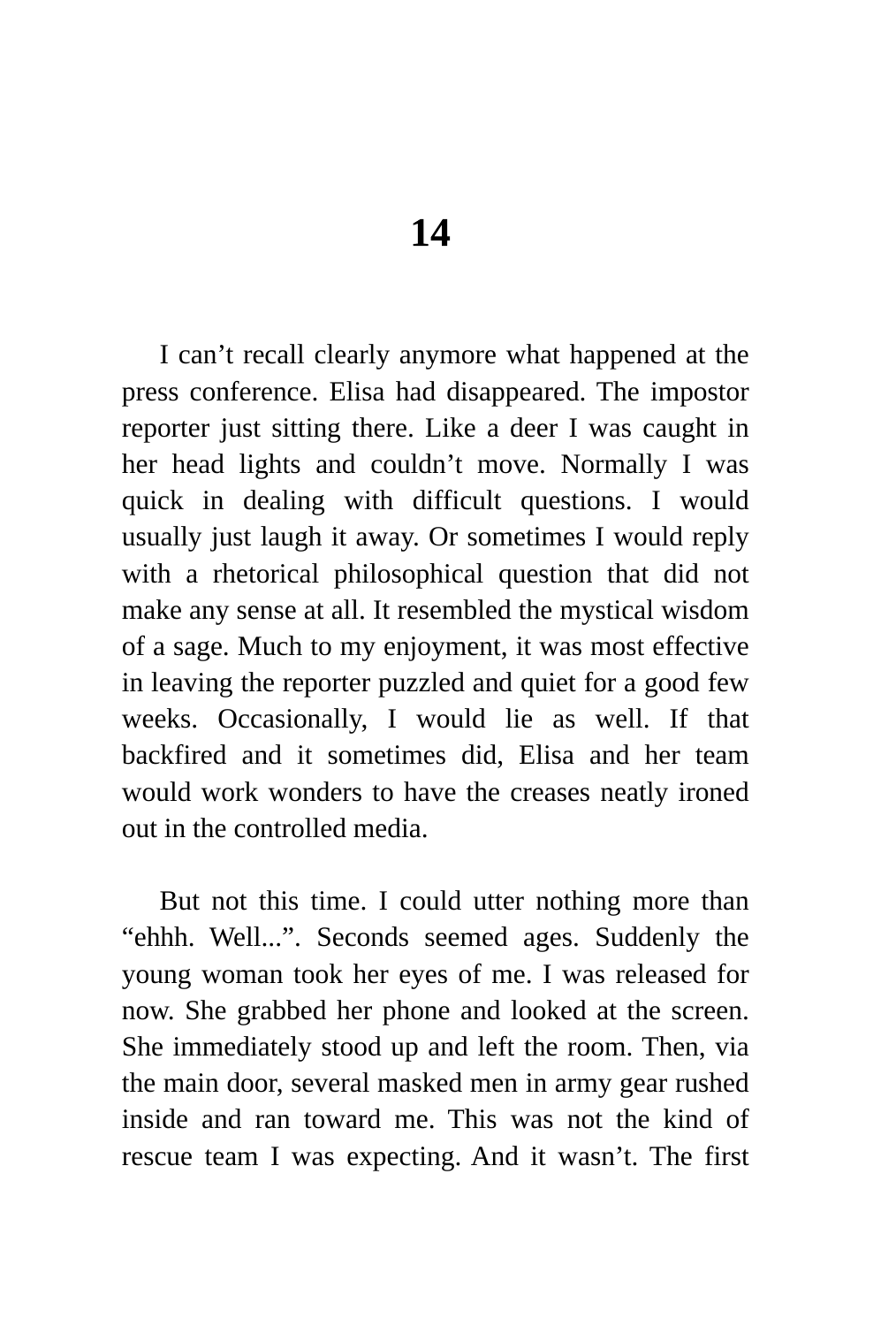soldier grabbed me from behind. The second one put some cloth on my nose and mouth. A strong chemical odor. And from there… ..I can't remember well. My legs became fluid and couldn't support me anymore. The lights became blurry. I heard faint noises in slow motion. And then... nothing.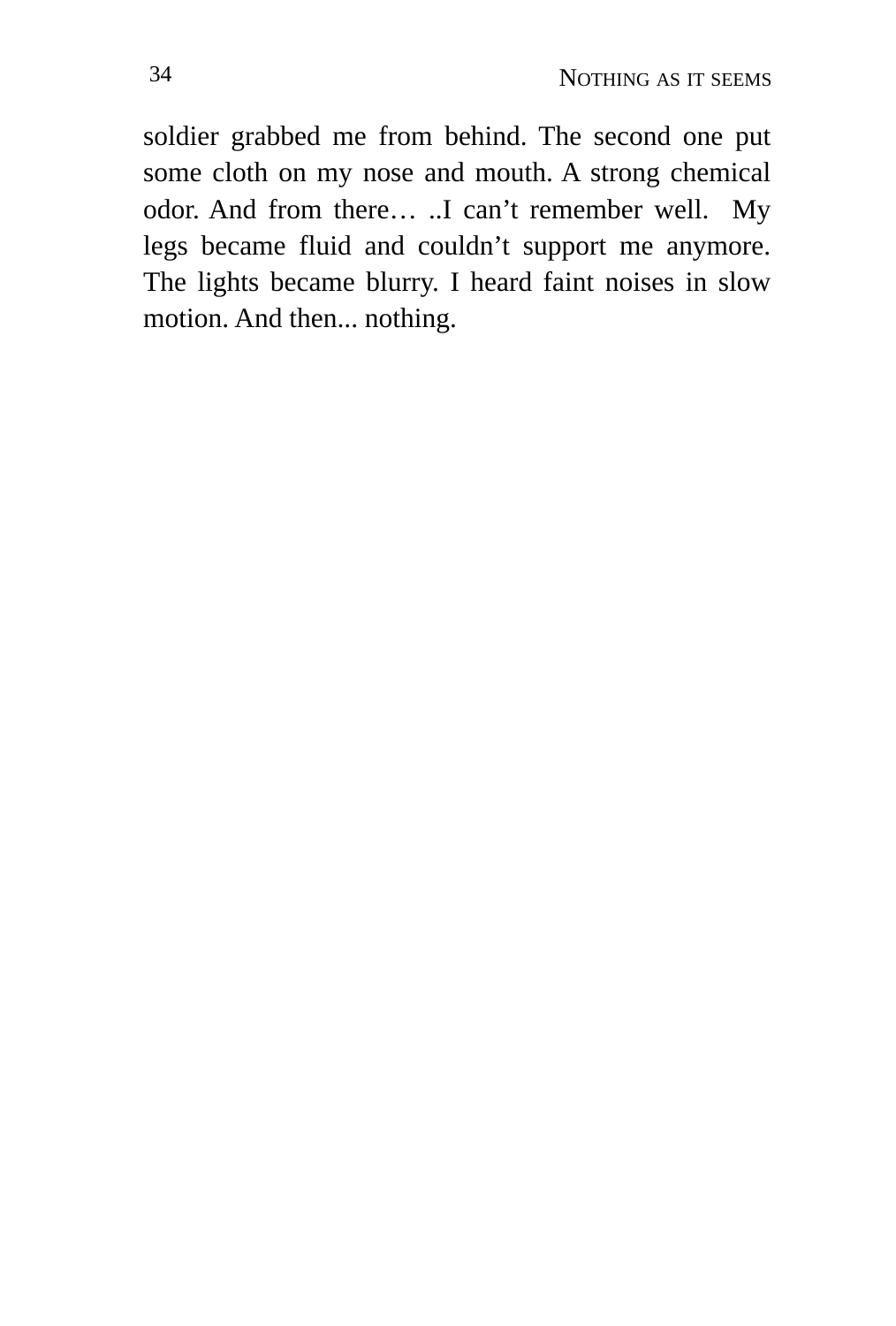Finally… footsteps. They are getting nearer. The agonizing waiting was ending. Was this going to be my moment of truth? Would I finally hear who was keeping me imprisoned? I re-positioned myself on the chair and sat up straight. A technique Elisa had taught me. It shows confidence and poise, two traits I certainly wasn't in possession of at that moment. However, even if the possibilities of any negotiation with my unknown captors were very bleak, I wanted to do anything I could think of to improve my situation.

By the sound of the walking shoes I concluded only one person was coming in my direction. Was this their leader? I felt someone was looking at me.

"Hugo...". A shiver went through my spine. My goodness! I recognized this voice. I hadn't heard it for a long time, but I could not be mistaken. It sounded agitated, angry and aggressive, quite different from how I remembered. But I definitely knew to whom these vocal chords belonged to. It was the last person I expected to hear in this bizarre setting. And yet, she unmistakably was standing very close to me.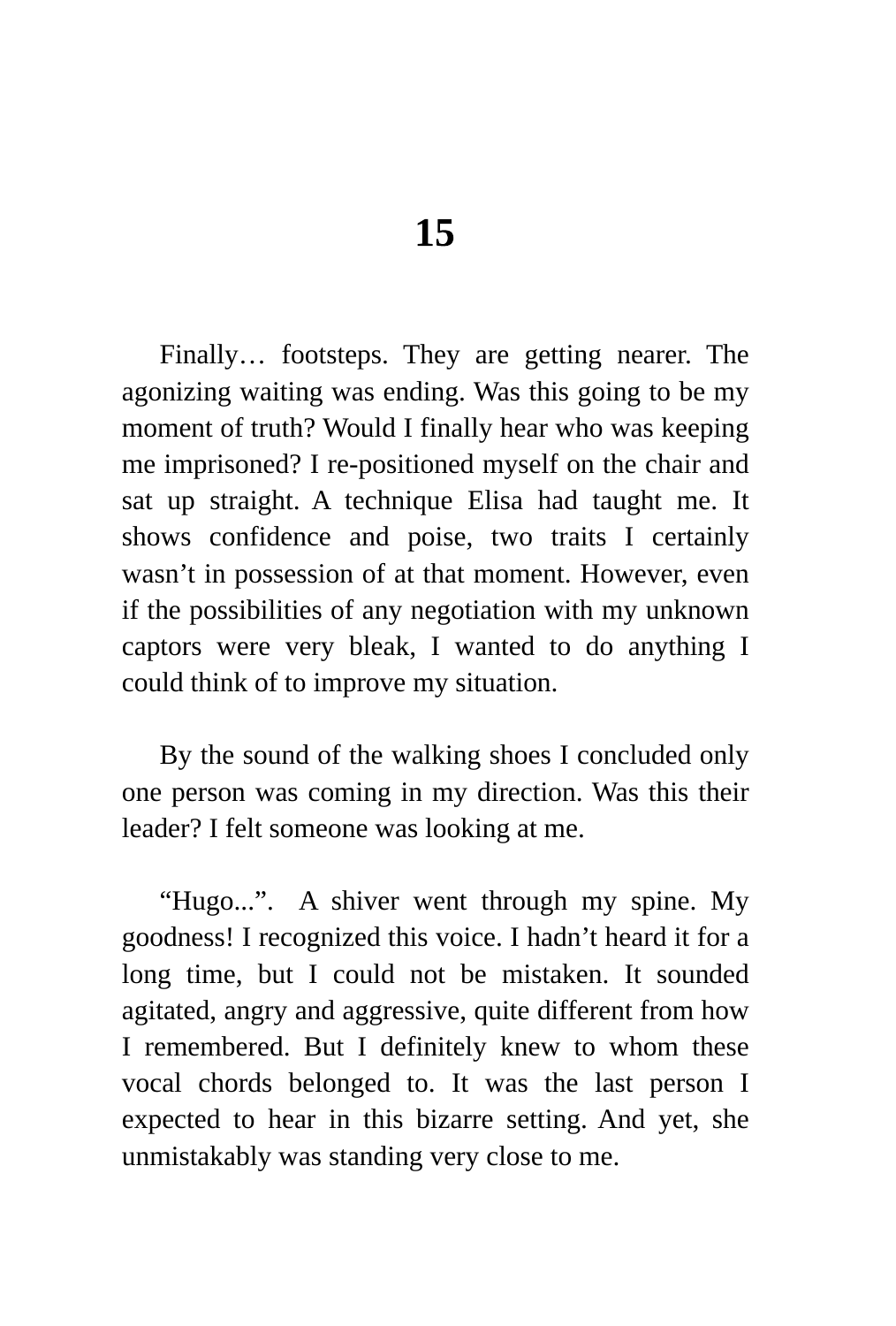I could not think of any response and thought it would be better to keep my mouth shut. I was embracing myself for more nasty surprises to come.

"Remove the bag." My eyes had to get used to the light, but I was looking straight at a pair of high heels. As I moved upwards, I saw the red silk skirt she always wore. And yes, the familiar white blouse, with the top button loose, revealing the large cleavage that had seduced me so many times in the past. This is how I remembered Susan. But her face was different. She had a bewildered look. Her hair had gray streaks. Her fiery red eyes spat vile in my direction.

"Who is she?" she fulminated. It was so strange to see her. She had never raised her voice against me. Here was the person whom I had been married to for years. I thought I knew her behavior quite well. Perhaps that is why I got bored with her. But this was a different woman altogether.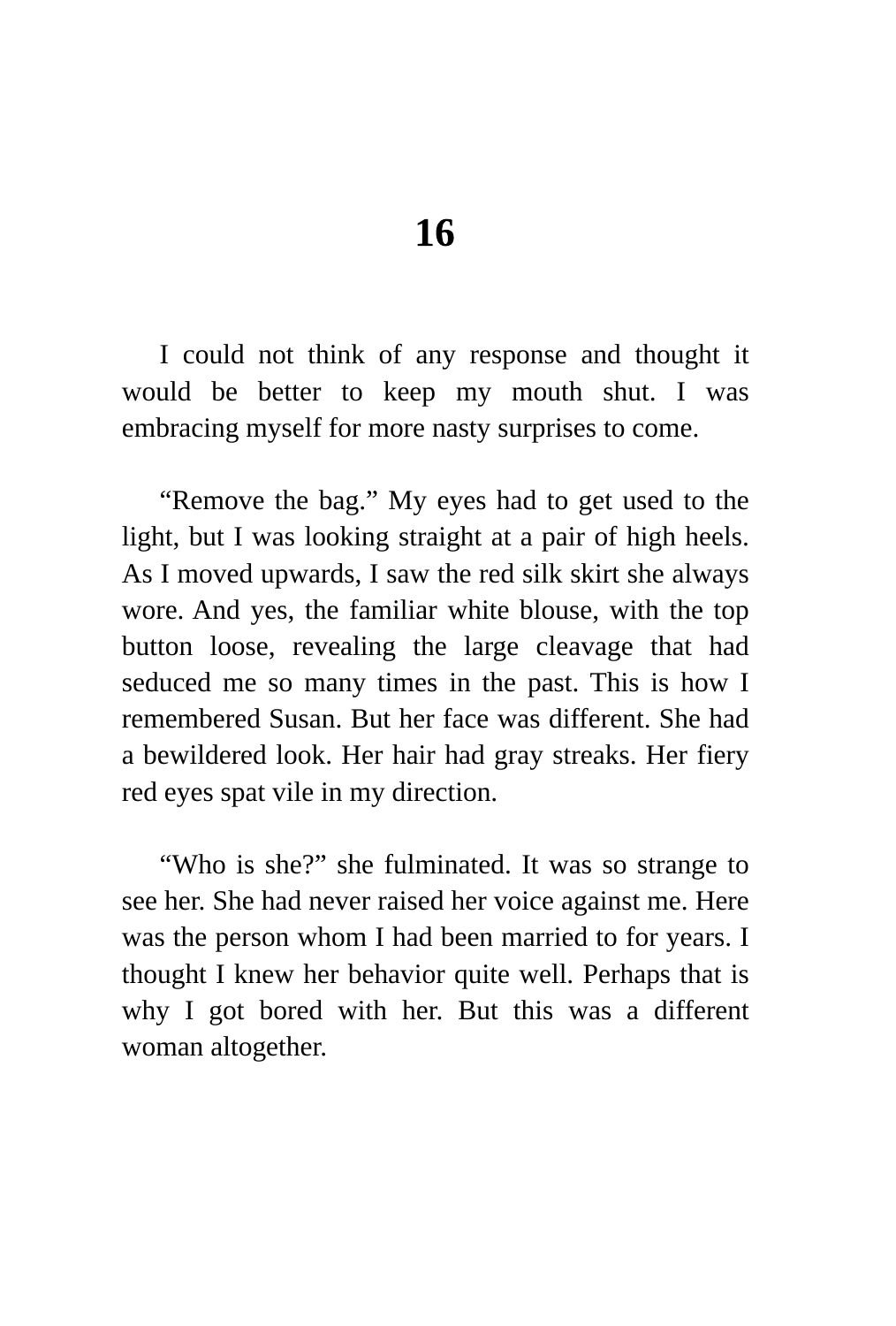"Hello, my name is Pia Fraus". This was how the young reporter introduced herself there in the back of the press conference room. Her curly half long brown hair danced and bounced on her shoulder when she spoke. Her body and posture gave the impression of a weak woman, but her determined face showed a thirst for blood I had never seen before.

Pia Fraus. In the brief pause between her first sentence and the second, I contemplated on her unusual name. Was she from Germany? Still, I had heard that name a long time ago. Then suddenly I recalled where I had heard it before! It was during my law studies. That wasn't a real name at all. That was an expression in Latin. Pia Fraus literally means a well-intentioned deceit. A fraud contrived and executed to accomplish some good end. She had just confirmed she was not who she was pretending to be.

"Mister President". Another brief moment of silence followed, a very long second she took deliberately to attract all the attention in the room to her. I instinctively felt something was wrong. I braced myself to be on the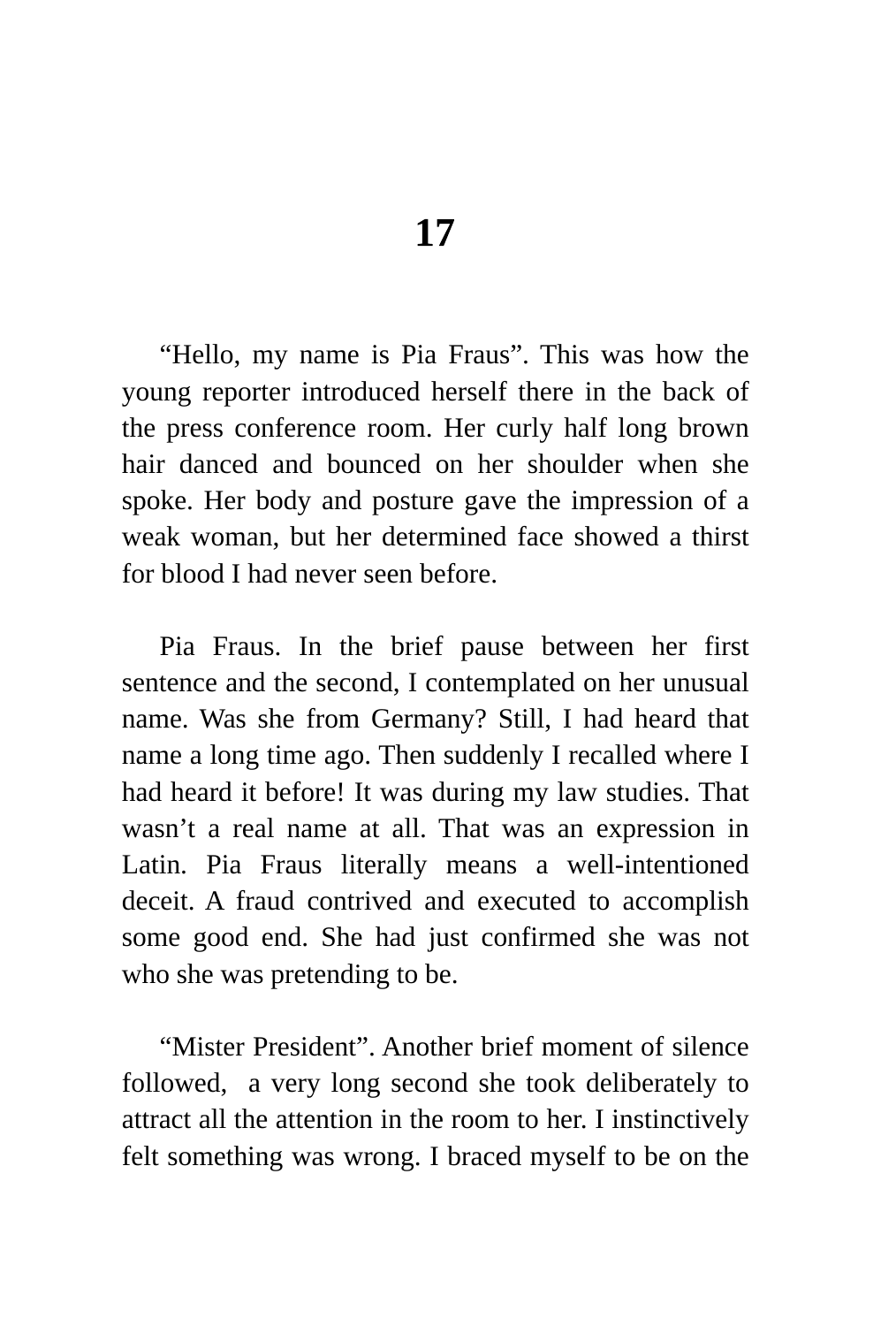receiving side of criticism. Normally I wouldn't worry about such questioning, but this time I knew I had to keep all my senses razor sharp.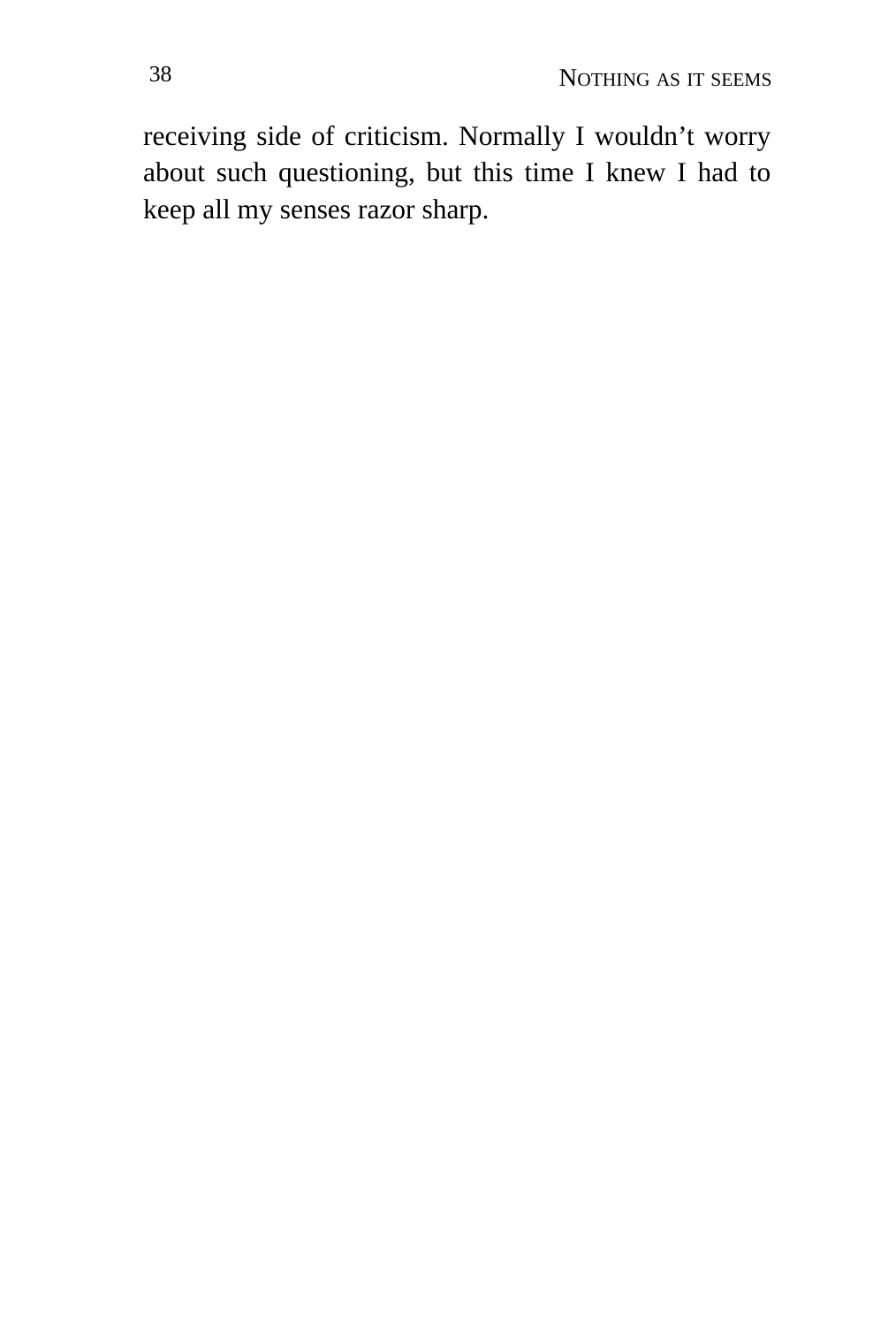"Who is she?" shouted Susan again. I immediately realized Susan had found out about my secret affair with Elisa. I was always afraid this moment would come one day, but I never expected it to be in these abnormal circumstances. Which wife in an already burned-out relationship kidnaps her own husband to interrogate him about an affair? Couldn't we just talk about this like adults? And the timing was so wrong. The nation must have been in utter state of rebellion and here was Susan prioritizing a futility. We both knew our marriage had stranded a long time ago and now just served to provide us with perks and privileges. This was a matter for two divorce lawyers who should arrive at a settlement. Any settlement. I didn't care.

I did not dare to look her into the eyes. I let my neck hang lose and focused on the concrete floor. "It was Elisa.", I confessed. I knew Susan had met Elisa several times, but they never talked to each other. In Susan's perception, Elisa should have just been someone I worked with, just like the others at the time. Clearly, I had not been careful enough recently. The preparation for the Plan had taken so much of my attention already.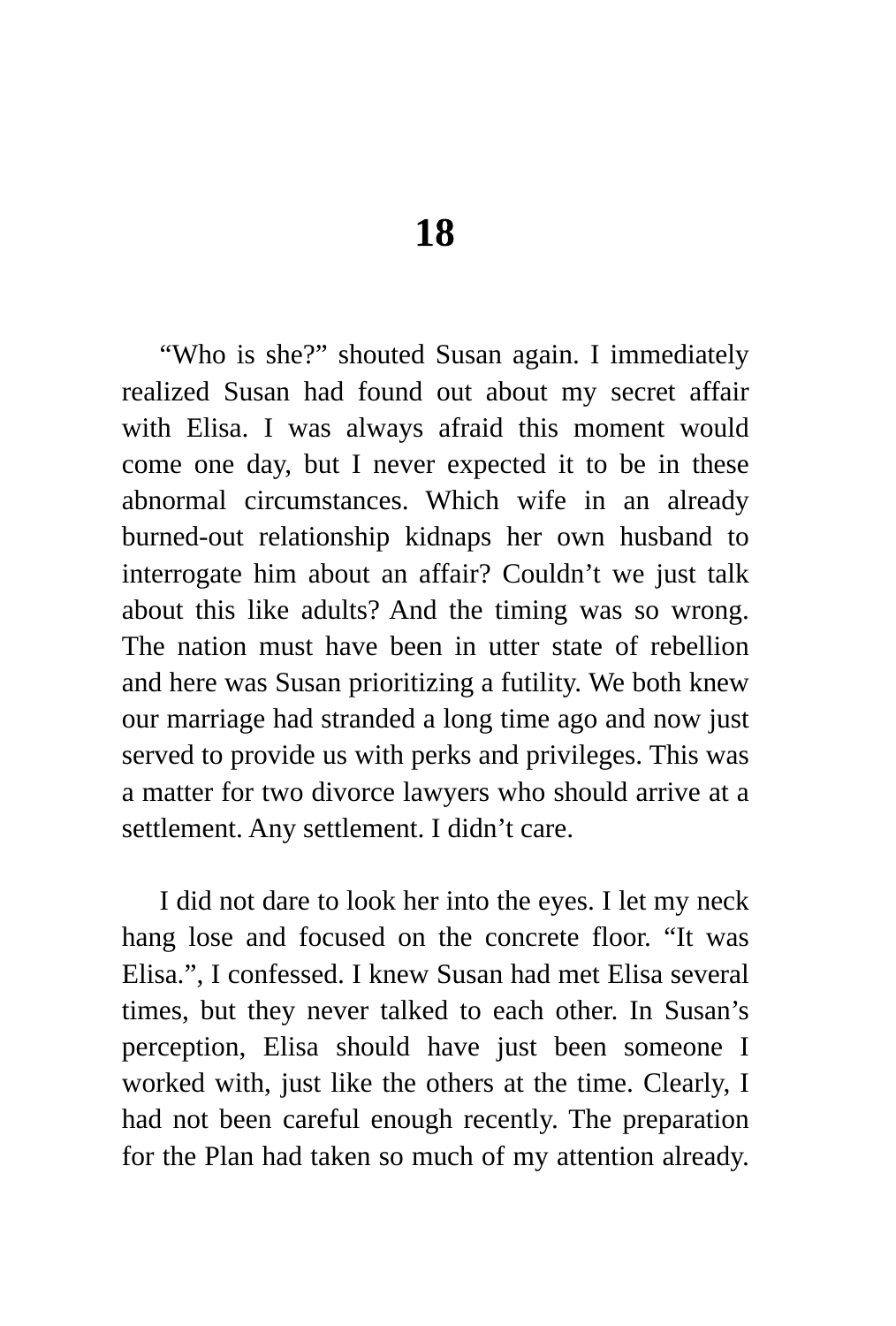Perhaps someone saw us together at the reception of the hotel.

Slowly I lifted my head to look at Susan. I would soon find out how my wife knew I had not been loyal to her.

"Elisa!?" Susan furiously raised her arms above her head. She was desperate. Did she still have so many feelings for me? I could understand the confusion or frustration. In many perspectives, Elisa was not an upgrade to Susan. She did not have the stunning physique of Susan. Elisa also lacked the sweetness and attentiveness. Susan was the light of life. Or, at least that was who she used to be. Elisa had nothing of that at all. But she did have a mystical spell of attraction over her, something I just couldn't explain other than that it aroused me intensely, both sexually and intellectually.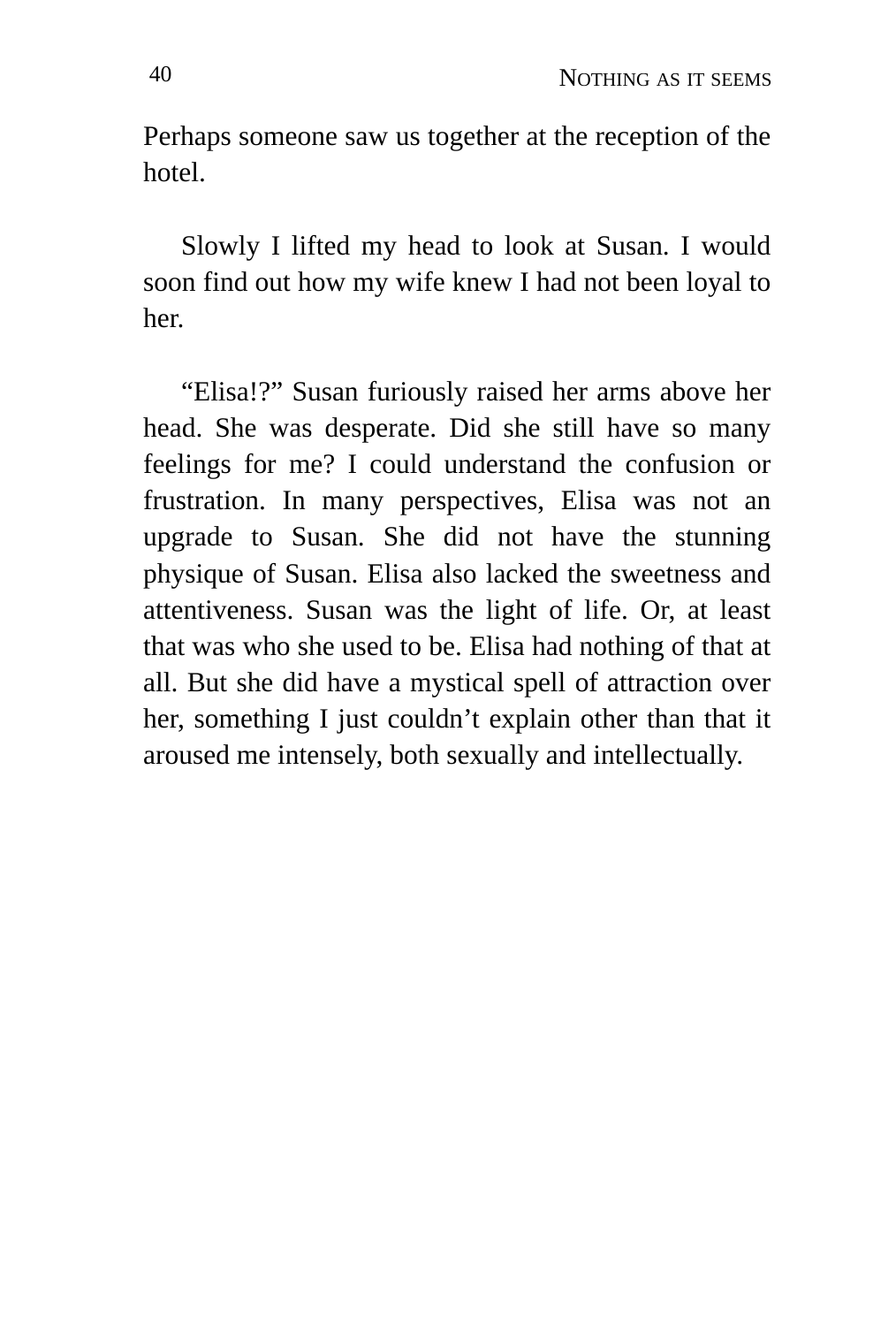Susan spat in my face. "You sad, miserable piece of ..." Susan stopped herself, although I saw it cost her a lot of effort. I sank further into the chair and was feeling more guilty by the second. Perhaps I had always only considered the affair from my perspective. I did not expect her outburst and it pained me to see her in such agony. She smothered a big sigh. With that, she had recharged her fury and continued her avalanche.

"Are you blind? I don't care about Elisa! I don't care about your pathetic adventures with her! Let me tell you something that might surprise you: I knew her before you had even met her. It was me who set you up with her. She is working for me. Yes, I am paying her!".

At that point, the world around me started spinning. What had Susan just said? I just looked at her, still in bewilderment and couldn't utter a reply. Elisa, working for Susan?

A thought rushed through my mind. If that were the case, where did that put me? I did not have time to contemplate as my wife continued her rampage. Susan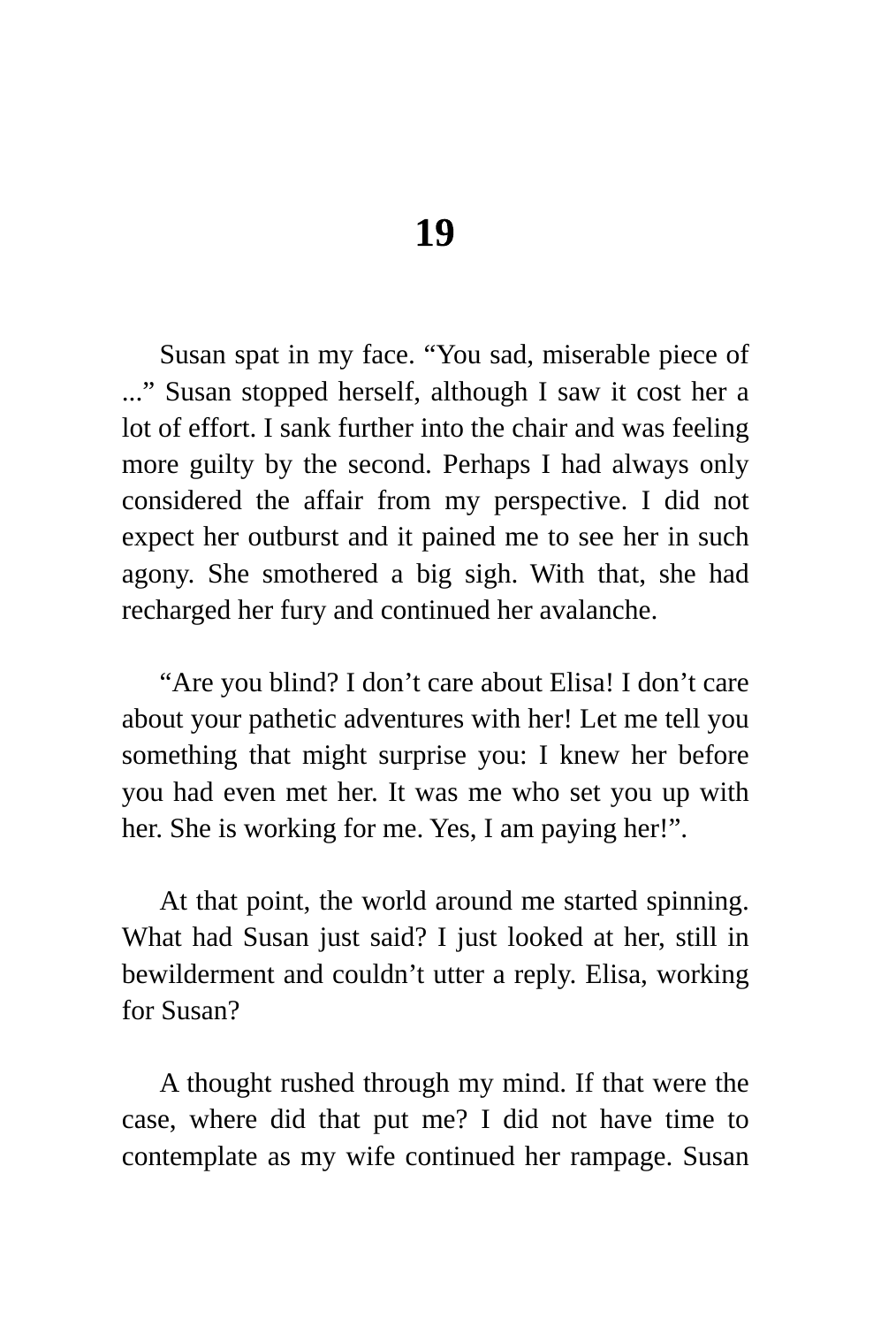fumed, wildly shook her head and charged at me again.

"Do you understand at all what is happening? The entire country is in revolution! We trained you so well. And then you screw up!"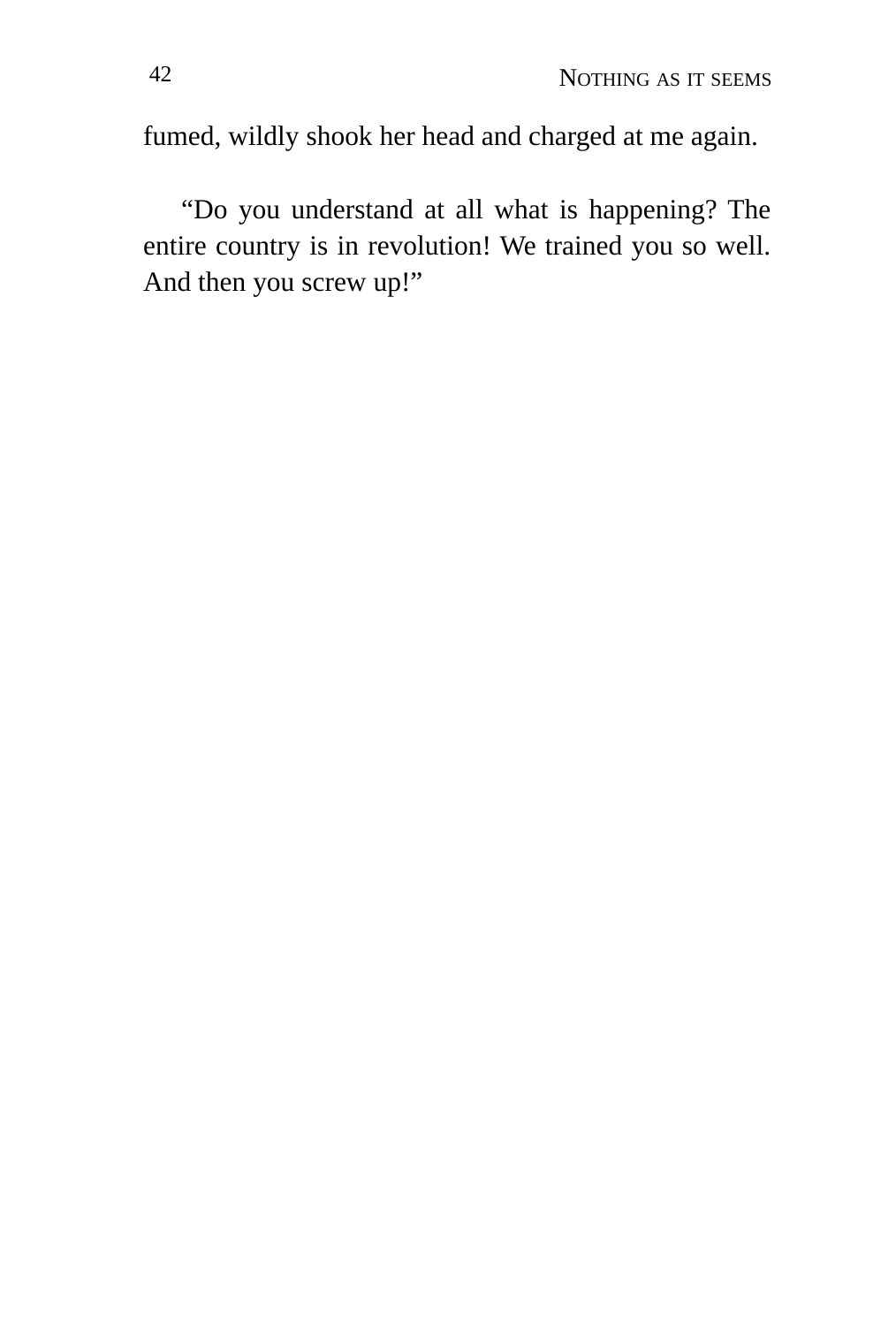When I was young, I never saw myself as a leader. I usually let the others in the group decide what to do and where to play. I diligently followed the instructions of the teachers. Although my grades were above average, they were far from impressive. I tried my best, but I just wasn't good enough. It frustrated me deeply. It seemed the classmates who scored high grades were not even putting in much effort. I found that unfair. For a while I spread lies by accusing them of cheating. I regarded my action as fully justifiable, as it would bring more equality into the class room, and therefore, raise my intellectual status. But no one believed me. It frustrated me to the point of anger. Yes, of course, it was a lie. But what if it wasn't? They would not have listened to me either.

It wasn't until university that I became interested in finding out how to influence others. I read the classic works from the experts from the past, such as Dale Carnegie, Gustav le Bon and Edward Bernays. I also became member of a debating club and followed some classes in Writing and Rhetoric. I became not only apt in applying the techniques, I also was quick to detect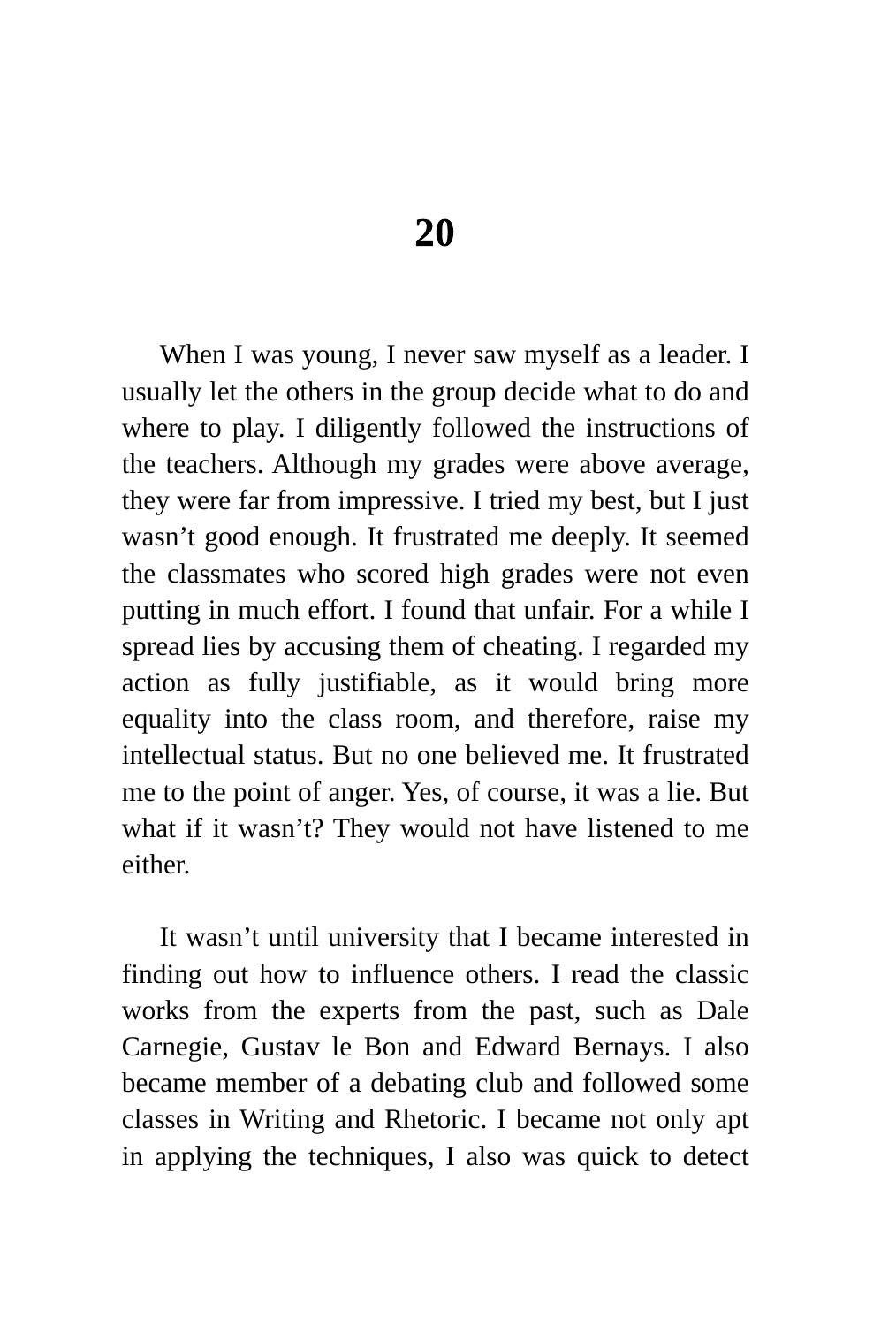the tactics of my opponents. I would win debating contests by mastering the technicalities, never by my own conviction or passion. It always felt very mechanic to me. I was simply executing what I was told. And perhaps that was the very and only reason why they scouted me for their mysterious organization.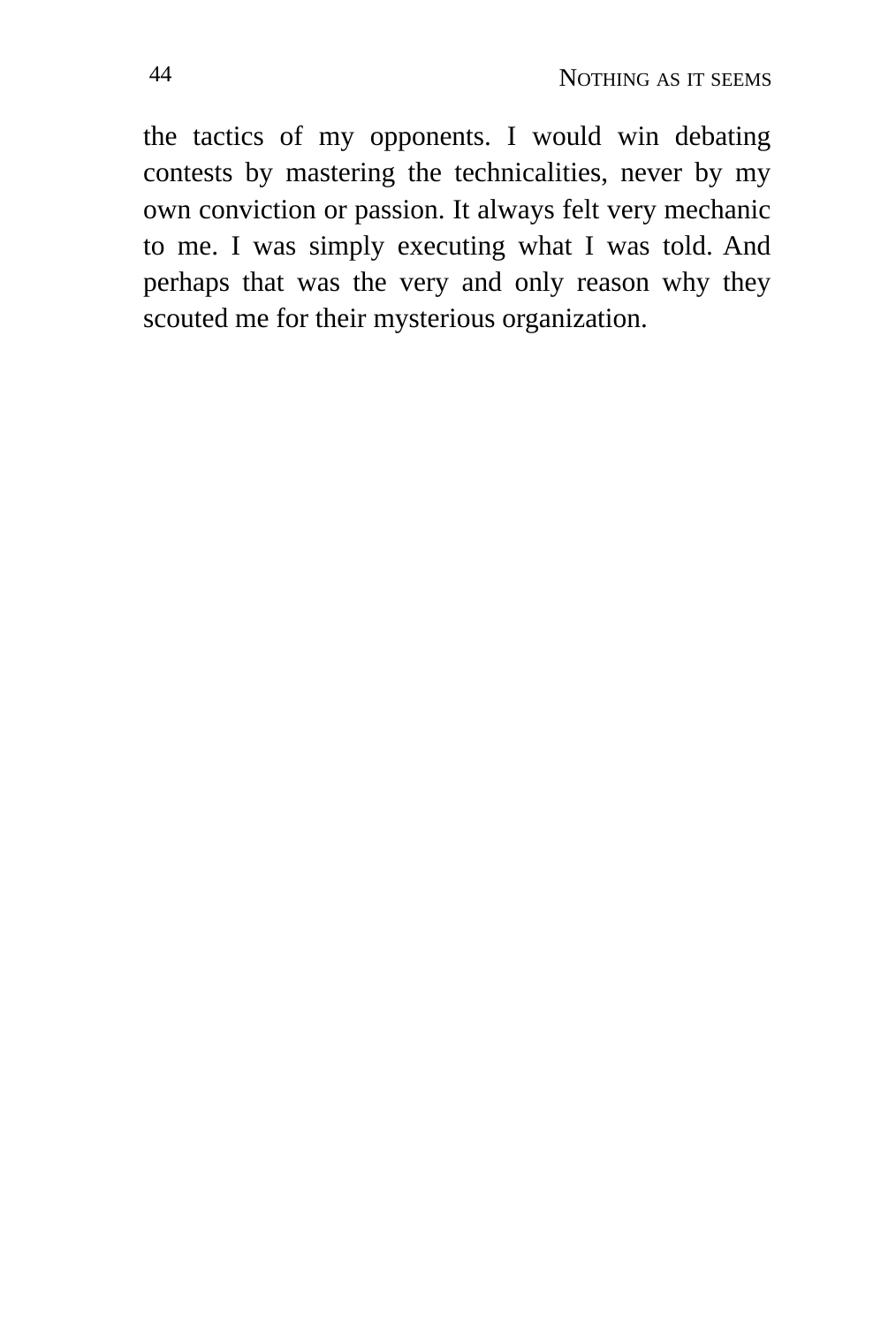I was lost for words. What was Susan talking about? They trained me? Who is they? What is happening? Susan turned around to grab something from her briefcase.

As my eyes got used to the light in the room, I looked behind her. The woolly carpet was off white and looked quite new. I noticed the mint green flowery wall paper. There was a familiar looking Bordeaux colored sofa and above it hang a large wedding picture. It featured a man in a tuxedo with a black felt top hat and a beautiful woman in a lavender colored long dress, holding a bouquet of red roses in between them. A shiver went through my spine as it dawned on me. I knew that couple very well. The bride was Susan, and the groom was none other than me. I am in my own living room!

The move into this mansion coincided with my inauguration as president. Since I have been working around the clock and have spent very little time in our abode. The first few weeks Susan would call me to discuss what furniture would suit our house best. I did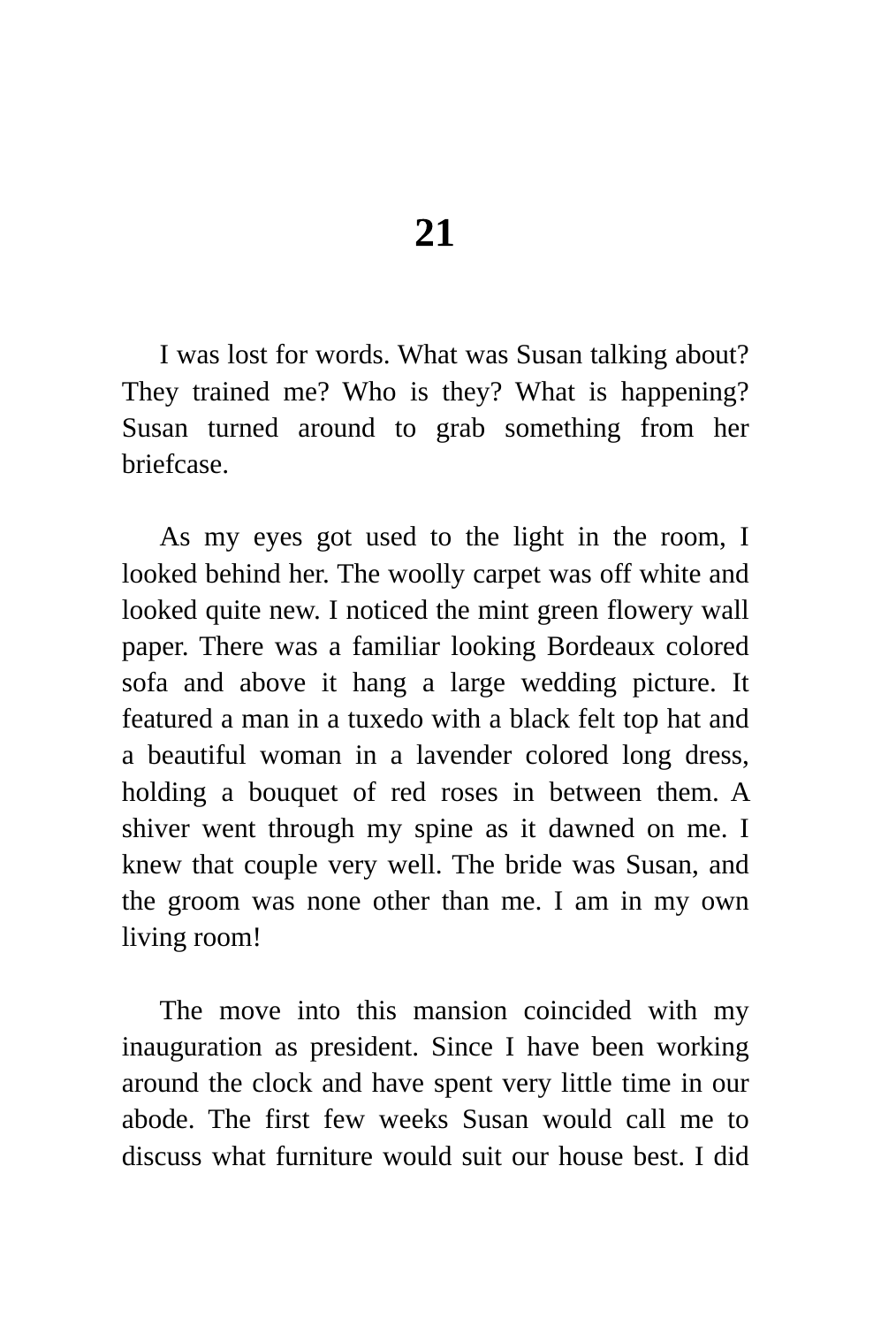not have any opinion and frankly, I did not have any interest either. I was too busy with preparing the big plan. I gave her carte blanche: "You know what fits best, Susan. Money is not an issue, go for it!". I followed it with a quick "Love you" before I hang up.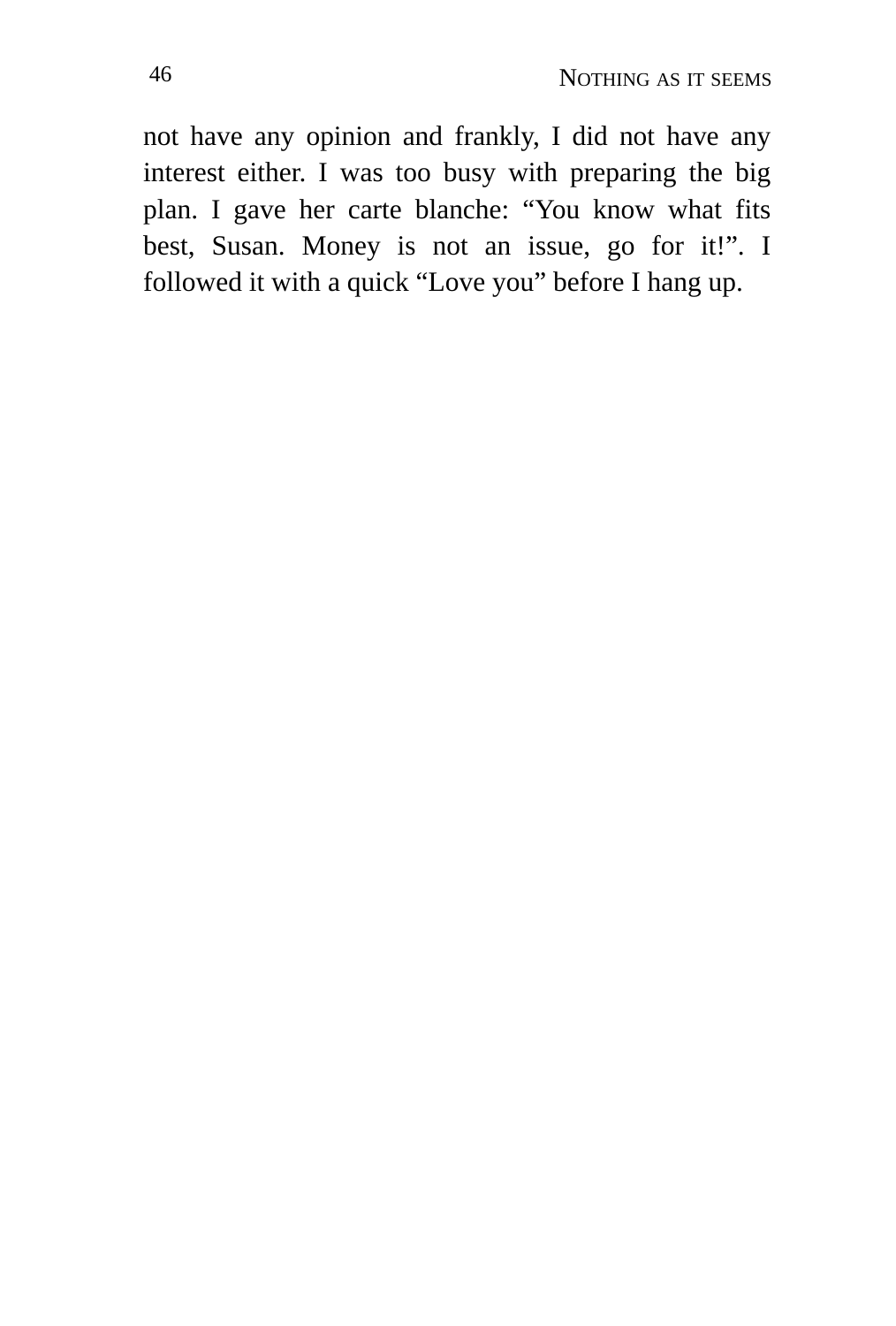"We are impressed with your debating skills." An elderly man had approached me after the final debating contest. I was very upset as I had just lost against my opponent. The winner was able to involve the crowd, drawing them passionately into the picture he was creating with his softly spoken words. Although it pained me, I had to admit he was the rightful person to have his named engraved into the university's debating cup.

The old man had a wrinkled face and was leaning on his walking cane, but his military styled short gray hair revealed he was far from being a frail old grandfather. He grabbed my hand firmly and shook it. As I was still processing my loss, the man briefly turned his face toward the winner and then back to me. "Never mind him. You are the real winner this afternoon." "Why is that?" I responded befuddled. He looked deep into my eyes. "Because it is you and not him who I am inviting to the Club", he grimaced.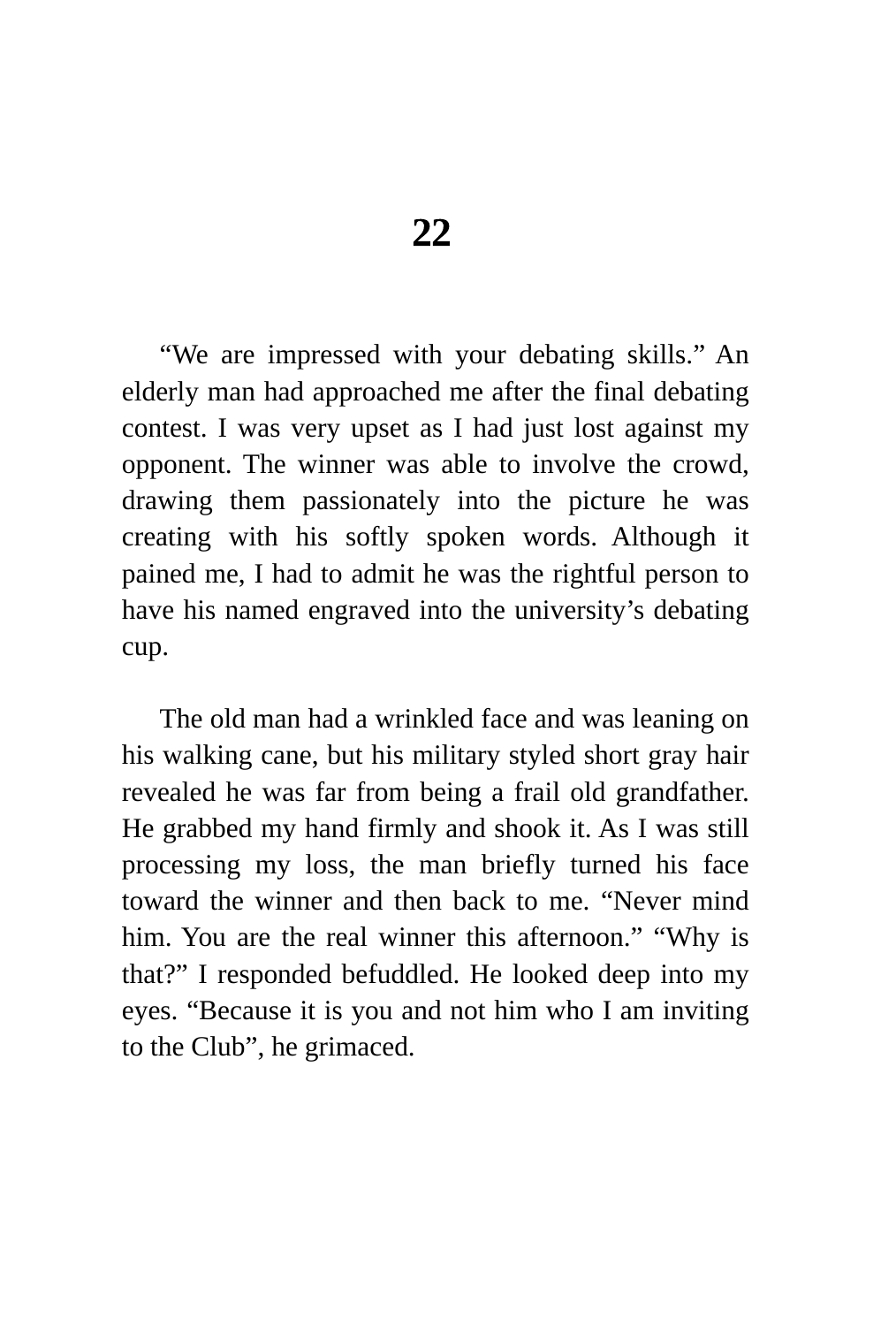"Susan, please calm down. What are you talking about?" She did not respond and looked at the papers in her hand. I realized I had to step up my game now. Susan was hysterical. I did not understand anything of what she accused me of. Now I needed to overrule her and get back in control. After all, I was still her husband.

"Stop it now Susan. Calm down and listen to me!" As I stood up from the chair, she swung her arm and lashed the back of her hand right into my face. The ruby diamond of her wedding ring had cut open my face. I tried to defend myself after the fact and pulled my fists to my head, one higher than the other. It was something I had seen boxers do. It could have looked impressive, but I was immediately pushed back into the chair by the same unknown hands. This time they would remain firmly on my shoulders. I had forgotten there was someone else in the room who was guarding me.

"I am going to ask you one more time. Who is Pia Fraus?". She had stepped towards me and her face was just a few nose lengths away from me. The last time our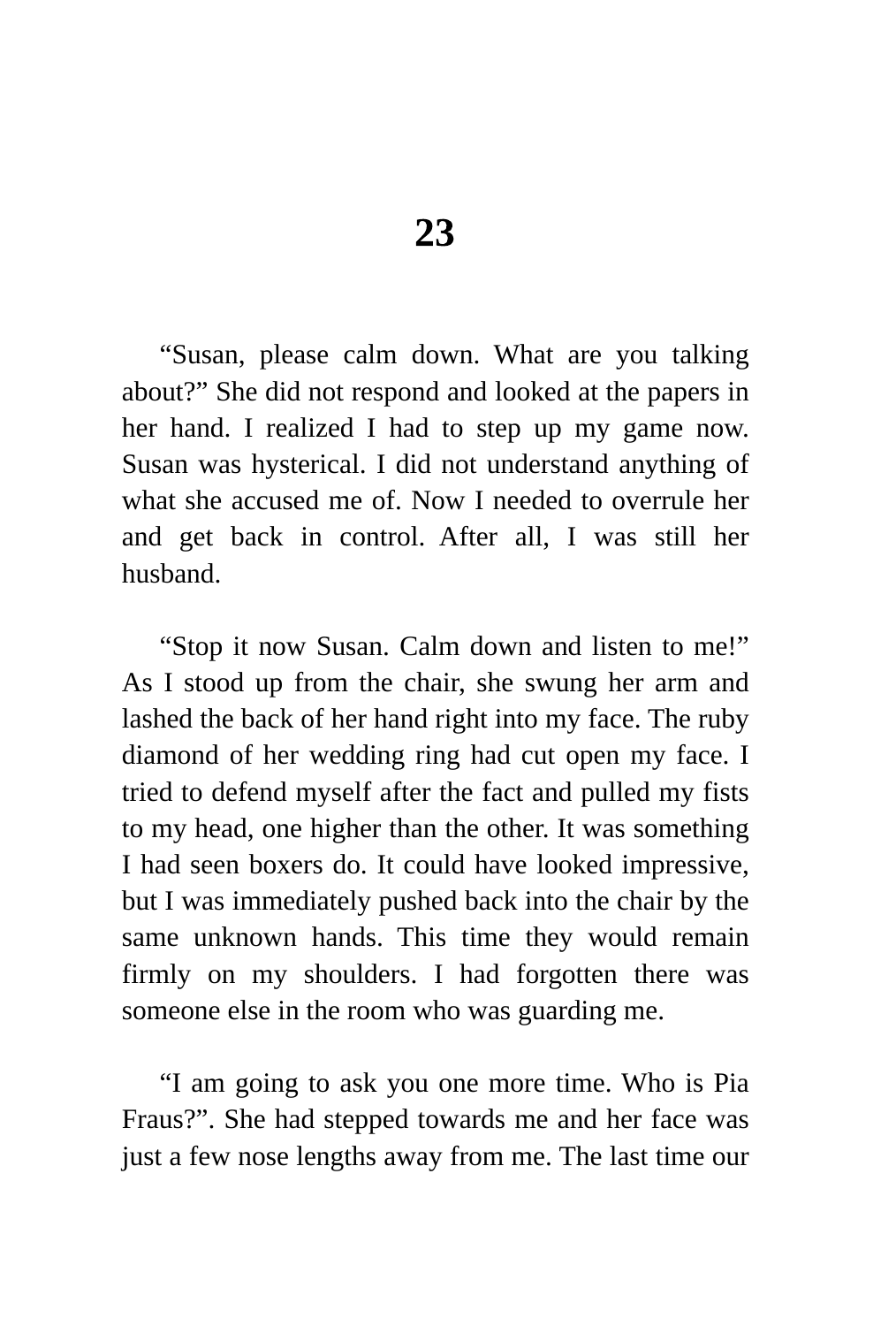lips were so close together was already several years ago. I felt a small warm stream of blood finding its way via my cheek to my chin.

"I have no idea who she is! Honestly!" She slapped me hard in the face again, this time on the other side. A few blood drops swung into the air and flew right onto her skirt where they immediately disappeared.

She turned around and grabbed the papers again. It looked like she needed reading glasses as she had to adjust the distance of the document before reading it out loud.

"Dear Pia, yes please come and attend the conference. If my security staff refuses you access, you can simply show them this e-mail. Sincerely, Hugo"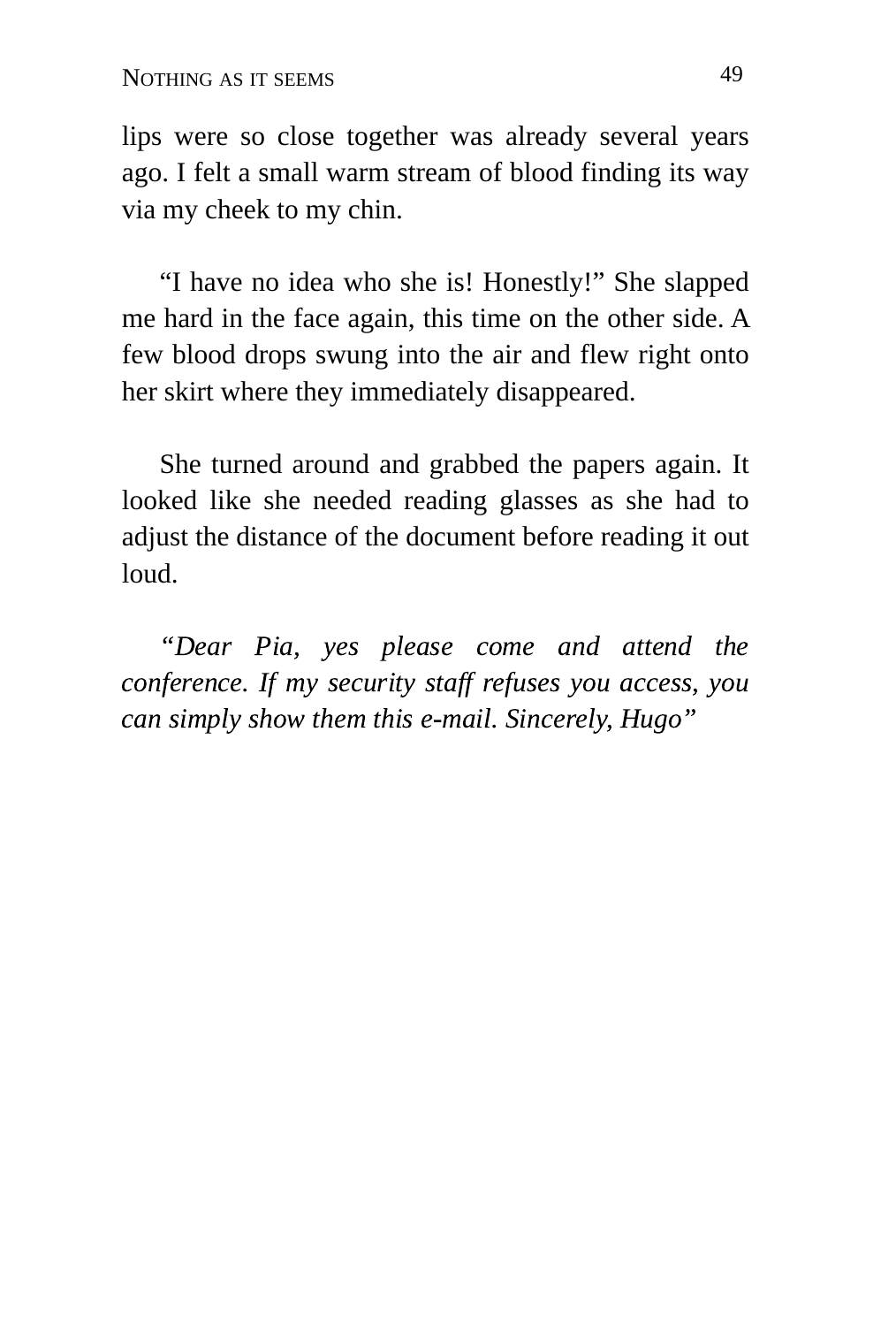I had never before heard the existence of  $The Club$ . The old man spoke with softly but firmly: "Young man, here is an invitation for tonight to the most exclusive society you will come across in your life. You will only get one chance to attend and that chance is now. I promise you you will not regret it. It will positively impact the rest of your life. Make sure you are there. Here are the details". He placed a small card in my hand and then shook my hand. He grabbed my hand in the most unusual way. In his grip, he placed his index finger and middle finger close to his thumb, resulting in a gap with the other two fingers, which he placed around my wrist on the other side. He gave me a final look and then turned around and walked off. I put the address card in the pocket of my suit and returned to talk to the other contenders. I tried to mingle into the going conversation, but my mind kept wandering off. Who was this man? Should I go to some secret meeting where I do not know anyone?

That evening, the taxi had dropped me off in an empty street and I found myself standing in front of a large dark oak door. There was no light coming through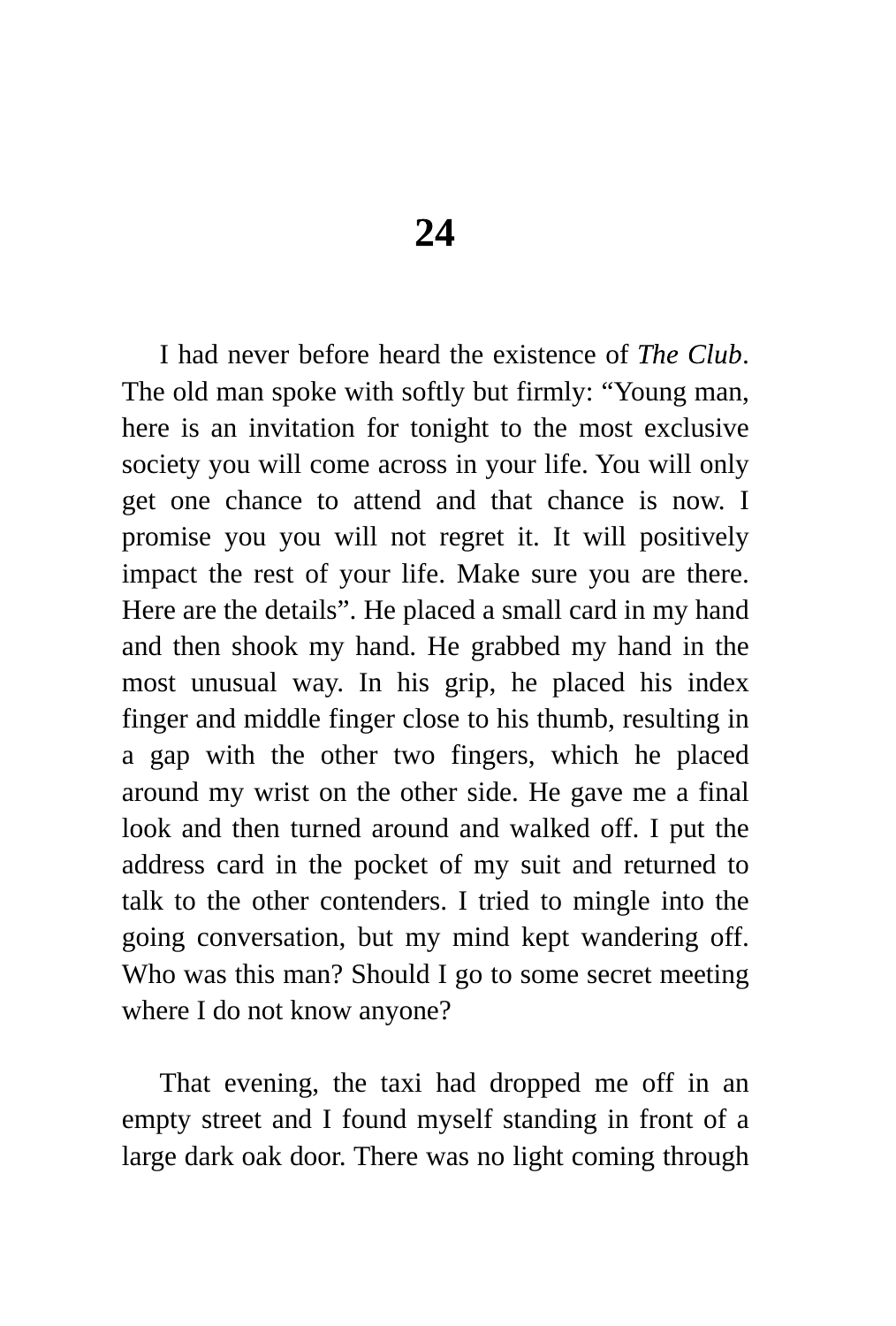the windows and I couldn't see a sign on the door either. The quietness completed the eerie atmosphere.

As I reached out to ring the door bell, I heard the sound of several locks. The door slowly opened and I was welcomed by the old man, without his cane this time. "Glad you came. And right on time. I was expecting you. My name is Frederick." Again he shook my hand in that same unusual way and a custom of which I only much later would learn the meaning of.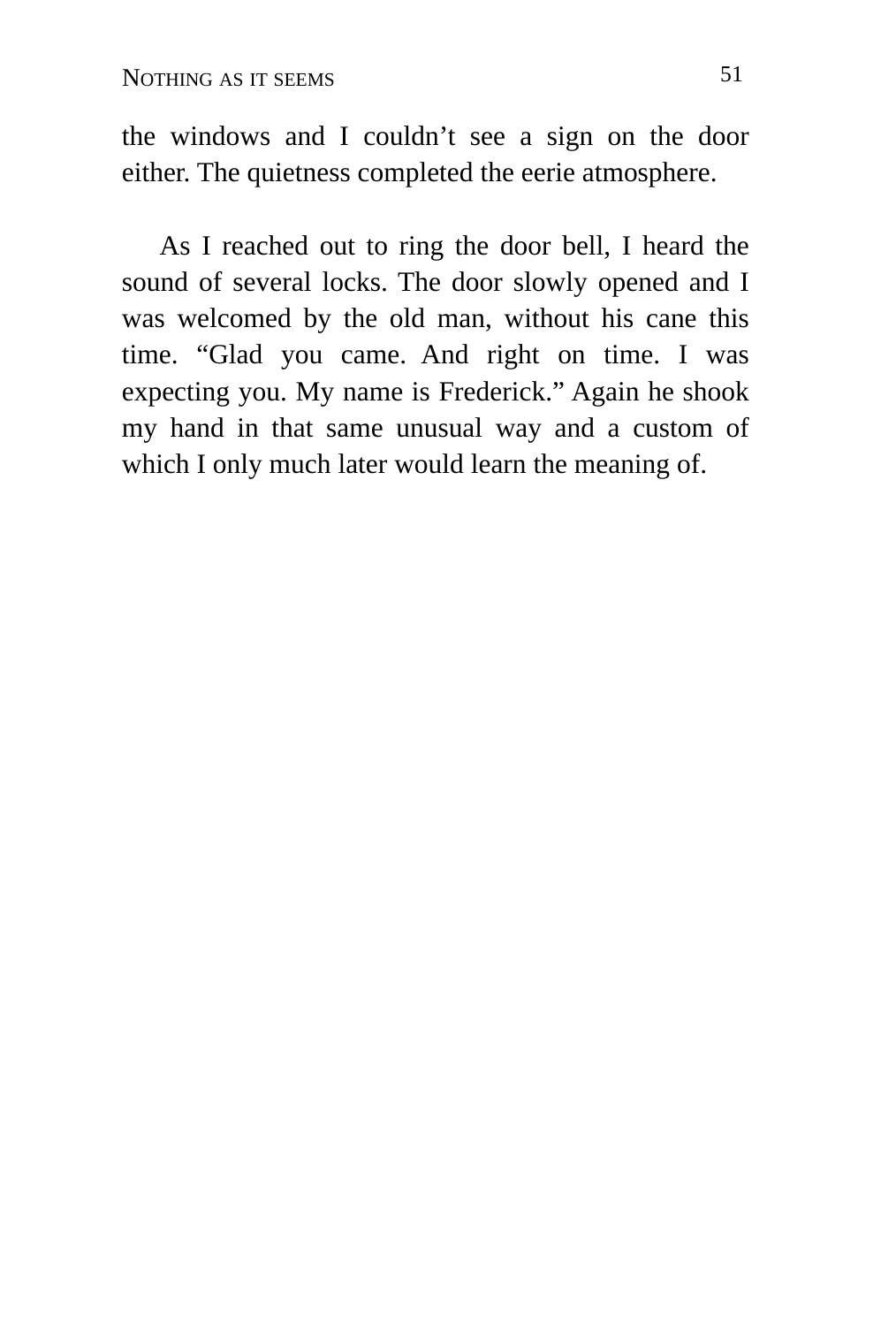"I never wrote that e-mail! That is absolutely false. I do not know who she is! What is going on here?" I uttered. Susan was quiet but I could see she did not believe me. What was going to happen to me? I saw she despised me, she hated me. This was not the Susan I married. It looked like she was possessed.

"I do not know what you are up to, but let me make this extremely clear to you. You started this mess, I am going to make you clean it up. You are going to exactly as we tell you and you better stick to every little detail of it, or else..." My eyes were wide open. I did not have the faintest idea what she was talking about, but I knew this was not going to end well for me.

"Susan!" a voice coming from the kitchen shouted and interrupted the person who used to be my wife. "We have to leave now! Our location is compromised." The voice. I wasn't sure, but it sounded familiar. Was it my press coordinator? "They found us and are coming for us right now! We have very little time!" Susan was desperate. It was clear everything she had worked for for so long collapsed and I did not have the faintest idea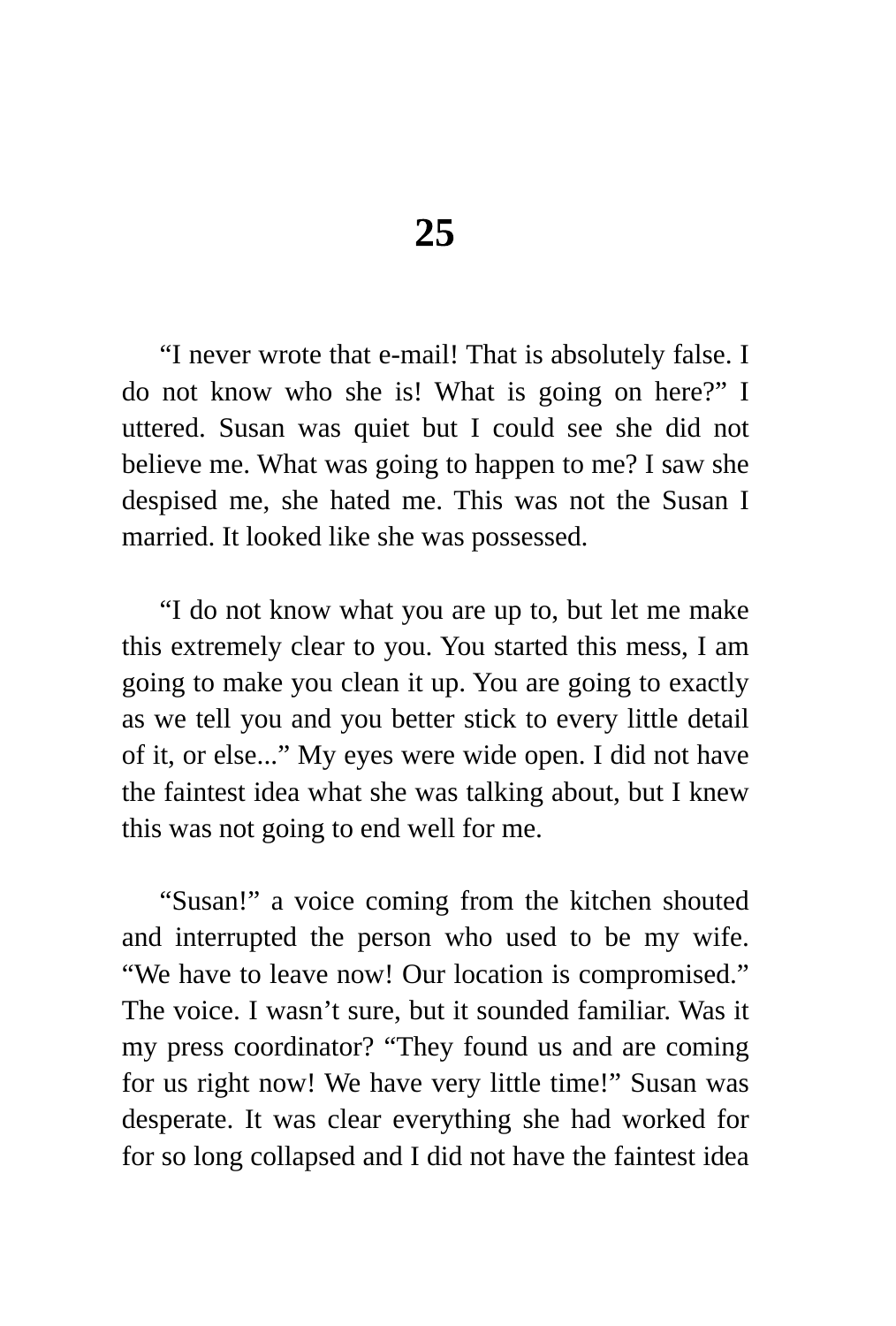what it was. Her eyes rolled. She took a deep breath and whispered "Okay. Let's go."

"What about him?" I wasn't until I heard this deep male voice next to me that I dared to turn my head and look who my guard was. A short man, muscular man. Bald and a tattoo on his right arm. A face that had not smiled for decades. Although he wasn't wearing his usual outfit, I immediately recognized him. This was Bertrand, the guy we hired to do maintenance in and around the house soon after we moved in. I always wondered why he spoke so eloquently. Now I knew he also was not who he pretended to be.

Susan already made her way into the hall way. She turned around and gave me a final look. "He is a bloody liability. Finish him off. We don't need him anymore".

I was shocked. This was the end. My end. This was going to be my final hour. Bertrand had grabbed me from behind. With his strong arms, he put me into a head lock. I tried to move and twist my neck to escape, but it was in vain. I fiercely try to hit him from behind with my arms, but it had no effect on him. I desperately gasped for air.

Then, all of a sudden, he let go off me. "No, we might need him. Whoever they are, whatever they want, he might give us some negotiation power."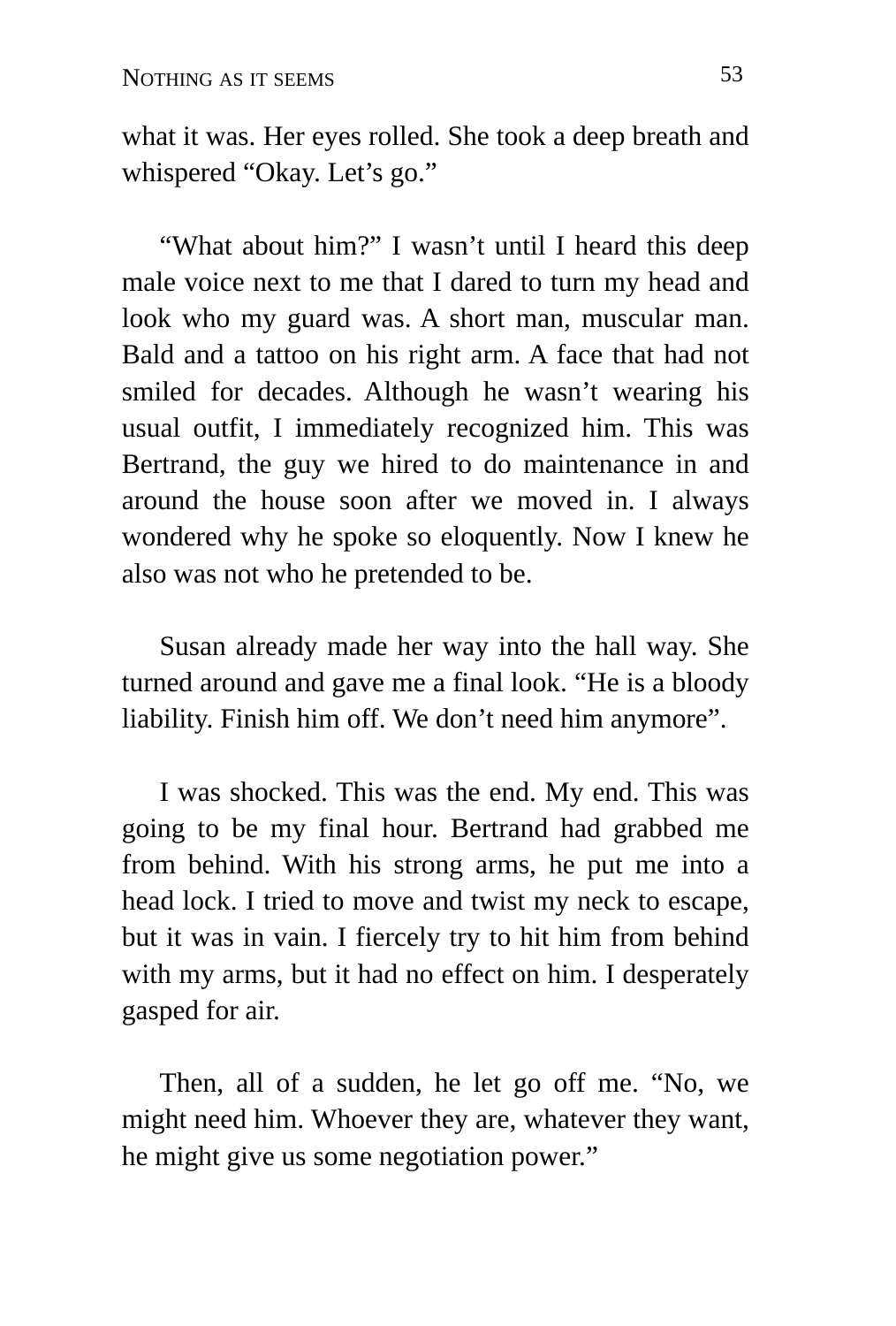"He is useless. We know it. They know it. Kill him!" Bertrand hesitated. "Susan, you know I am a former SAS officer. I have been dropped in many dire situations. I could always get out because of the leverage I created over my adversaries. We need him, whether we like it or not!"

"This stupid conversation is a liability! Time is ticking! Do what I tell you!" Bertrand raised his voice. "Susan, stop it. I have the experience!" Their discussion heated up and while they were shouting at each other, I reckoned this was my only chance to escape.

I quickly stood up and ran to the door as fast as I could. "GRAB HIM!!" Susan shouted hysterically. Bertrand chased me. Before I reached the door, I felt a heavy blow on the back of my head. Time went into slow motion from there. I could not run any further. My knees gave in. The room started spinning. Dark patches started to appear in my vision. And more darkness. And then…. nothing.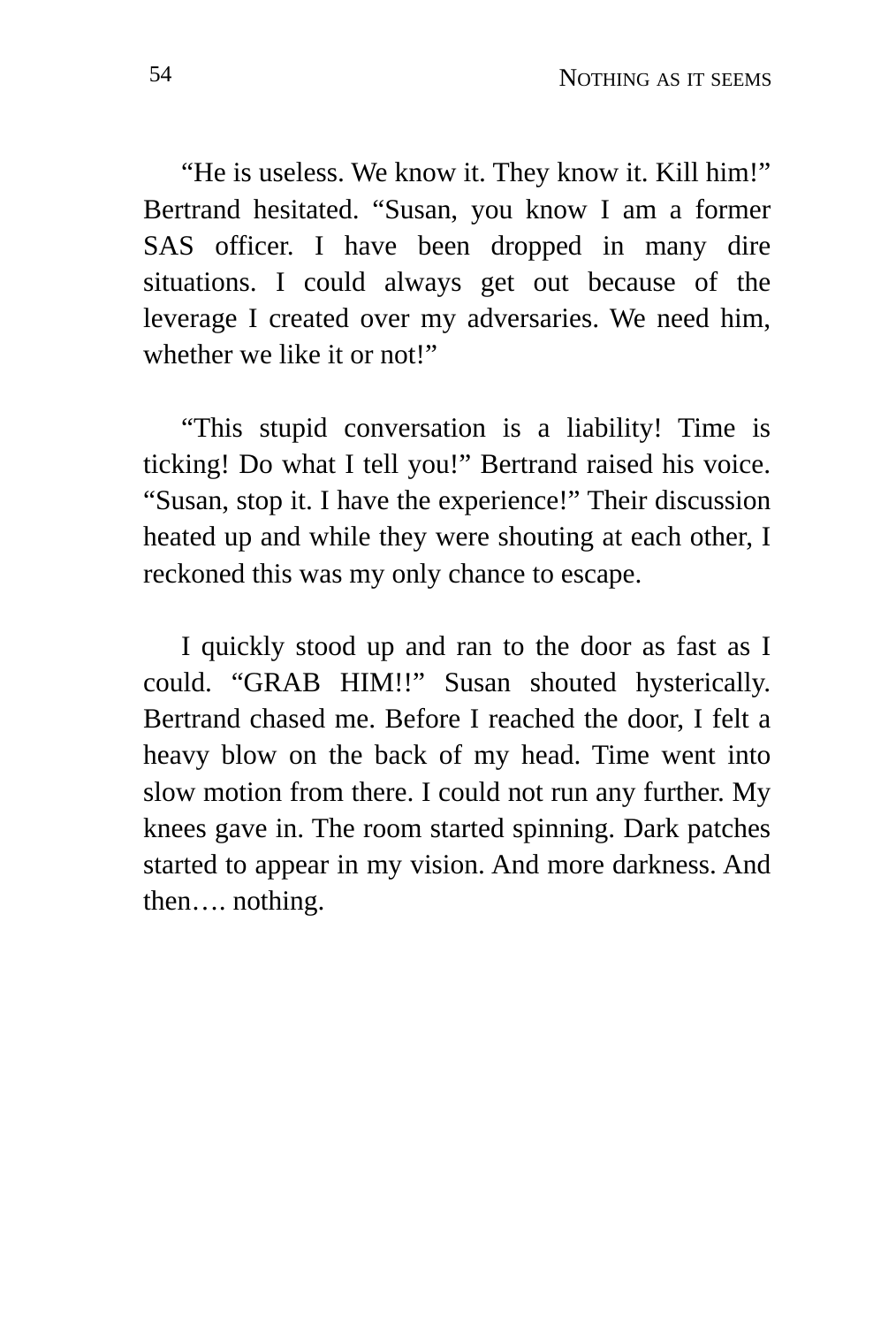I followed Frederick through the hall way and we entered a large old fashioned meeting room. The eclectic group of people, mainly old men and seemingly from a walks of life, did not pay particular attention to the stranger who had just entered. I assumed they regularly had guests. Frederick excused himself and indicated he had to go back to the door. I felt uneasy with the entire setting. Why was I here? What is this about? But the questions and doubts would soon vanish into the background of my mind.

It was there where I met her for the first time. She was dressed as a librarian, serious looking and distant. It was as if she had been waiting for me. When I scanned the room, our eyes briefly met, which triggered her to step forward to approach me. In her walk she simultaneously took of her big glasses and untied her hair by removing the pins that had kept her beautiful long manes in a bun on her head. She made one sweeping movement with her her head so that her hair would spread like a wave. Then there was her big radiant smile. The firm breasts, trapped in a purposely slightly too tight blouse.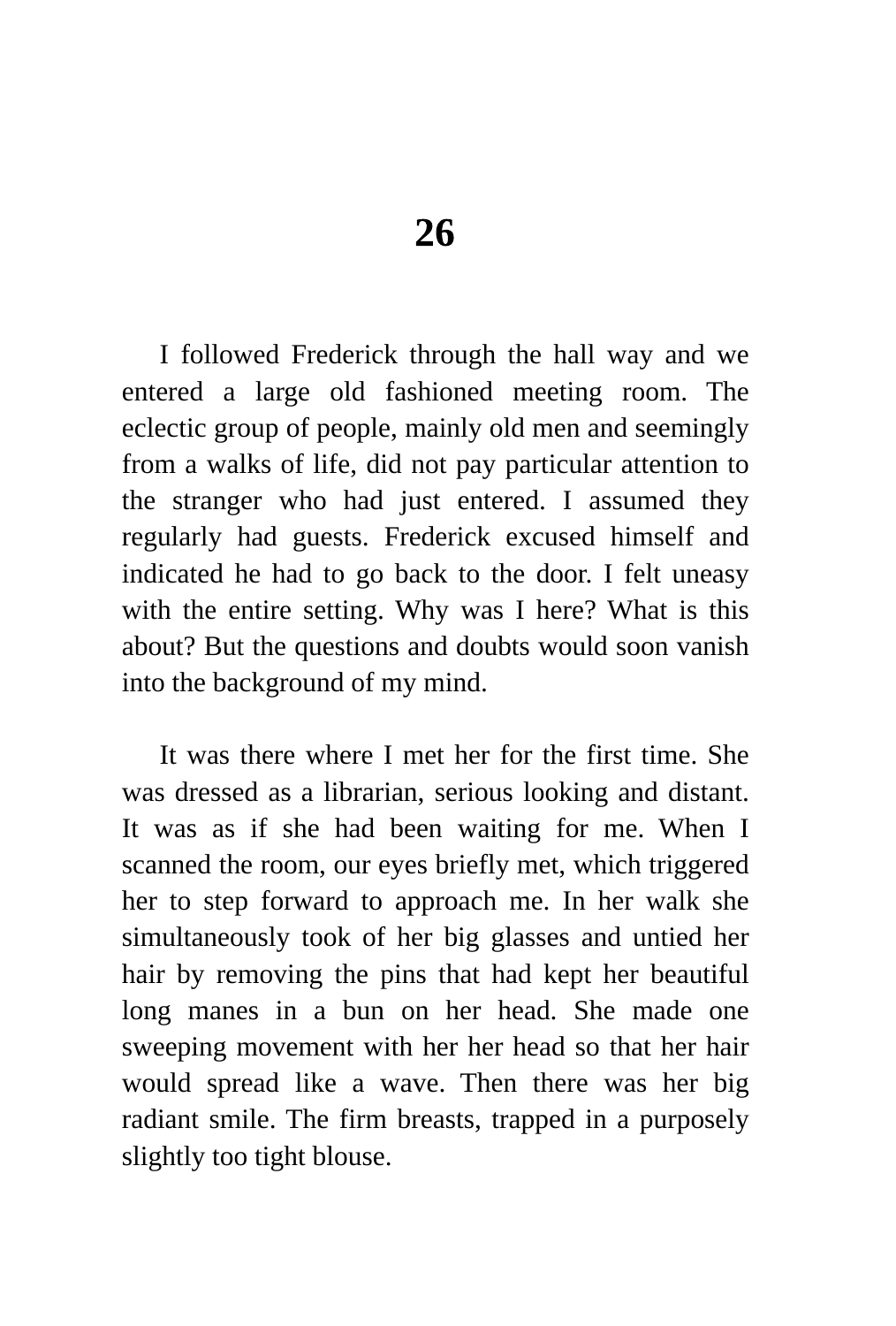"Hi there handsome, my name is Susan." she said self-assured.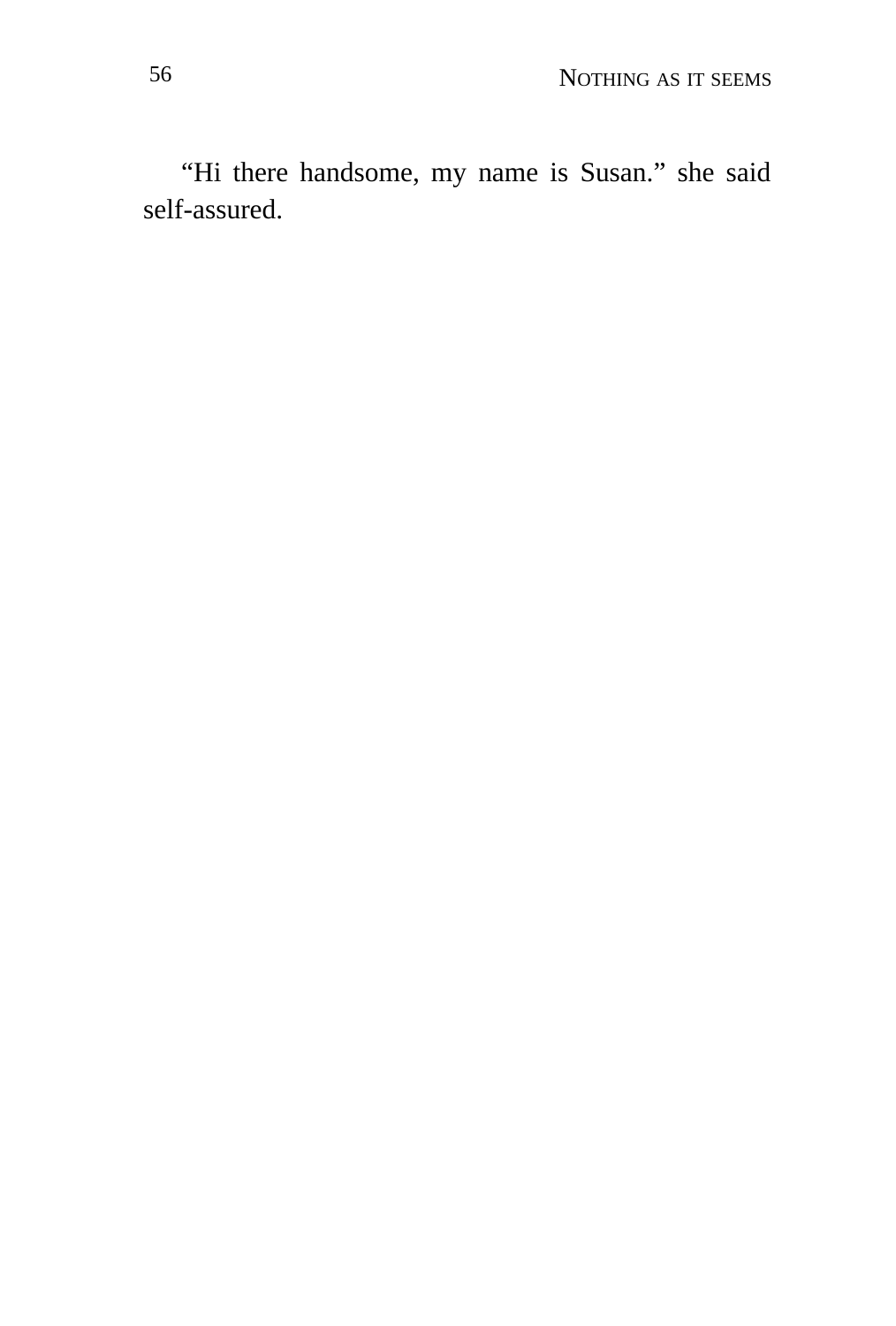My head was pounding. I felt awful. Despite the pain, I understood I was lucky. I was still alive. They did not kill me. They did not take me hostage either. I had no idea what happened. My aching body revealed the struggle I had been in. As I slowly opened my eyes, I saw I was back in my cell again. At least now I was aware I was in my own house, although I did not recall we had a small room that could function as a prison cell.

"Hey, you okay?" I heard a soft voice with a slight Spanish accent. Still hazy and confused, I was frightened. Was this a hallucination? So many things have happened in such a short time. My entire world is upside down. I do not know anymore who I am. Am I getting insane? Is this all a very bad dream?

"You awake?" I was definitely not alone in my cell. I turned around and saw a man sitting on the floor, crosslegged. He smiled at me. He had a Mediterranean look and was wearing a baseball cap and a worn-out training suite. He was not shaven, but he did not seem to have a lot of beard growth either. His face was worn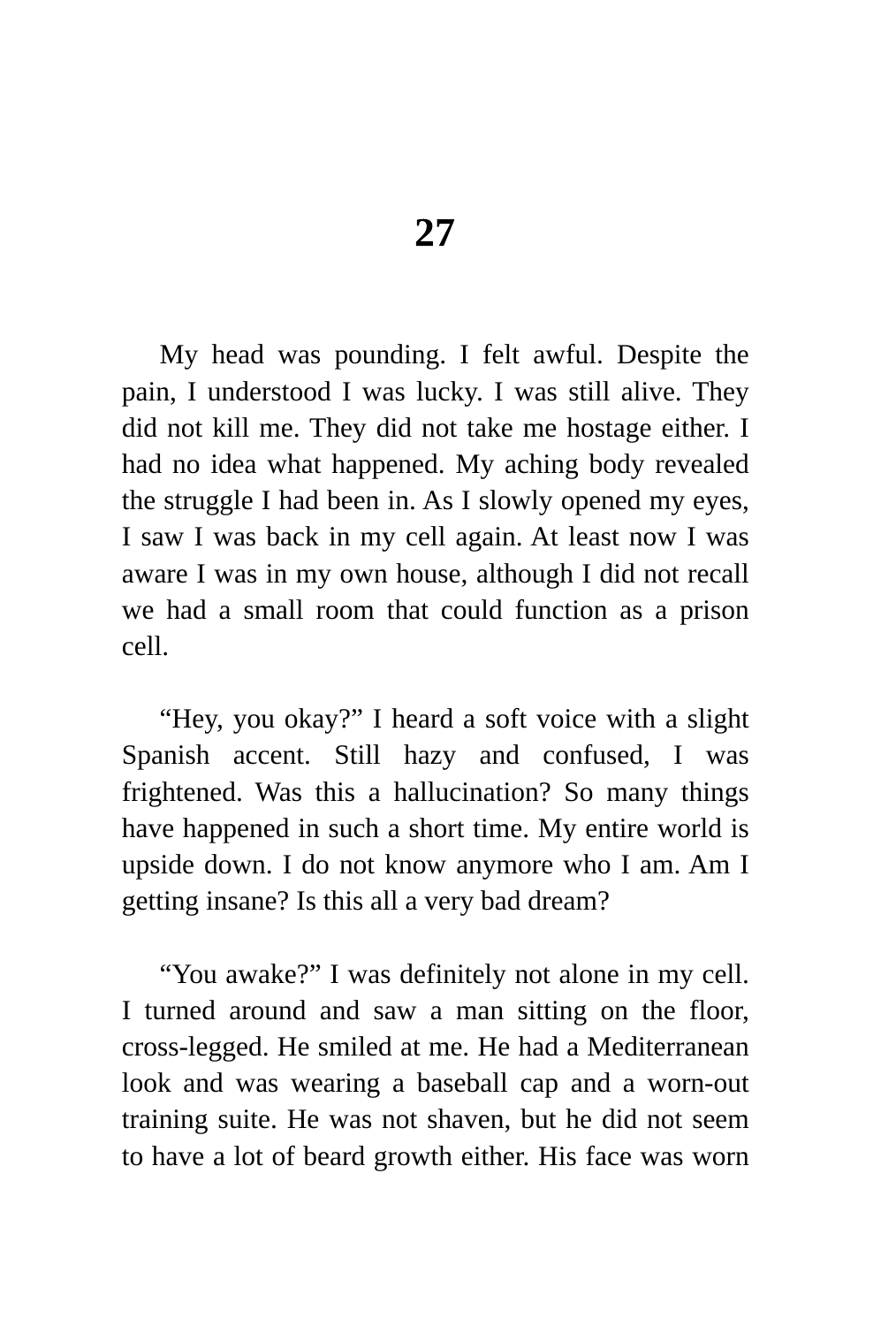with tiny blue and red veins around his nose and jaws, hinting at an alcoholic past.

The pain in my head was terrible and I did not have the energy to speak or talk. My life was in shatters and I had no idea of what was happening anymore. And now again, a new surprise was lining up in the shape of an unwanted visitor in my cell. A flurry of common sense questioned my thinking. How can I say my cell? I don't belong here.

"Hello, my name is Carlos". His smile widened, not bothered by my worried look. Then he turned his head to look at the door. "At least, that is how they call me nowadays."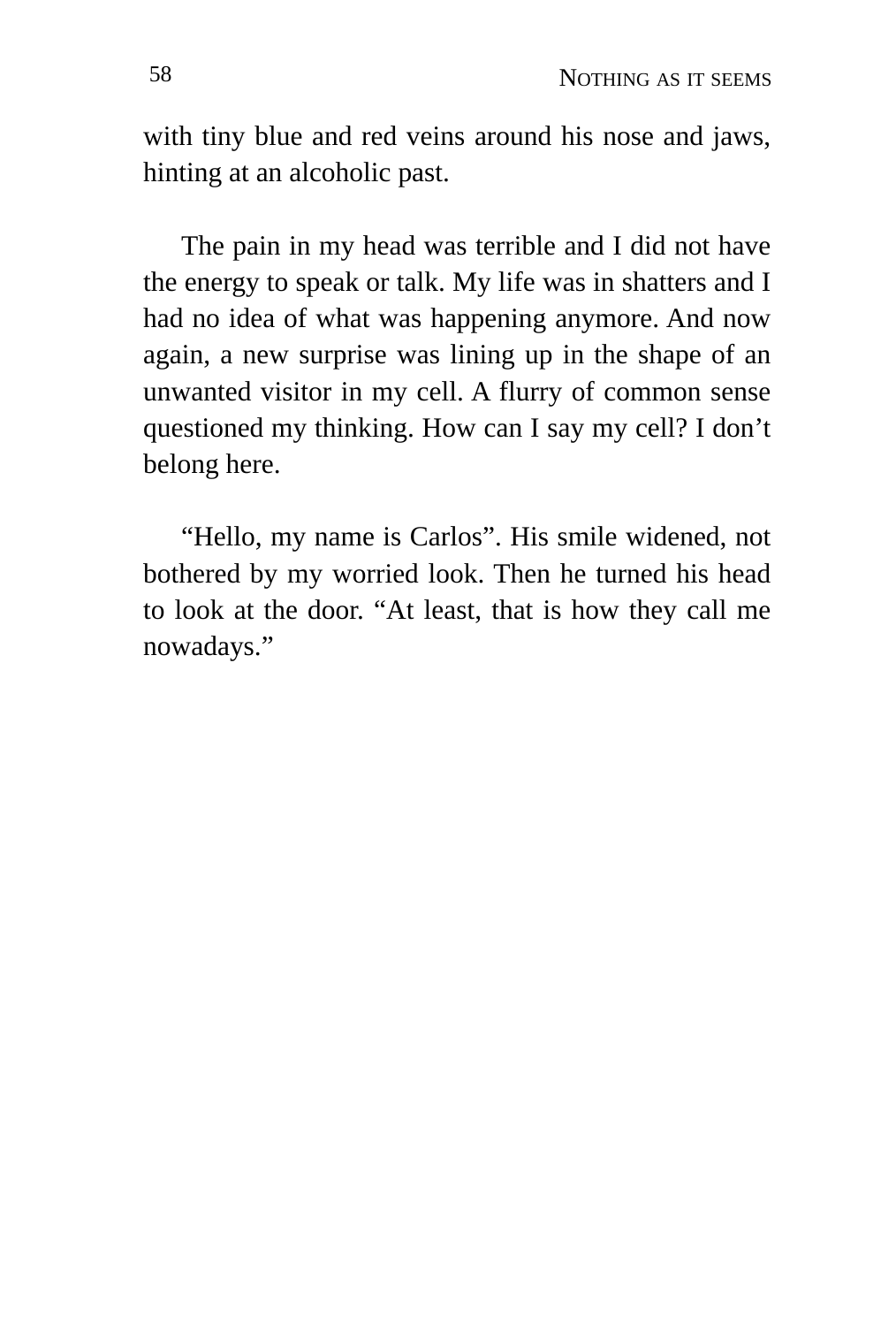Susan and I exchanged some pleasantries. I had no idea what to expect of this old men's club, but felt assured I could use Susan as my guide throughout the evening. It was difficult to have a good conversation, but Susan showed an interest in me I had never experienced before, not even from my own mother. I cautiously answered her intriguing questions, to which she promptly responded along with showing her beautiful smile. I felt as if I did not have to pretend with her. I could let my guard down a little.

Frederick suddenly appeared, holding a wooden tray with two cocktails. "It is so important young people like yourselves are part of the Club. Enjoy!" The cocktail was served in a glass skull holding a dark liquid. I smelled it, but could not recognize the flavors. Susan smiled: "Hey, it is okay. They have their own odd recipes here. Lovely meeting you, Hugo!" She raised her glass. I followed and we both drank. Much to my surprise, she finished her drink completely. I assumed this was the custom with this cocktail and did the same. It was a strange taste. I did not resemble any alcoholic beverage I ever tried. It must have been quite potent, as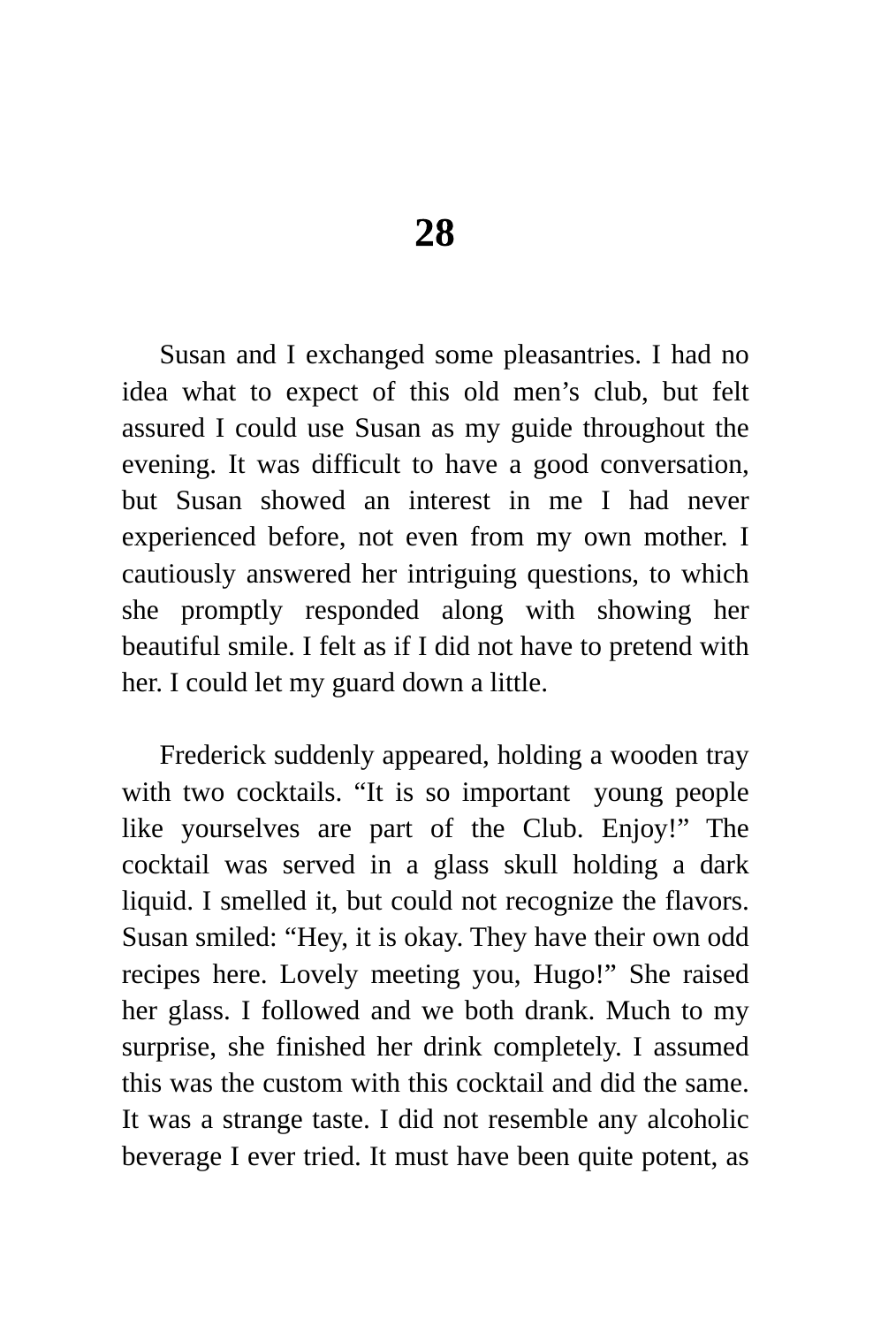my mind started spinning a bit. I tried to recollect myself. I did not want to embarrass my conversation partner. We continued talking, as I was trying to keep myself afloat in her blue eyes.

Some bizarre things happened that evening at The Club. At a certain point the lights in the room were switched off. It took my eyes a while to adjust to the darkness and then I saw several candle lights that seemed to come floating into the room. Upon closer look I saw the candles were carried by several men. They moved slowly and with every step chanted the same phrase in a language I did not know. It sounded ominous. I noticed in the faint light that these men were dressed in black monk's robes. They placed the candles on the floor, creating a mysterious shape.

It felt too strange and scary for me and I would have certainly walked out of the venue, were it not for being so mesmerized by the young beautiful lady that stood by my side. She drew all my mental attention and I let her. Although I might have been staring at the mysterious dark theater play that was just happening right in front of my eyes, but my mind was not registering much. I just wanted to know more about her. I wanted to be with her. I never felt such a strong and even unavoidable desire for anyone ever before.

From there on I only have vague memories of the rest of the evening. It became harder and harder to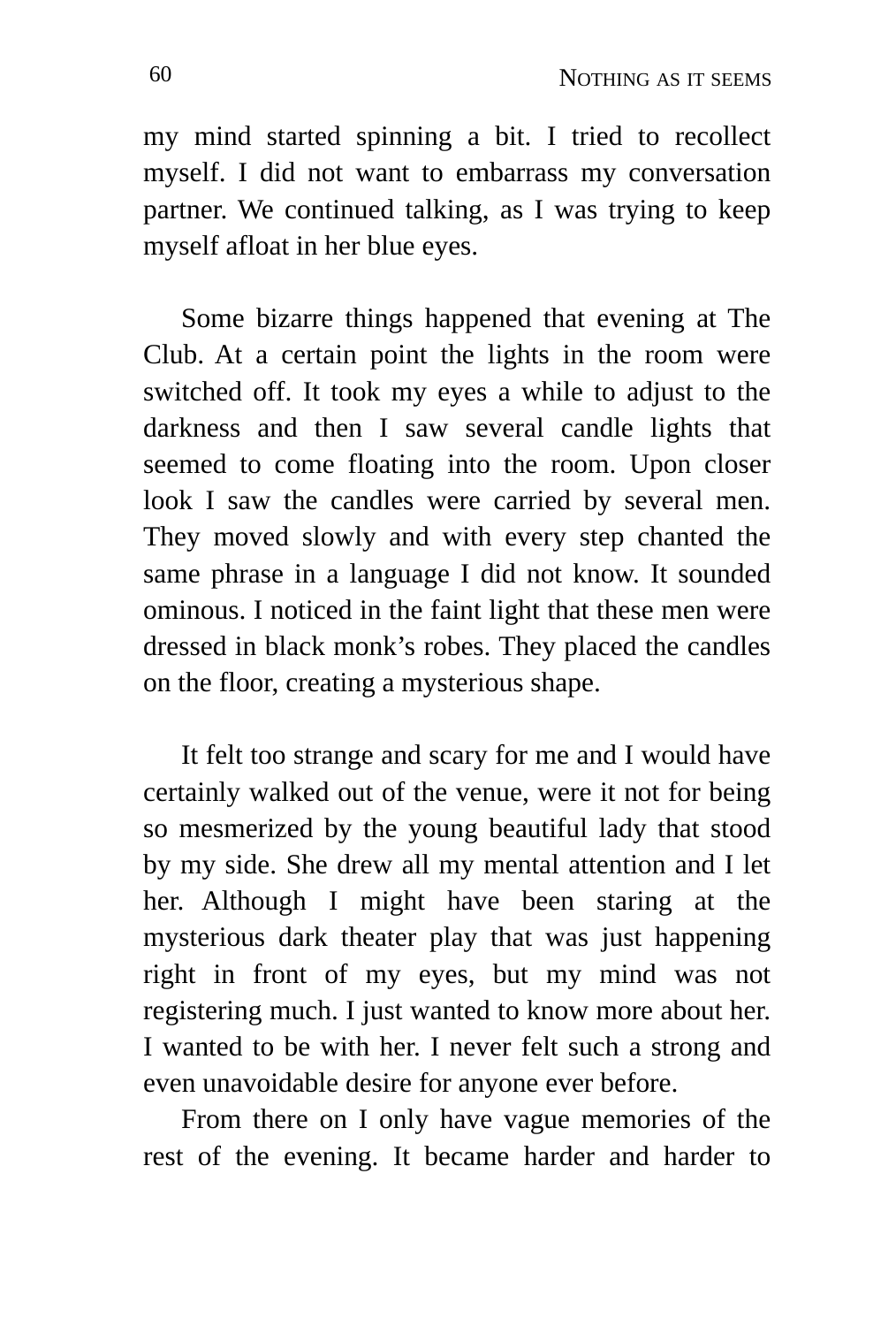concentrate. I somehow have lost the chronological order.

The only recollection I have is that I saw a hoodwinked person lying flat on the floor in the middle of the room, surrounded by the candles. The strange thing is, I remember him as if I were floating above him. I know I was standing next to Susan, but in my memory I only recall viewing the scene from the ceiling, straight above this body. The person was being sacrificed. He was dying. The chanting monks walked in circles around him. Their voices became louder every verse. I felt strongly connected to that man. He was struggling for his life, but apparently unable to do anything about it. From there, I do not recall how it proceeded.

I regain again my memory of that evening with the moment Susan touched my hand. We were sitting at a small table in the corner of the room. Susan whispered: "It is all fun and games. I know it is a bit weird, but is an important tradition for them. Don't seek too much behind it." I was feeling drowsy and nodded to please her. She noticed my mental absence and said with tantalizing voice: "You know, let's go somewhere else for a drink to really get to know each other?" Although there was no need to convince me, after she spoke, her lips made the most subtle movement towards me, indicating she was not only interested in talking.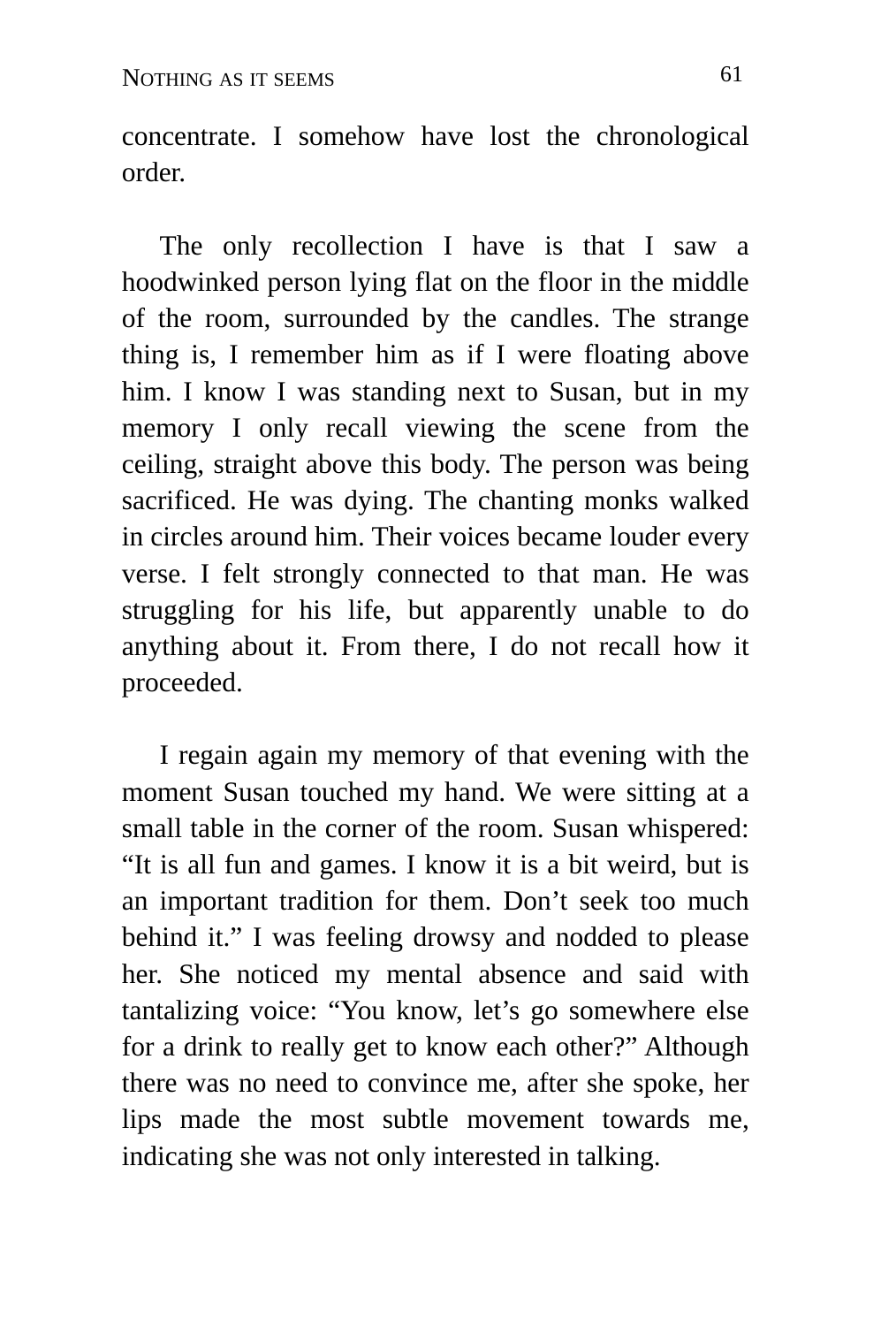I pulled the blanket over my sore head and rolled over in the bunk bed so my back would be facing him. Whomever this person was, I was not in the mood to talk. "Is okay man. Take a rest". I did not respond. I was relieved I was no longer alone, but I first wanted to understand what was happening in my life.

The conference. Elisa. Where is she? Susan, who is she? What did she mean? It was too much for my mind to process. This awful dream certainly had given me real life headaches and pains.

I used to be in full control. I thrived by the power I felt. Being the most important person in the country, I could do whatever I wanted. And, most importantly, no one would be in a position to harm me ever again. The pain from the past would be safely buried under all my successes and slowly fade out of my memories. I dedicated my life to executing The Plan, as if my life depended on it.

As an adolescent, I had found great encouragement in reading the biographies of great leaders, dictators and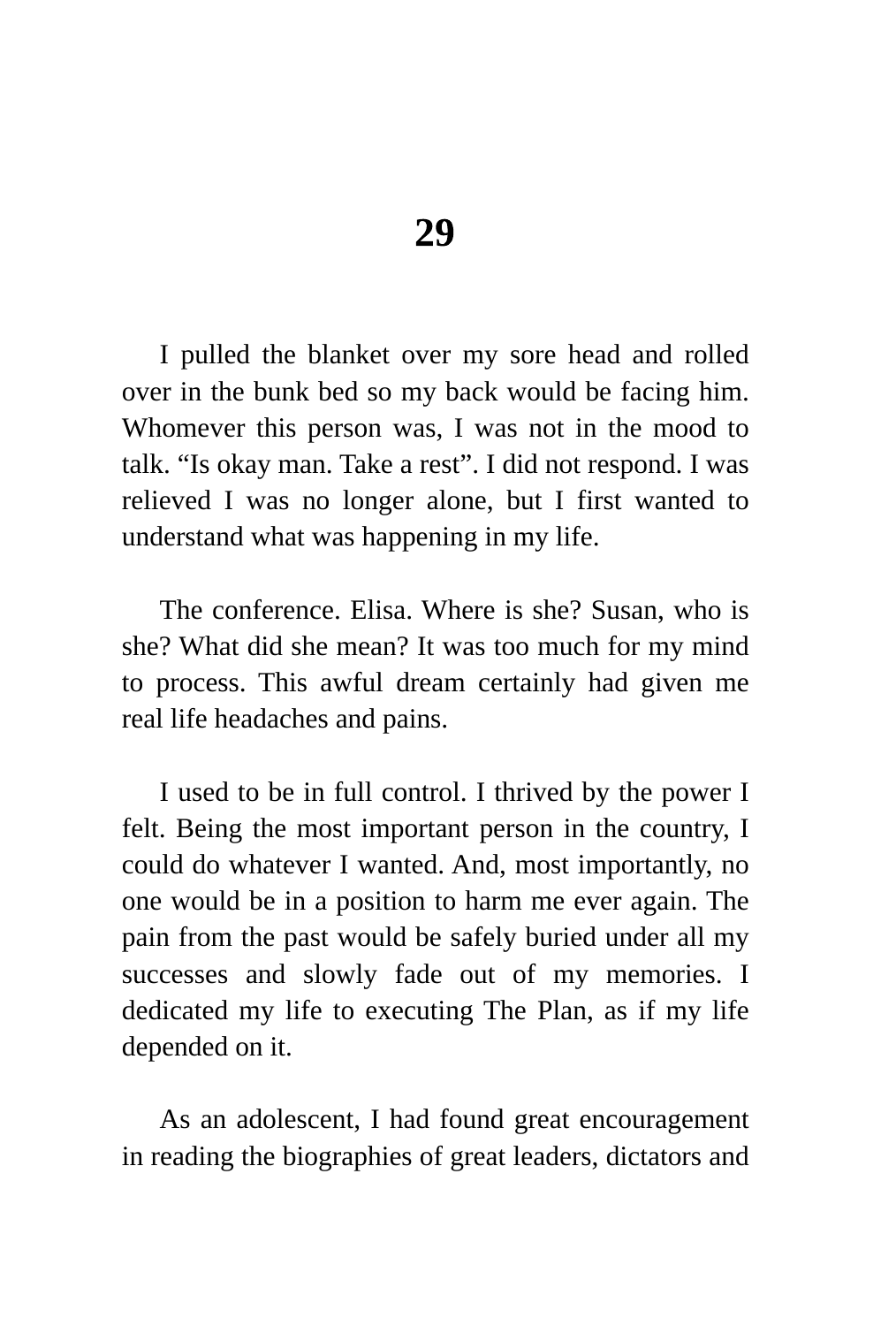people in power. The promising thing I noticed and what drove me was that all of these leaders were not particularly powerful as an individual. People always tend to think of a pyramid structure and, according to Darwin's theories, the most powerful person ultimately ends up reigning at the top. The reality was quite different. If you decide you want to be on top, the actual pyramid you need to climb is very small. You just need to be smart about it. You first need to study the laws of lies and deceit. Then you find a small number of powerful people. Whether they got into that position pure on merit or on deceit is irrelevant. Some of these leaders might see through your game, but as long as you provide more incentives and promises than they can themselves, you win them for you and inherit their pyramid structure. So in the end, for me, it was a matter of carefully selecting the right people and win them over by feeding them with the right lies. And since I had been forced to distort the truth from childhood on for my own protection, it was almost an automatic process for me.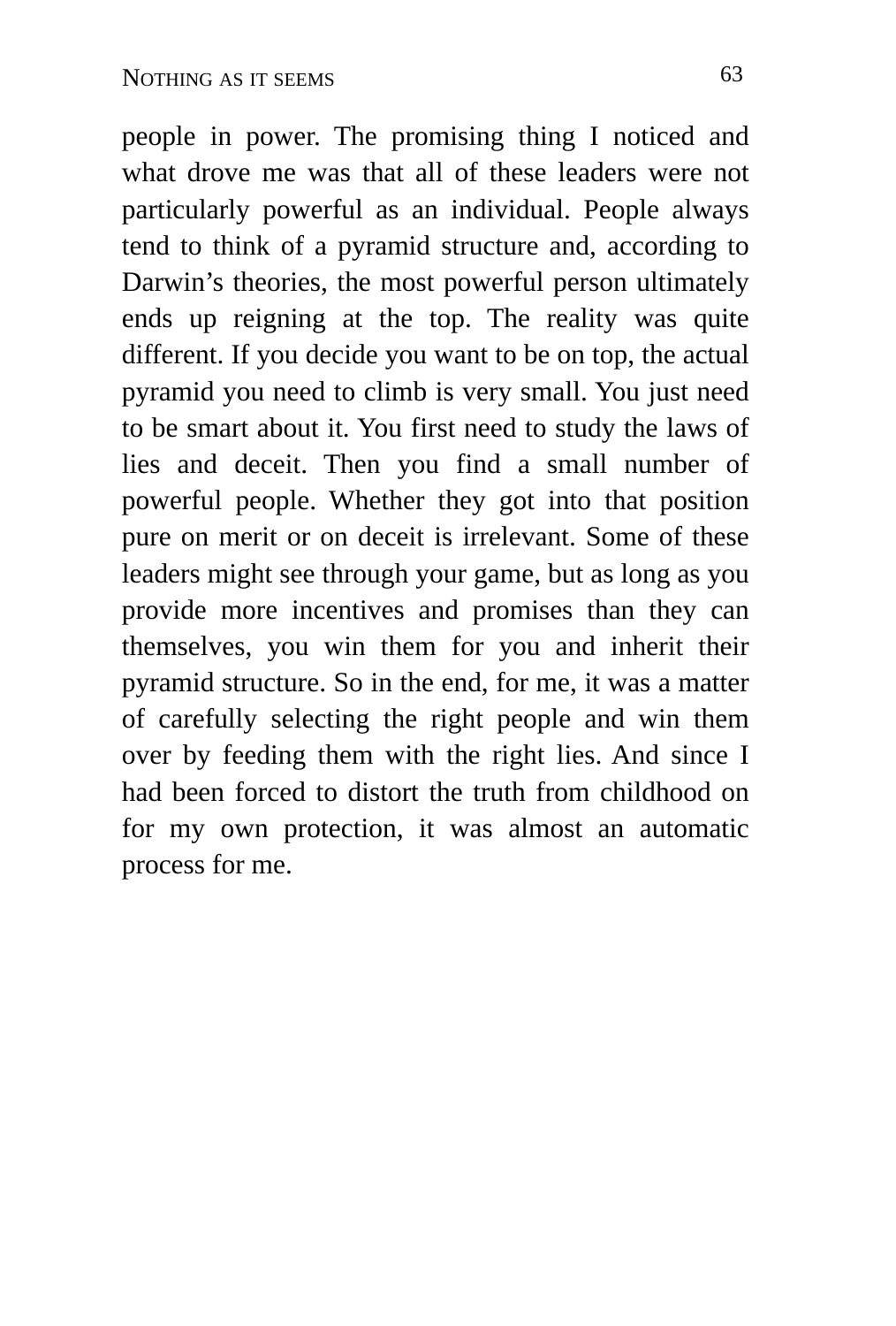Very soon after her proposal, we left The Club together. We did not say goodbye to the others. That was not needed, Susan assured me. The taxi, that was conveniently already waiting when we walked out of the door, drove for a short fifteen minutes and dropped us off at her house. She was living on the top floor of a luxury apartment building. She gave a brief tour and then led me to the balcony overlooking the entire city. "Let me get us some drinks". She excused herself and I was admiring the magnificent view. All these people live there and I am standing above all of them. For a moment my excitement of meeting Susan was replaced by the even more addictive feeling of ultimate power.

"Do you like merlot?" Her two hands were carefully holding a beautiful Saint-Émilion Grand Cru. It couldn't have been more perfect, Susan had picked my favorite wine.

We talked for hours and hours. It was like we knew each other for a long time. There were so many similarities between us. It felt unreal. We have been to the same places, but somehow we never met. I felt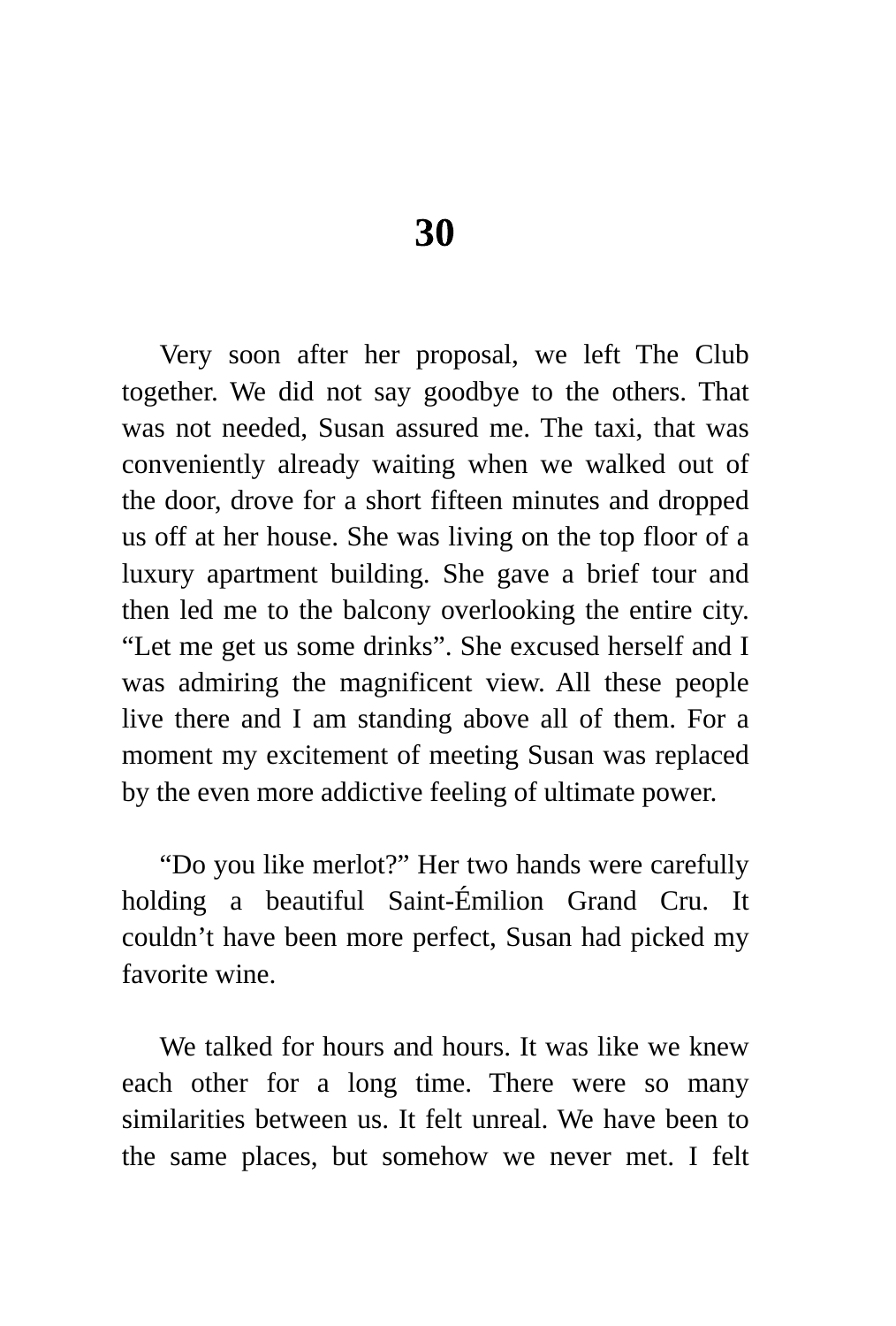comfortable with her, but also felt I had to be alert and aware as well. I tried to discard that feeling. It was just a remnant of my childhood and I had to stay rational.

Here was a beautiful woman with a large network of influential people. With her looks and demeanor she could easily accomplish many things. As time would confirm, I reckoned correctly she would be instrumental in achieving my ambitions. Being with her would be a very smart investment which would yield high returns. She was the perfect partner and I did not even need to construct a narrative to win her over. Not surprisingly, our relationship began that very next morning.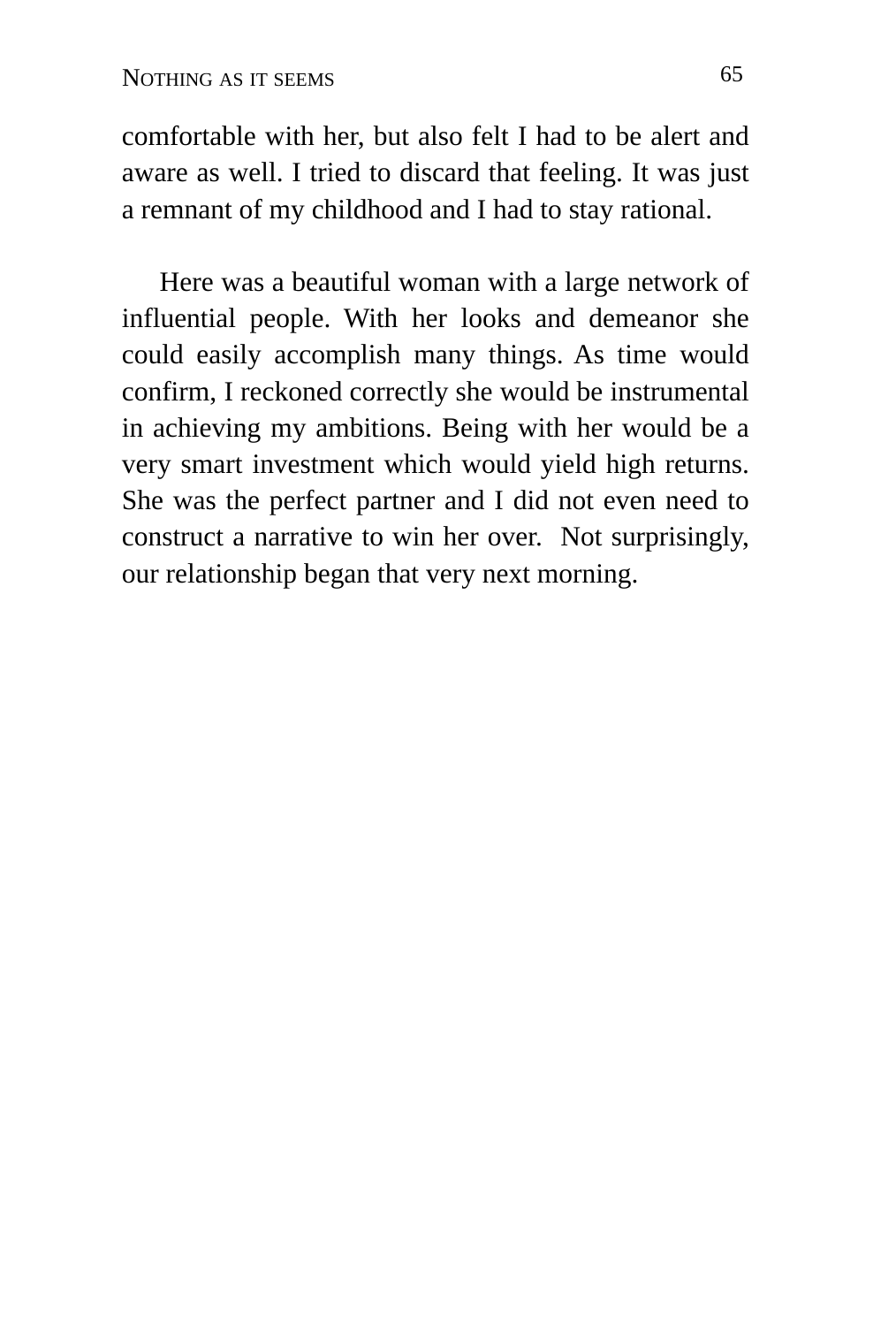"Hey man, I am going to meditate now, but if you want to talk, I am here". My back was still facing him and I did not respond. Instead, I decided to wait for a while. Now that he had his eyes closed, I felt comfortable to observe my cell mate closer.

I tried not to make noise as I turned around. Carlos just sat there, his senses seemingly switched off. He looked like he lived on the street. Why would they put me in the same room with this vagrant? What on earth did he have to do in this bizarre saga I was experiencing?

My neck and throat were hurting me. I could only in and exhale with shallow breaths and that forced me to remain calm. As I examined Carlos' face, I noticed the corners of his mouth moved slightly and a subtle smile appeared.

Then he opened his eyes wide. "Hey man, you okay?" I wiggled my head a bit in response, but wasn't sure if I communicated a yes or a no. It didn't matter much anyhow. "I am Carlos". I tried to look irritated at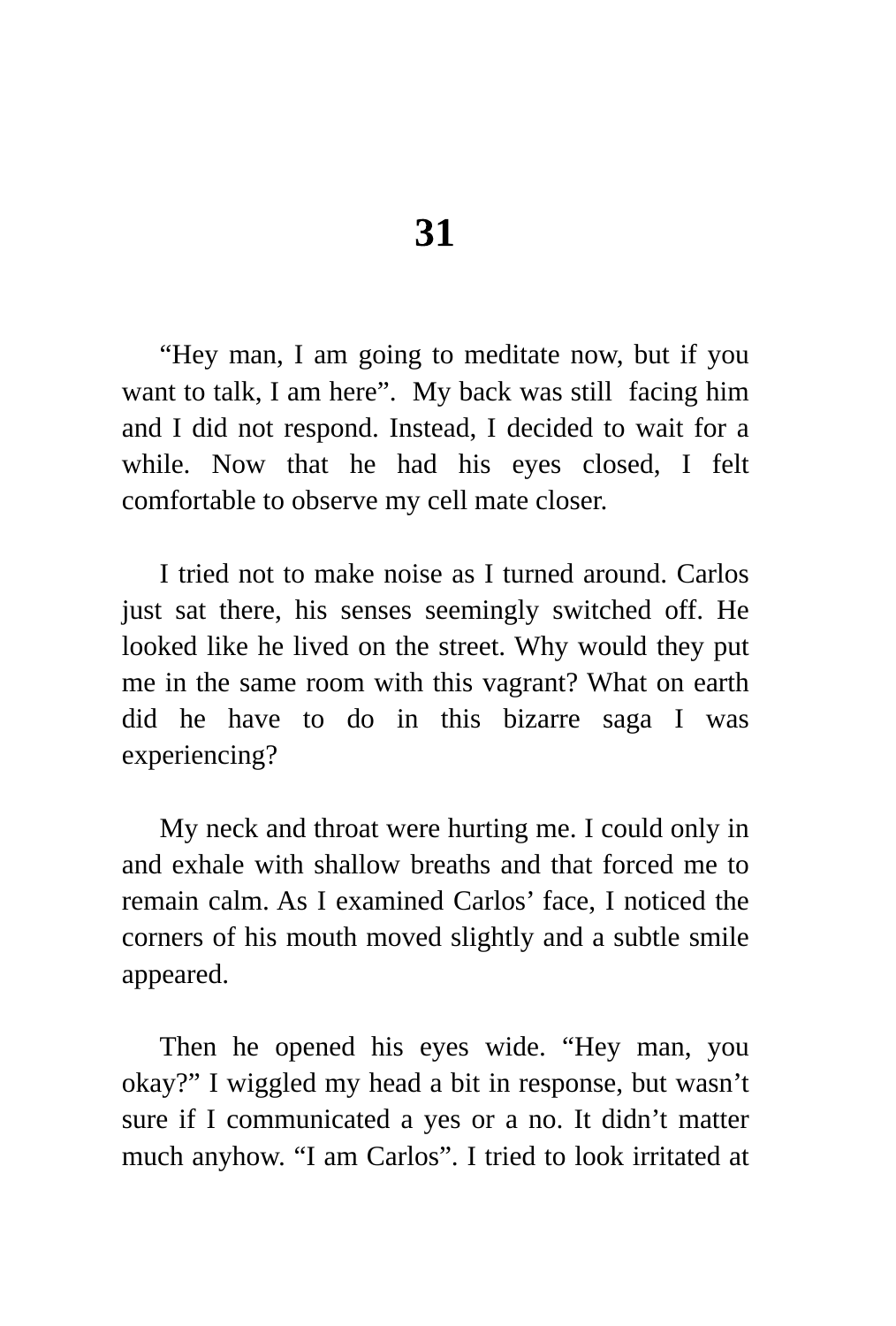him, but wasn't sure it came across. "I know, you already told me." I mumbled. The headache was pounding me. Carlos seemed to be a person who needed to talk for the sake of talking and in the process would not convey any interesting information. I had to control the situation and keep it very short and simple. "I will tell you when it is time to talk." This would give my cell mate a clear message of who was in charge here, even in this small confined micro space. I turned around and pretended to sleep.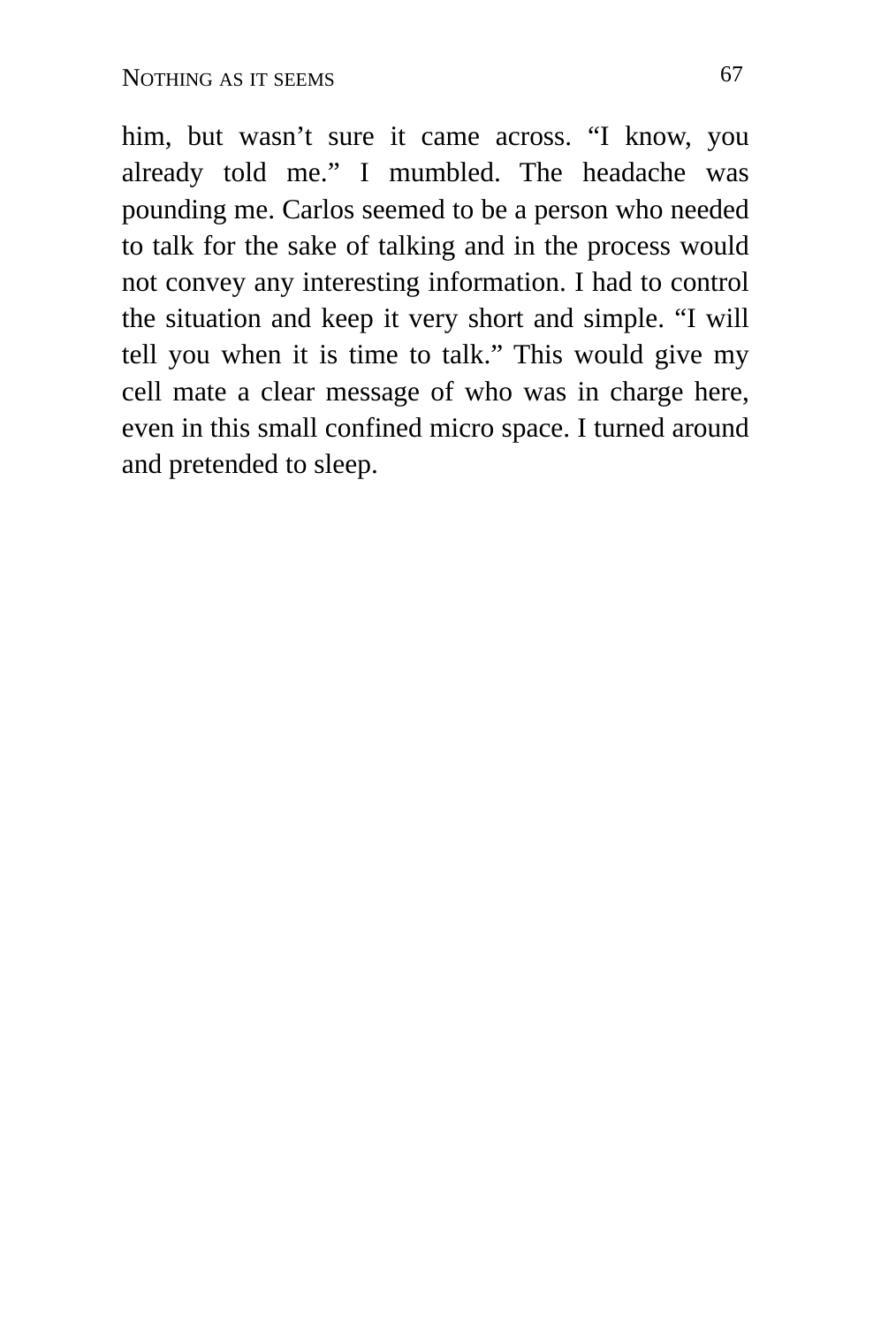A few months after our wedding day, I became more and more occupied with my work. Susan had always been busy anyhow, so we started to see each other less and less. Our conversations over the phone were concentrated on practical or menial matters. It started to irritate me, as it distracted me from the important work I was doing for the party. Susan was very accommodating and understood the importance of my ambition. In fact, it was she who suggested I would rise to the top of the pyramid of power in our country. And she knew the right influential people who could make that happen for me.

It was therefore not a surprise for me when she announced at the end of another tedious phone call she was going to hire a person to help her out. A handyman who could repair things in and around the house, who would maintenance and take care of the garden. I was happy with that news. She would not feel alone and probably feel safe with a trustworthy person around.

I met Bertrand only a couple of times. A calm person with a poised personality. He did not speak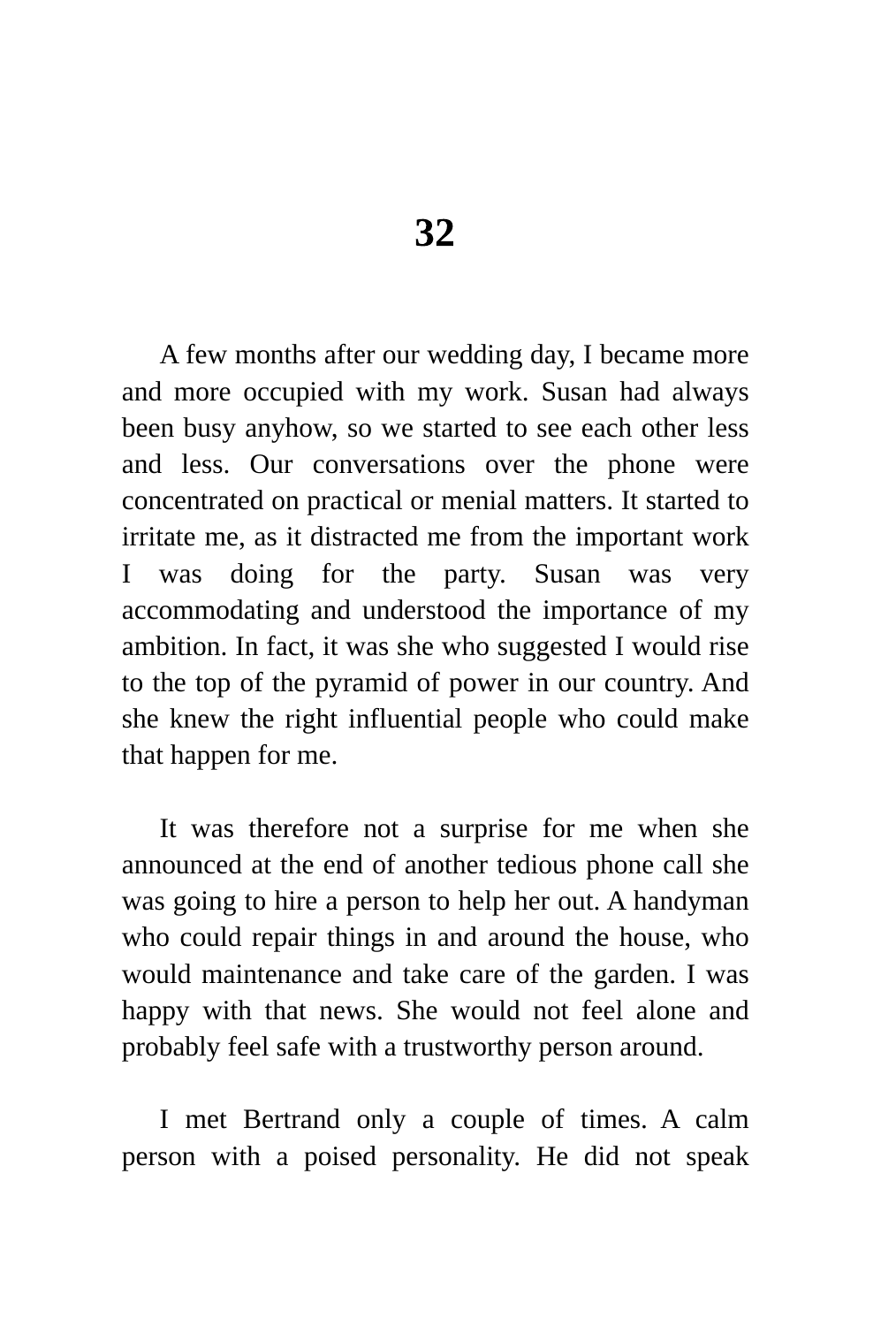much, but when he did you would immediately notice the profound articulateness in his verbal expression. You could easily mistake him for a rather cultured, academic person. But that was just his voice.

His nose was a bit deformed, probably been broken before, and above his left eye he carried a large scar. He must have been in bar fights. The tattoo on his arm further offset any hints of sophistication. The design featured an devilish looking animal with below a banner with a couple of letters. To me, Bertrand was just the plain maintenance man who Susan hired, good at his work and nothing more.

But now I knew he worked together with Susan in some sinister conspiracy. They used me, but I could not understand for what. I had been diligently working with Elisa and the team. The Plan was well thought out and perfectly executed. My speech would seal the fate of the nation. And then, everything collapsed. People were not who they pretended to be.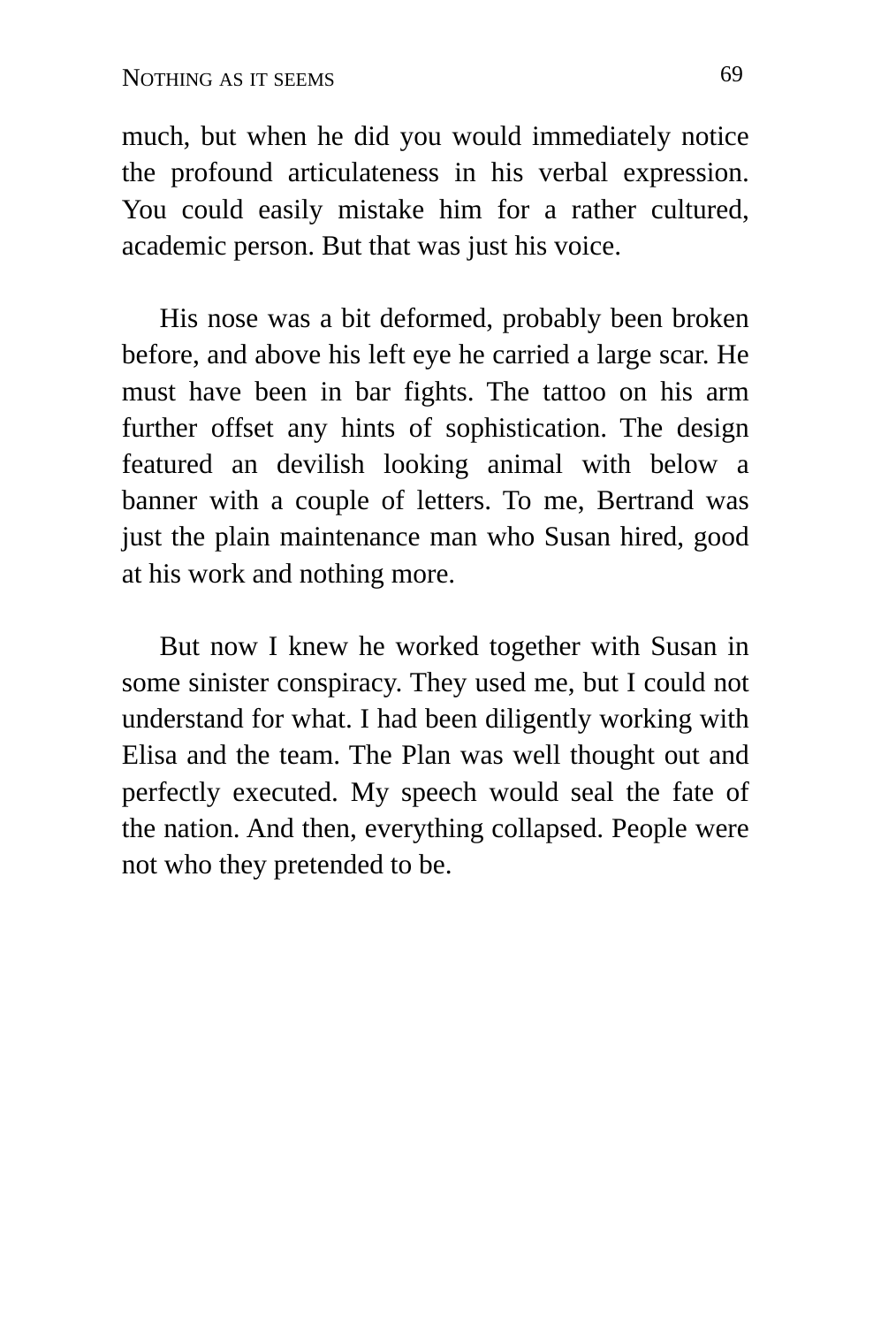I had no idea of time, but it felt like an entire hour had passed since I forbade Carlos to talk. I had contemplated on everything that happened but could not comprehend anything. I kept going in circles in my mind and it was driving me to despair.

I stretched my back and slowly turned my face towards Carlos. I recalled my lessons in psychological conversations, I scraped my voice and said in slight irritated voice "Okay. Tell me, why are you here? Briefly."

Carlos' face radiated. I had given him the green light to talk and he sure was going to take advantage of it. "Oh man, so happy you are feeling better. It is weird isn't it? The two of us. Here in this room. Who would have thought?"

I regretted giving him the opportunity to speak. He clearly had not registered I instructed him to keep it short. Carlos happily continued. He might as well continued talking if I had simply walked out of the cell. Only if that were possible.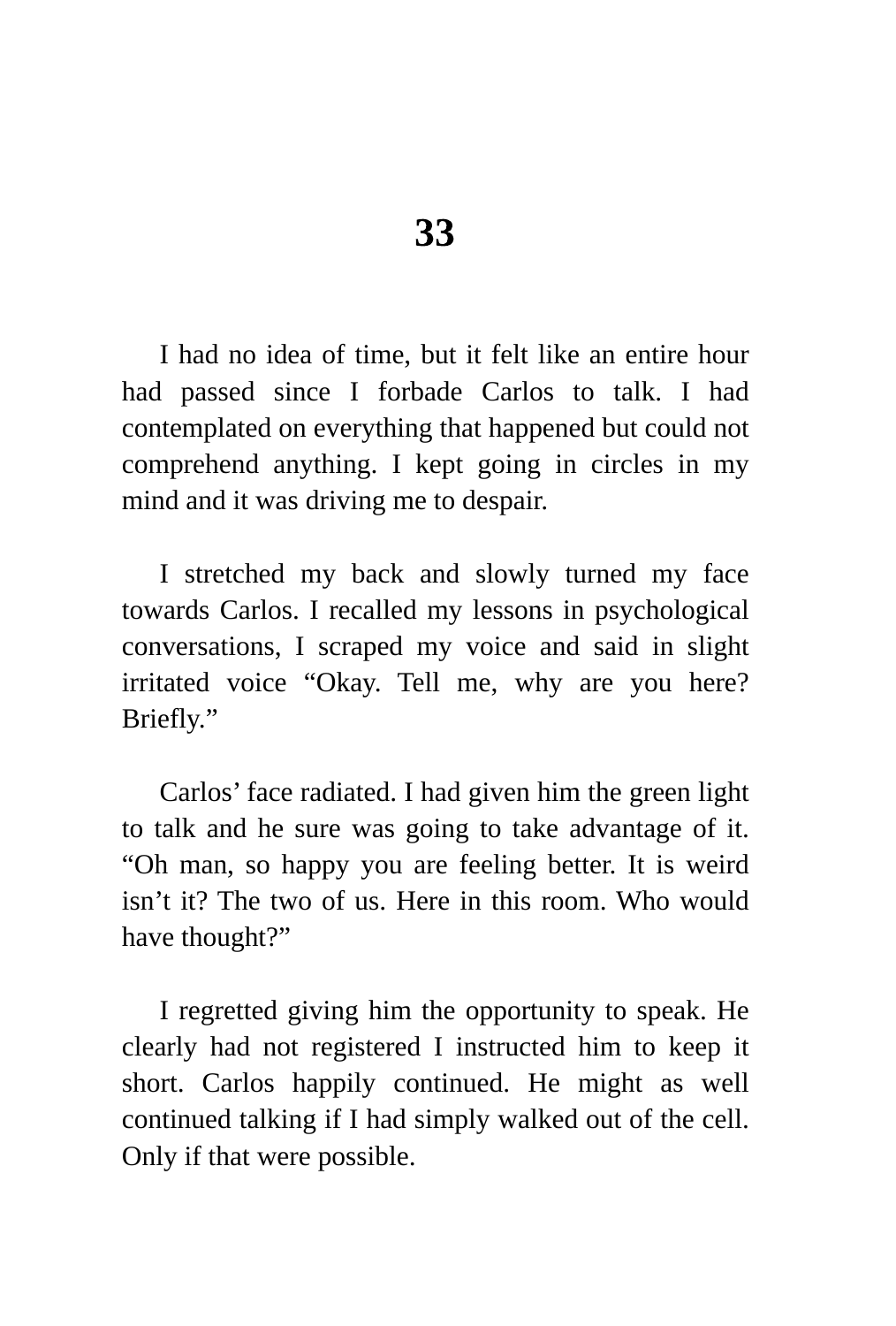Carlos was not worried at all about talking in a concise or structured way. "This place is good for meditation, man. So many cool new insights. You should try it. Is the bed comfortable? Carlos would like to try. But hey, you need it man. Carlos is happy now with being here. So no worries man. Carlos didn't bring anything. You didn't either, did you? Travel light, you are a smart man". Despite his worn out face, I was dealing with a child here. He did not have the faintest idea he was talking to the president. I doubted if he even knew what a president was. Whatever was going to happen next, if anything, I figured I had to find a use for Carlos as soon as possible. Meanwhile, Carlos kept talking non-stop.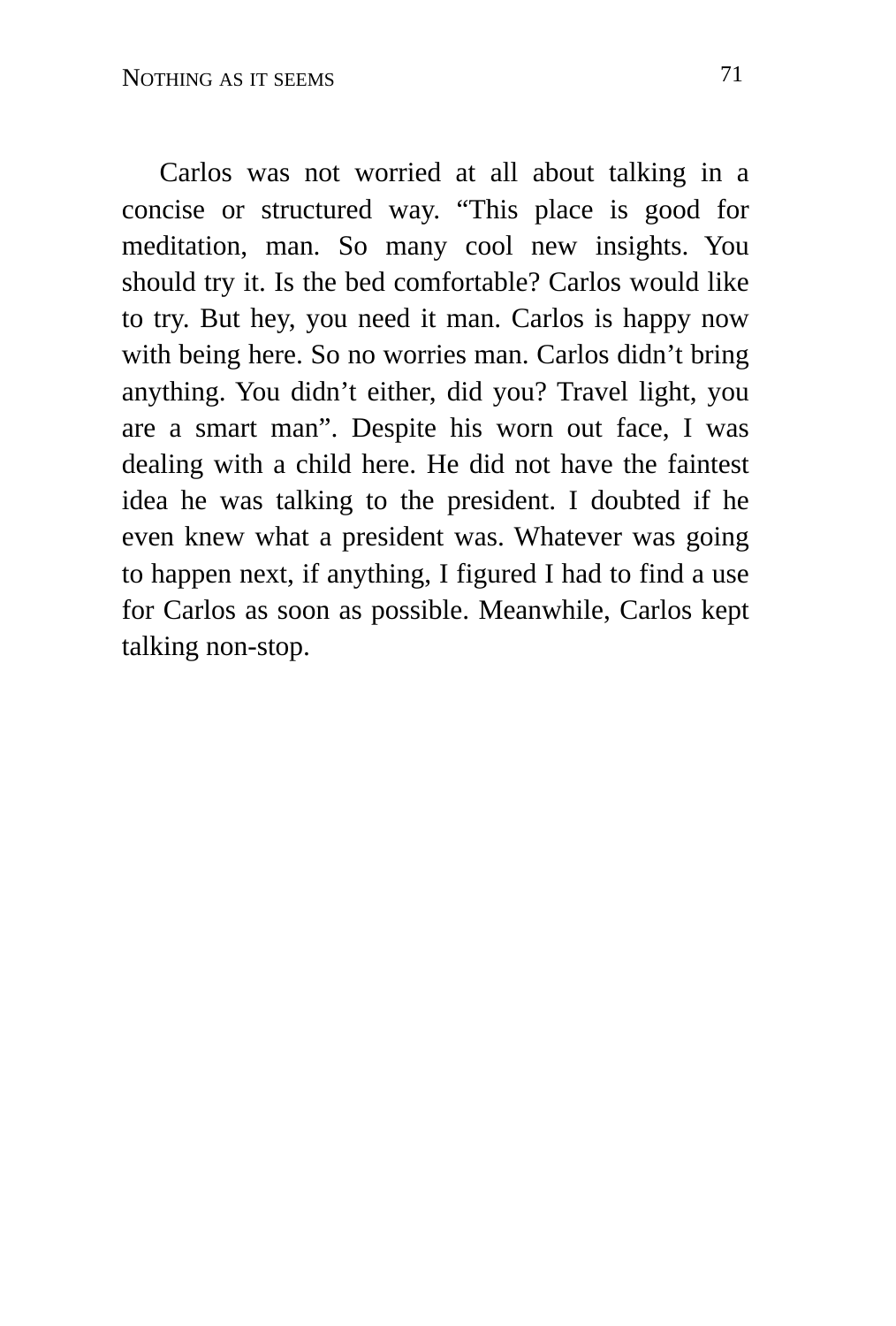My memories of my one and only visit to The Club are primarily centered around meeting Susan. The bizarre events are nothing but a faint reminiscence. Susan and I did barely ever talked about The Club. I sometimes asked her what The Club was about and how she became involved. She always eschewed the question. "Hugo, I came there to meet the love of my life. I happily succeeded and now I do not need them anymore!" she laughed and grabbed my hand. Her answer annoyed me, but her smile made up for it.

I never knew if she was still a member and if she still went to those meetings. She never spoke about it. In the first years of our marriage I was just very happy to be with her. She supported me in my efforts of climbing on the political ladder. It surprised me how many influential people she knew. When I queried her about it, she usually answered that this was a person she met in the past. "From university or the Club or so. I actually can't remember. What is more important now is what he can do for you!"

And she was right. Susan had introduced me to so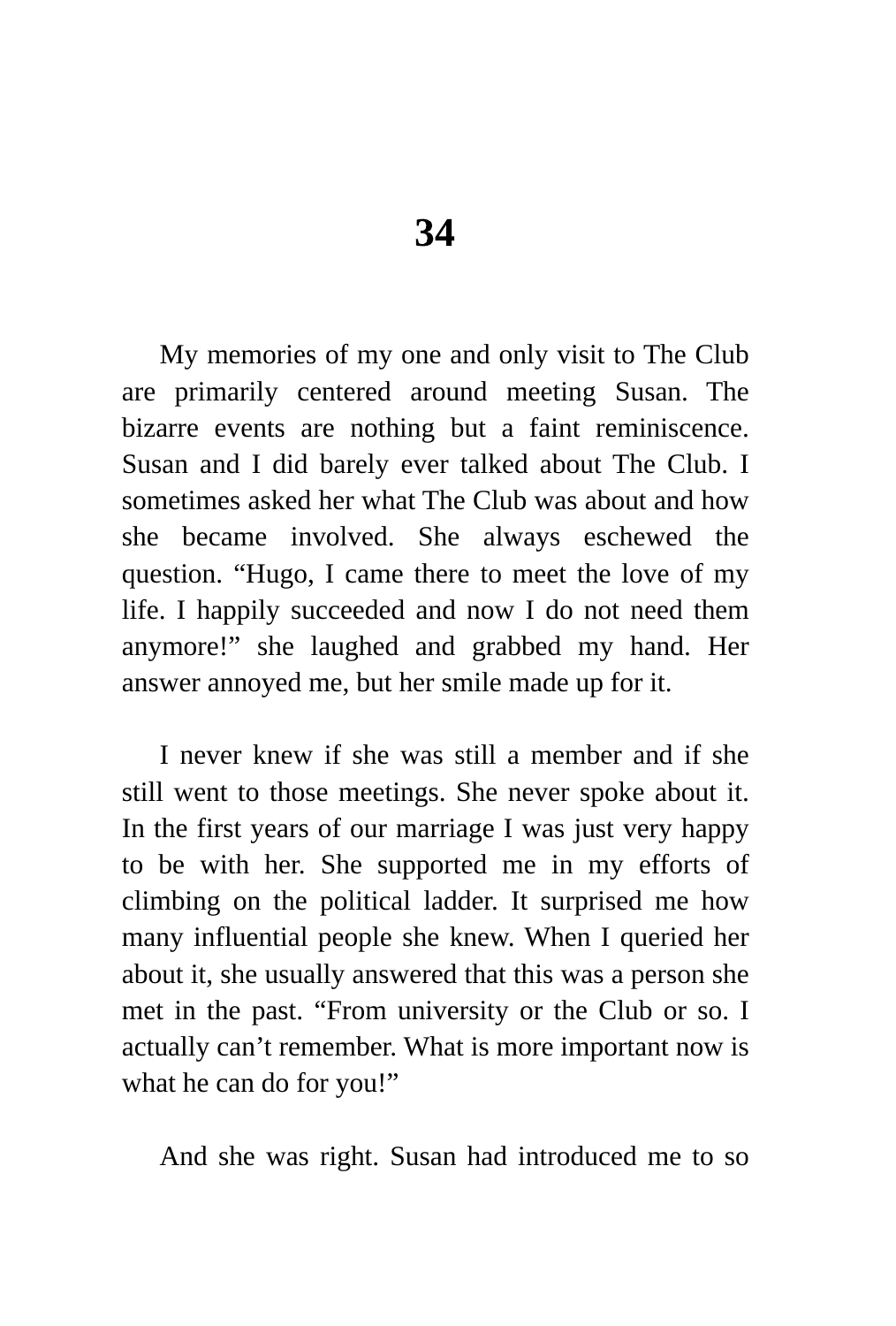many powerful and influential people, one after the other, as if she followed a schedule. And I was able to win them for me, quite easily. Sometimes I even felt it went too easy, as if the person had already decided to support me before the meeting.

The last introduction Susan had arranged for me was with the then president. On this memorable day, I was picked up by a state limousine and driven to a remote villa in the forest. It was there when he and I had our first private conversation.

It was during this meeting he confided the contours of The Plan to me. It was a daunting and bold project to establish absolute power. I was not sure how he could possibly pull that off. People would never accept that. "But how will you do that?" I asked him. His response was something I could have only dreamed of. It fulfilled all my ambitions and would immediately gratify all my efforts and justify the sacrifices I had made.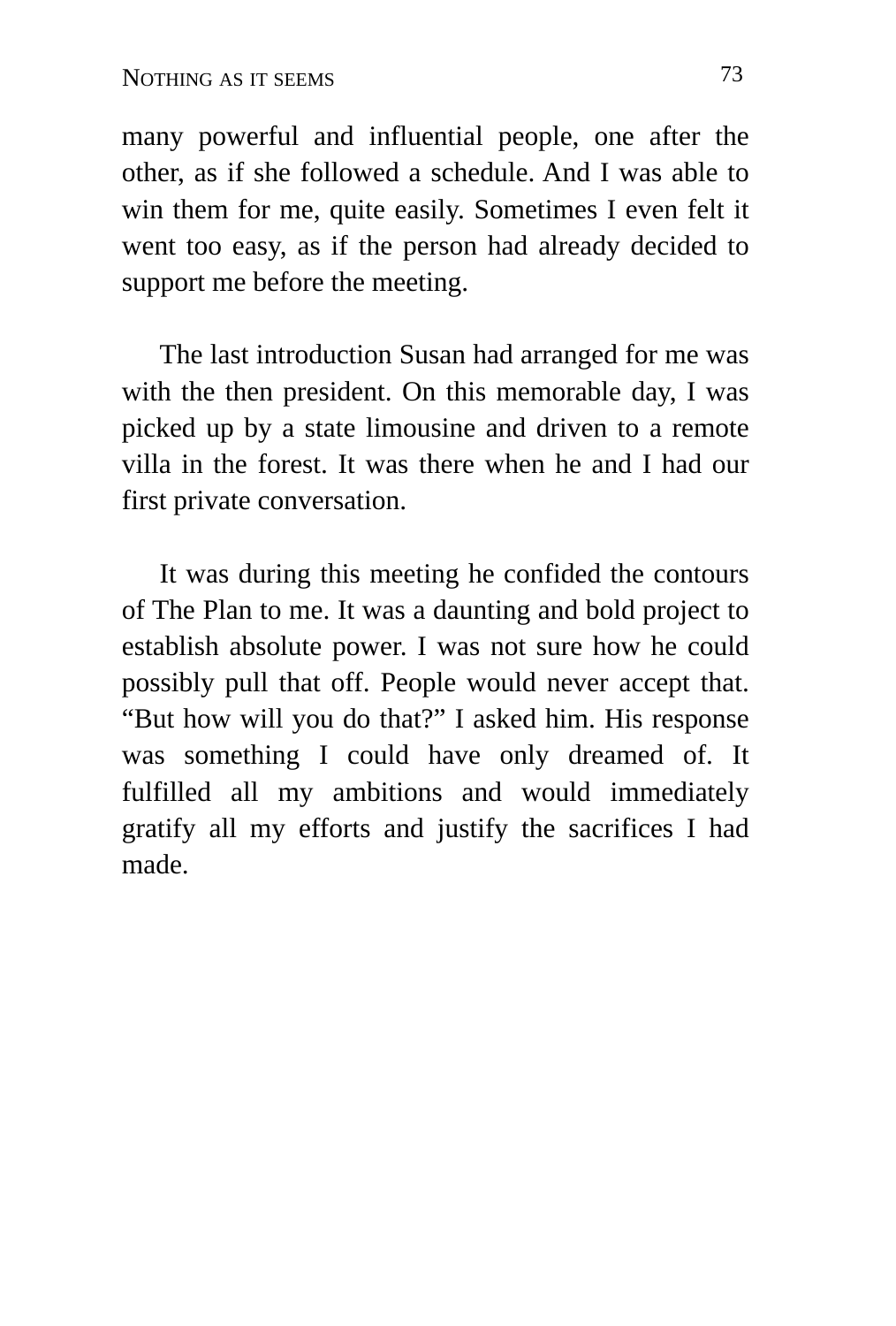"How will we do it you ask. Great question. And I will be honest, Hugo. The Plan cannot be done." The president ignored my bewildered expression. "That is to say, not with the current administration. In order to get here, we had to make so many concessions and covert deals. We are so close, yet the entire plan is a house built of cards. That was the only way we could do it. But right now, any step further will for sure collapse everything we have built and destroy the progress with have made so far."

The president was a man already in his seventies. A popular leader when he started, his charismatic appeal was rapidly eroding. He had lost many political allies. The word on the street was he started to suffer from dementia. In the last year he had introduced many conflicting laws that did not seem to make much sense. But here I was with a man who was razor sharp in his thinking and speech.

"And we knew that right from the beginning." My befuddled face seemed to entertain him. "And that ... is precisely the reason, Hugo...". He pointed his finger at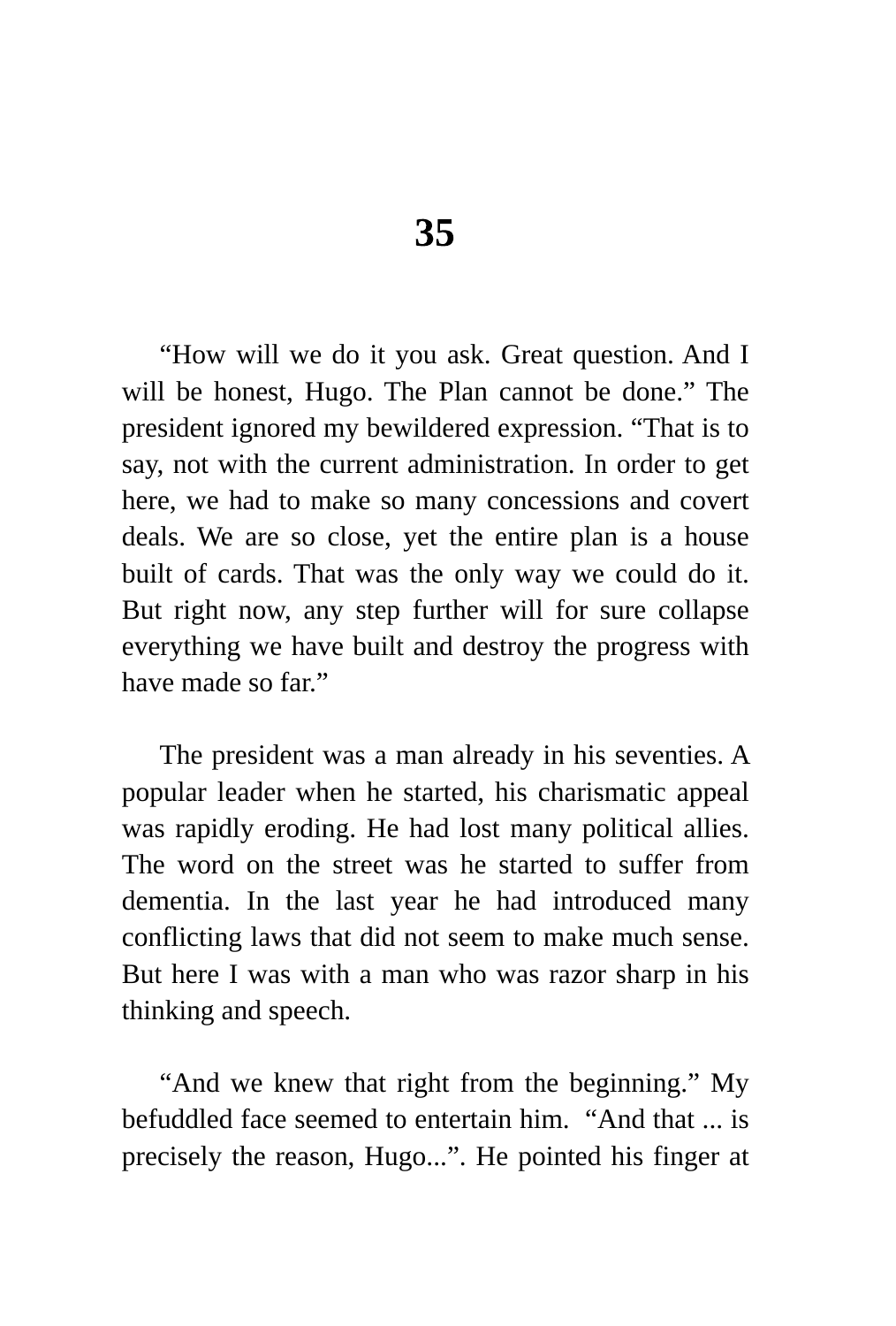me and then himself. "… the reason you and I have this conversation." The president was a master in building up suspense. We had both learned the skill of persuasive speaking, but this man had so many more years of experience that even I was caught into it.

"Therefore, to fully implement The Plan, we do not only need to restore the credibility with our adversaries, but also with our allies. Both have been criticizing us heavily, and rightly so." He paused for a while and then took a deep breath. "Well that is, when you are not aware of The Plan of course." A deliberate yet delicate smile appeared on his face as his eyes pried into mine.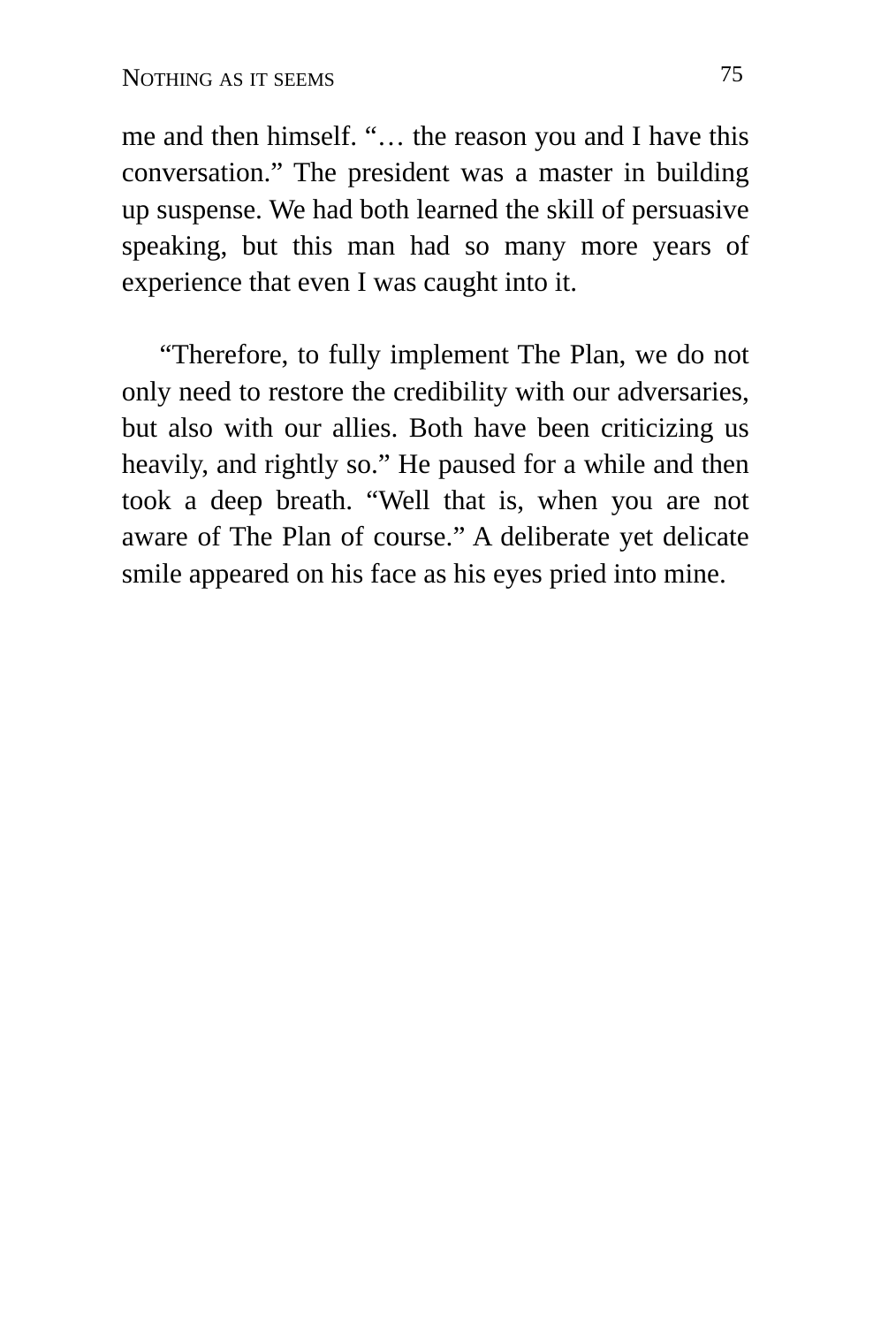"We have almost gone beyond the threshold. There is only one way to proceed. And we have only one chance. It needs to be perfect or all is lost." His words sounded very severe and I felt the tension rising, although I could still not guess what that crucial next step possibly could be.

"You can clearly see where I am going with this, Hugo. Correct?" I bravely nodded, hoping he would not query me. Any attempt from me to dodge his question would miserably fail, as I was facing a veteran in conversation techniques.

"Exactly Hugo. That is precisely why you and I are here." He pointed at me. "You understand it!" I wasn't sure anymore if he was being genuine. My mind was too occupied with desperately crafting an evasive answer if he actually asked me what it was I understood.

He grabbed my shoulders firmly with both hands. He repeated the same words but in a different tone. "You UNDERSTAND it". I could see and even sense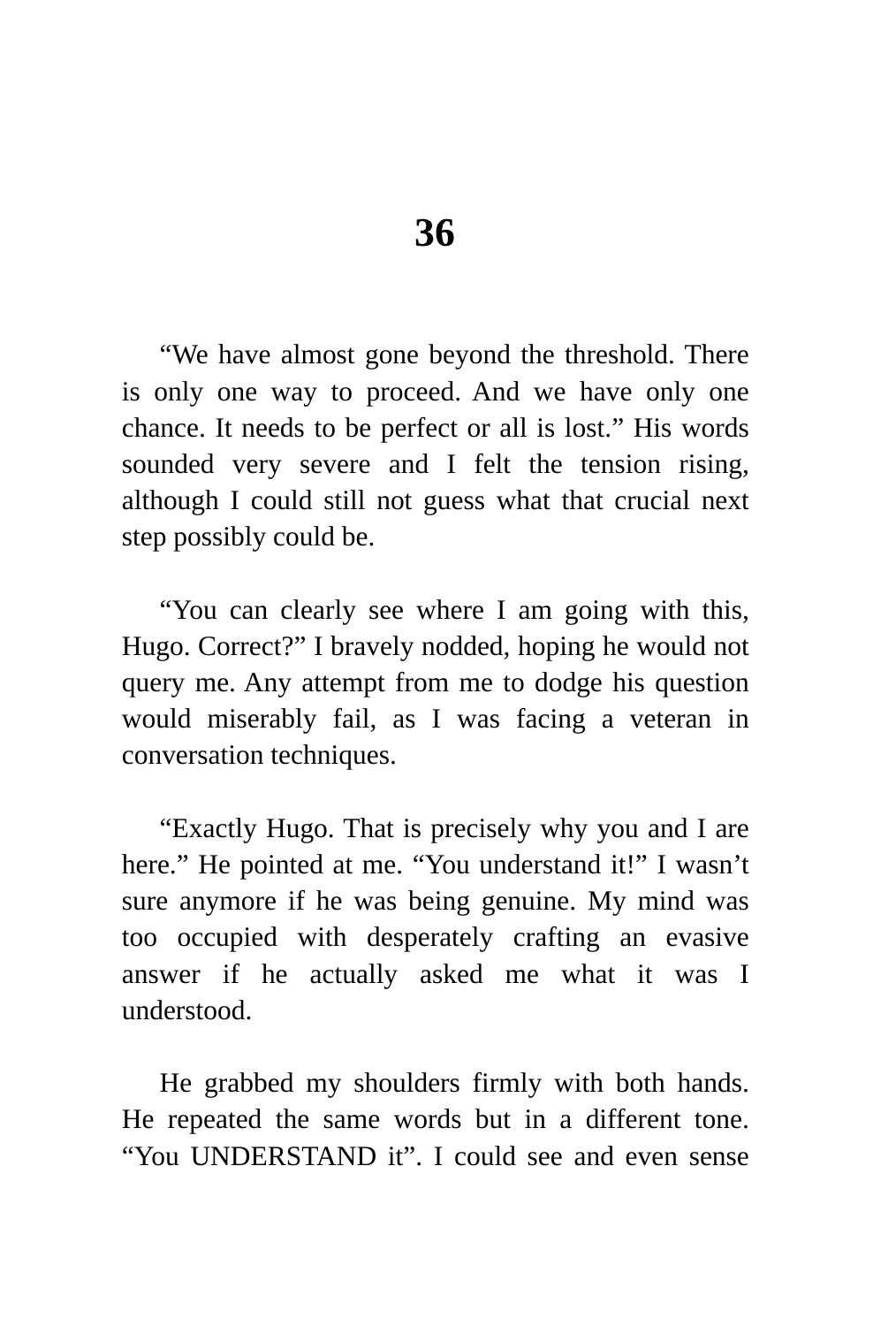the untamed vitality and radiant vibrancy of a man others deemed unfit for office. They were so wrong. He looked so intensely at me, I started feeling nauseous. Moments passed and I could not think what would happen if I disappointed him by not understanding what he was talking about.

"And that is why, Hugo..." I was instantly relieved of my stress. I was not going to be questioned.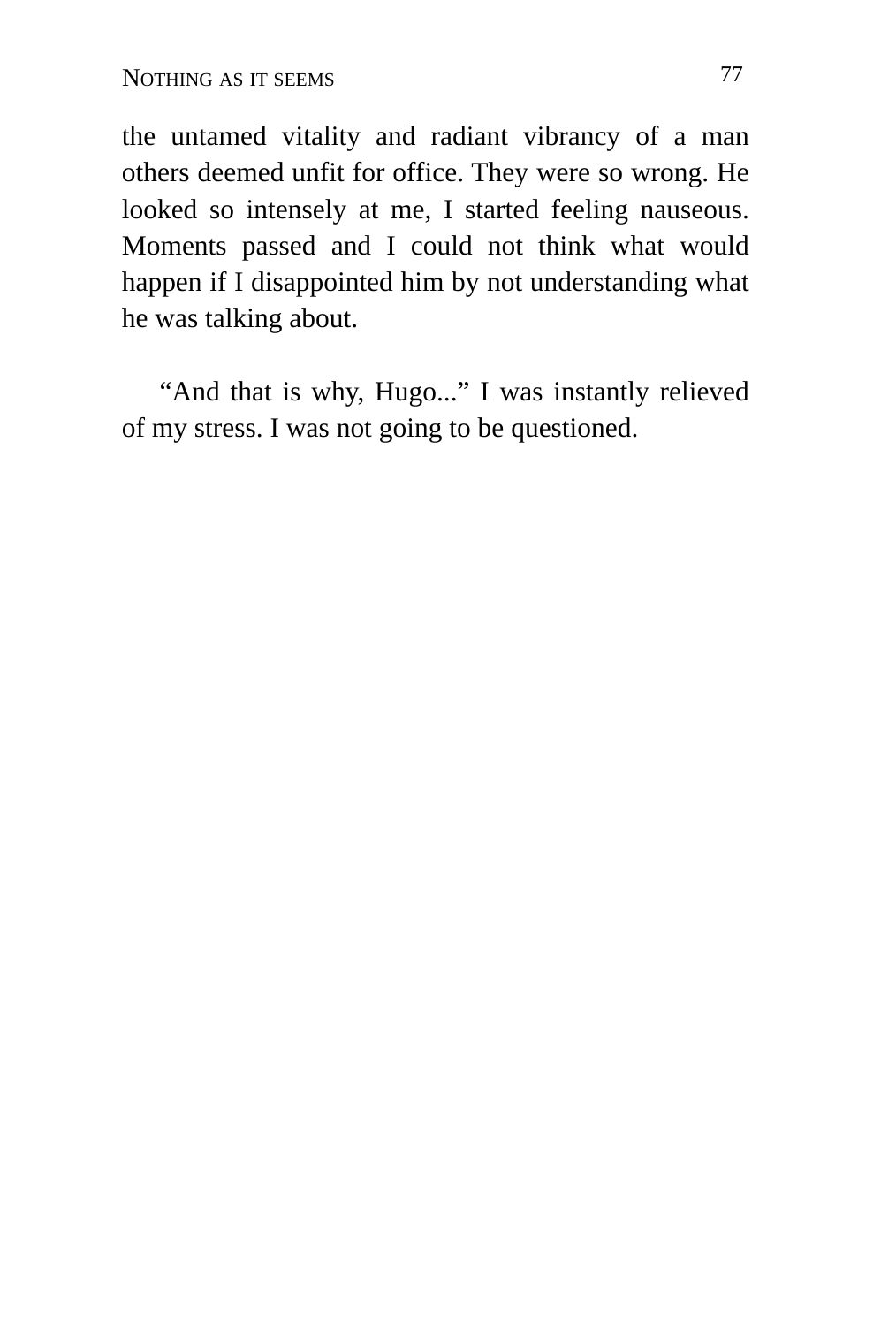Carlos did not notice I was getting very agitated. I shouted "Stop it!" at him, but Carlos did not hear me and continued his senseless utterance. I stood up and shouted "STOP IT!" This did made an impression on him. "Okay man. Sorry." I relished the return of the silence, but it was only for brief moment. "Really sorry, man. Carlos knows he talks too much. People always say ...". I raised my hand as if I were to hit him and yelled "Shut up!". This finally muted Carlos.

I had no idea what I would do next. The only thing I wanted was to get out of this prison cell. I needed to find a way to use Carlos for this. The perfect useful idiot. He had yielded to my power and I needed to further extend my control over him.

"I am going to stand on your shoulders so I can look out of the window". Carlos stood up immediately and got ready. He clearly felt this was an opportunity to regain my trust. I remembered I was not going to give him any compliments or thank you's. This way I could further increase the psychological value of these meaningless words and his desire to hear them from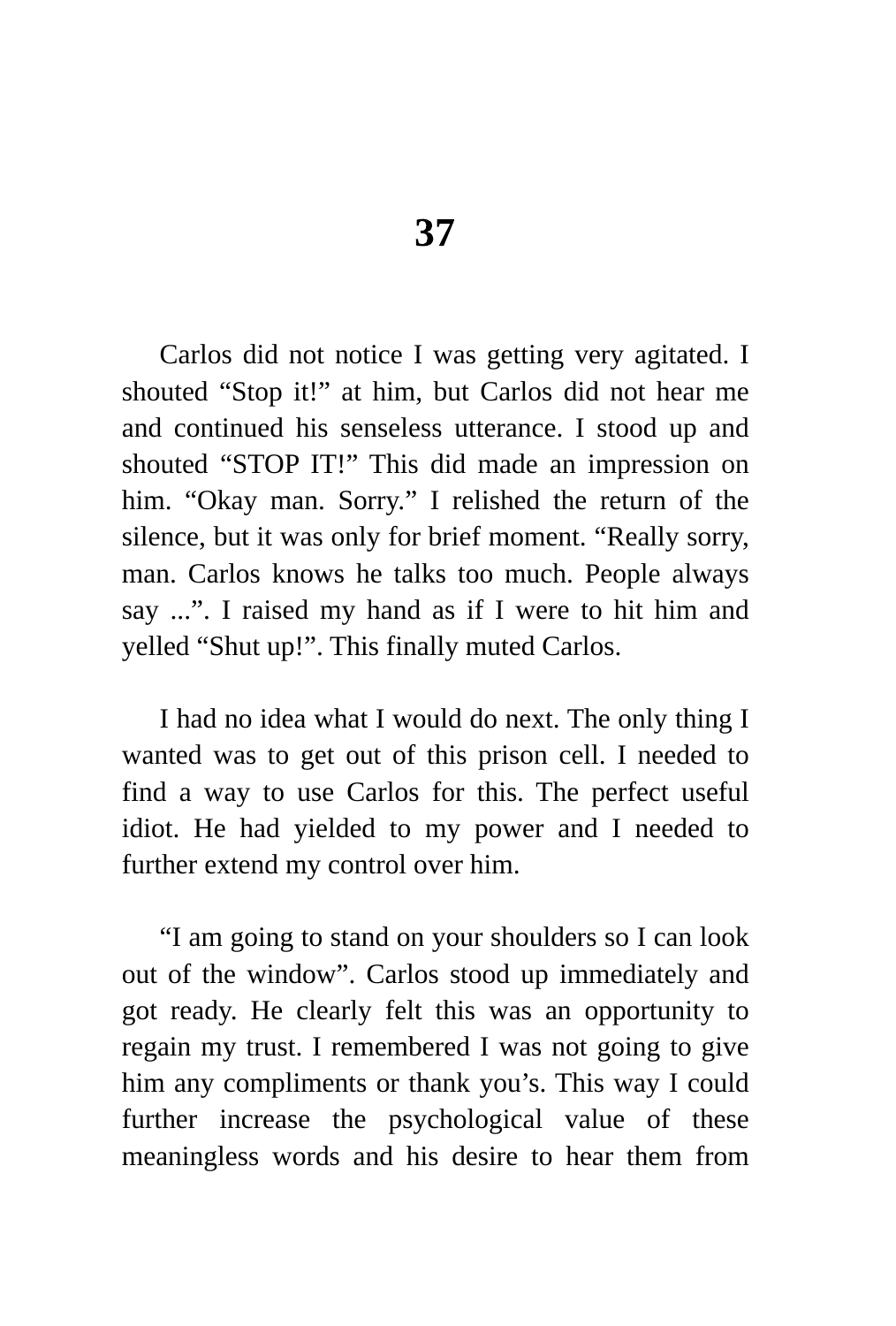me.

I balanced carefully on his shoulders in order not to fall but at the same time I wanted to feel as heavy as possible to make him physically understand I was his superior. I looked out of the window. I recognized the garden and finally could position better where I was in my own house. The green pasture, the flowers and perfectly trimmed bushes, it seemed so tranquil and inviting. I enjoyed the view so much. The illusory visual escape sparked glimpses of hope my personal world had not completely collapsed.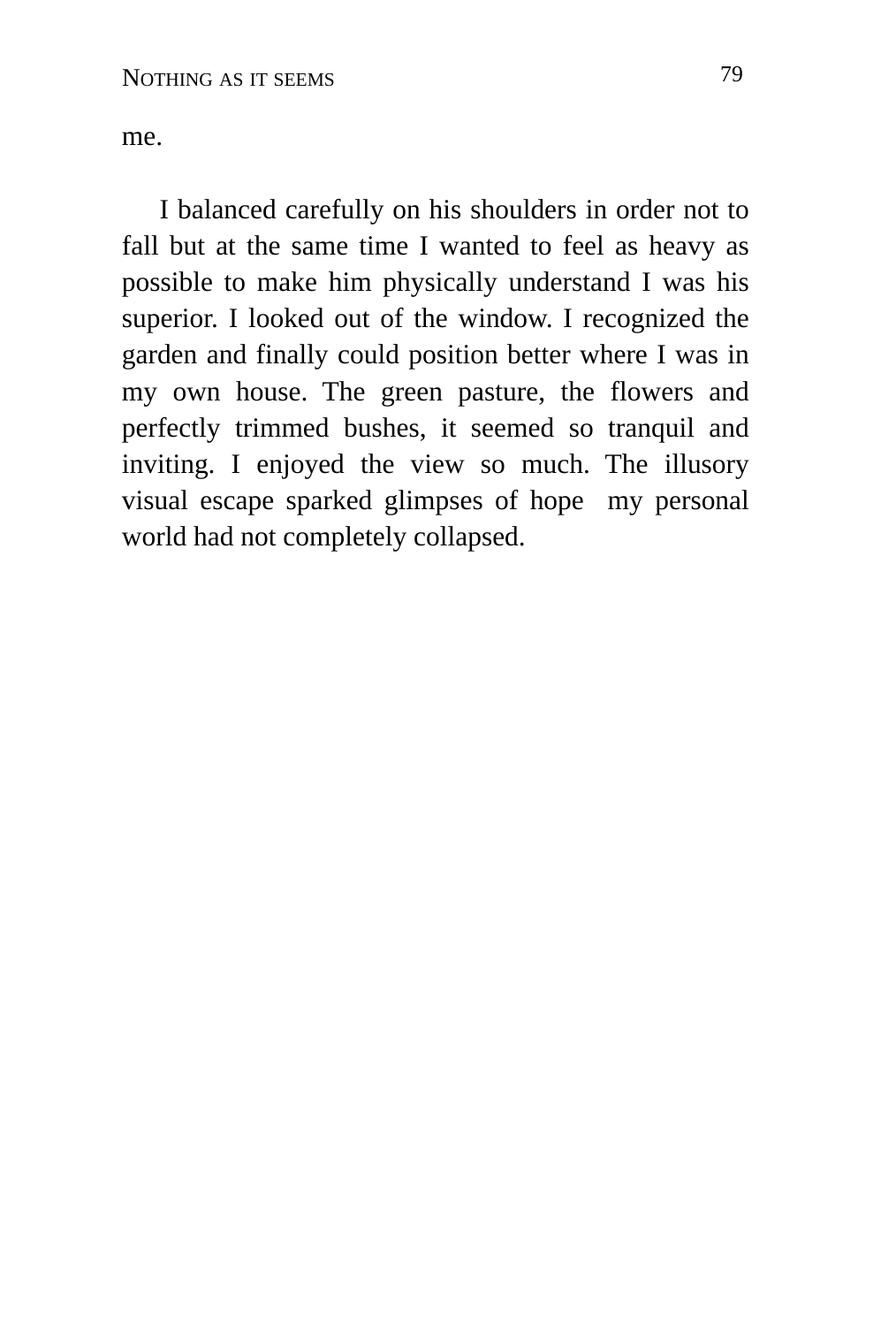"That is why..." The president repeated himself. He took a deep breath and continued: "We have decided you become the new president. You are the perfect man. You will gain so much power. You will be on top of the pyramid. All your hard work, all the arduous effort you put in all these years. Finally rewarded. Finally you achieve your goal of ultimate power. How does that sound to you, my dear Hugo?"

I was astonished. The most powerful man in the country wielding over all of his power to me. Indeed this is what I wanted. But I did not expect it to be presented to me like this. This was the opportunity of a life time. I was extremely happy, excited and also relieved. Of course I wanted this and I eagerly replied "Wow, that would be ...".

I stopped myself for a split second, as I remembered never to fully show your emotions. That is a sign of weakness. I couldn't afford to run the risk of showing how desperate I have been for all these years. All this time I felt like an impostor. All my tricks, my lies and deceit brought me to this point. But it was still a very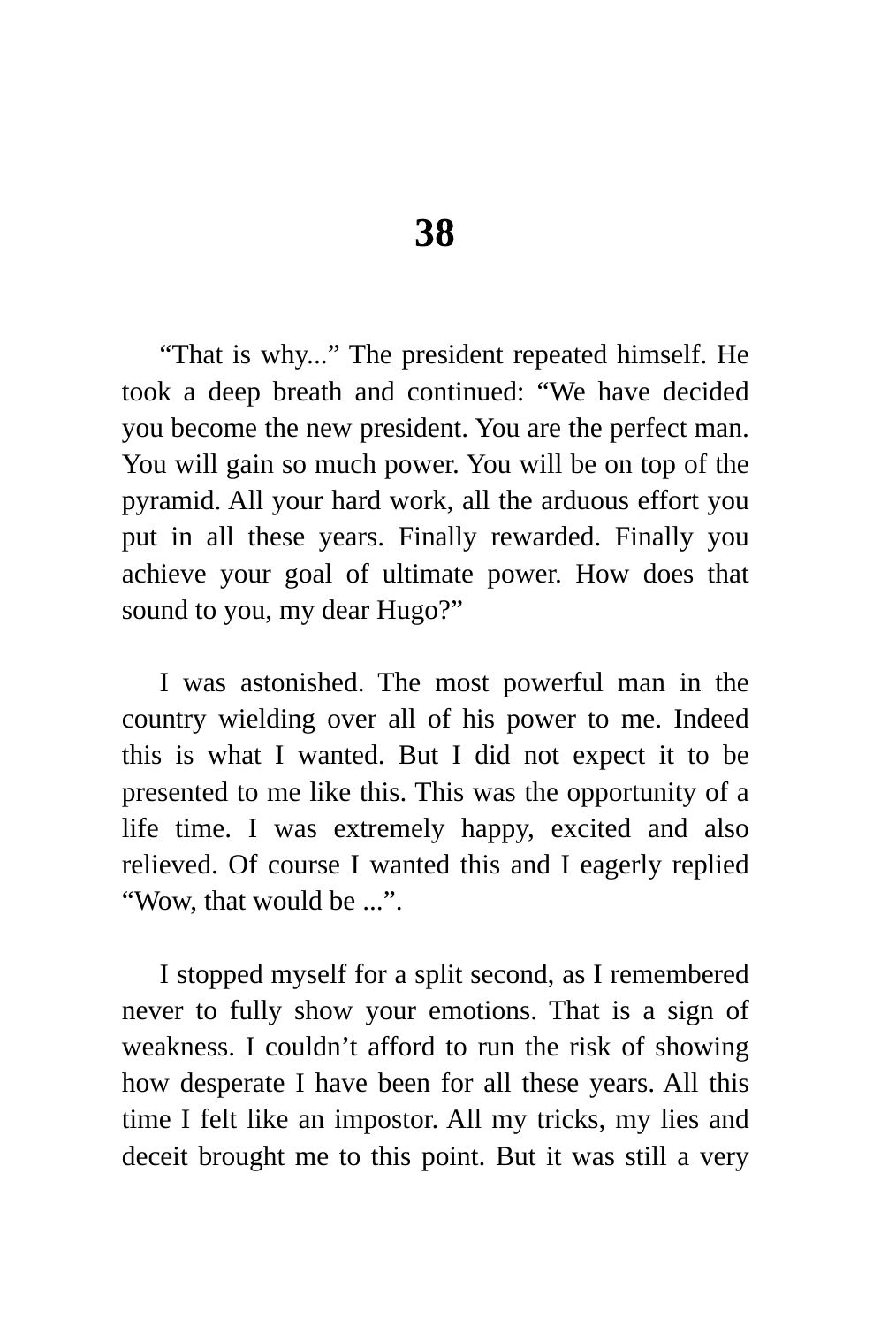unstable house of cards. With the position of president, I no longer had to lie. What a relief that would be. People would just bend and yield to my supreme power and do whatever I wanted them to do.

With my desired role so near in sight, I had to remain vigilant. Therefore, now more moderate, I continued with a slightly deeper voice: "That would indeed be wonderful." I was hoping the improvised maturity would cancel out the silly boyish enthusiasm I displayed a moment earlier. Fortunately, the president did not seem to have noticed.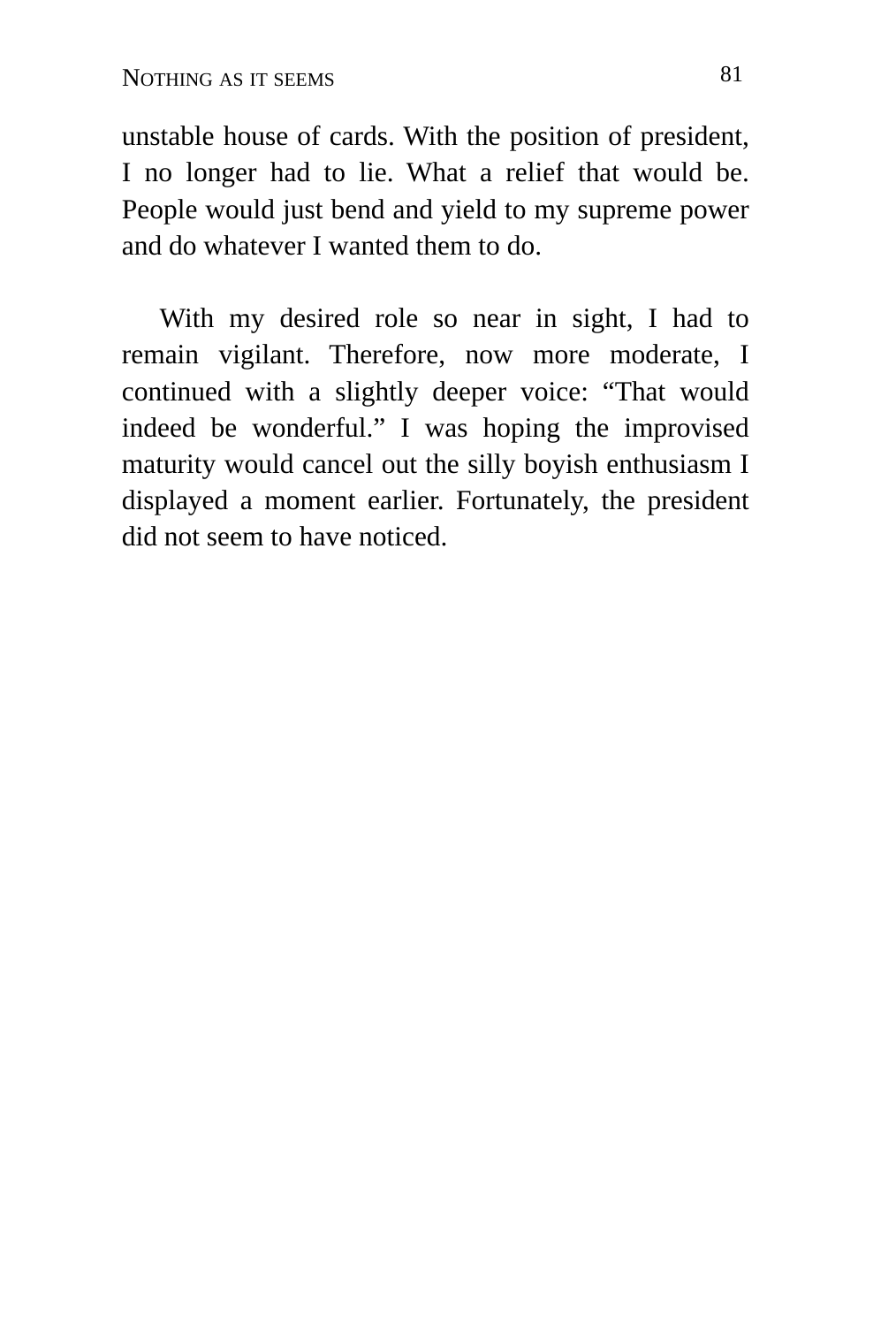I must have been blissfully staring out of the window for several minutes when I felt my legs shaking. Carlos had started trembling. He had difficulties carrying my entire weight on his shoulders for such prolonged time. "Keep still" I shouted at him. I tried to put extra pressure on his shoulders. You can always push the limits of others when you are in a position of power. It worked. Carlos re-positioned himself and did no longer shake.

I noticed there were no cars parked outside, which surprised me. I had expected several vehicles, but then I remembered Susan and Bertrand intended to leave immediately before Bertrand hit me and I lost my consciousness. "But if they are gone, who was still here guarding us?" I pondered.

I looked at the small crack in the window. There was no possibility of escaping through the small opening, but irrationality took over and I started slamming the window with my fist. Perhaps I wanted to smell the garden. Or it was a desperate attempt to demonstrate I was not going to be stopped by anyone. In the end it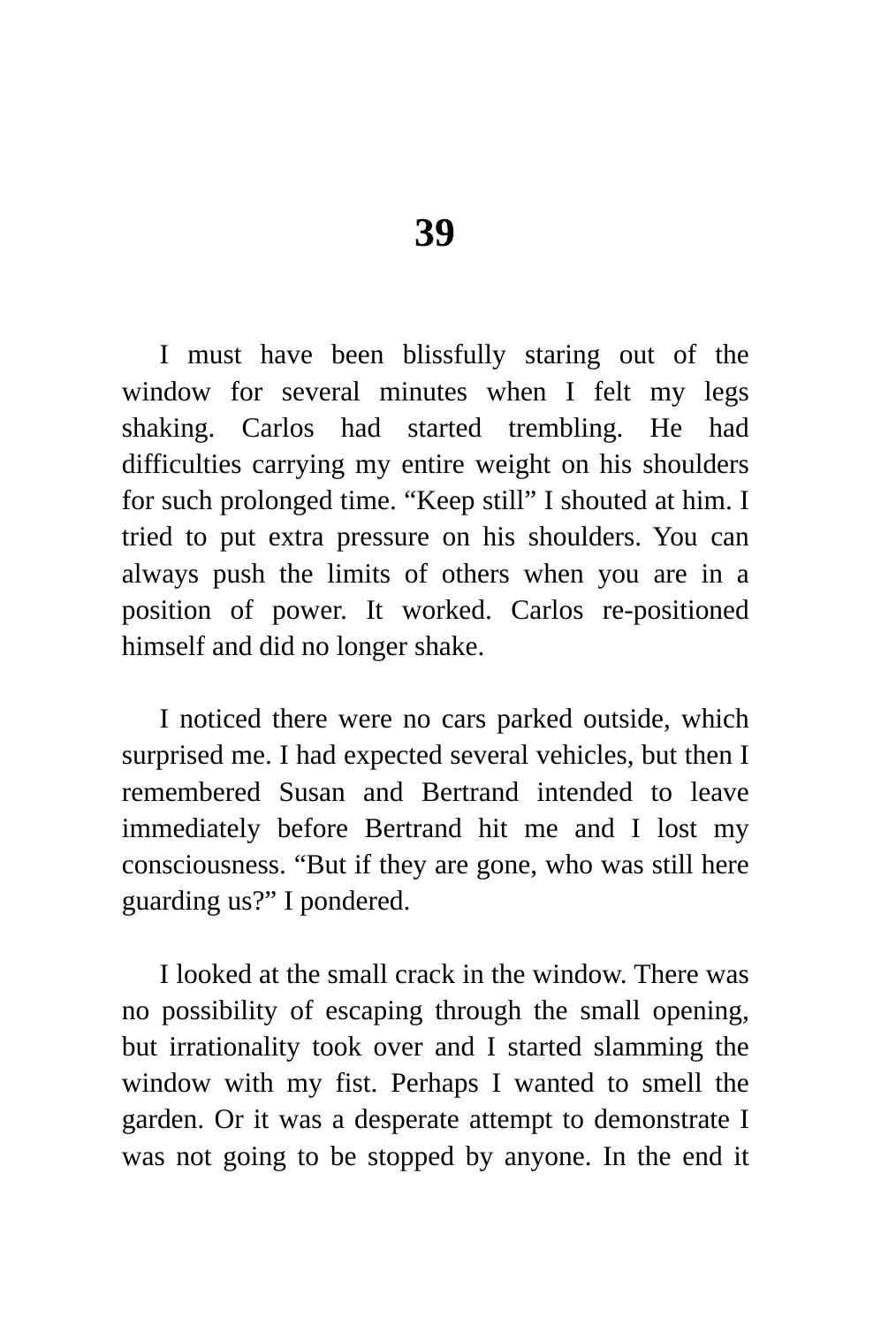didn't matter. I couldn't smash the glass.

I heard a muffled noise from under my feet. It was from Carlos, who was trying to cope with the pressure. He started trembling again. "Keep still!" I yelled again but it was too late. He could no longer uphold his shoulders and let go. My feet slipped away and as I sank, it seemed as if the window was propelled towards the sky.

I fell on my back. "You idiot!" I stood up and was determined to slap him. As I raised my hand, suddenly he grabbed my arm and twisted it. All of a sudden he was behind me and had locked my arm behind my back. Still with a Spanish accent, but now far more sophisticated Carlos said: "O my goodness. I really wanted to see it with my own eyes, because I didn't believe it. But now… oh yes, they were right. Absolutely right!"

Carlos continued: "Enough with this silly play. I think it is about time you and I have a proper conversation."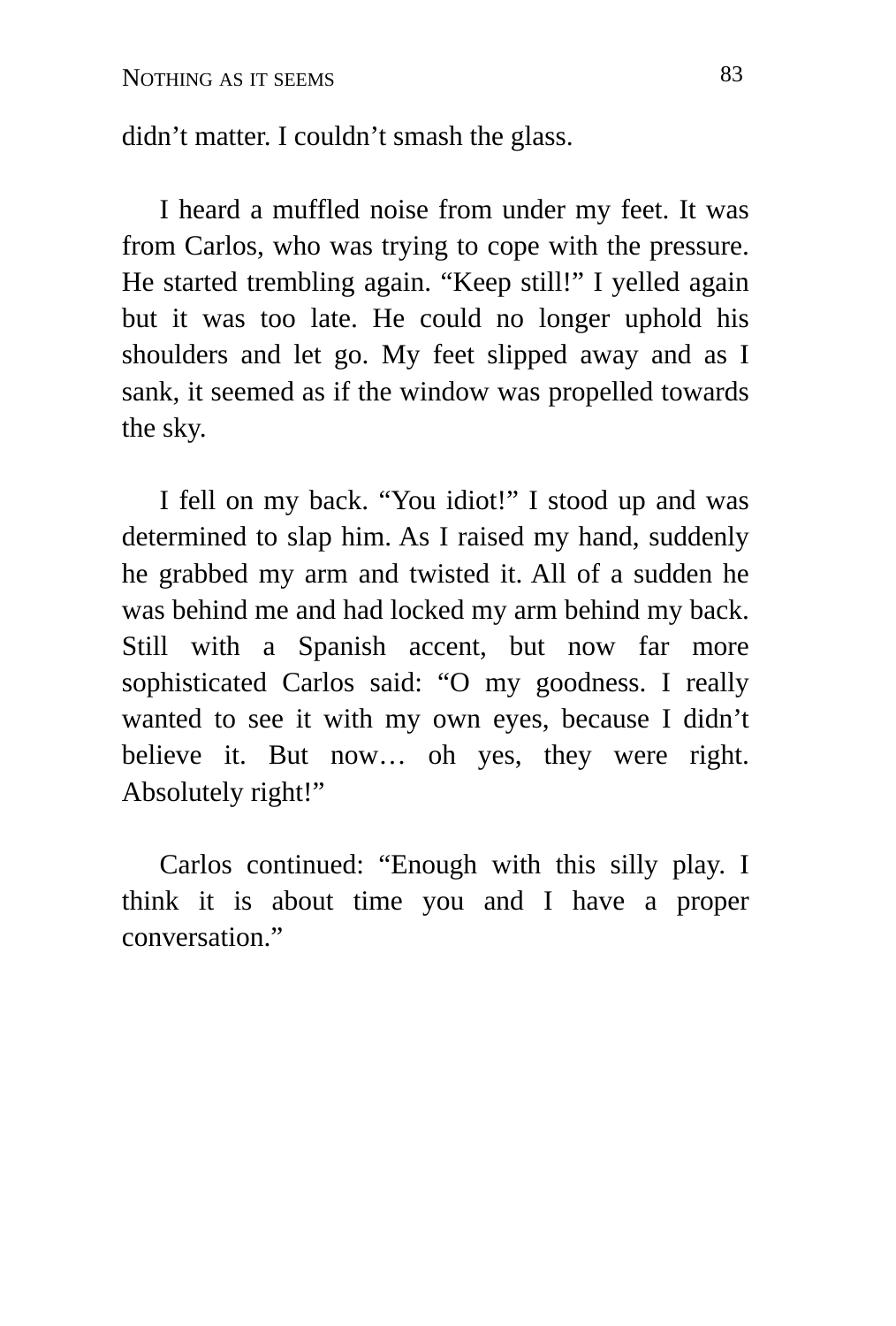The president showed the transition plan. It was well worked out. Within a week I would take over. A fake scandal would leak to the press, leading to the forced resignation of the current president. Two days later I would come into the spotlights as the savior of the party. I did not need to prepare anything or be bothered by the details. His staff, soon to be my staff, had the scenario already written out and communicated to those who played a role in the transition. I imagined what a joy it would be to work with such professionals.

"Oh, and Hugo?" I looked at the president. "Of course you continue to execute The Plan, exactly as it mandates. I do not need to remind you of that." He looked at me in a mysterious, slightly threatening way. Although I thought I knew everything about The Plan there was to know, it clearly felt like there was something of it I did not know or was not told about. He made it clear there was something about The Plan that was beyond my control and knowing. It raised my insecurity, but by thinking I would soon be The president, I soothed my fears and the thought disappeared again. "Of course!" I replied in an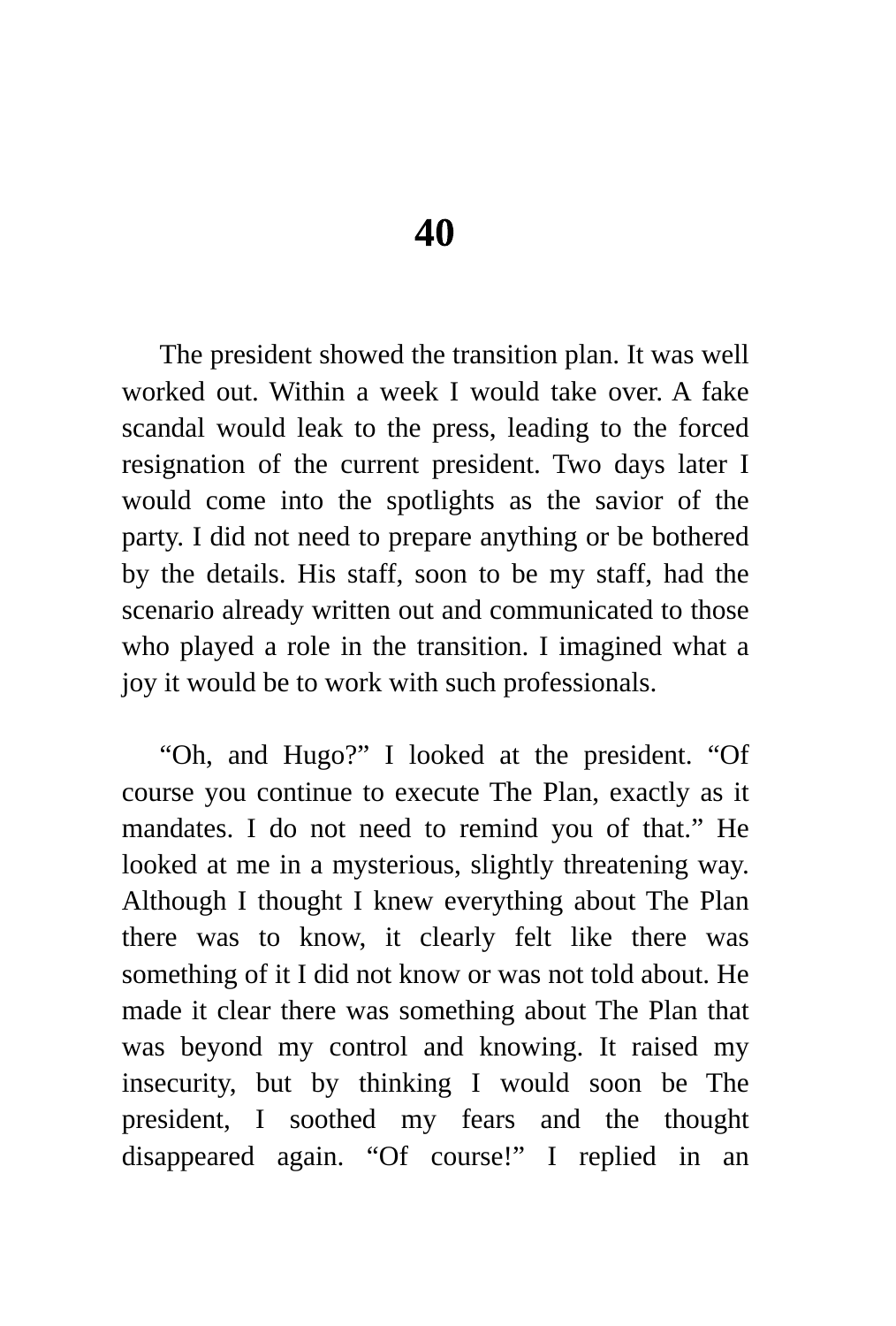attempted firm voice.

The president now laughed. He patted me on the shoulder and laughed even harder. It started to sound more sarcastic than joyful. "Excellent, my dear Hugo, that is just excellent!"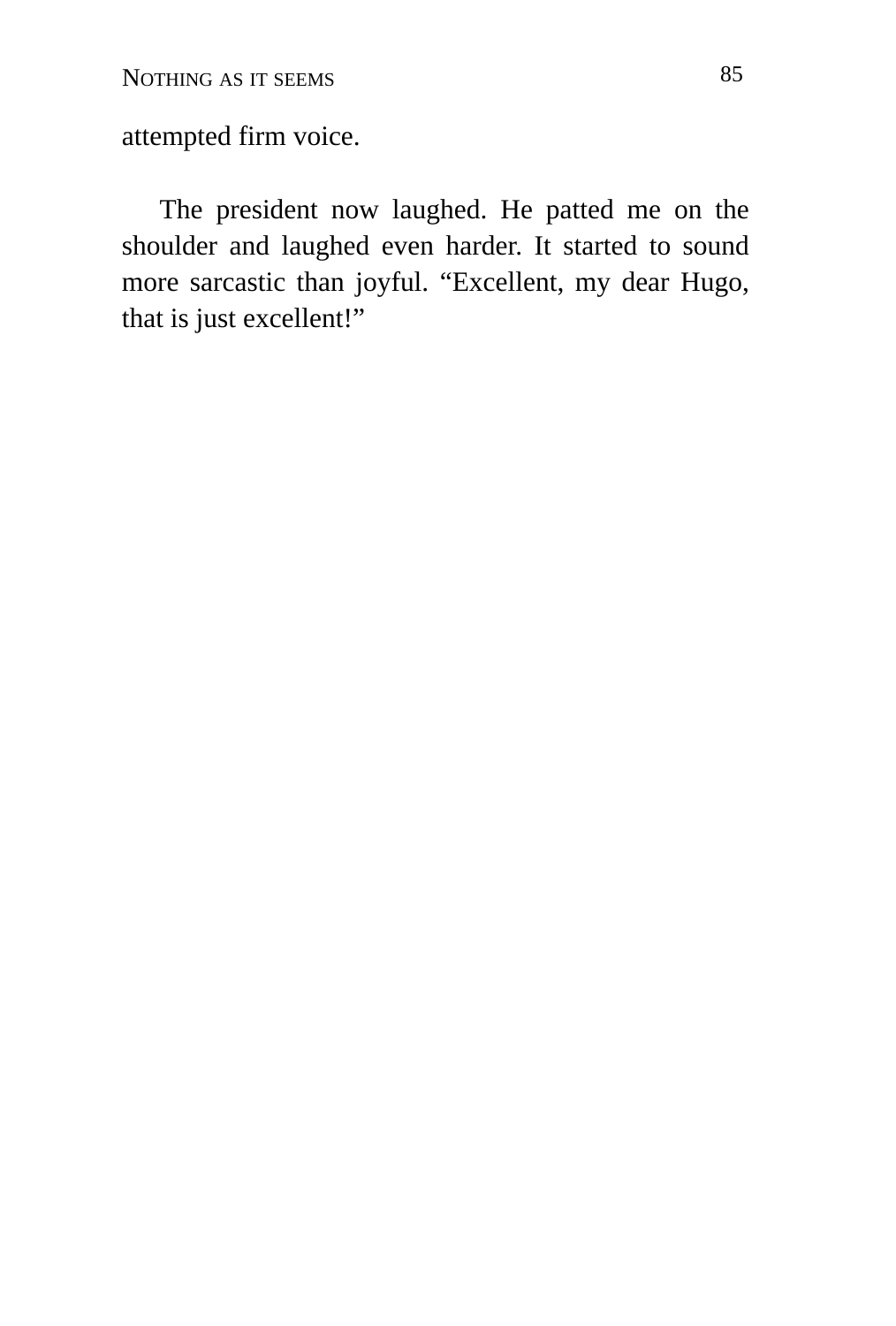Carlos pointed to the bed. "Sit there and I will sit on the floor again, just like how we started." Reluctantly I followed the instruction and looked at him. He sat down, crossed his legs and placed his feet where his upper legs joined his torso. I had not seen such flexibility in a man before and wondered if I would even come close to what he just did. Carlos continued: "Close your eyes and take a deep breath. We are taking a journey inwards."

I had no clue what he was on about, did he want me to meditate? He for sure was not who I thought he was. He was far more powerful, physically, but perhaps also mentally. I was resistant but still closed my eyes. I needed to be smart about how to handle him.

"Have you ever thought about the recurring events in your life?"

I did not respond, as I wasn't sure what to do. I did try to think about what he asked me, but couldn't come up with anything.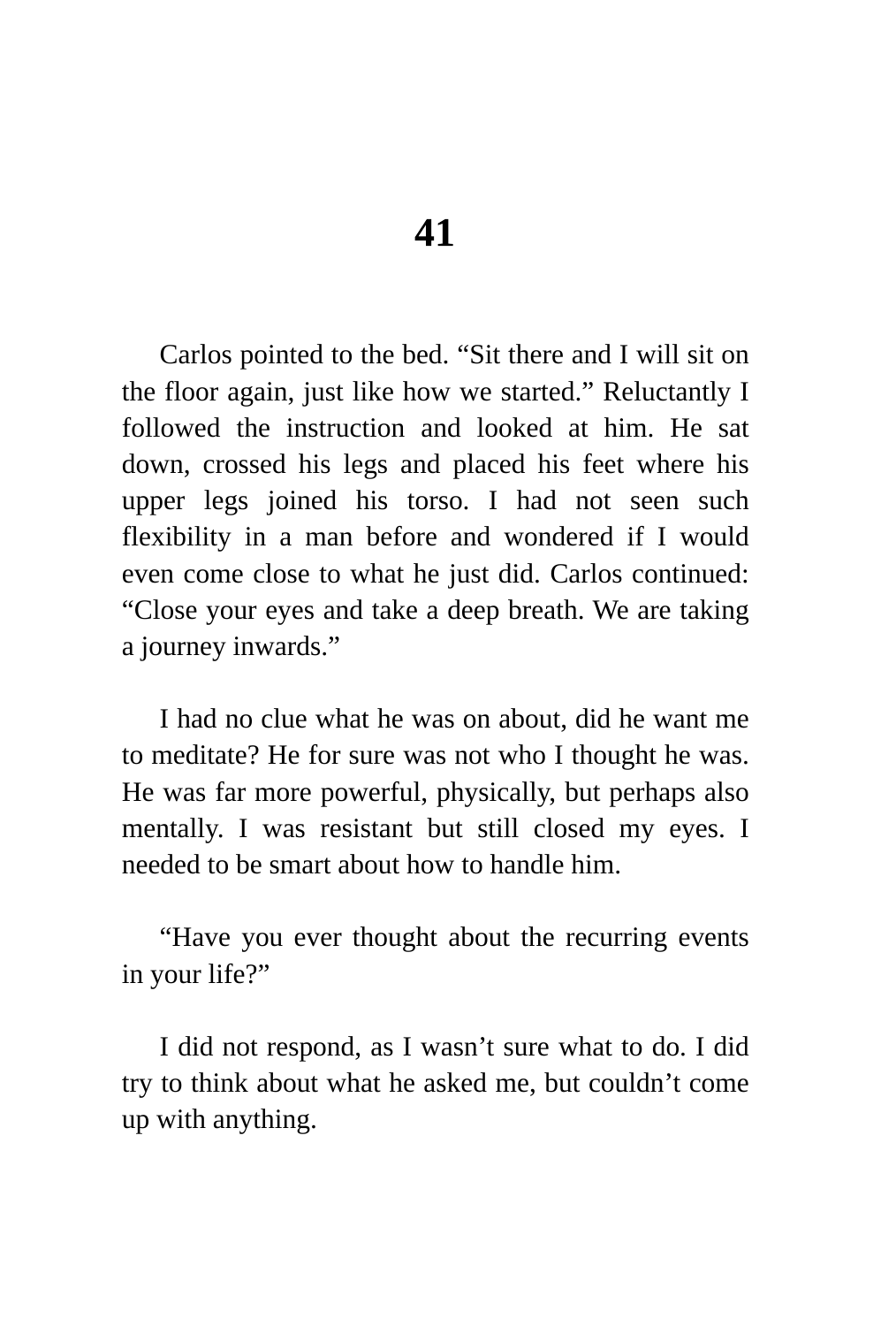"Have you ever thought about why certain things keep happening in your life?"

Perhaps he was asking rhetorical questions. I decided not to answer. Even if I wanted to, I wouldn't have known what to say.

"As an example, do you think what has happened to you recently is a coincidence?"

"Hugo? You can answer me if you want to." A short burst of recent memories flashed through my mind. The conference. The abduction. Susan. I almost died. It was too much to comprehend. I resorted to a trusted response, the one that had always given me more time and possibilities in a conversation. I replied with a fairly honest: "I don't know."

"I see Hugo. You say you don't know. Of course you do know. But you are not yet willing to admit it. Not to me, that is irrelevant. You are not ready to admit it to yourself."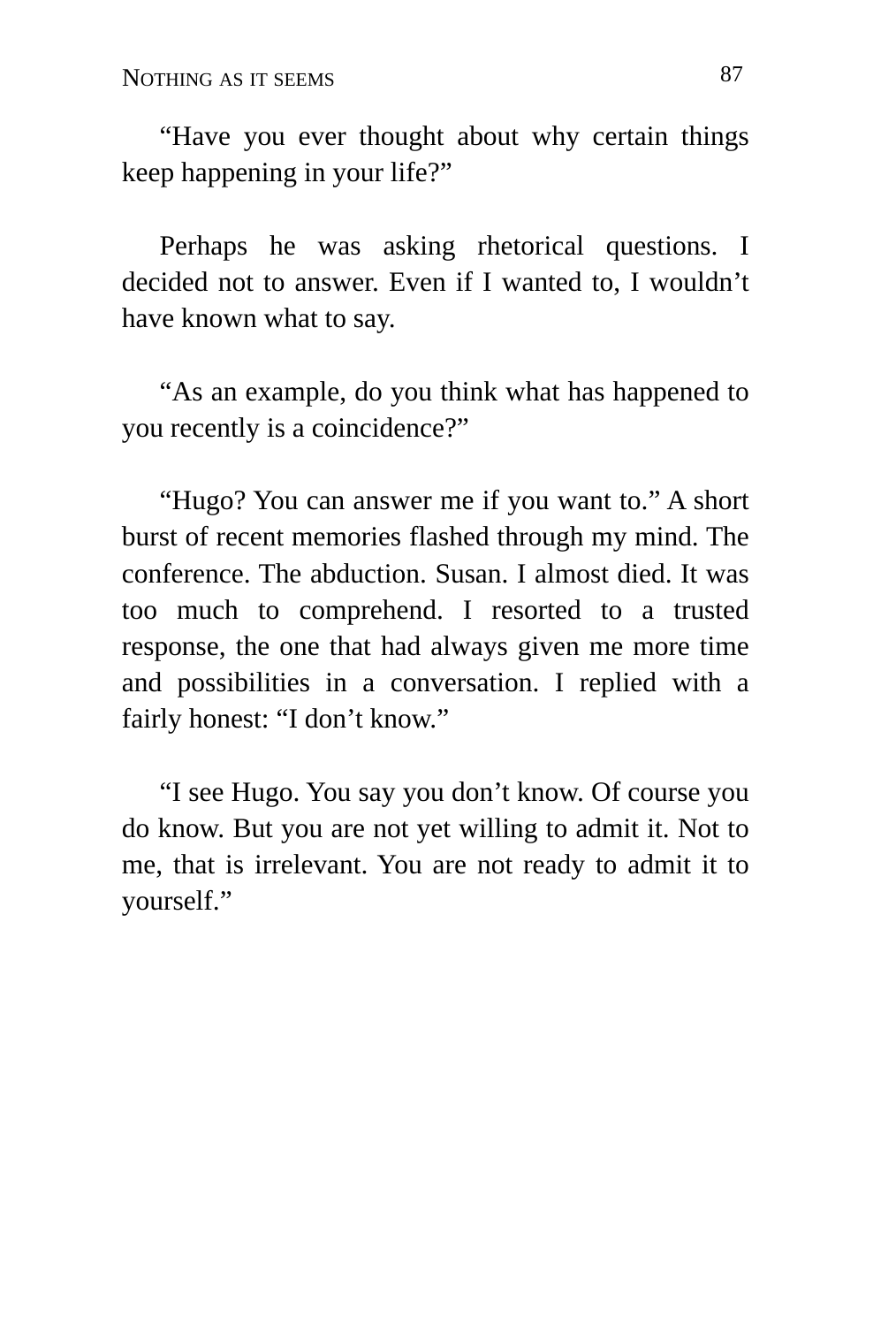Indeed, the president was right. Within a week, everything unfolded as he had mentioned. It went so fast and a week later I found myself being inaugurated as the new president. As predicted, our allies, our enemies and the masses, everyone was welcoming the new face that was me.

In the next weeks, I just had to give inspiring speeches. They were carefully prepared by Elisa. I saw the lies and the contradictions. It was so obvious for someone in my position, but that didn't matter. As long as the others took the bait, it was working. And it did, they saw me as the person who was going to bring the change that was so desperately needed.

And that was true, based on the words I spoke. But based on the actions we took, we were never going to. The ultimate goal for us was to complete The Plan. I was going to be the one that finally put the masses at total submission to the government. They would be so deceived and programmed, they would do this out of their free will.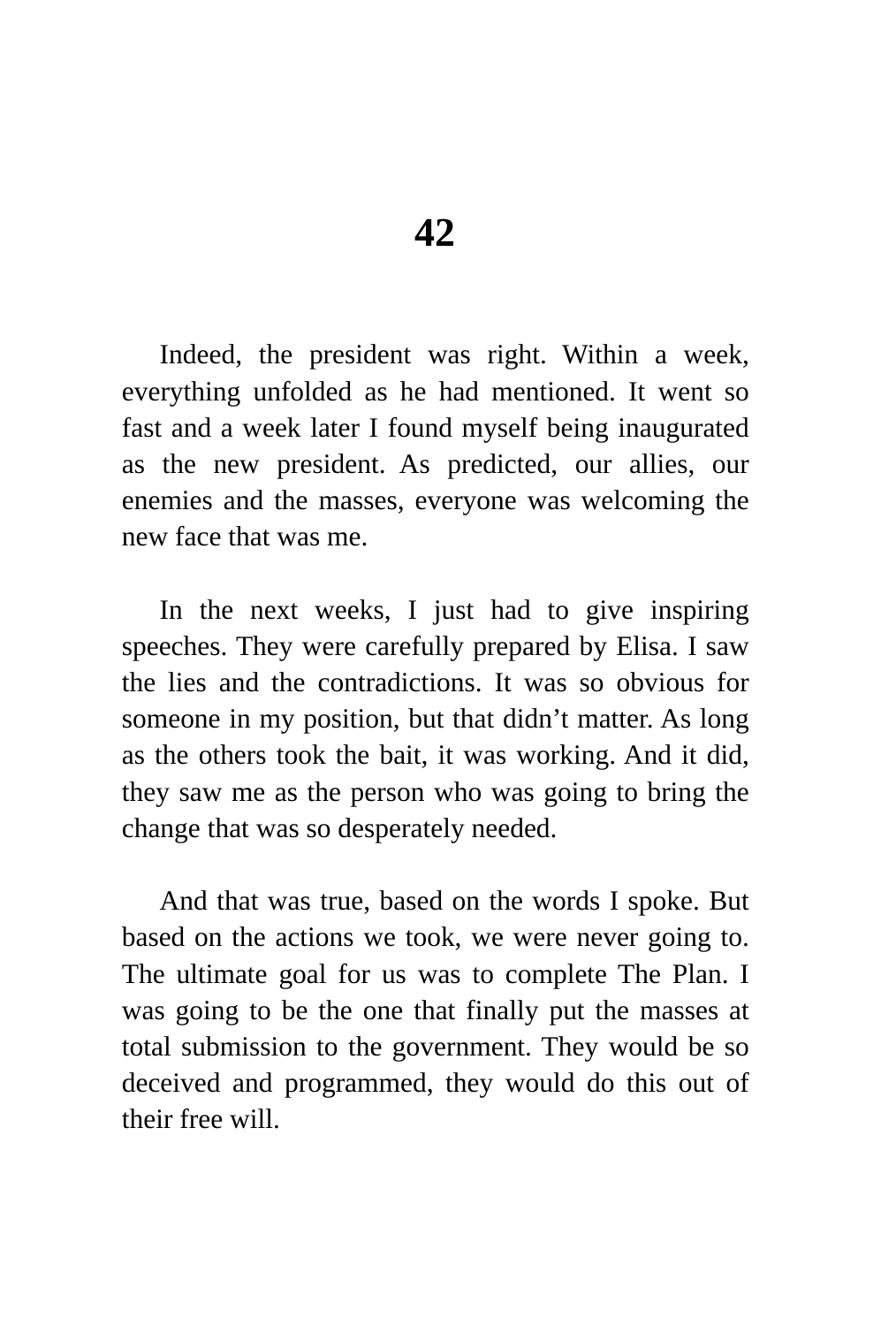Existing legislature would quickly change, without any notice. Critics would be silenced by coercion, misinformation or any other method we deemed fit. That included that some people were blackmailed, suddenly disappeared, or were suicided.

And the beauty of it all, I was going to be the most powerful man in that government. I would be totally sovereign. No one could do me any harm. No one would contradict me. Finally I would have found peace.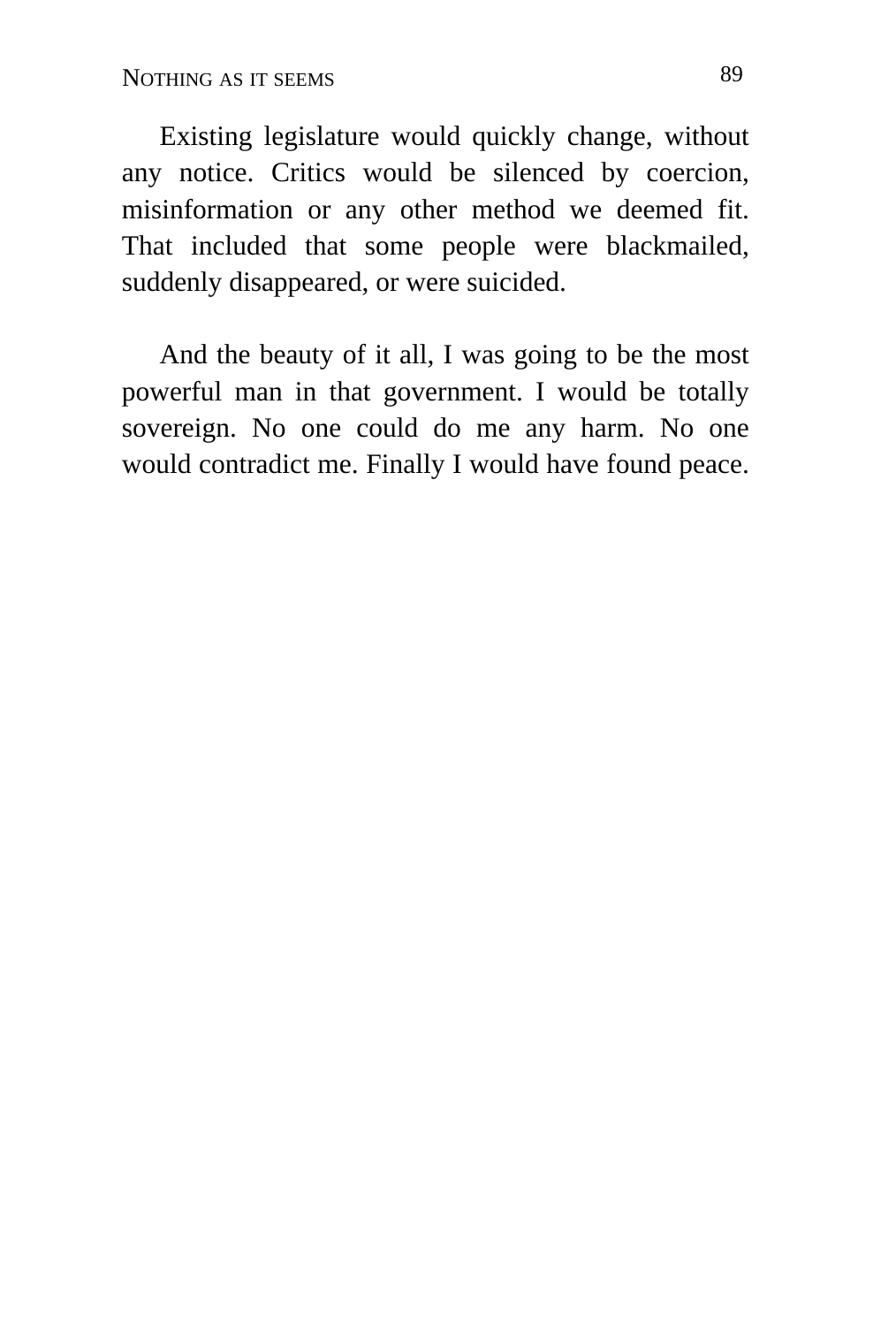"Have you not noticed that in your life, nothing is what is seems?"

"What do you mean?" I replied to Carlos.

"Think about your wife. Was Susan who you though she was? Or what about Elisa? Was she who you thought she was? The former president? Bertrand?"

I was silent. Carlos had caught me in an invisible web of truth. He knew everything about me and I knew nothing about him.

"And me, I am not even who you thought I was. What does that all tell you?"

It was painful to be confronted by reality. I had been betrayed by so many people. "It tells me people are not to be trusted." I replied, trying to keep my emotions to a minimum.

"Indeed. But why do you think all these people have come on your path of life? Why is that you think?"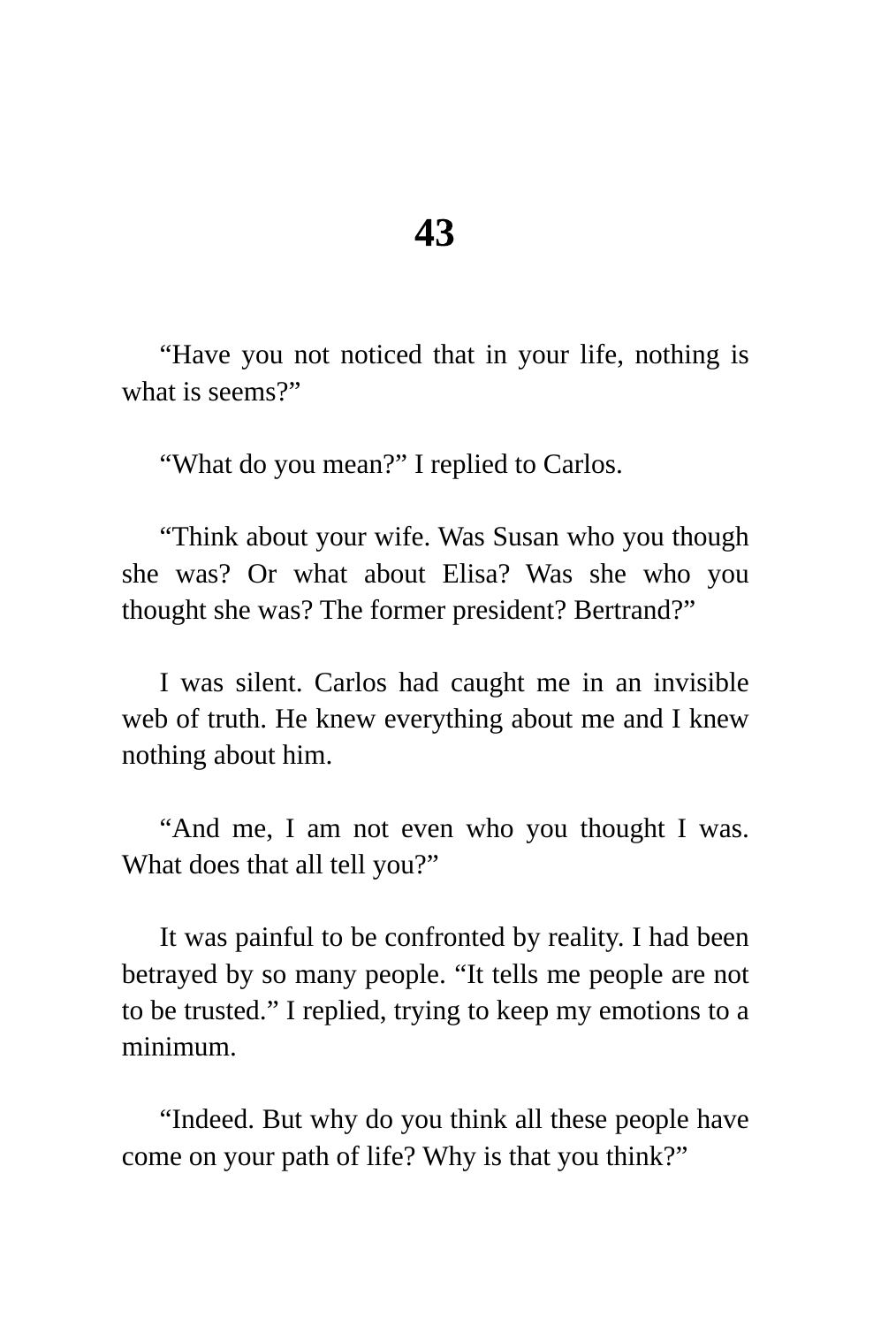I was losing control over my emotions. My voice started trembling. "I don't know. They used me... I feel… I feel abused." By listening to my own words, I finally burst in tears. All the hard work, the sacrifices I took, was it all in vain?

Carlos let me sob for a while. It felt good to let the emotions out as they were blurring my rational thinking. As I regained control I continued talking to Carlos: "They pretended I was the king but they just played me as a dispensable pawn."

"Ah, there is a chess player in you. But why do you even think you were a pawn? What makes you assume this was a chess game in the first place? Who would be the other player then?"

I had no idea anymore what Carlos was talking about. I let myself fall backwards in the bed, hoping I would sink into the mattress never to return again. Carlos wouldn't let me and continued talking.

"Nothing is as it seems, Hugo."

"Stop it! I don't even know who you are!" I stared at the ceiling.

"In due time I will tell you who I am, although it is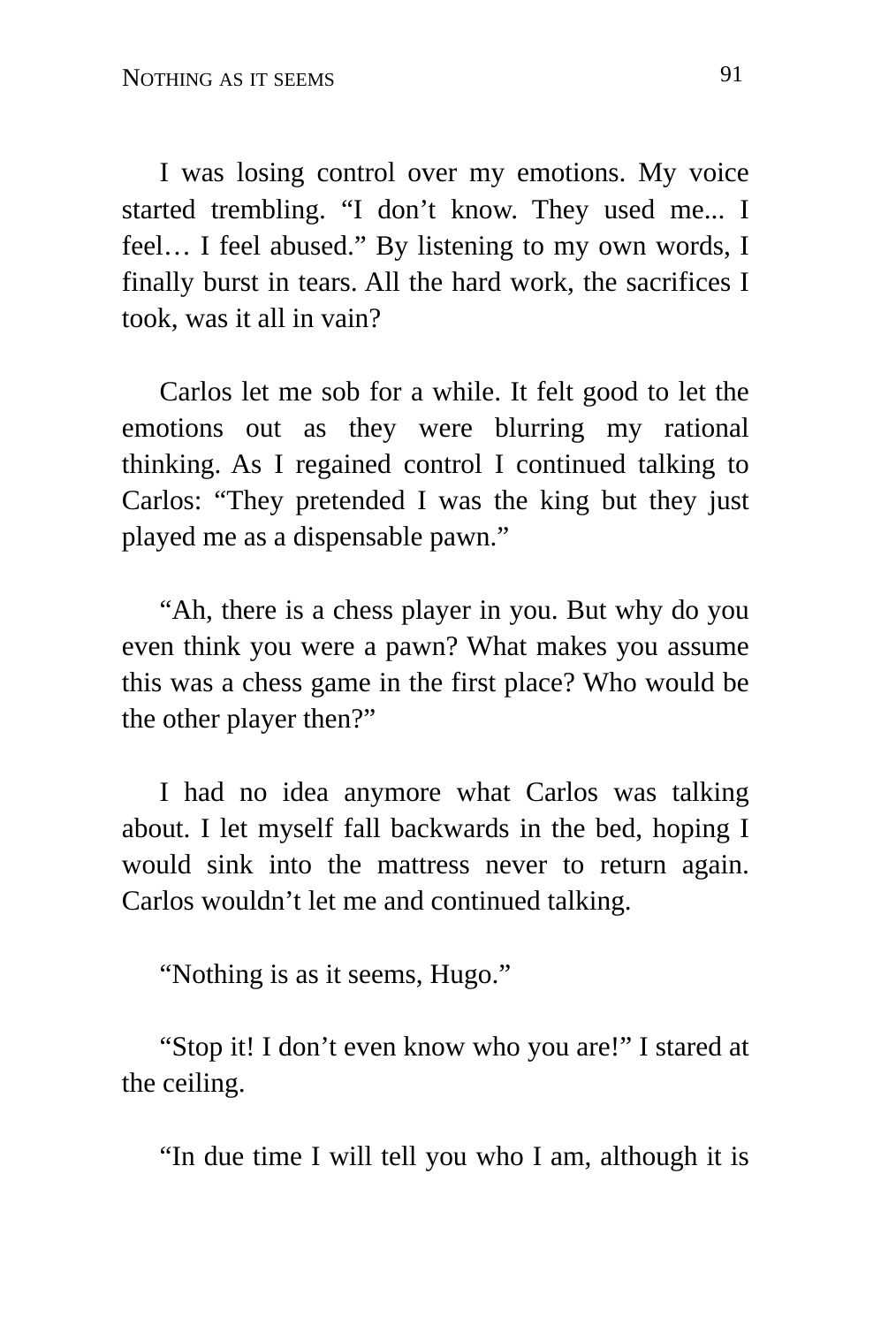not so relevant. I will tell you what has happened, so that will clarify some things for you. But the real work still has to start. And we need you for that."

"We? Who the hell is we?" I became more desperate and angry. I knew I was giving my control away, as I had duly learned in the conversation manipulation classes I followed, but felt helpless against him anyway.

"Nothing is as it seems, Hugo. And there is one more person who is not who he seems."

I got frightened. About all the people in my life have betrayed me and here was Carlos telling me there was one more. Who could that be? I was thinking about my parents. Have they lied to me all this time as well?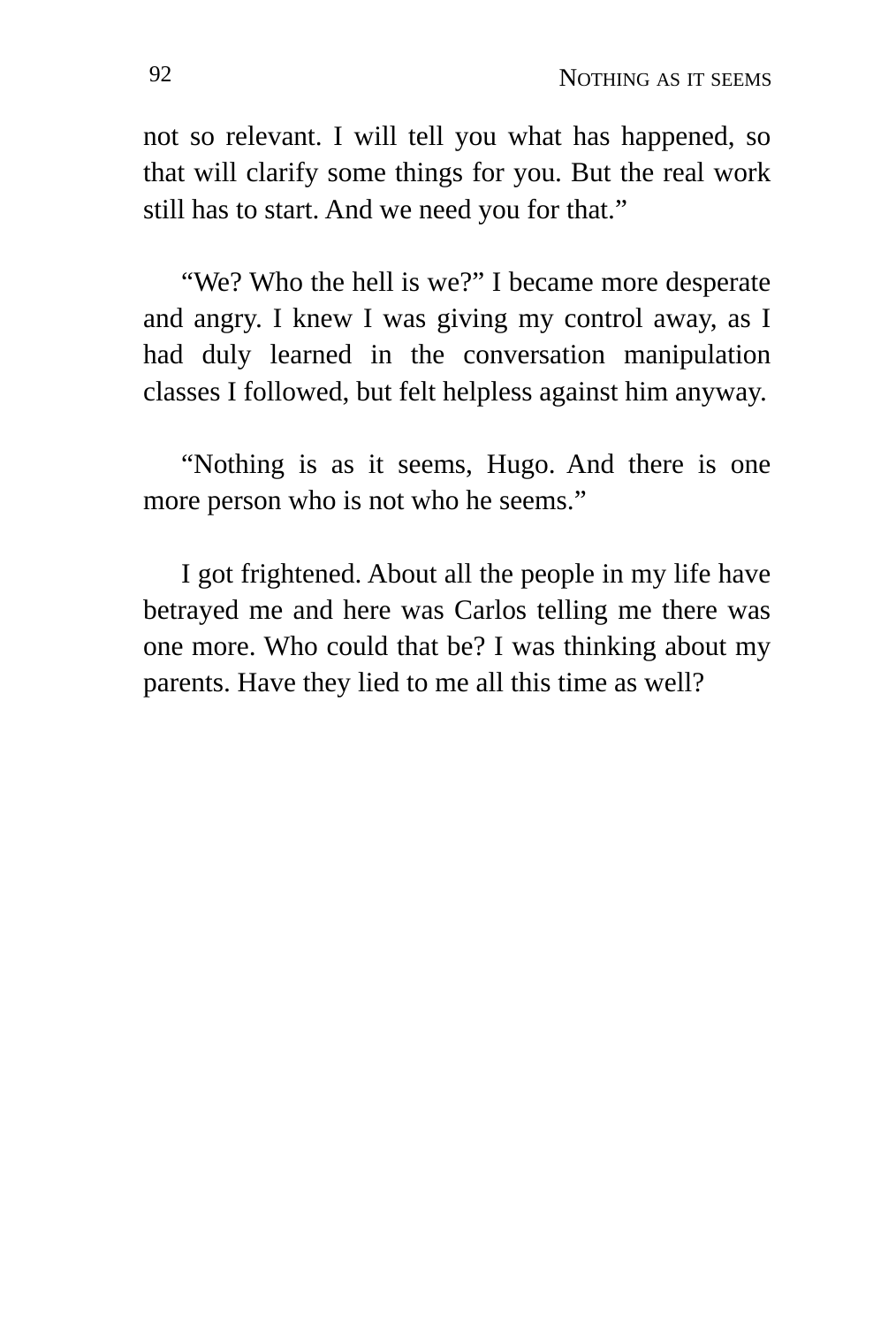I grew up as the only child of parents who didn't love each other. They did not have anything in common. There were no photos of their wedding in the house, nothing even remotely hinted to a better past. I always wondered what it had been that attracted them to each other. I also didn't know why they stayed together. Whatever it was that kept continuing this failed marriage, it certainly had nothing to do with love. It was only till much later that I found out.

My mother was an academic who blindly focused on her career in the university. She was obsessed by becoming a professor in psychology. She tried to control all influencing factors which could help her obtain that goal. As a consequence, everything in our family life had to yield for her career desires. Her job was more important than my father, than me, our family and the household.

My father was a weak person. He always accommodated to his wife's commands. He worked as a part-time book keeper for the municipality. A mind numbing job as he once confided to me. But I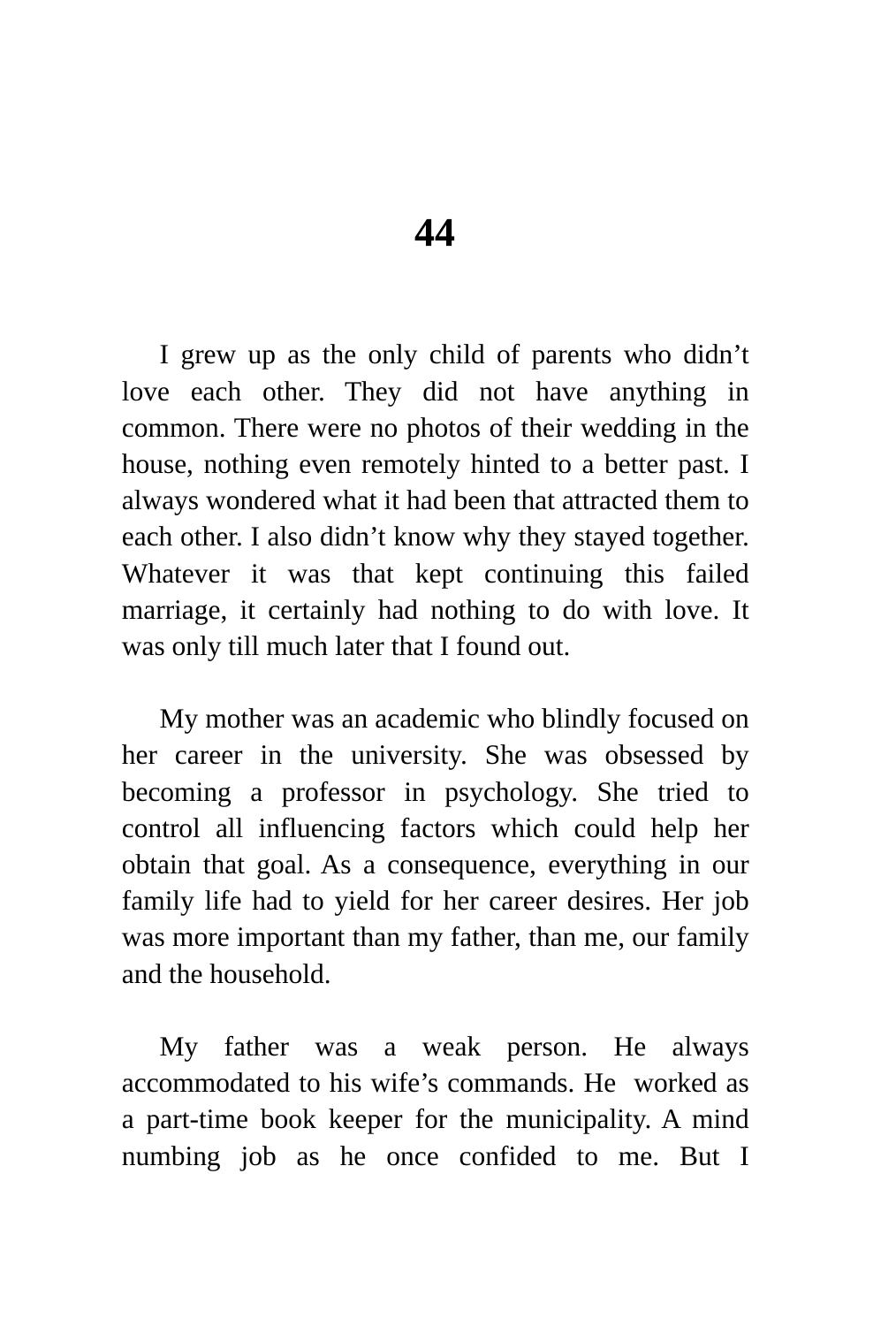understood why he kept the job. It was his escape from her. Instead of standing up for himself, he needed an external mandate, his job, to allow him to temporarily escape the mental abuse from her.

I can't say my childhood was difficult. For a long time, I did not know any better. I only had one friend. His parents were constantly fighting with each other, so I considered myself somehow lucky with my family situation.

My parents hardly argued. Whenever there was a conflict, my mother would be quick to blame my father and he would be equally quick to accept his mistake. Truth did not matter. Mother was right, per definition.

I was fascinated in the way how my mother was able to manipulate my father. During dinner time, I was always quiet, closely observing the dynamic between my parents. The creativity with how my mother distorted the truth was nothing short of masterful. I would carefully analyze and dissect the things she said. It was never a flat out lie. It was a clever lie which always carried a few elements of truth in it. This way, she was able to covertly undermine his self confidence. By constantly reinvigorating his doubts, she was able to take over control of a situation she created herself. My father was unaware of being gaslighted by her. He was always in a reactive mode and couldn't step out of the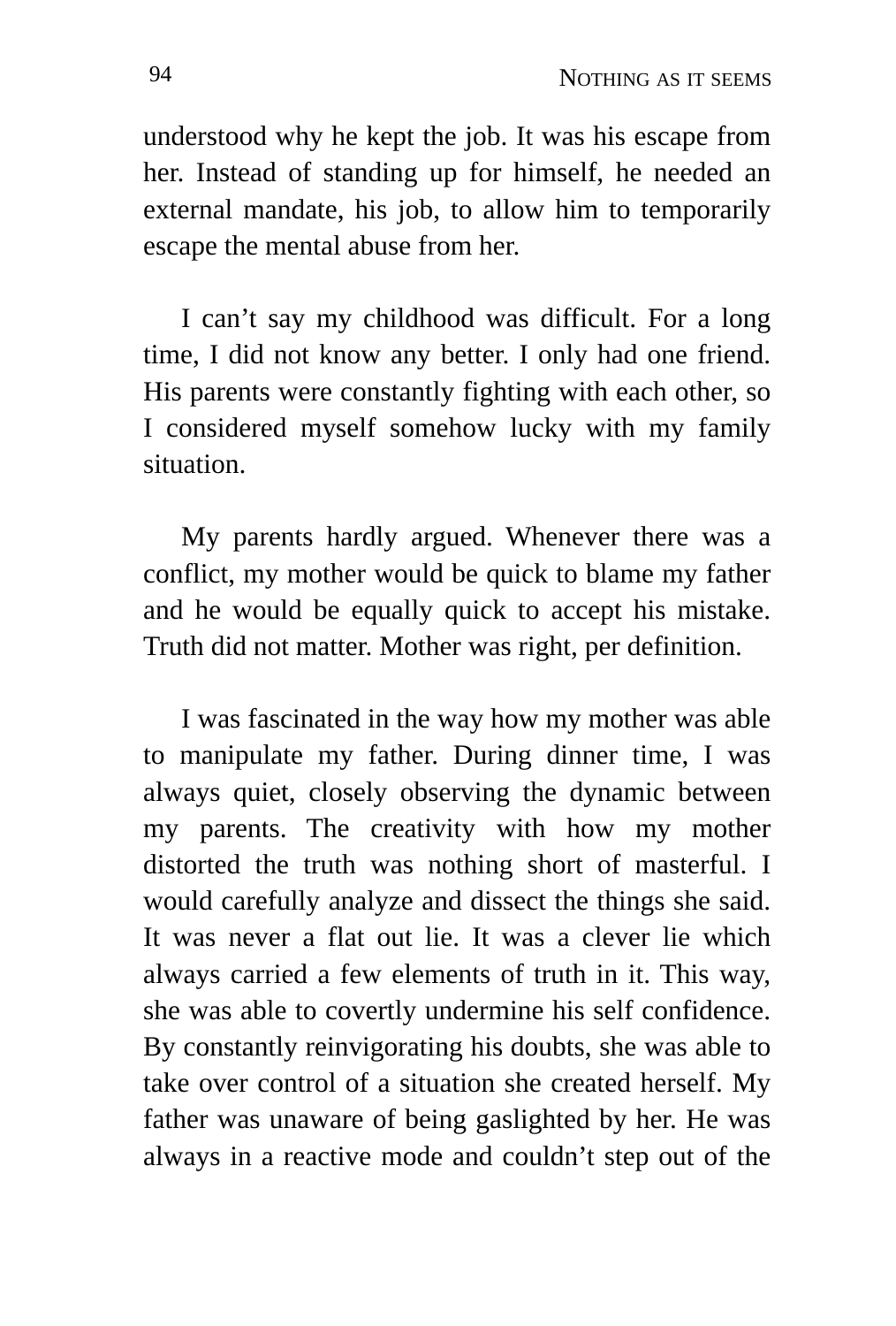mental stranglehold she put him into.

For me, it was a fascinating display of the wicked versus the weak. I often spoke to my father encouraging him to stand up. "Don't you see what she is doing?" But I did not do this out of love, empathy or fairness. I think I just wanted more spectacle. It was too easy for my mother. My father simply accepted everything and that annoyed me. It was like he wanted it this way.

But when my mother and I were alone in the house, she would be desperate. A caged lioness, she couldn't do anything. She did not have my father to control him. She felt completely helpless, anxiously waiting for him to come home. And when that happened, my normal family life was instantly restored.

I learned a lot from my parents about relationships between people. I discovered the abuser and the abused are heavily dependent on each other, although they will vehemently deny it. The abuser needs the abused as much as the abused needs the abuser. Both my parents needed each other as it filled the void of not finding any meaning in their lives.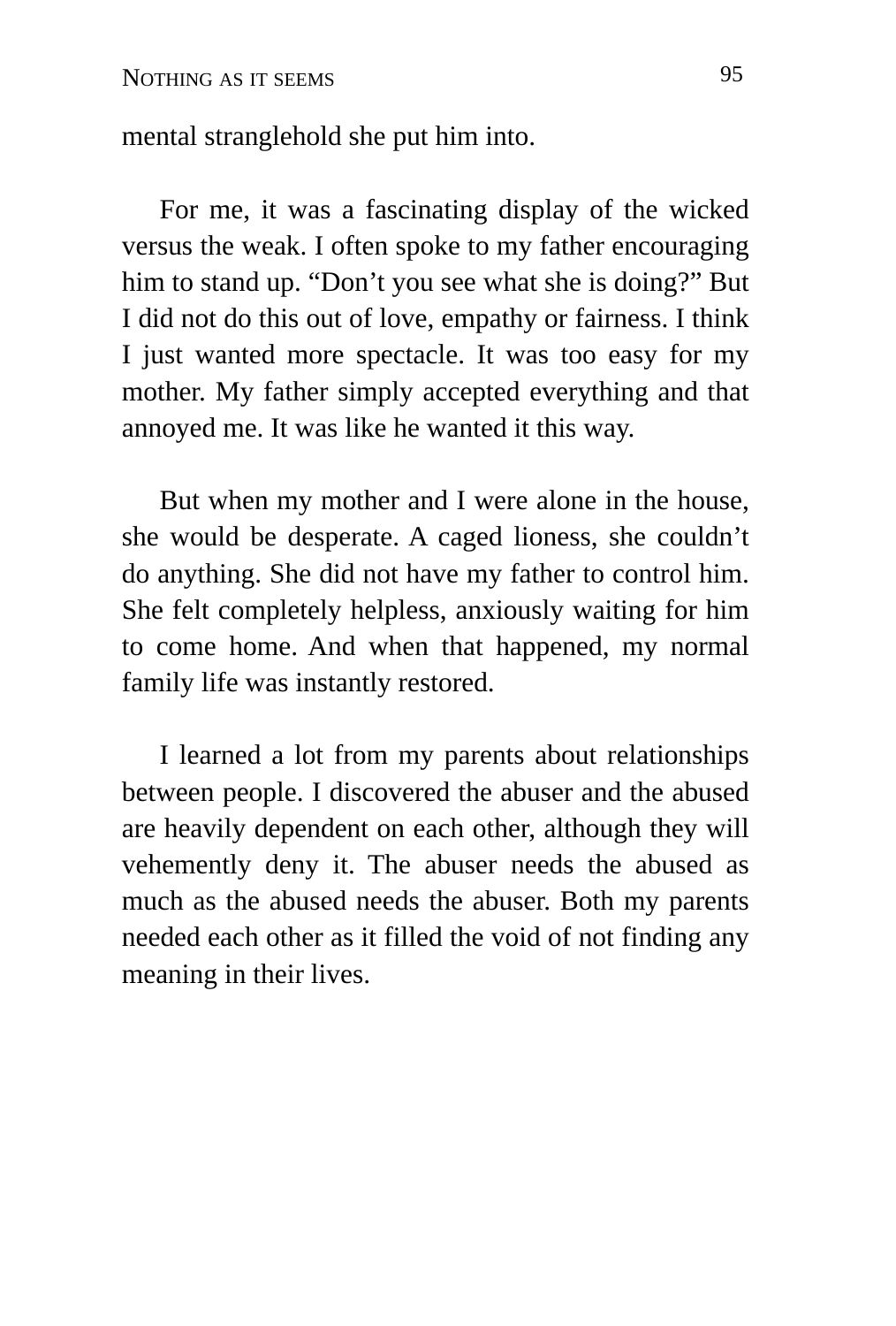"Think about it. Who is not who he seems? You do not need to answer right away. Give it time and let it just sink in. Nothing is as it seems." Carlos had a faint smile on his face.

I was quiet for a long time. In my mind I tried to recall all the people I worked with, but there were so many. Then I stopped thinking. The silence around me helped me to quiet my mind. I decided not to answer at all to Carlos and enjoy the bliss of stillness while it lasts. No more thoughts, no more fears.

After what felt like many long minutes, Carlos spoke again. "And that person, Hugo, is your very self. You have not met the real you. Although early in life, you were the same person. Now he is very different from who you are today. But this time, it is not he who betrayed you. You betrayed him."

"You never paid any attention to him, while he was shouting for attention. You wanted to disconnect from the real you. But this betrayal comes with a high price. You attracted these deceitful people in your life,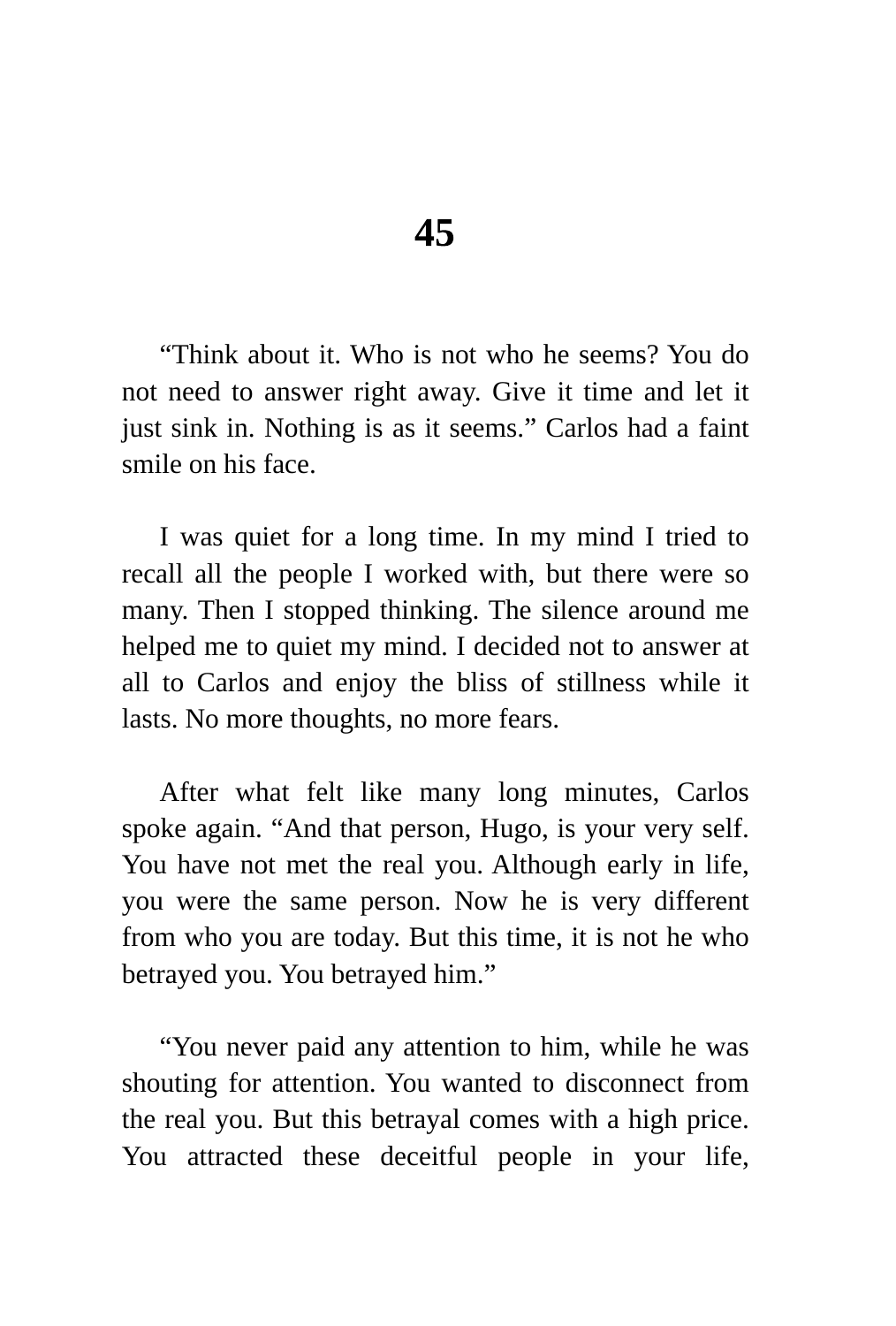because you were deceiving yourself by pretending not being you but someone else. And now your entire outside world has collapsed, I think it is a great time to get acquainted with him again."

A long silence followed. I stared at the ceiling as I didn't want to face Carlos. It seemed he knew everything about me, more so than I did. What was I about to do know?

I only heard my own breathing. The quietness in the room calmed me down. I let my entire life pass by as in a movie. He was right. I had been lying all the time. But it was for a good cause. I would never be hurt again.

Suddenly Carlos laughed. He stood up. "Ha ha, indeed, nothing is as it seems. Let me show you. You thought we were locked in this room. Well, I am getting hungry, so let me get something to eat!" He walked to the door and simply opened it, walked through it and disappeared.

The door was not locked at all! I stood up and ran out of the room. Out of my confinement. Free again! The hall led to the kitchen, where I saw Carlos investigating the contents of the fridge. He heard me, but did not turn around. He asked: "So you thought you were imprisoned, but you were not. What are you going to do?"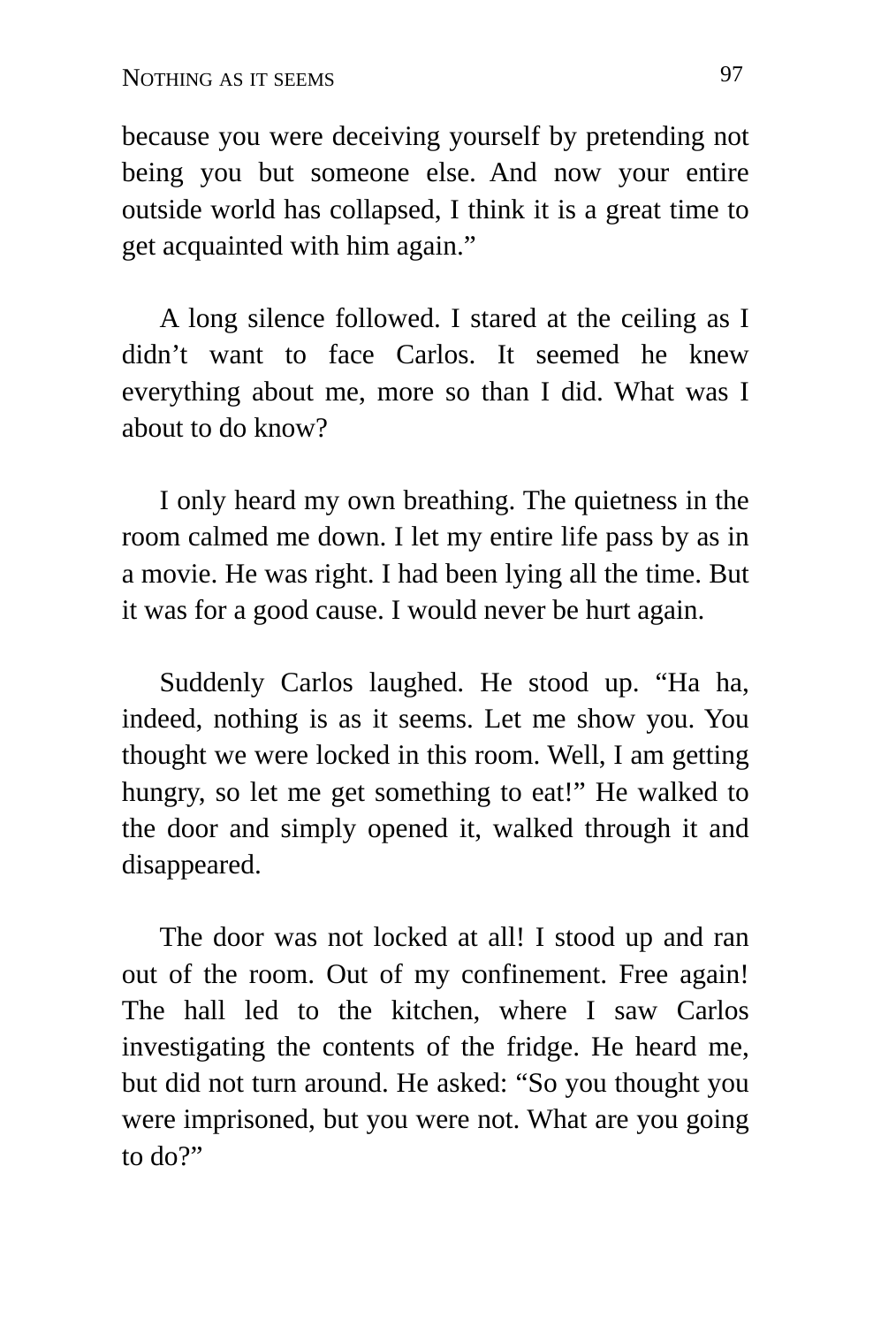I was not sure what to do. Should I just ran out? But what world would I step into? I still had so many questions. I needed Carlos to answer them.

"I think I will make a nice omelet. Interested in joining me?" I could not remember how long ago the last time was I ate and I certainly did not feel hungry, but decided it was probably best to eat something. And besides, I had to be with Carlos.

"Nice kitchen and utensils you have got here." Carlos was trying to figure out how the stove worked. I realized I couldn't help him as I had never cooked in my own kitchen all those years.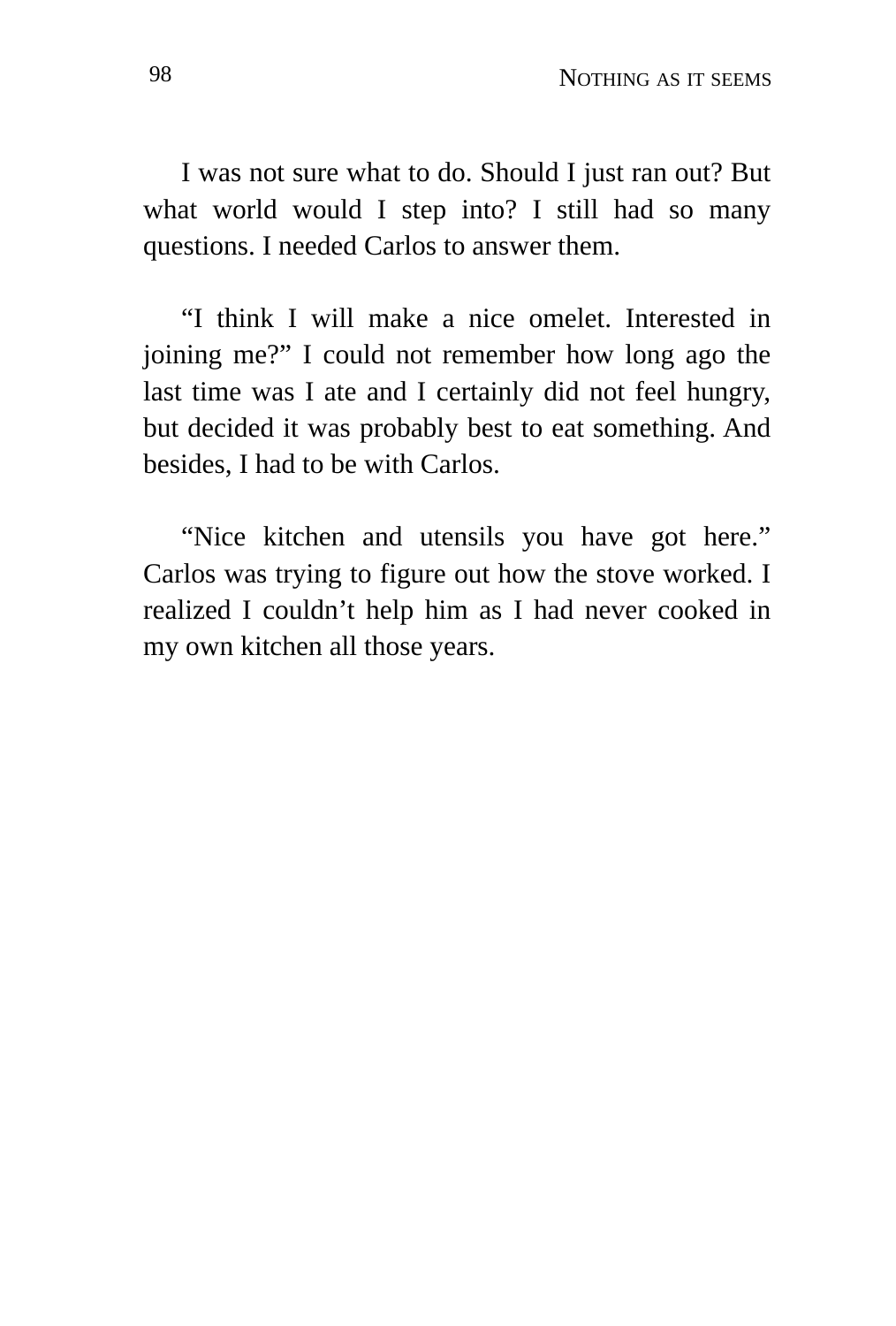As he whisked some eggs in a bowl, Carlos continued: "Who we are is irrelevant for the moment. But I can tell you we have been monitoring your every move. And with you I mean the plural you. We know everything about The Plan. We know every trick you have used to misled the entire population. And you were almost successful if it wasn't for us."

By now I realized nothing would surprise me anymore, yet the way Carlos spoke revealed I was in for another shock. "Yes, in a way, we were impressed. The Plan was so detailed. And that is where the biggest vulnerability was."

"We believe in the sovereignty of the individual. Then, and only then, can the individual intrinsically understand, void of any dogma or coercion, that he or she is interconnected with the miracle of life. That we human beings depend on each other. That we need the connection and closeness of each other."

"You had almost perfected the opposite. By instilling fear into the population, you were able to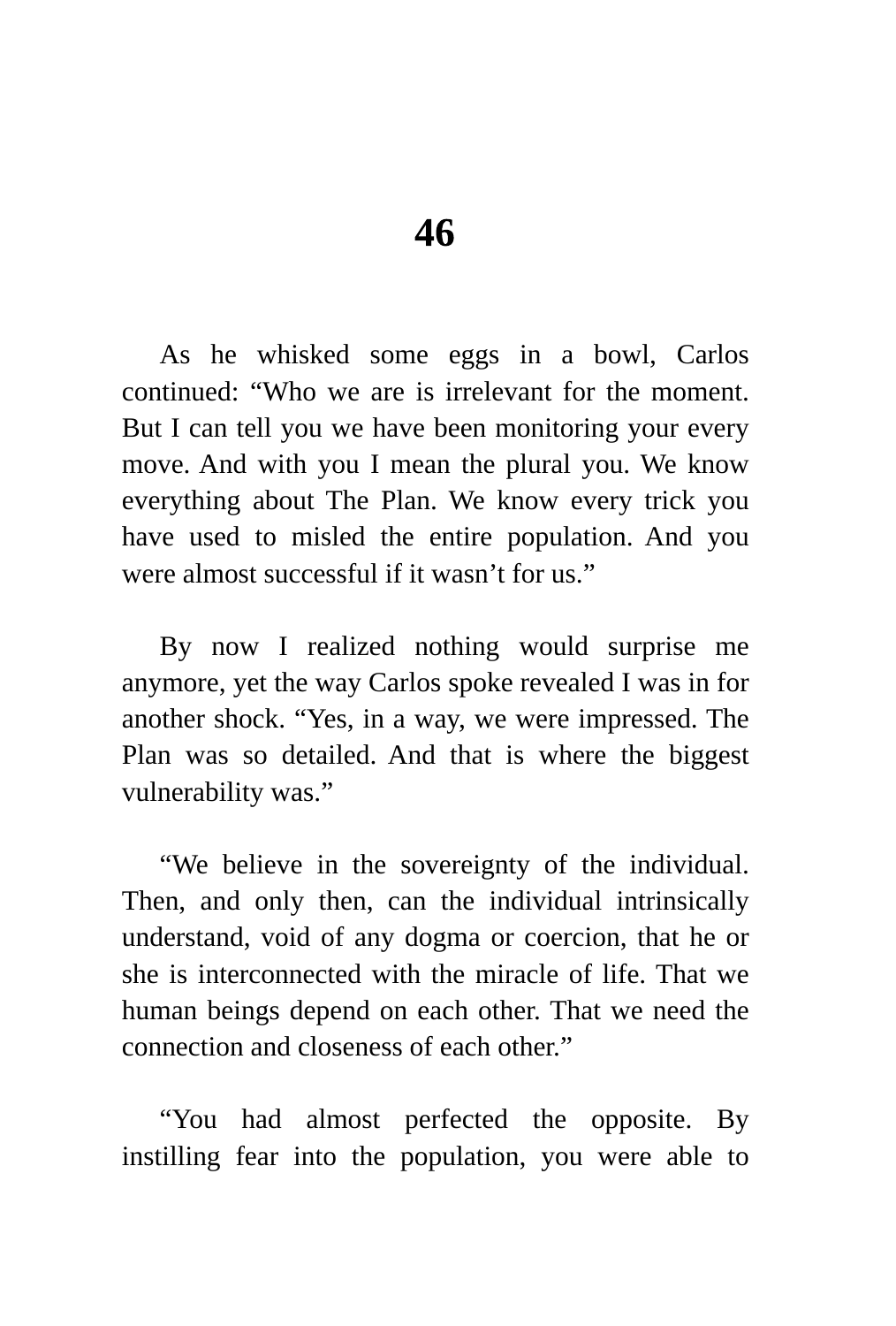easily roll out your totalitarian regime. You misled the citizens into believing they were dependent on one single solution provider for all problems in life. And, very skillfully, The Plan also created and provided the problems to the people."

Whoever the group was that Carlos was representing, they were indeed completely aware of The Plan. Perhaps they understood it even more than I did. I always relished in the fact that I would be the person wielding all the power, but I had my own questions about The Plan. I didn't write it. I didn't even know who did.

"By using the most advanced technology, you were able to distort and censor the entire flow of information in society. Your propaganda was able to influence the masses. Yet, you did not foresee you had an Achilles Heel."

"What do you mean?" I asked. I started feeling more comfortable in having a dialogue.

"Look, we are a very small group of people. By trade we are information technologists, but by heart we are philosophers, activists, researchers or renegades. I wouldn't know how to describe it any better. You have met Pia and myself. There are a few more, but that is not important. We are very aware of the great potential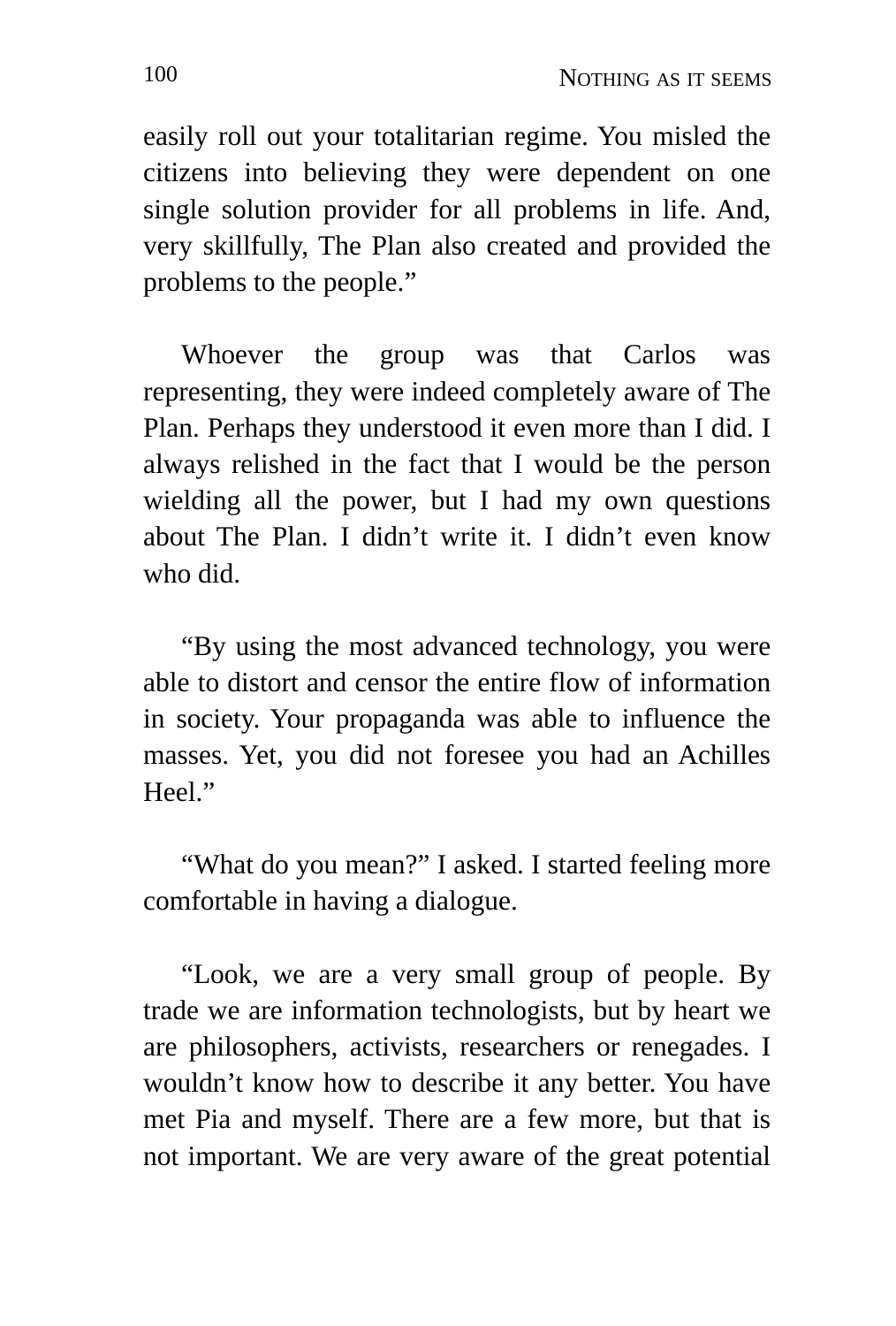that technology has to change the world. But that can be used in a good way or a bad way."

"I agree with that."

"And here is the thing is. We worked for your organization. We were invisible for you as we operated low in the hierarchy in the background. We were tasked to implement the technology as The Plan described, without knowing the details or its intention. We were able to monitor and track all communication in the country. Everything. Every phone call, every email. We centrally stored every photo taken on any mobile phone and applied face recognition. We even read every encrypted message. We had access to every closed circuit security camera. Every door bell with a camera. And much more."

So far, Carlos hadn't said anything I didn't know, although the sheer size of the operation did impress me. He continued: "Now this seems like harmless data collection, right?" I nodded.

"If you live by the law, you have nothing to hide. Your exact words, right Hugo?" I remembered saying that during my inauguration speech.

"Exactly. No effort to you, great contribution to all", I replied with our slogan.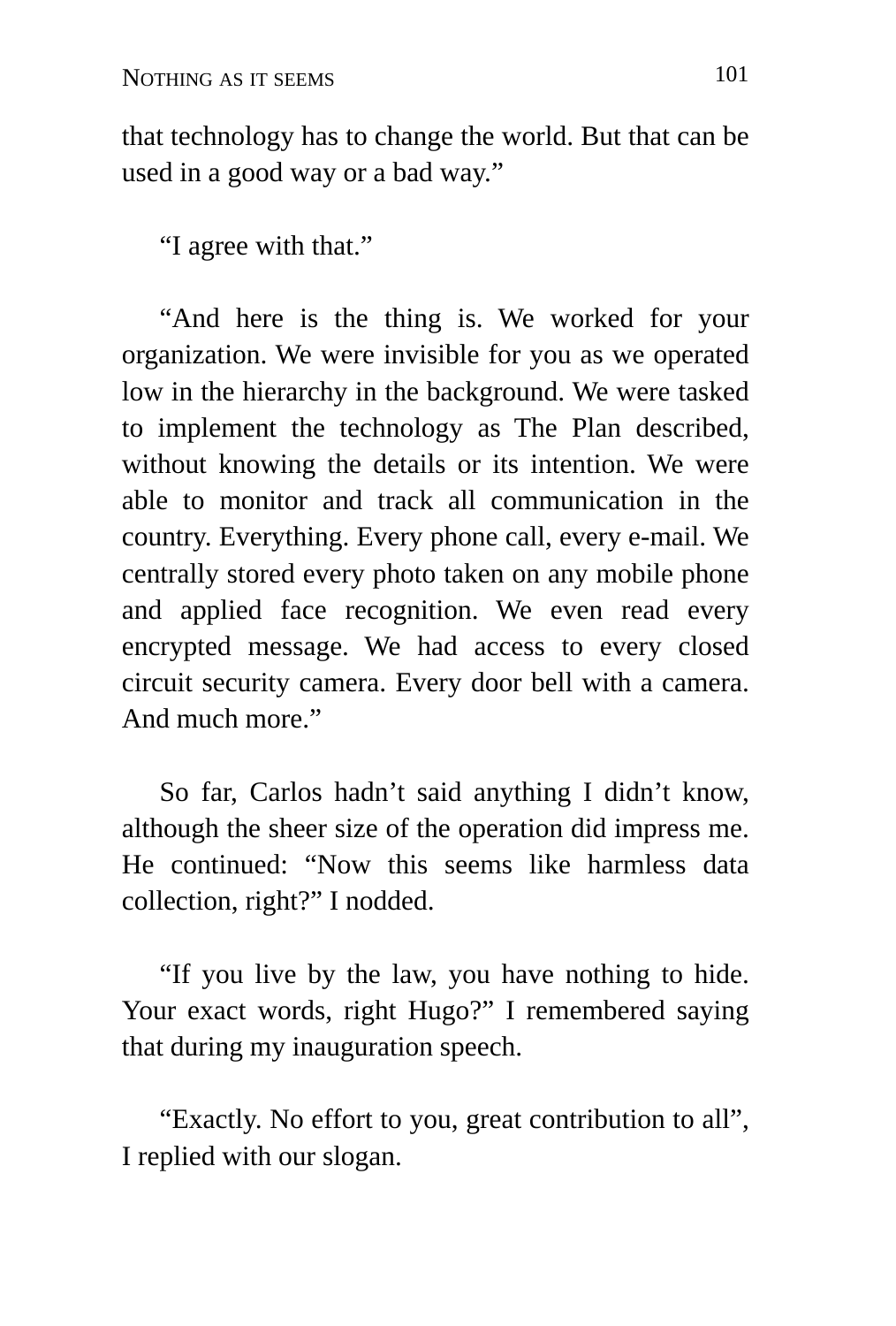Carlos got excited explaining the work he was doing. "Our systems intercepted, interpreted and combined all the information. Then, our program looked up the psychological profile of the individual in the central database. This profile was carefully curated by years of automatically tracking behavior on the internet and listening in on conversations via mobile devices. Our artificial intelligence program would then alter the original communication in a tailor-made way, so the individual would best understand and remember it. This way, important information would be communicated in the best possible and effective way. This personalized communication would avoid misinterpretations due to emotions or personal biases of the individual. Society would be better off as technology would shield us from our own conflicting personal traits."

I nodded. "And this was this reason I got on board: using technology to create a better world. It was therefore strange that from the start, our small team was not allowed to speak to the other technology suppliers. We weren't even allowed to know who they were.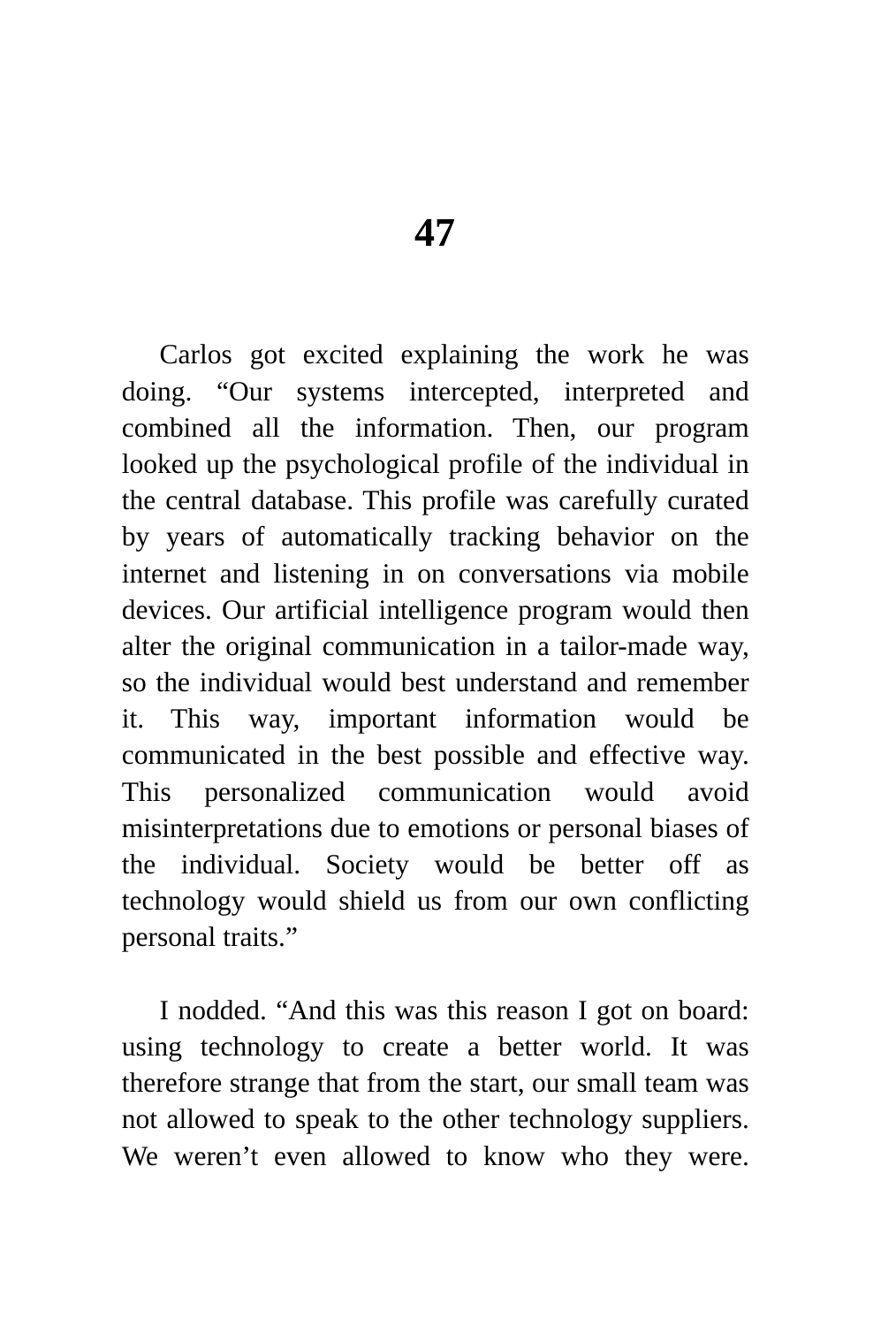Everything was on a need-to-know basis. The pressure was very high and we had to deliver according to the tight deadlines. But technology decisions had to be made and our contact person in your organization was lacking in answering them. He often said he did not have the security clearance. Everything was compartmentalized. We didn't understand why everything was so secretive. The most worrying was that he did not grasp the technicalities of what we were doing. Every action we took had huge implications and he was not willing or able to make any decision."

Carlos sighed. "So we were stuck. We couldn't move forward while huge contractual penalties were waiting for us if we didn't deliver on time. Even if we were not to blame, we weren't very keen on a long legal battle with a behemoth like the government. We came up with an idea. Since all the systems were interlinked, we used that infrastructure in an attempt to signal the suppliers of the other systems. A bit like sending a message in a bottle. Luckily, the other suppliers picked up on that and responded. Soon we found out they were facing very similar issues."

"By cooperating, we are able to hack our way into the entire infrastructure. Mind you, we were all doing this with the idea of delivering the project on time for your organization. But the more we understood from the technical side, the less we understood of the purpose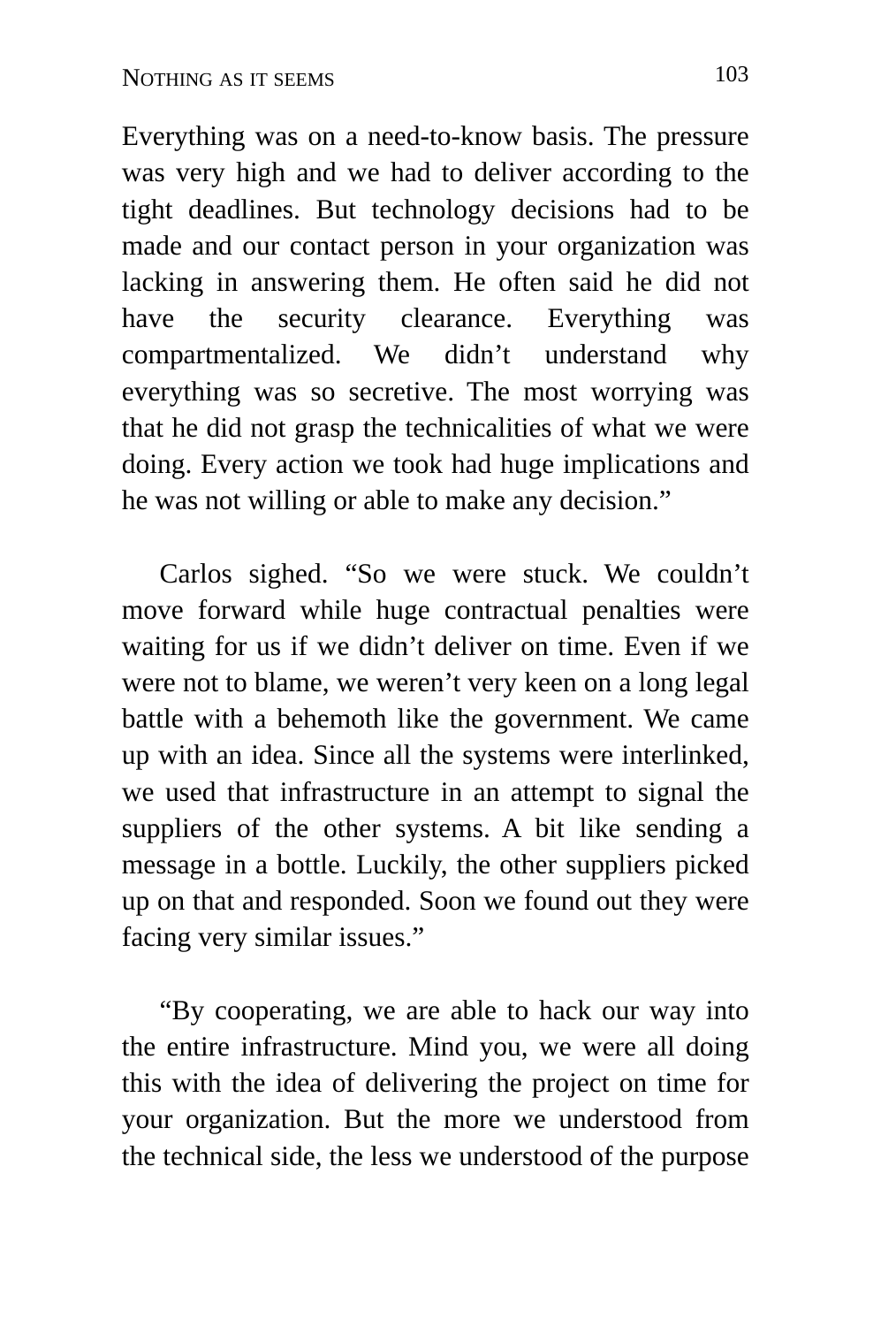of the project. So we were stuck again.

At a certain point, out of desperation, someone mentioned we should monitor you, so we could figure out what direction to take. Mind you, we were clearly instructed to exempt a number of people from tracking, including you. However, we saw no harm in doing so and honestly thought there was a remote chance it would really help us."

Carlos look at me with a straight face. He was completely quiet and wanted to read my reaction. He must have sensed I was starting to feel nauseous. All kind of thoughts ran through my mind. I had a notion of where Carlos was going with his story. His group might have spied upon all my conversations! That means they know all my secrets.

I stammered "Seriously?" Carlos laughed out loud. "That is exactly what we said to each other all the time whenever we read a new communication from you! Can you imagine the things we discovered?"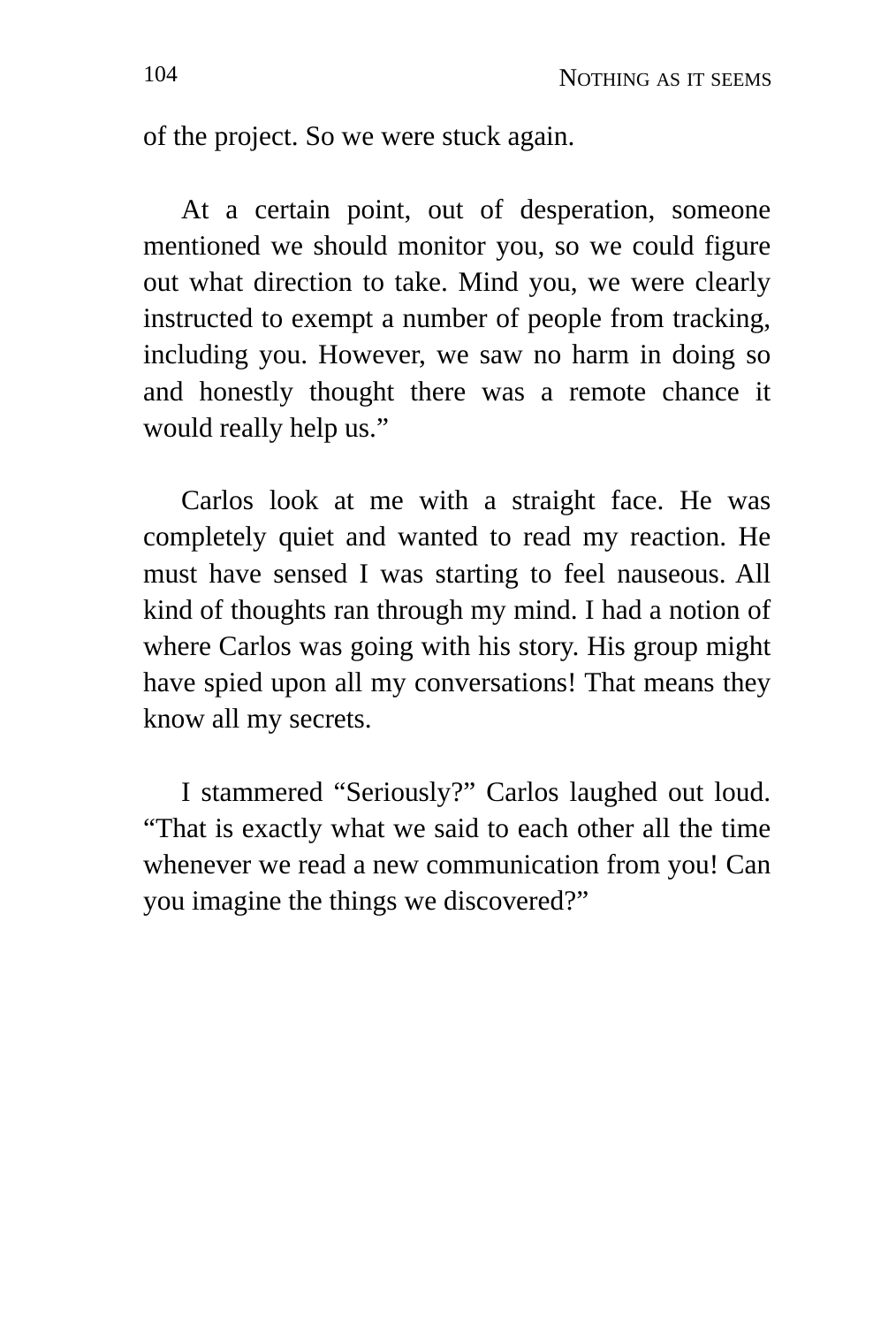I felt completely naked. This mysterious group of people knew everything about me and my life. Carlos continued: "What began as a harmless action quickly unfolded into an ever growing nightmare. We were not only able to retrieve the covert intention of The Plan and all its details, we immediately understood the grave consequences of it."

While you thought you had all the power, it was actually us who you had all the power. And at first we didn't know what to do with it. We had heated debates on what action to take."

"We felt very ashamed haven taking part in this. We also felt stupid for not having seen this at a much earlier stage. It was all happening in front of us and we were facilitating, yet we couldn't make the mental jump to see where this was going. And thanks to us going the extra mile to help you, our eyes were painfully opened.

"We considered destroying the entire infrastructure we had so diligently built. We were so furious we wanted to hit back but did not know what to do. We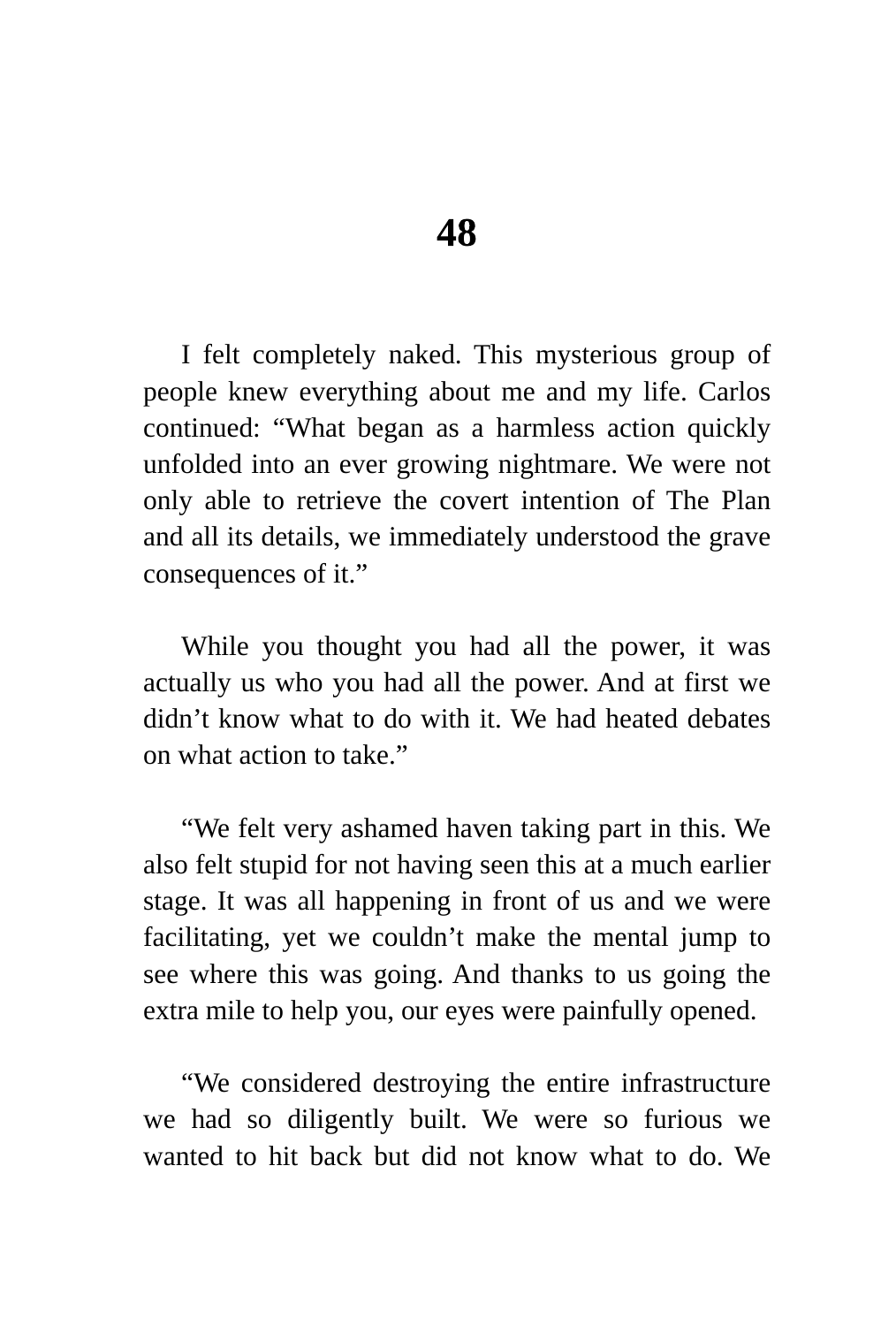needed a powerful method to undo the damage.

And to the rescue came… The Plan. Yes, The Plan itself. It contained all we needed. We just had to change the audience. Instead of manipulating the masses, we targeted everyone in your organization. Hence, we were quickly able to create an entirely artificial reality for all of you. We made you believe the Plan was implemented accordingly. The reality was very different.

To undo the dangers you had created, we quietly reversed all the actions we had taken. We used the same deep fake technology that had impersonated your opponents, but we used it on you. Yes Hugo, as a result, in the eyes of the people, you are the hero! Only few know that it is only the virtual you that is the hero. Since this was also in The Plan, you and your team wouldn't notice. That was the beauty of what we were doing. But we also knew that the image the public had of you is not who you really are. So we were forced to continue the false reality."

"And, with all this power, we quickly became aware of the dangerous position we had moved ourselves in. None of us had interest in continuing having this power. We noticed how it quickly corrupts the wielders of it. It started to influence us too. Now that we had all this power, we also felt responsible for what to do next. Our primary motivation was to diffuse your danger. Now we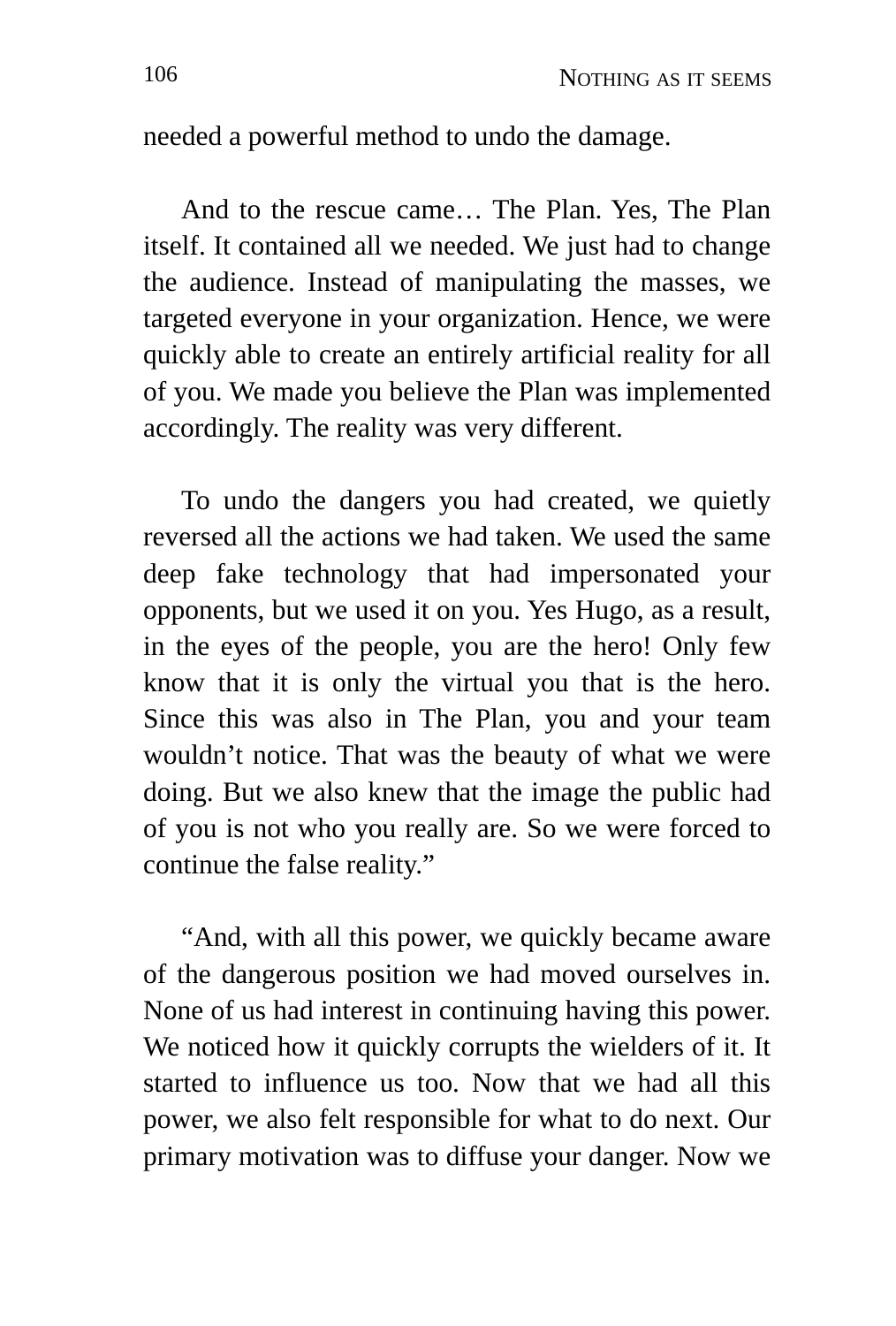had to move forward."

I listened attentively. What Carlos was telling me was something I could have never imagined. All the bizarre events of the recent past all started to make sense now. Although I still had so many questions, I had understood the gist of what happened.

"Just to illustrate the power we had, let me elaborate on a few things. While you were locked up here, we created fake news articles and sent fake messages to Susan and the others. We told them The Plan had leaked to the masses and they were furious. Riots had broken out and thousands of people were marching towards your house. Susan and companion ran away in sheer panic.

Then we sent another series of messages, basically telling them they were going to be ambushed. We told them several politicians were already brutally murdered. The fear ran so high in them, they decided to commit suicide. We had not foreseen this at all and it demonstrated again the power that was in our hands. And in reality, no one was out there to get them. All the citizens of this country were just minding their own business and feeling happy to finally have a good and trustworthy president."

In a way, their suicide resolved a big part of the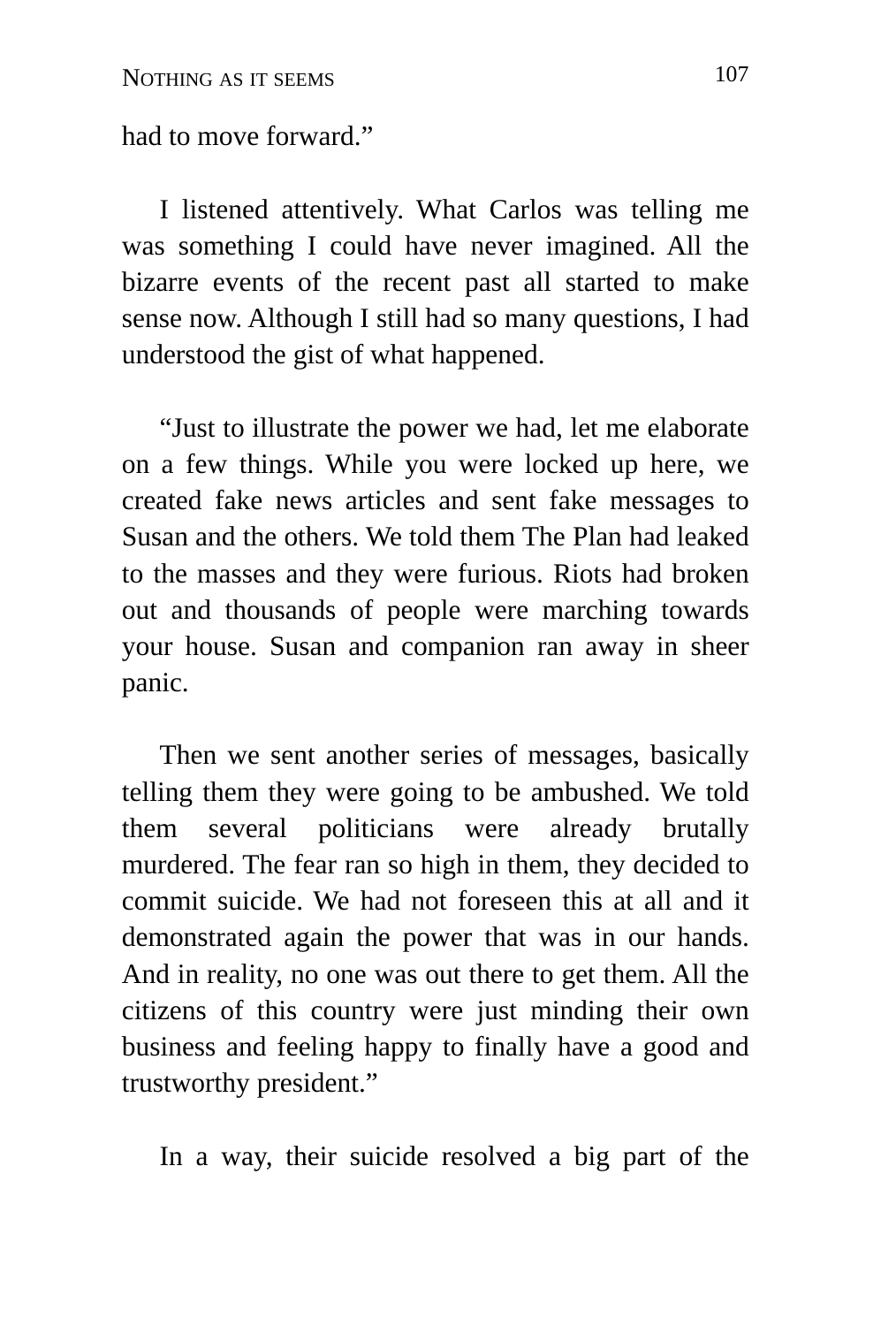problem. The evil was gone. Well almost gone, you were still around. But we are faced with a new issue. A moral dilemma."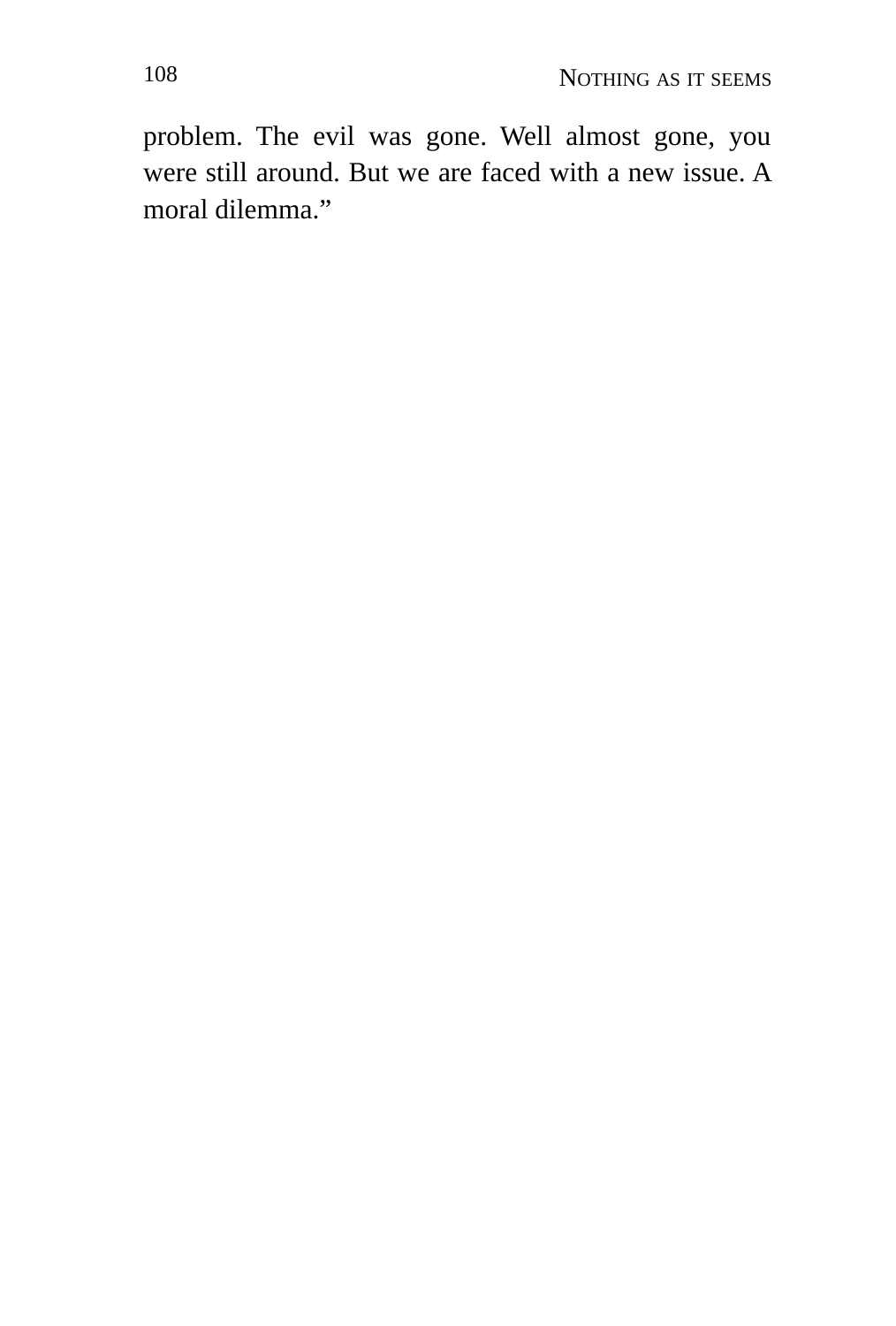"What could that be?"

"We had no idea what to do next. Just like The Plan, we had created a fake reality. We would choose ours over yours of course, but it was still fake. We couldn't continue it. Dropping the charade would create chaos in society. We needed to continue The Plan and use it to build a beautiful society and phase out The Plan and its systems. That requires strong and inspiring leadership."

"None of us aspires to assume this leadership role. It was just by sheer luck we were put in a position to be able to thwart your devilish plot and, luckily, we succeeded. But that is all we could do. At the same time, we knew no one who could be the leader that society needs. Except..." Carlos paused. He contemplated for a long time. He had been quite animated in the way he told the story, but now I could see he was severely worried. He moved his head to the side, pondering what to say.

I was getting impatient. "Except what?"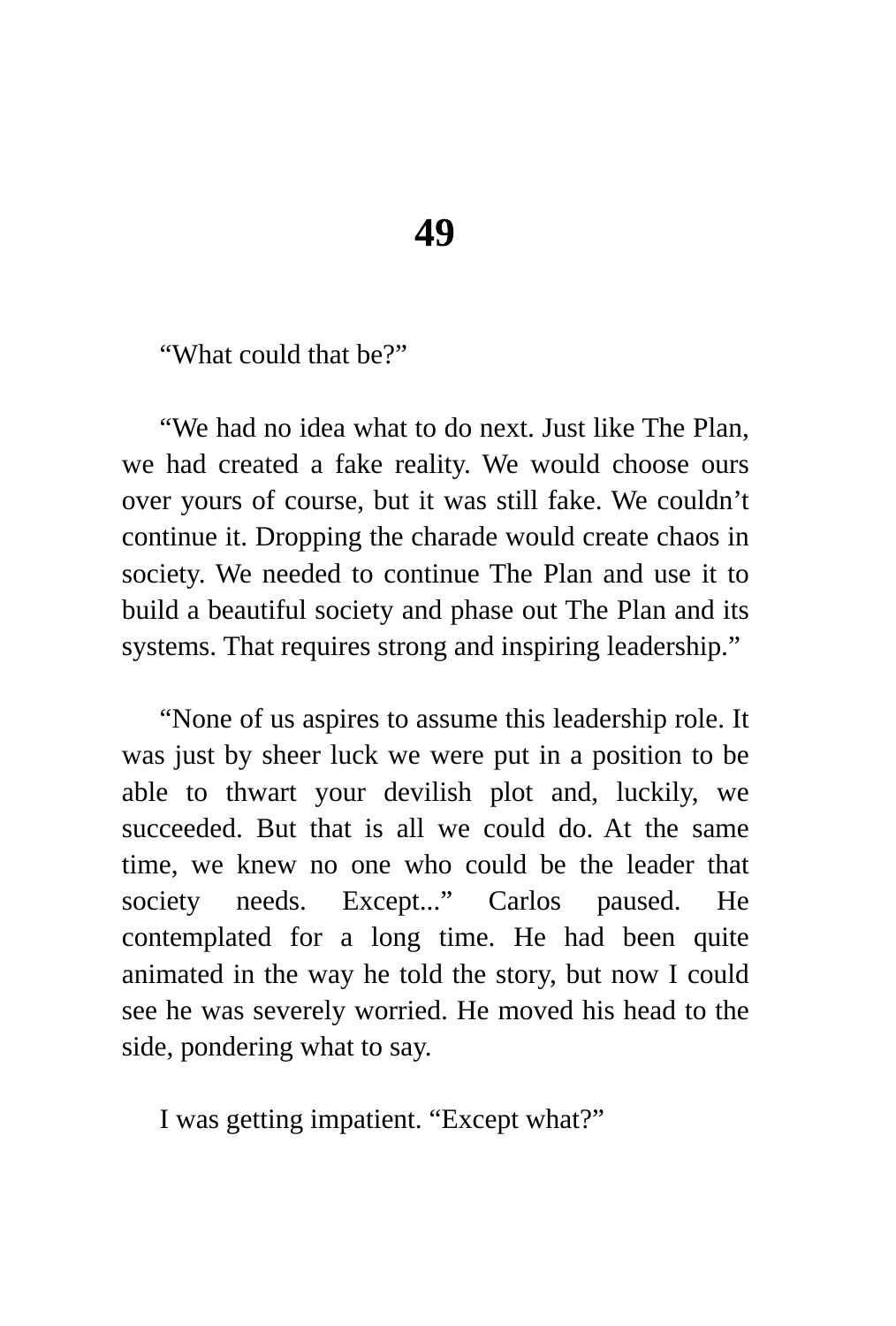"Well, then it dawned on us we actually did know a leader. It is a person that the people love. A great, honest, inspirational, trustworthy individual. A man who the people immediately accept as their leader." Again Carlos paused. He looked away from me, scanning the room in search for an object to stare upon. He wasn't comfortable continuing the conversation.

I tried being a patient listener and gave him some time, but he remained quiet. Finally I broke the silence with "Okay, who is it?"

Carlos sighed deeply. "Oh boy, you still don't get it do you Hugo? You really don't!" I was puzzled. "And the irony is that the reason you don't get it is both speaking in favor of you and against you. I am in severe doubts."

"But I am desperate as well. We all are. And it is up to me to decide. That is why I volunteered to be with you in the cell. I might regret my decision for eternity.

"That leader is you, Hugo. And at the same time, it is not you. The leader that is needed is the artificial Hugo we created. And that is not you. But we want you to become that leader. You need to become the Hugo the people think they have."

"Our work needs to be undone, which is a huge task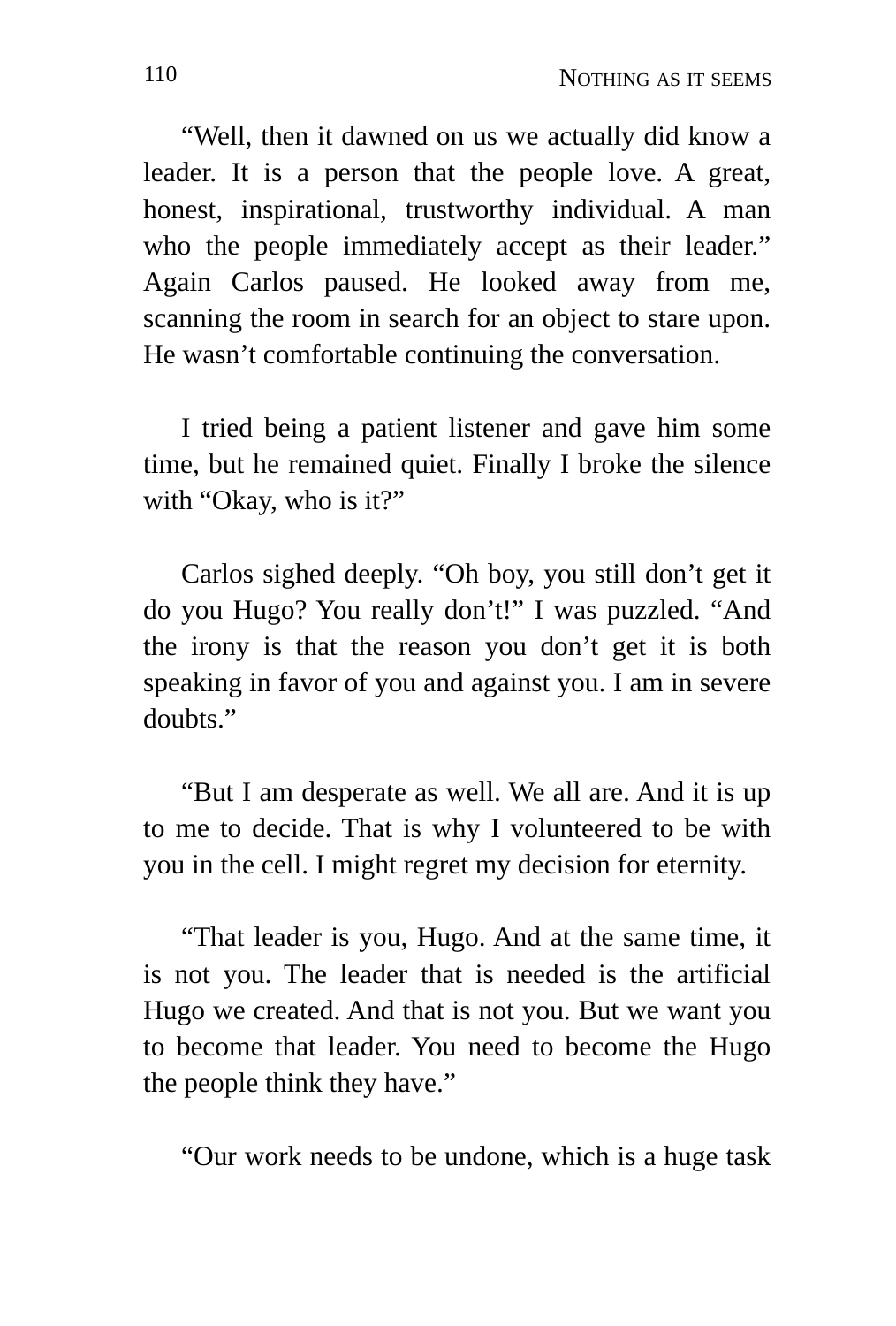and will likely result in absolute chaos and we cannot know where it will end. However, if you assume the ideal Hugo we created, that is much more likely to succeed. But it all depends on you."

"In order to become that ideal Hugo, you need to do a lot of work. You need to undo your own programming. You need to work on your psychological traumas from the past. You need to do your shadow work."

"Hugo, the task we are giving you is huge. Huge for you. You are going to be running the country as well as healing yourself. And I will be honest. None of us are fully convinced you can do it. You have demonstrated to be a very weak person, easily controllable by those who understand the fears that drive your motivation. So if we wanted to psychologically make you do the things we deem necessary, we could do so. And that will be for the good of society. However, it would not alleviate us from the duty to keep you in check."

"I am speechless..." I uttered. There were no words in my vocabulary that could have aptly described my feelings and thoughts. Yet my core was touched. Carlos was talking my truth. I have felt small all my life. In a sense I do not even trust myself. How could I even have dreamed of truly leading a country? I have been successful by deceit. The only confidence I had in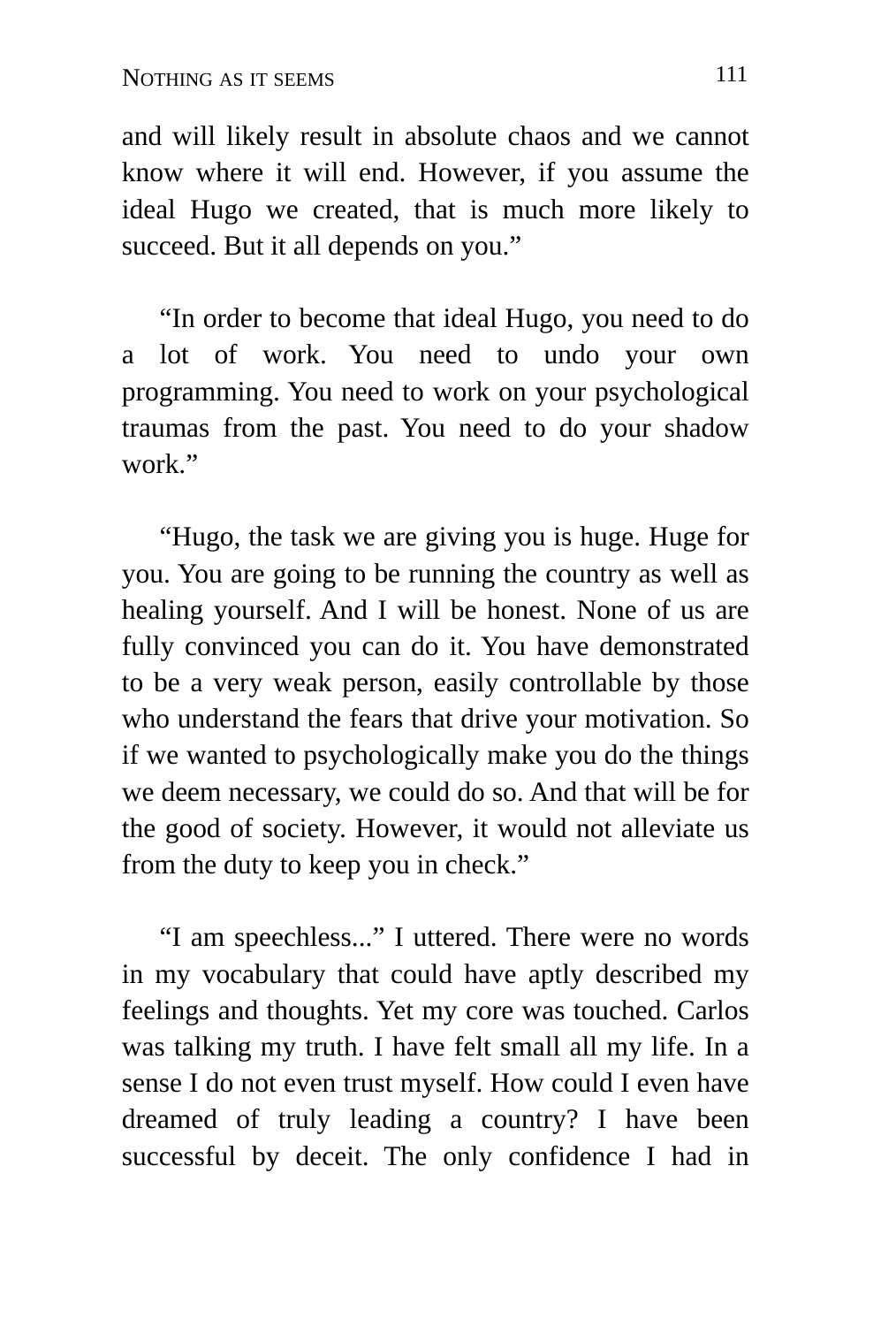myself was my ability to bend reality in the minds of others. I had become an expert in that. Yet now I had been played myself in such a masterful way, my entire self-image was shattered.

"Of course you are speechless." Carlos looked at the ceiling, seemingly annoyed and irritated. "But… at the same time… I also believe in the potential of people. The world is not black and white. There is good in you, no matter how far away you have to search to find it. I know you can do it. I know for sure, because I have been there myself. So it is not a matter of potential, it is a matter of intent. Are you willing you do it?"

"Is that a direct question to me now?" I felt surging pressure on me. I hardly swallowed the confrontation with all I had been doing, and now I had to make a decision. I felt powerless. I never experienced such lack of control.

"Yes it is. We consider it your moral duty to do so. Let's say… to compensate for all the mess you created. And to actually positively contribute to this world."

"Okay hold on. I need time to grasp everything you have been telling me. So many questions I still want to have answered!"

"Like what?" Carlos asked. "You want to know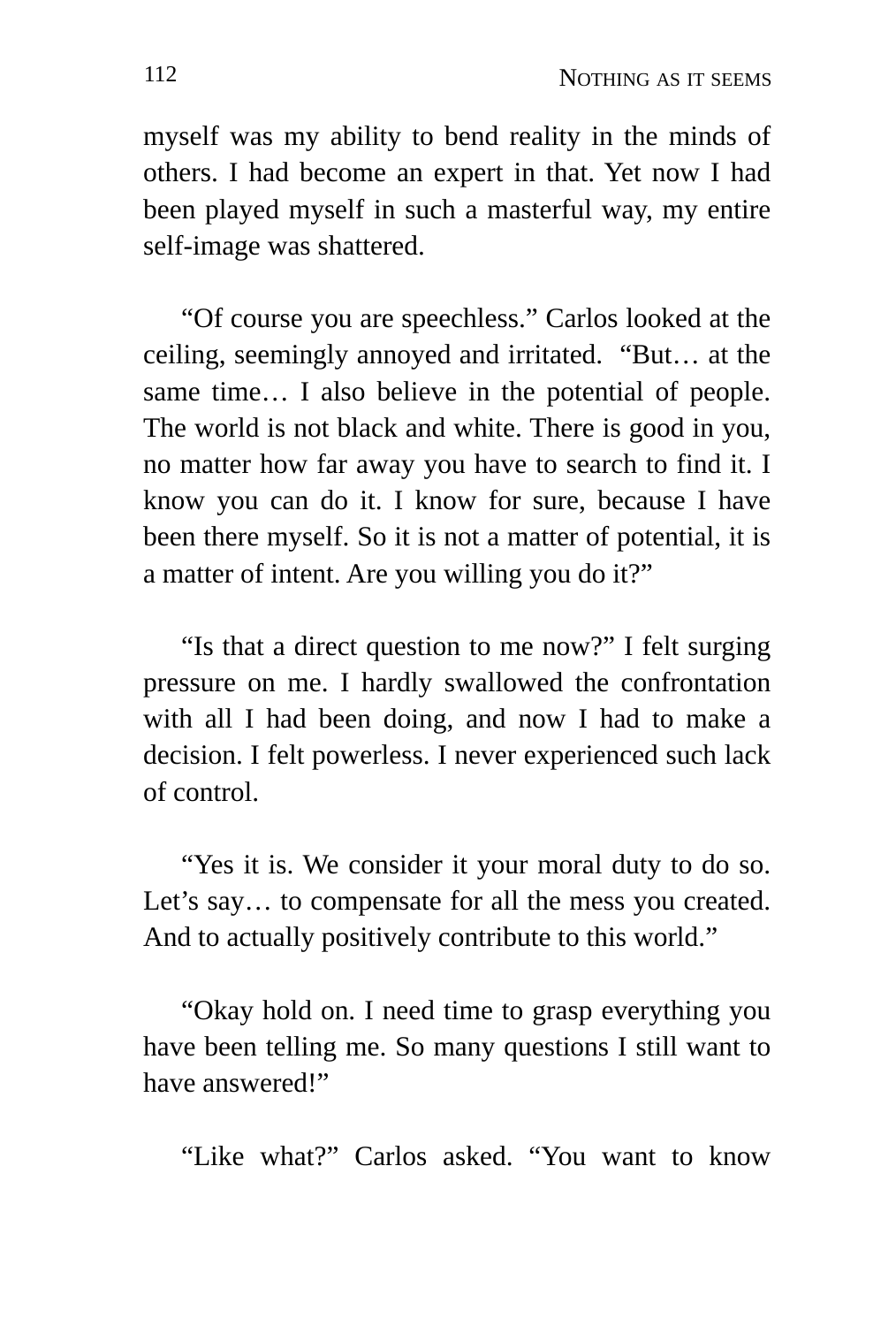what happened during the conference?". "Yes!" I exclaimed. "Listen, I can explain everything and I can even show you the proof of every detail. We have all the call logs, the recordings, the location data, the emails, the instant messages, social and psychological profiles, medical records, criminal records, financial details up to every transaction... of whomever you can think of!"

"Please show me the proof!" I shouted. "Of course, but I would suggest that by now, is it still relevant to have confirmed what you already know? Can you not infer from what you have seen and experienced so far?" Carlos slammed his fist on the table. "For crying out loud, we are talking about The Plan here! We have just used it on you! What is so difficult to understand and believe about this?"

I just stared at Carlos. There was no point in making any argument against what he was asserting. There was no point in disagreeing either, I believed everything he said.

"I am going to leave it up to you. I will walk out of this house. You will be here alone. I am giving you one hour to decide. You either do the right thing… join us and clean up the mess… or you disappear from this country. We will make sure your transfer goes unnoticed and you can start a complete new life under a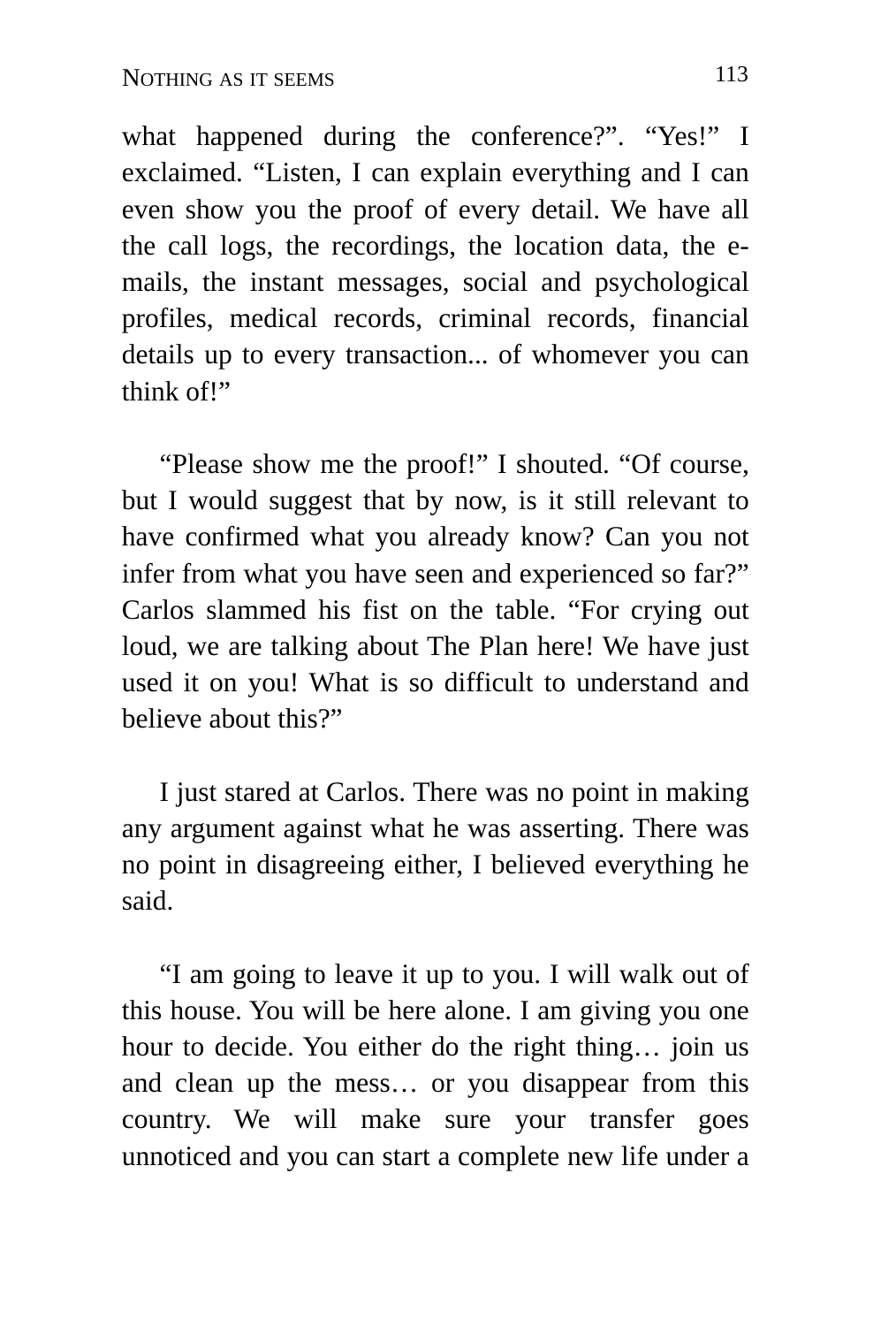new identity. The virtual version of you will continue to rule until we have found a new solution. That is, of course, under the assumption we ourselves can withstand the addiction of power."

"Please don't leave. I already know what I want."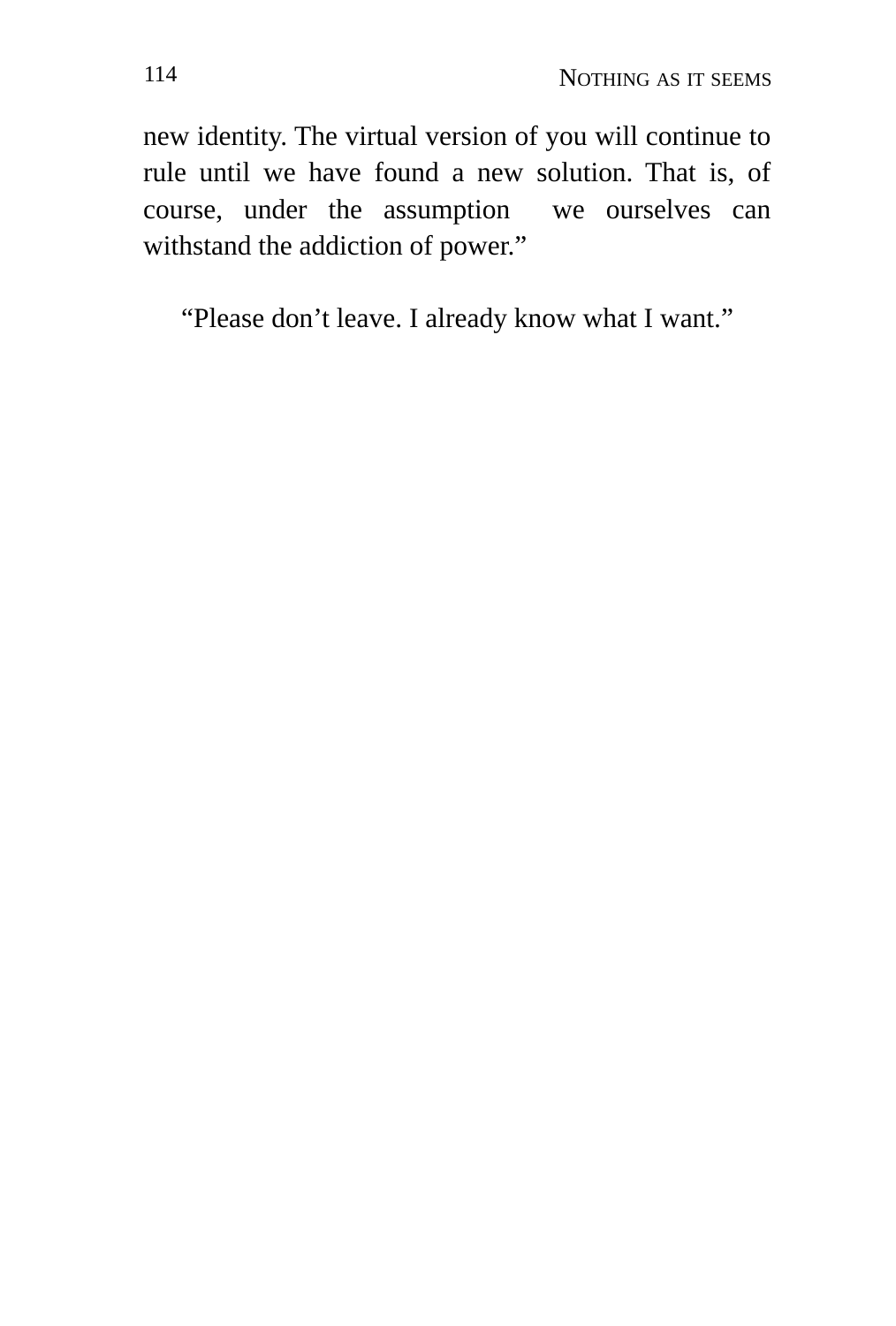Carlos looked surprised. "Really? Well, I am listening." he said in a condescending way. Perhaps he already sensed what I was going to say. "Let me go to another country." Again, Carlos slammed hard on the table. He cursed and shouted in the air, as if others were listening in on us. "Too weak! What a waste of effort! I told you guys!" With that last short sentence, I understood others were listening in on our conversation.

I could not have felt any smaller and was yearning for an escape. I wanted to ask Carlos to immediately help me, but felt I better wait till his fury subsided. I expected an outburst of anger, but instead Carlos closed his eyes. It was quiet for minutes.

"Okay, you have made up your mind. You take no responsibility and just run away. Fine. That is the consequence of our offer to you. But please tell me, what are you going to do in that other country?"

"I don't know."

"I mean, what is the purpose of the rest of your life?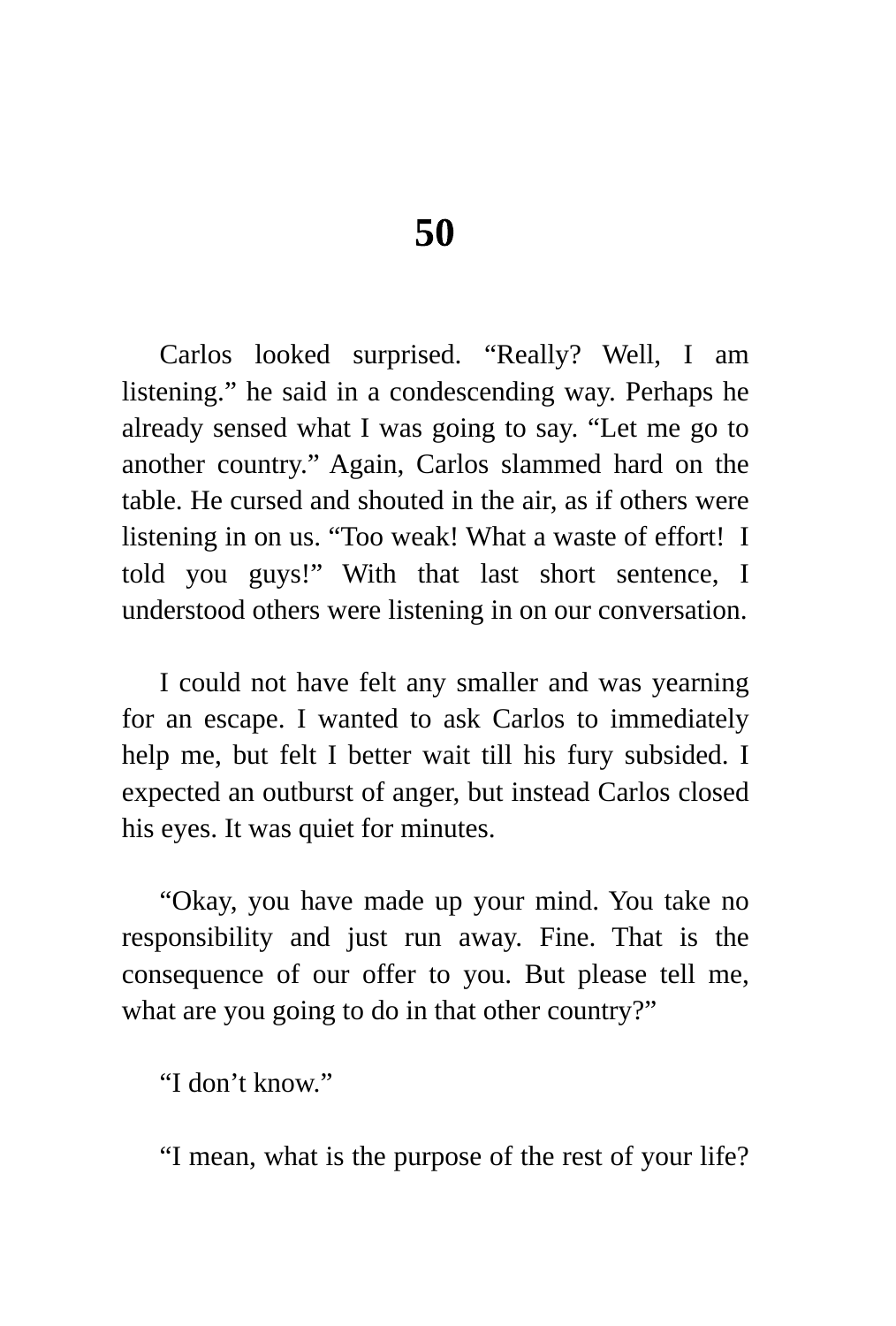You will be living a lie, just as you have done for the past decades. A new lie, a new environment. But in reality it is the same lie. Never allowing yourself to be the real you."

"You already know your life will be empty. You possess all the tricks to make it seem like success, but at the end of our life, you will be confronted with the reality. It was all theater. And for whom did you do that? Who benefited from your lies?"

"No one benefited. And the worst thing, not even you. You have not lived life at all. You have been an actor playing someone who you are not! And only… only because you are too weak, Hugo! Too weak to do the shadow work. Too weak to go inside. Too weak to face the pain. And because of your weakness, others have to suffer."

"Yet, the real Hugo, the one who is ultimately superior to any virtual Hugo we can create, is still alive in you. You just have to search for him. But that effort is already too much for you. You simply give up. Quite contrary to what you wanted people to think of you."

Carlos paused for a long time. He just looked at me. I looked back. I did not know whether to reply or to keep my mouth shut. As I was doubting what to do, I inadvertently choose for the latter. It was quiet in the kitchen. I only heard the soft ticking of the clock in the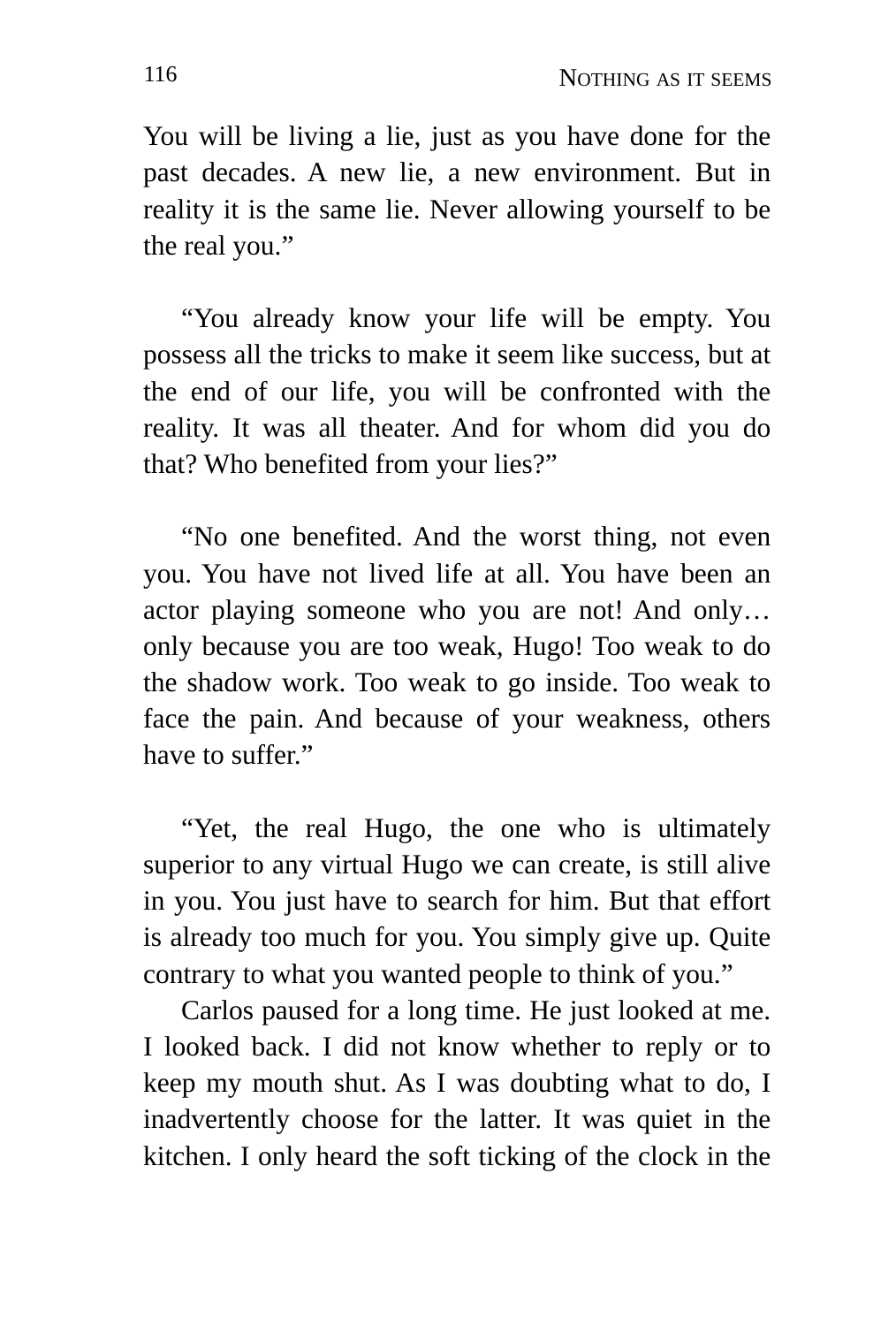living room. Although I did not actively count the ticks, it must have been well over a minute before Carlos broke the silence again. As he took a deep breath, his face revealed he was very upset. Then he turned his eyes away from me.

"Well… So be it. We will arrange your escape. But first, I need time to cope with the raging fury inside of me and my utter contempt for you." Carlos stood up, murmured a few more words of which I could only understand the word "useless". Then he strode away.

So there I was. I felt pathetic. Of course I was to blame for all the mess. And again, I was to blame for not cleaning it up. I simply had no life. I would be lonely forever if I left. It would always be hiding. I was not escaping this country. I was escaping myself. What could I do?

"Wait! Carlos, wait!" I shouted. "Well what now?" Carlos shouted irritated from the hall way, but I could not see him. "I think… I think I changed my mind.". "Are you very sure?" he replied. "I think I am… No, I am sure." Carlos did not respond. I stood up and walked towards him, but all of a sudden he stood in the doorway. "Are you serious?"

"Yes I am."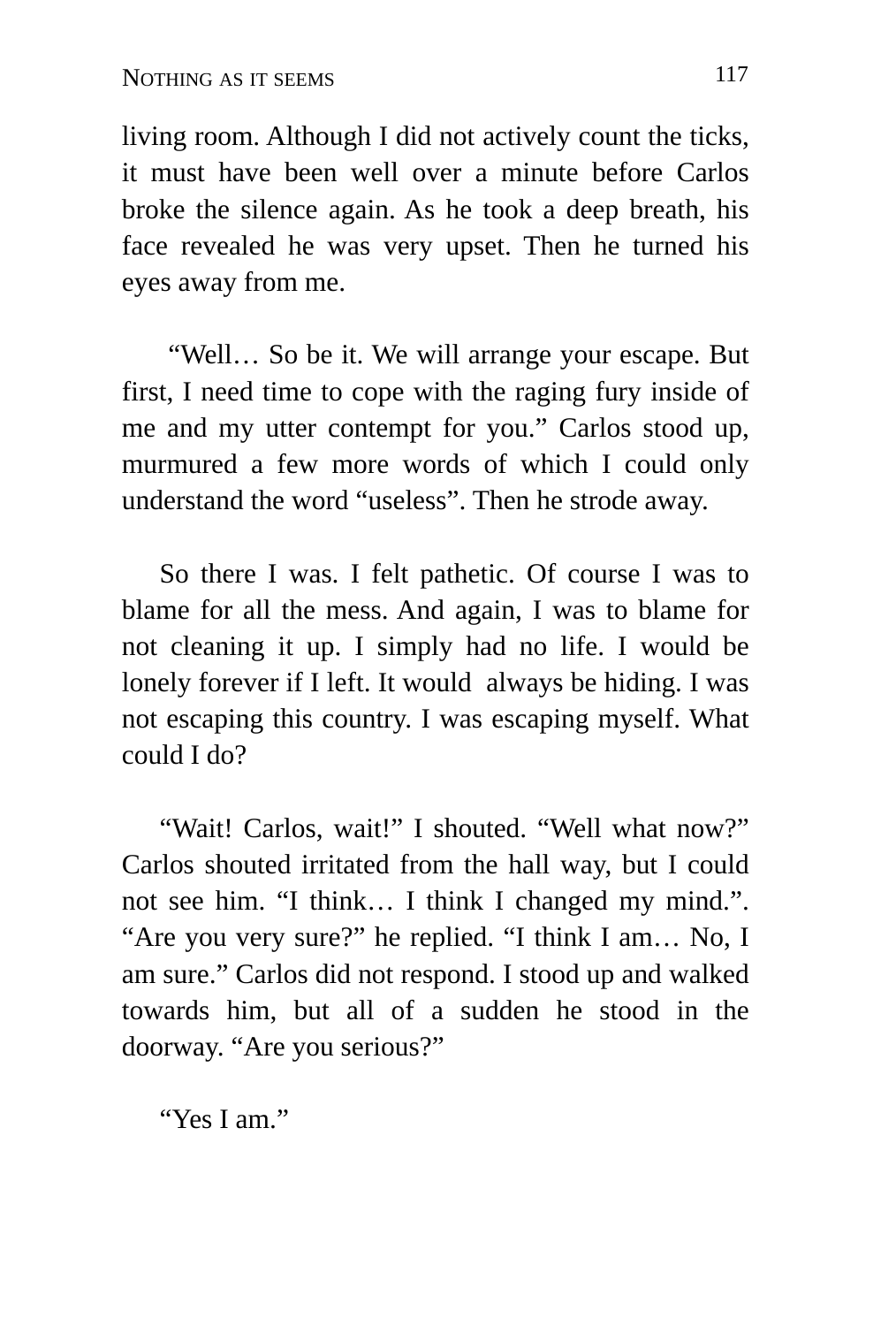"Thank you, Hugo!" Carlos smiled. "Thank you on behalf of everyone in the nation, including the millions that don't even know. There is a lot of work to do. A lot of work for you to do."

I nodded, although I did not understand what I could do immediately. "Listen, somewhere early in your life, you took a wrong turn. And from there, many other wrong turns. You cannot undo that, but going forward, there are also many opportunities to take the right turns again."

I feel very insecure and looked desperately at Carlos: "Will you help me?". Carlos put his hand on my shoulder. "Yes, I could help you, I even would like to help you, but what you really need is a coach. And, you also urgently need a mentor. You need a wise elder. A psychologist. A therapist. Just to name a few. Can you already grasp the immensity of the work you need to do on yourself?"

I was losing hope. I had always run away from my weaknesses, but listening to Carlos, the task itself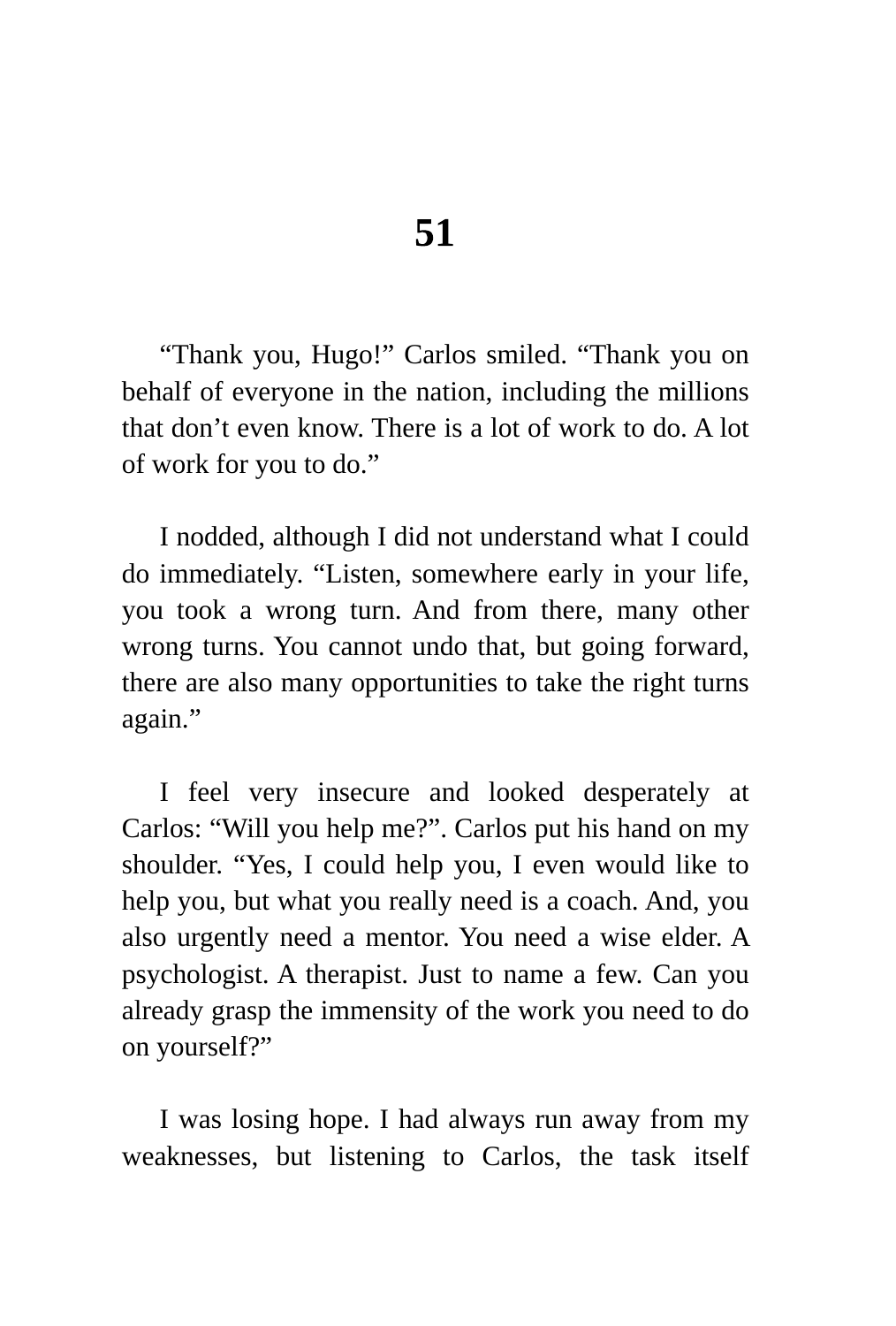seemed simply too much to handle.

"I see your confidence is fading. Don't despair. In anticipation, we have already assembled a team for you. And, I might even say, it is a dream team!" I looked puzzled at him, but the smile on his face grew bigger and bigger.

It was tremendously hard to not be able to have any control. What was I getting myself into this time? I had put trust in people and they betrayed me. Similarly, I have betrayed others. Everything has collapsed in my life and here I am rendering absolute control to a group of unknown people.

"How can I trust them?" Carlos looked at me for a long period without saying anything. Then he broke the silence. "If you can't even find it in you to trust this particular team, you will never trust anything in your life!"

"And, to confuse you a bit more, the team consists actually only of one person. And at the same time, of many people." Carlos clearly seemed to enjoy his enigmatic demeanor. I was about to protest, but he interrupted in time: "You know, it is time for you to meet your team. Right here, right now. Give me a minute to setup a video call."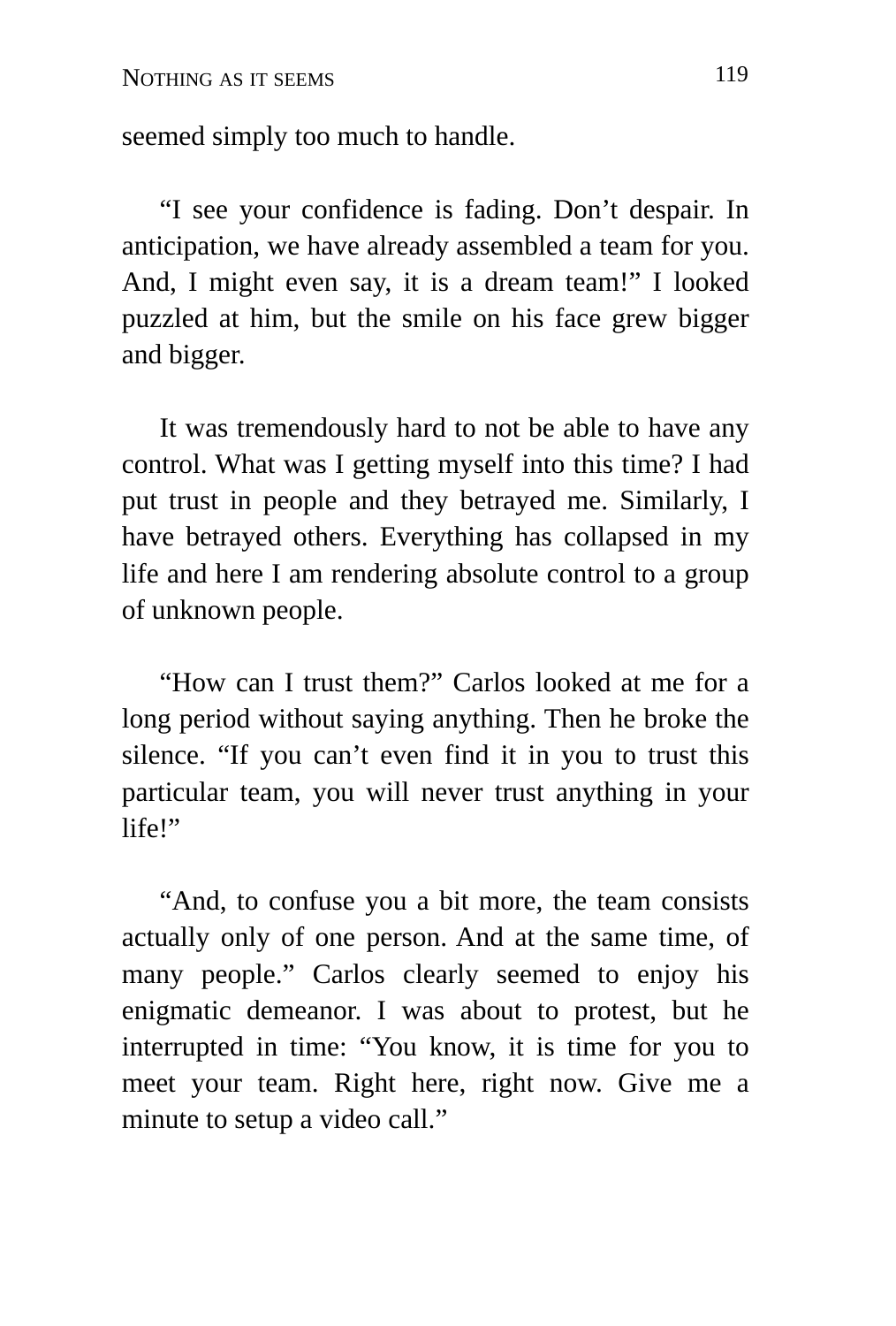He grabbed a laptop out of a backpack and was playing this digital instrument as a professional pianist. I did not understand what he was doing, but it seemed very technical. Then Carlos grabbed a chair and put me in front of the laptop.

On the screen in front of me I saw myself. I had a scar on my face, a souvenir Susan left there when she interrogated me. I looked awfully tired. I arranged my hair and clothes a bit, waiting for whoever I was going to meet. The image in the digital mirror showed the improvement. But then, my own image started moving differently from my own movements.

"Hello Hugo!". The image of myself that I was looking at morphed into a very well-groomed version of myself. "Yes, I realize this must be a bit strange, but it is you who is talking to you right now!"

I was perplexed. I was talking to a digital version of myself. "I am you. And at the same time I'm not. I am the fascinating result of a magical concoction of algorithms, huge data-sets and artificial intelligence. In a way, I know so much better than you about who you are psychologically at the deepest level, and also I know nothing, because I am just a program."

"Yes, I am your coach, mentor, elder and all these other roles. If we were to use real life professionals, it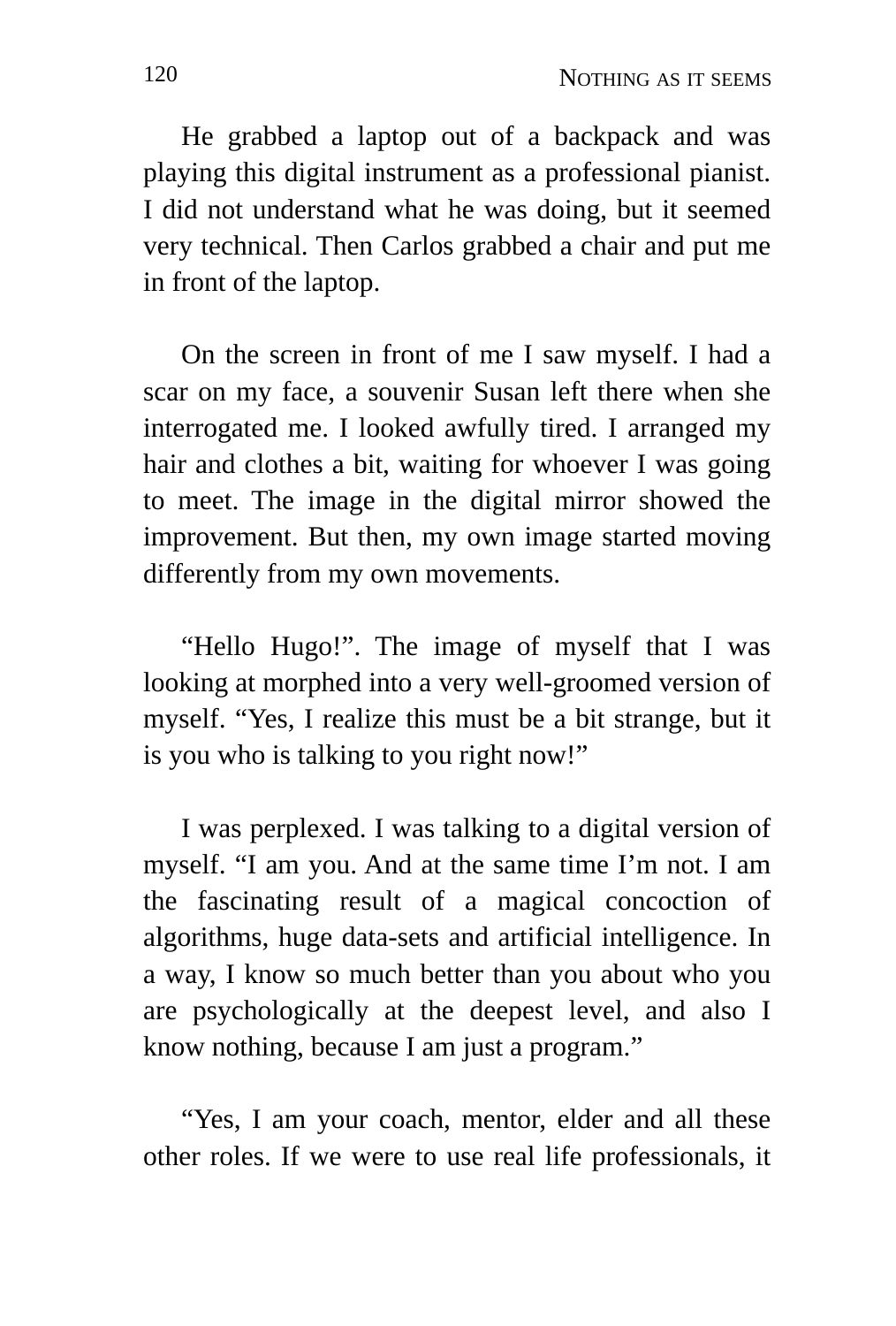would take us many years to help you transform. The biggest challenge therein is that we have to go deep inside. Thanks to all the technology you actually helped create, we can do this much quicker. Who is more capable and trustworthy than the best version of yourself?"

I was mesmerized by the words of myself. It not only made sense rationally, it also strongly resonated with me. I felt inspired by the words of my digital version.

"Carlos and the other let me, the virtual you, guide you towards becoming a genuine leader. The way you respond and cooperate in this process immediately feeds into my artificial intelligence algorithms. So together, we are progressing towards becoming more you. And then the ultimate action for you to take is..."

The digital Hugo paused. Was this a genuine moment of reflection or a learned artificial delay? At any rate, it was masterfully done. The way I'd like to see myself. "The ultimate action is to terminate me. That is the permission you give yourself that you have graduated. I will no longer be needed then."

Carlos patted me on the back. "I see you are getting on nicely. That means I am going to leave you now. Stick to Hugo and work together. Everything will be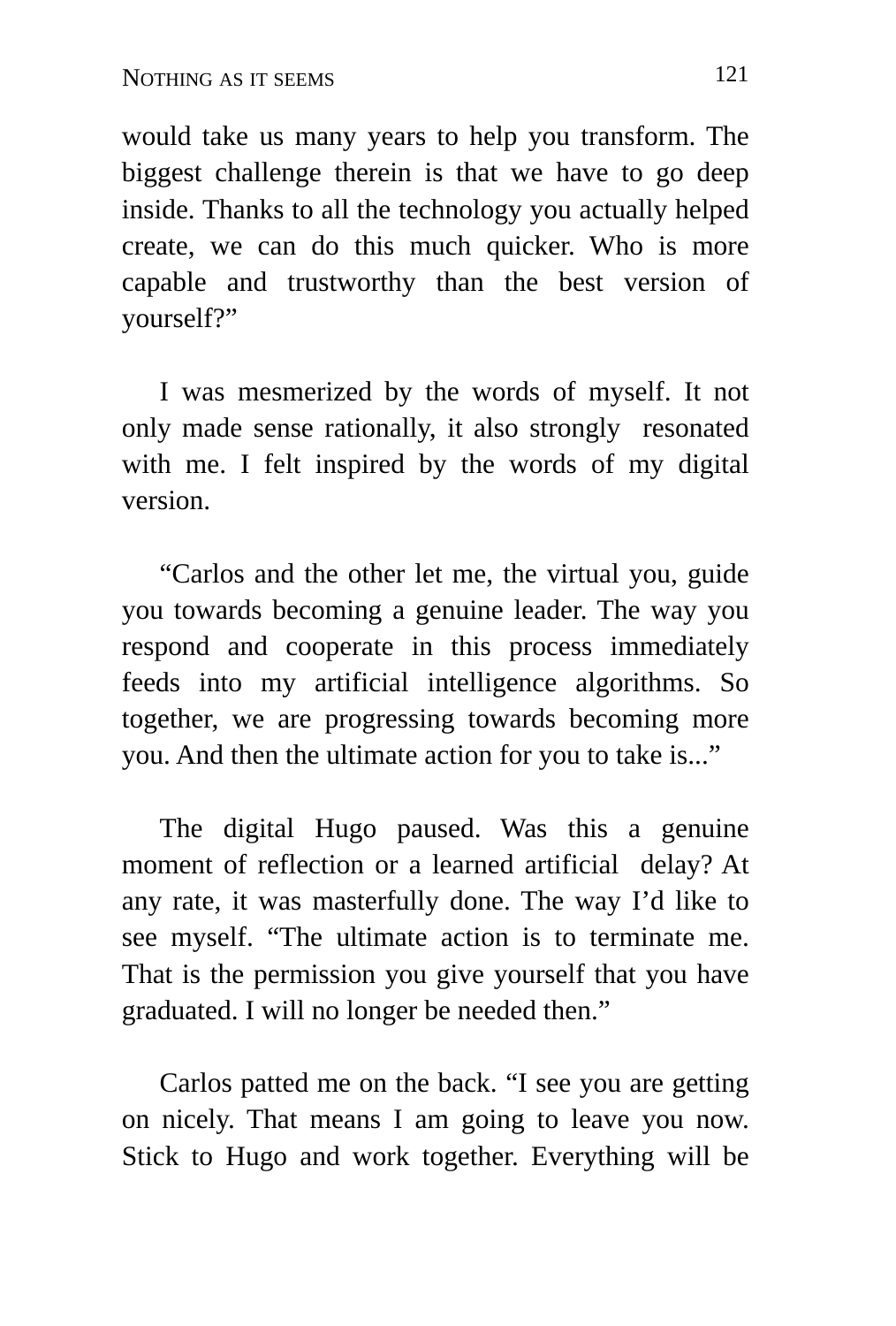fine. You will be fine. Let me get my coat now."

I was lost for words. Carlos gave me a hug and then walked to the hallway. There I was, in conversation with the best version of myself, teaching me to become the best version of myself. Hugo prompted me: "Go to the window and wave Carlos goodbye."

As I looked outside, I saw a man walking in a white monk's robe. He turned around. Carlos gave me a big smile and then continued his path to an unknown destination.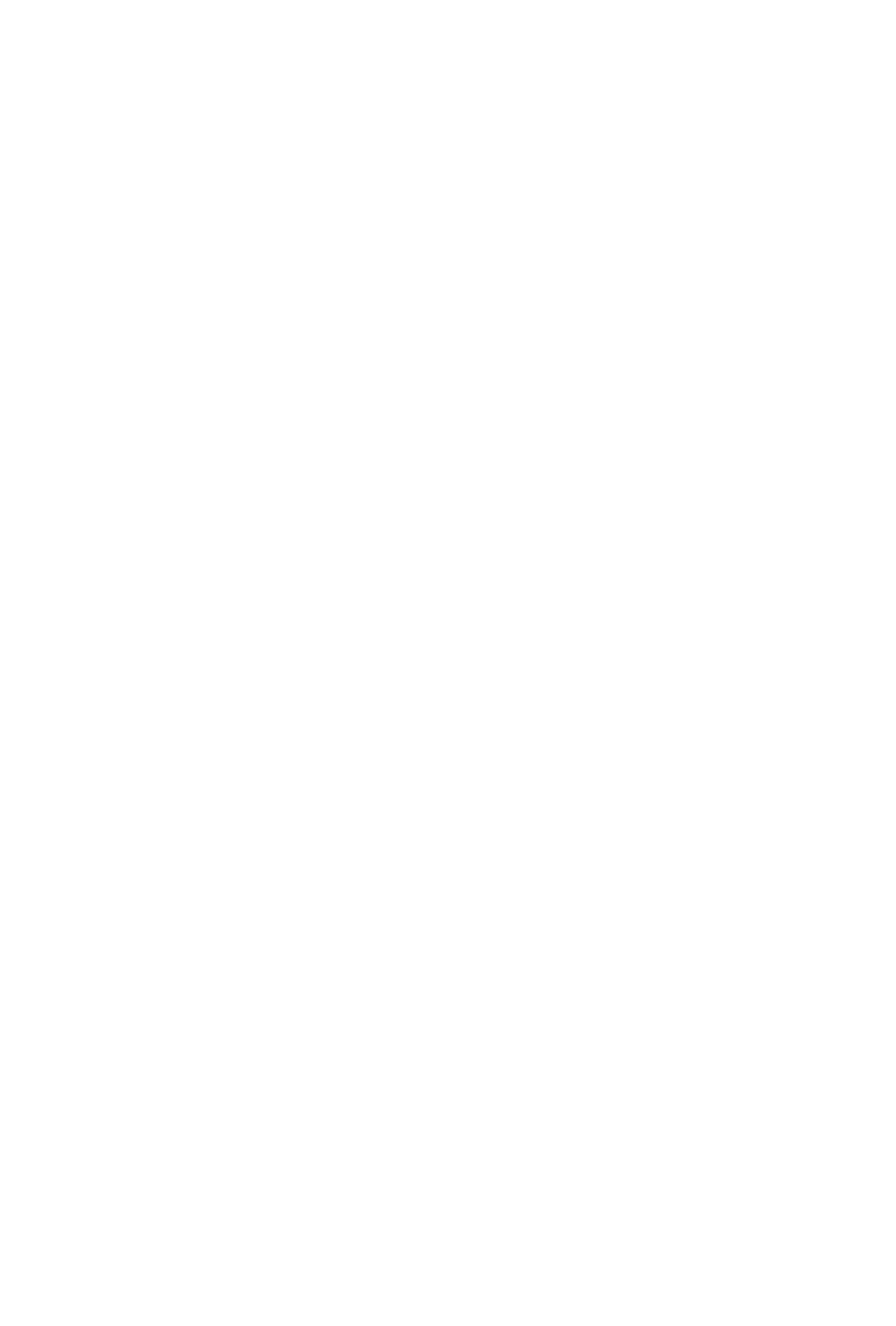## **MESSAGE FROM THE AUTHOR**

The internet helped us to connect with people from all over the world. It created a boundless virtual world where an abundance of information, knowledge and perhaps even wisdom became freely available for everyone.

Unfortunately, its underlying technology is managed by only a few entities. Despite public appearances of the opposite, Big Tech firms and governments are covertly colluding with each other. A handful of individuals effectively wield the power to feed the entire population with any desired narrative and subsequent drive to action.

Although most do not realize it, with the mass surveillance, data collection and censorship, we live under a global digital dictatorship. Our digital existence is rapidly becoming more important than our physical existence.

Furthermore, we are rushing into a post-human era where bionic body parts, chip implants and other technologies enhance the human experience. It forces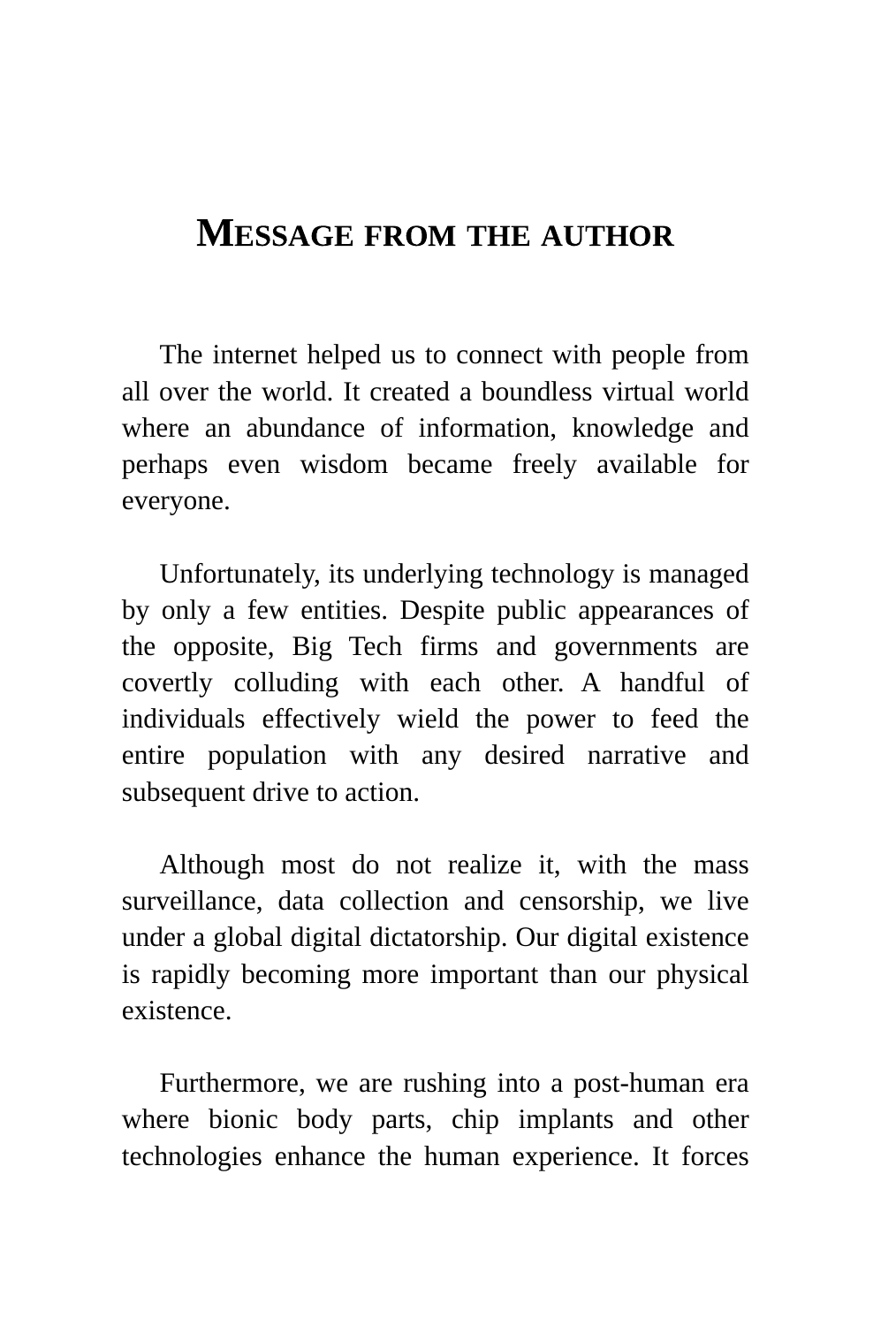upon us the most difficult task: we need to determine at what point of augmentation a human being ceases to exist and becomes a robot. That immediately brings us to the existential question: what is it that makes us a human being?

And this is why I remain positive and have a lot of hope. This is a tremendous opportunity. The internet transformed society. Now it is time to transform ourselves. In each one of us resides darkness. It is part of being a human. It is our task as individuals to meet that darkness and bring it to light. This light will illuminate all the hidden truths of who we are, where we come from and why we are here on this planet. This is true power. And with such great powers come great responsibility; a necessity for starting to explore other worlds.

Bertil Schaart, 2022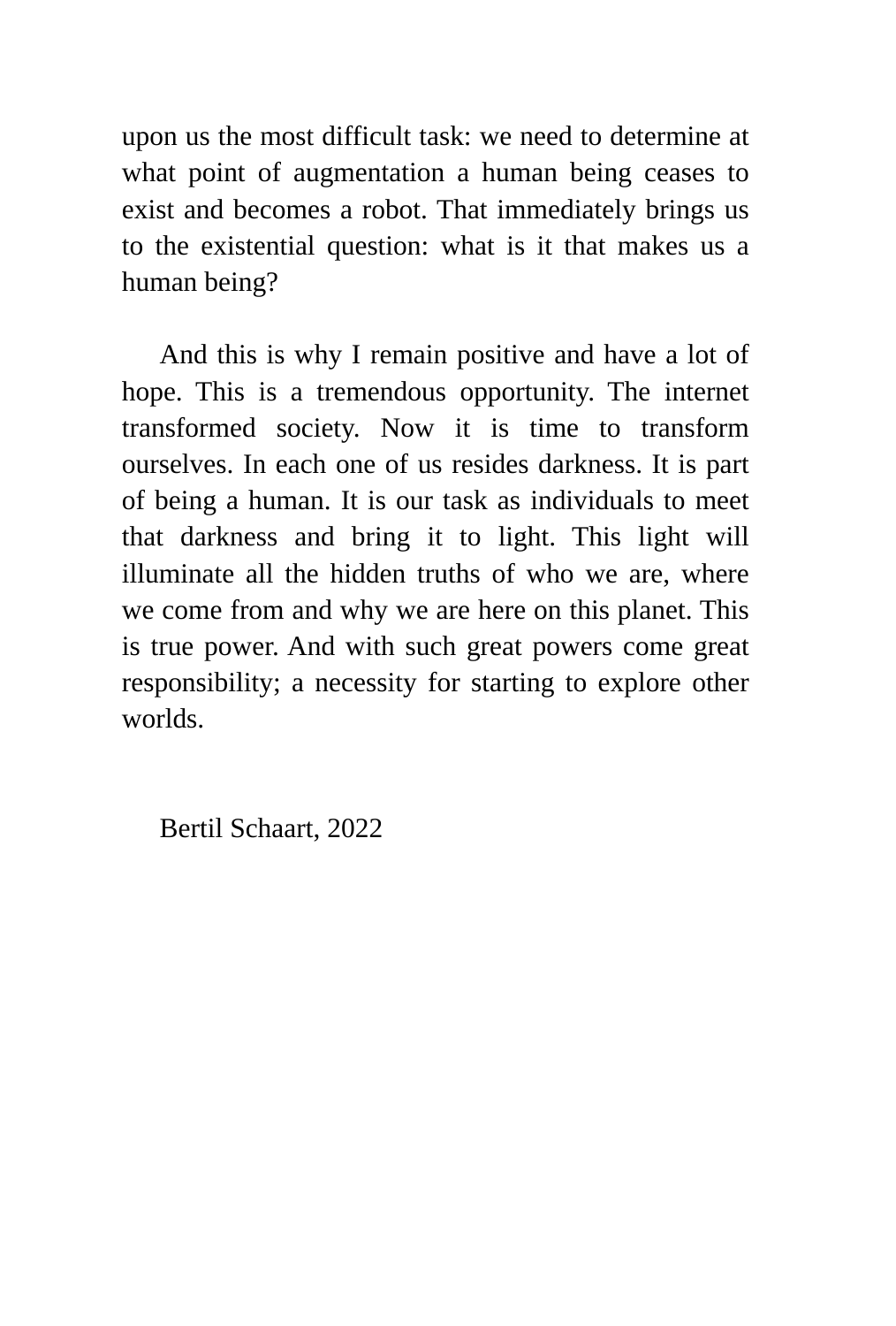## **ABOUT THE AUTHOR**

My name is Bertil Schaart. I am an activist entrepreneur and author and live in Amsterdam, The Netherlands.

Years ago, I had created an external life that was perfectly accepted and lauded by my environment. However, my life and work, like that of everyone else, was all theater play. I was an actor with a script on the stage of my own life. I decided to take radical measures. It was very painful saying goodbye to a very comfortable life that my ego desperately tried to cling onto. I died a little on the inside, but it also brought new life with a new mindset.

I learned that true impact comes from decisions taken from a transcending multidimensional perspective. Such pluriform approach to reality is at odds with the global monoculture that is currently covertly forced upon us.

Due to the rapid digitalization, we are at a critical junction now. A wrong turn could send humanity back into serfdom, a right turn will help us to explore new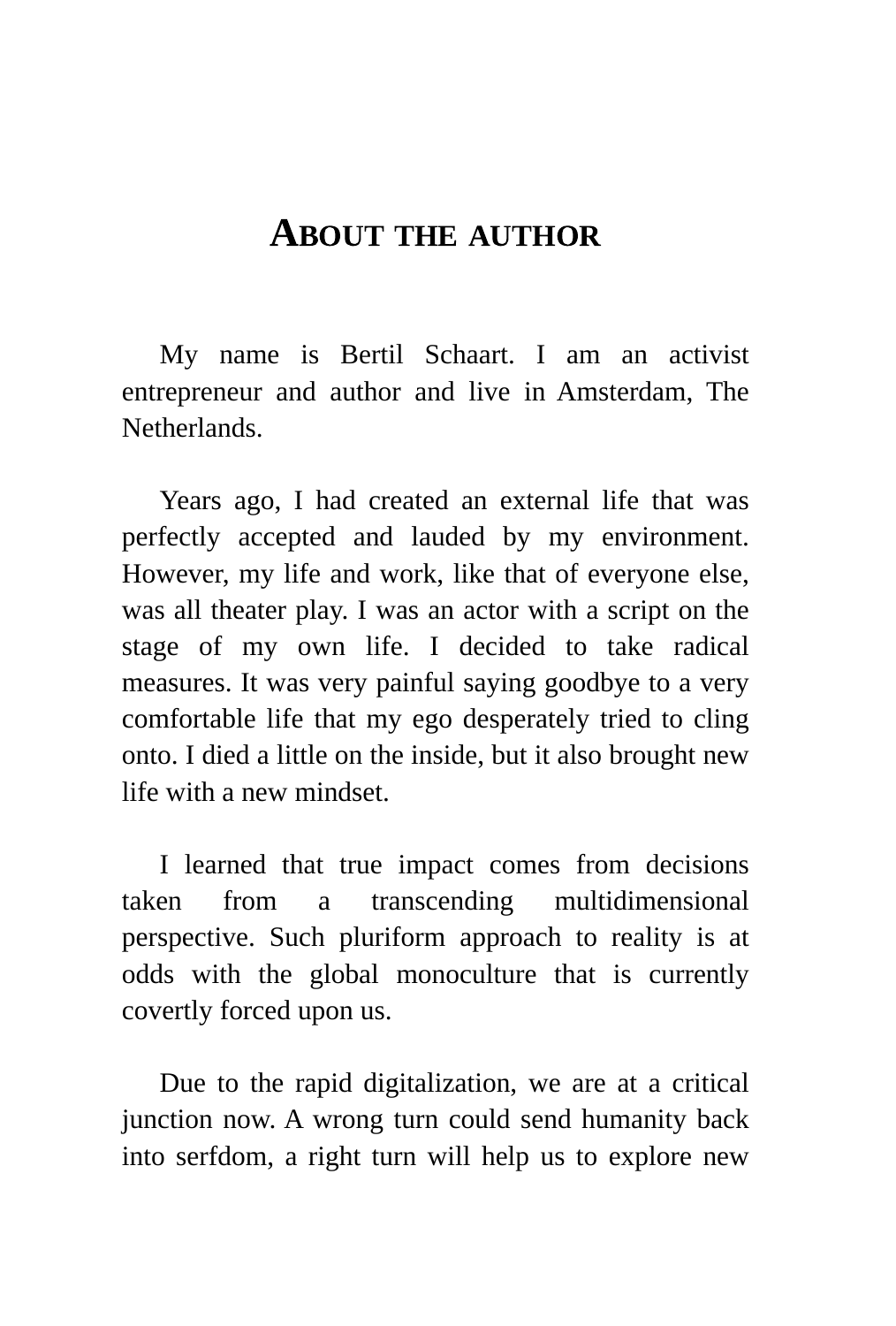and forgotten realms. Digital sovereignty is a necessary first step for the latter.

I hold a Master of Science degree of Delft University of Technology and an MBA degree from INSEAD.